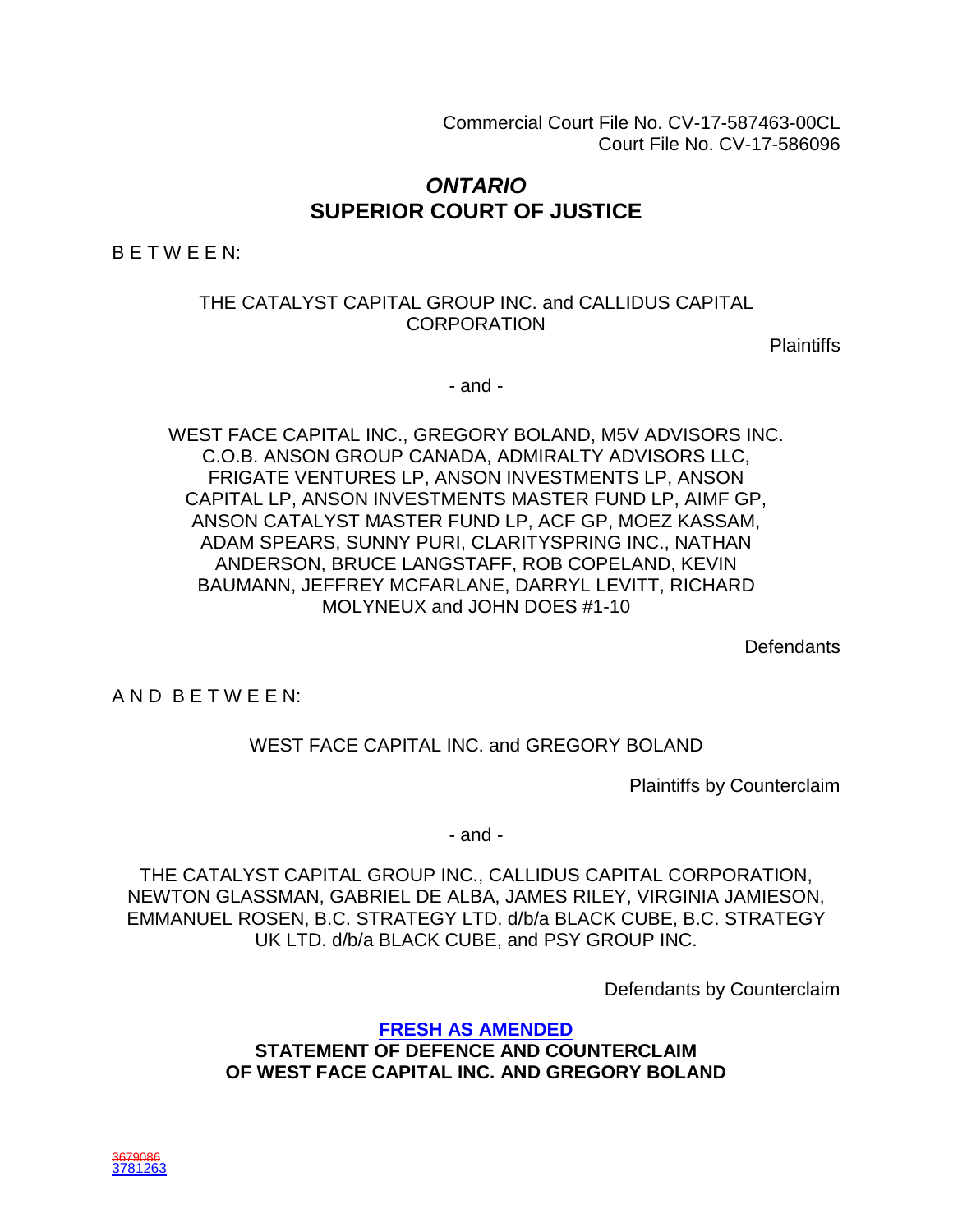## TO THE DEFENDANT(S) TO THE COUNTERCLAIM

A LEGAL PROCEEDING has been commenced against you by way of a counterclaim in an action in this Court. The claim made against you is set out in the following pages.

IF YOU WISH TO DEFEND THIS COUNTERCLAIM, you or an Ontario lawyer acting for you must prepare a Defence to Counterclaim in Form 27C prescribed by the *Rules of Civil Procedure*, serve it on the Plaintiff by counterclaim's lawyer or, where the Plaintiff by counterclaim does not have a lawyer, serve it on the Plaintiff by counterclaim, and file it, with proof of service, in this Court, WITHIN TWENTY DAYS after this Statement of Defence and counterclaim is served on you.

If you are not already a party to the main action and you are served in another province or territory of Canada or in the United States of America, the period for serving and filing your defence is forty days. If you are served outside Canada and the United States of America, the period is sixty days.

If you are not already a party to the main action, instead of serving and filing a Defence to Counterclaim, you may serve and file a Notice of Intent to Defend in Form 18B prescribed by the *Rules of Civil Procedure*. This will entitle you to ten more days within which to serve and file your defence to counterclaim.

IF YOU FAIL TO DEFEND THIS COUNTERCLAIM, JUDGMENT MAY BE GIVEN AGAINST YOU IN YOUR ABSENCE AND WITHOUT FURTHER NOTICE TO YOU. IF YOU WISH TO DEFEND THIS PROCEEDING BUT ARE UNABLE TO PAY LEGAL FEES, LEGAL AID MAY BE AVAILABLE TO YOU BY CONTACTING A LOCAL LEGAL AID OFFICE.

| Date | Issued by |
|------|-----------|
|------|-----------|

Local Registrar

Address of Superior Court of Justice court office: 393 University Avenue, 10th Floor Toronto ON M5G 1E6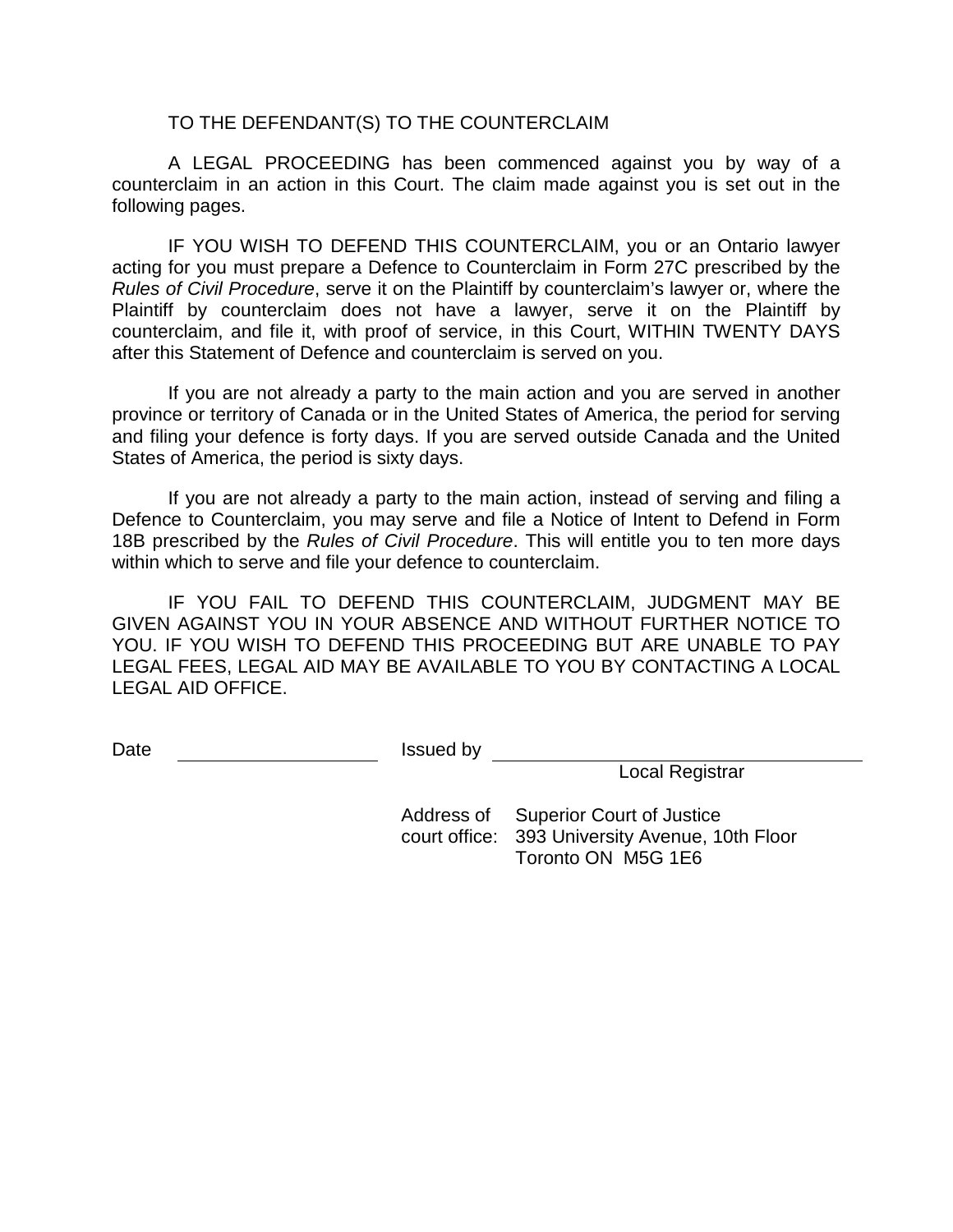#### **FRESH AS AMENDED STATEMENT OF DEFENCE**

1. The Defendants West Face Capital Inc. ("**West Face**") and Gregory Boland ("**Boland**") deny all of the allegations in the Statement of Claim and put the Plaintiffs to the strict proof thereof.

#### **A. OVERVIEW**

2. This is yet another abusive and vexatious action that the Plaintiffs, The Catalyst Capital Group Inc. ("**Catalyst**") and Callidus Capital Corporation ("**Callidus**"), have brought in bad faith. They have done so for at least three purposes:

- (a) First, to punish, embarrass and harass West Face for its business and litigation successes at the expense of Catalyst and Callidus, by unfairly and maliciously impugning the integrity and conduct of West Face and its principals;
- (b) Second, to distract attention from the deteriorating financial performance, overvalued assets, material non-disclosures-, and misrepresentations to investors of Catalyst, and Callidus and their principals; and
- (c) Third, to intimidate West Face, Boland, other capital market participants, regulators--- and members of the media, in an effort to dissuade or discourage them from scrutinizing, discussing, criticizing or commenting publicly on the deteriorating financial performance, overvalued assets, material non-disclosures-<br>
<u>
and</u> misrepresentations of Catalyst, and Callidus and their principals.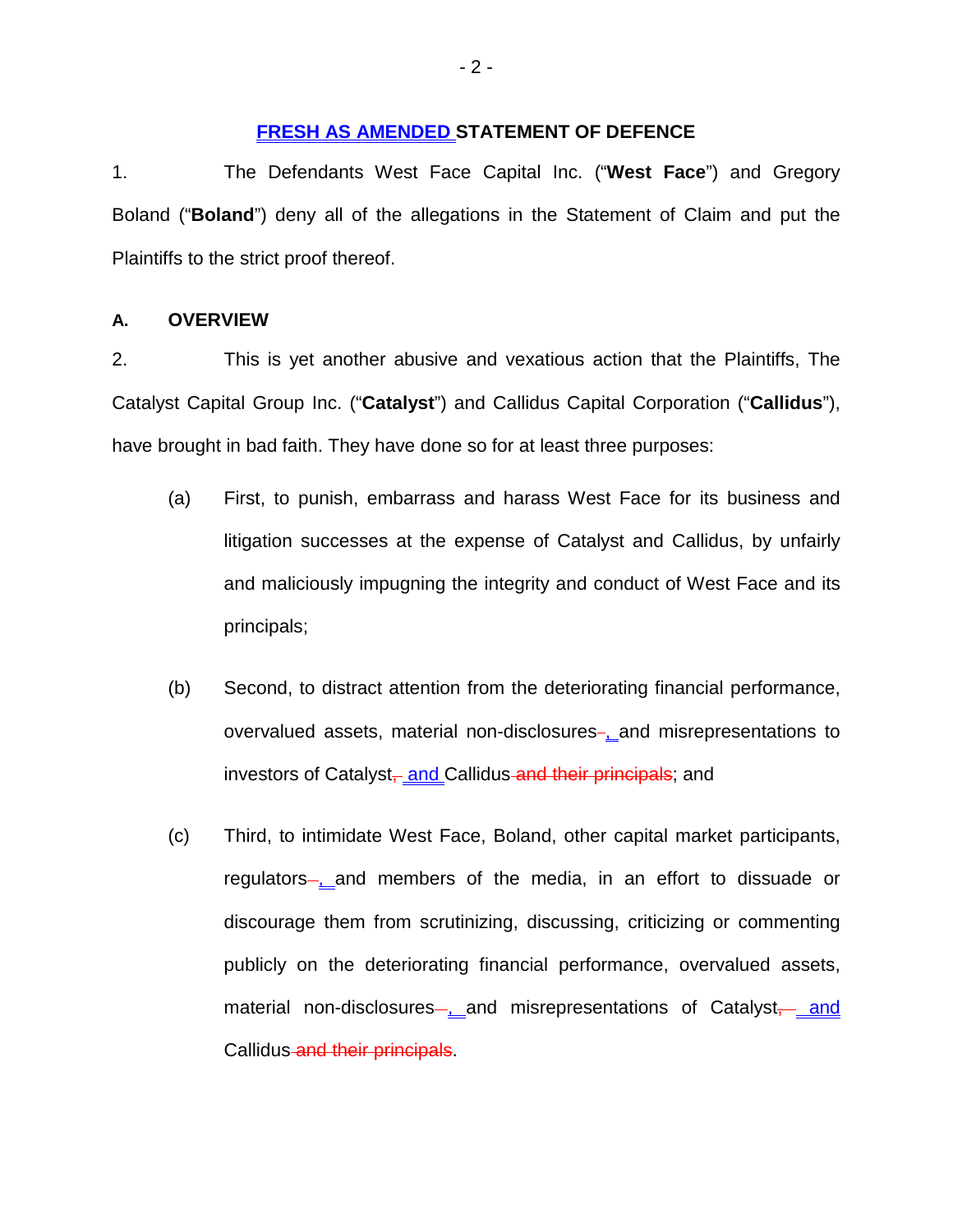3. This is the fourth action that Catalyst and/or Callidus have brought against West Face in the past four years. The first, the "**Moyse Action**", was dismissed by Justice Newbould after a full trial in June 2016. Justice Newbould found that Catalyst's claims and allegations against West Face were wholly lacking in merit, and made findings of credibility against all of Catalyst's principals. Justice Newbould also awarded costs of \$1.2 million in favour of West Face, on a substantial indemnity basis. The second Justice Newbould's trial judgment and costs award were upheld by the Court of Appeal in February and March 2018, in the manner described below. The second of the Plaintiffs' actions against West Face, the "**Veritas Action**", has not been advanced by the Plaintiffs in any material respect even though it was commenced more than two and a half years ago, in June 2015. [1](#page-3-0) The third, the "**VimpelCom Action**", was commenced on the eve of trial in the Moyse Action and was the subject of a motion to dismiss as an abuse of process argued before Justice Hainey of the Ontario Superior Court of Justice in August 2017. His decision in respect of that motion is currently under reserve.dismissed by Justice Hainey in April 2018. Justice Hainey determined that Catalyst's claim in the VimpelCom Action was barred as against various Defendants, including West Face, pursuant to the doctrines of *res judicata*, and barred as against all Defendants as an abuse of process.

4. None of these four actions has merit. With respect to the Plaintiffs' claims in this proceeding, West Face and Boland have not conspired with any of the other Defendants; they never retained Bruce Livesey; they never encouraged any of the

<span id="page-3-0"></span><sup>&</sup>lt;sup>1</sup> The Defendants' West Face's motion to strike a portion of the claim in the Veritas Action was successful at first instance, but was ultimately dismissed by the Court of Appeal on February 1, 2017. The Plaintiffs have taken no steps to advance the Veritas Action since that time. The parties are only now proceeding to documentary discovery at West Face's insistence.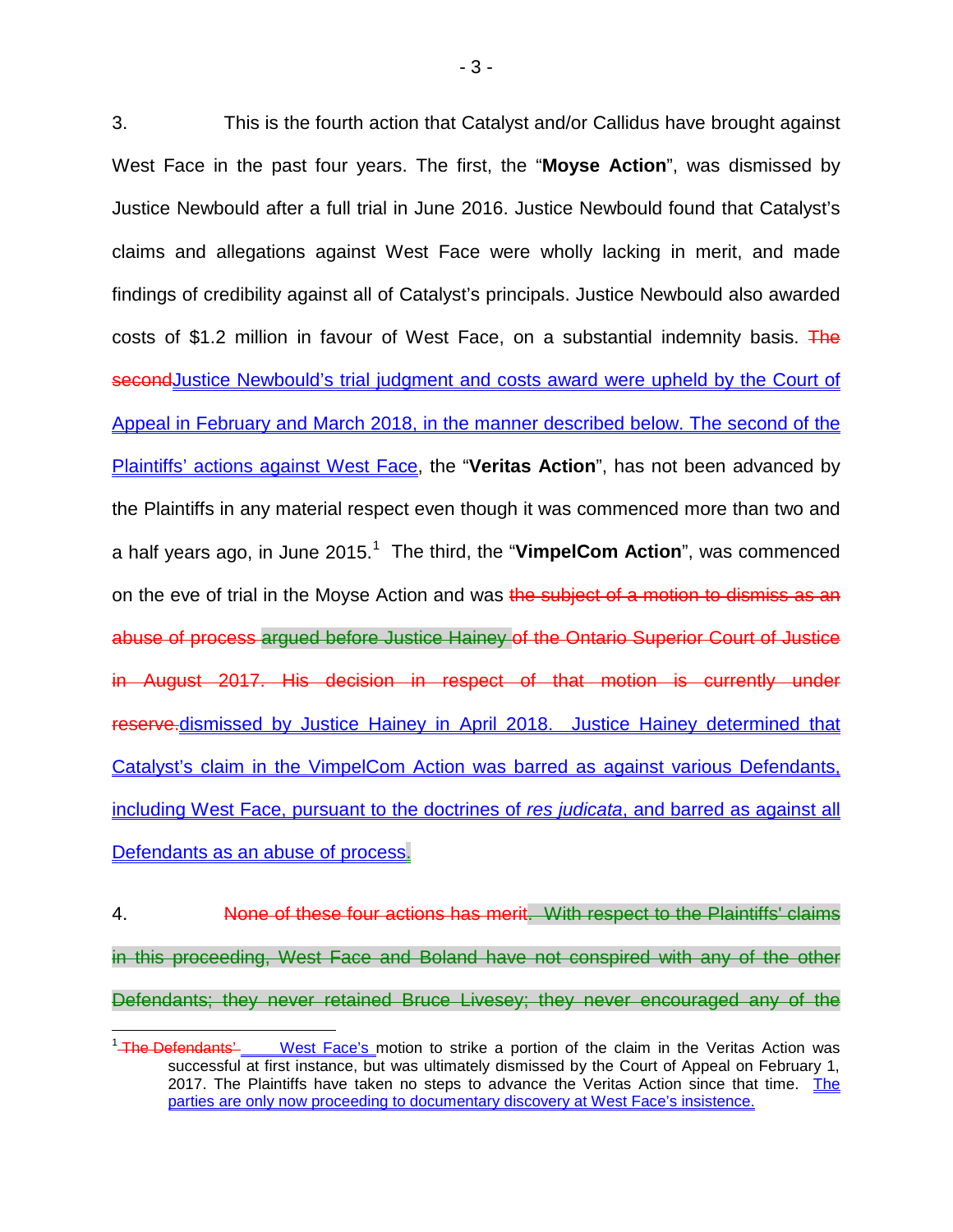Defendants to With respect to the Plaintiffs' claims in this proceeding, West Face and Boland have not conspired with any of the other Defendants; they never retained Bruce Livesey; they never encouraged any of the Defendants to "short-" Callidus's shares; they did not participate in any "whistleblower" complaint to the OSCOntario Securities Commission (the "**OSC**"); and they have, in fact, not been "short" Callidus's shares since April 2015, more than two years prior to the alleged events of August 9, 2017.

5. Catalyst's and Callidus's claims, including in the current proceeding, have not been advanced in good faith, but instead because of West Face's business successes at Catalyst's and Callidus's expense:

- (a) West Face hired Brandon Moyse, a junior analyst, away from Catalyst in June 2014 after Mr. Moyse grew tired of Catalyst's abusive work environment and flagging deal pipeline;
- (b) Investment funds advised by West Face participated successfully in a consortium that acquired WIND Mobile ("**WIND**") in September 2014 at an enterprise value of \$300 million, after Catalyst had failed to acquire WIND during a period of exclusive negotiations with the vendor in July and August<sub>t</sub> 2014. West Face's consortium sold WIND a year and a half later at a \$1.6 billion valuation; and
- (c) West Face successfully identified Callidus as an overvalued public company in October 2014, when Callidus's shares were trading between \$20 and \$25, and investment funds advised by West Face sold Callidus's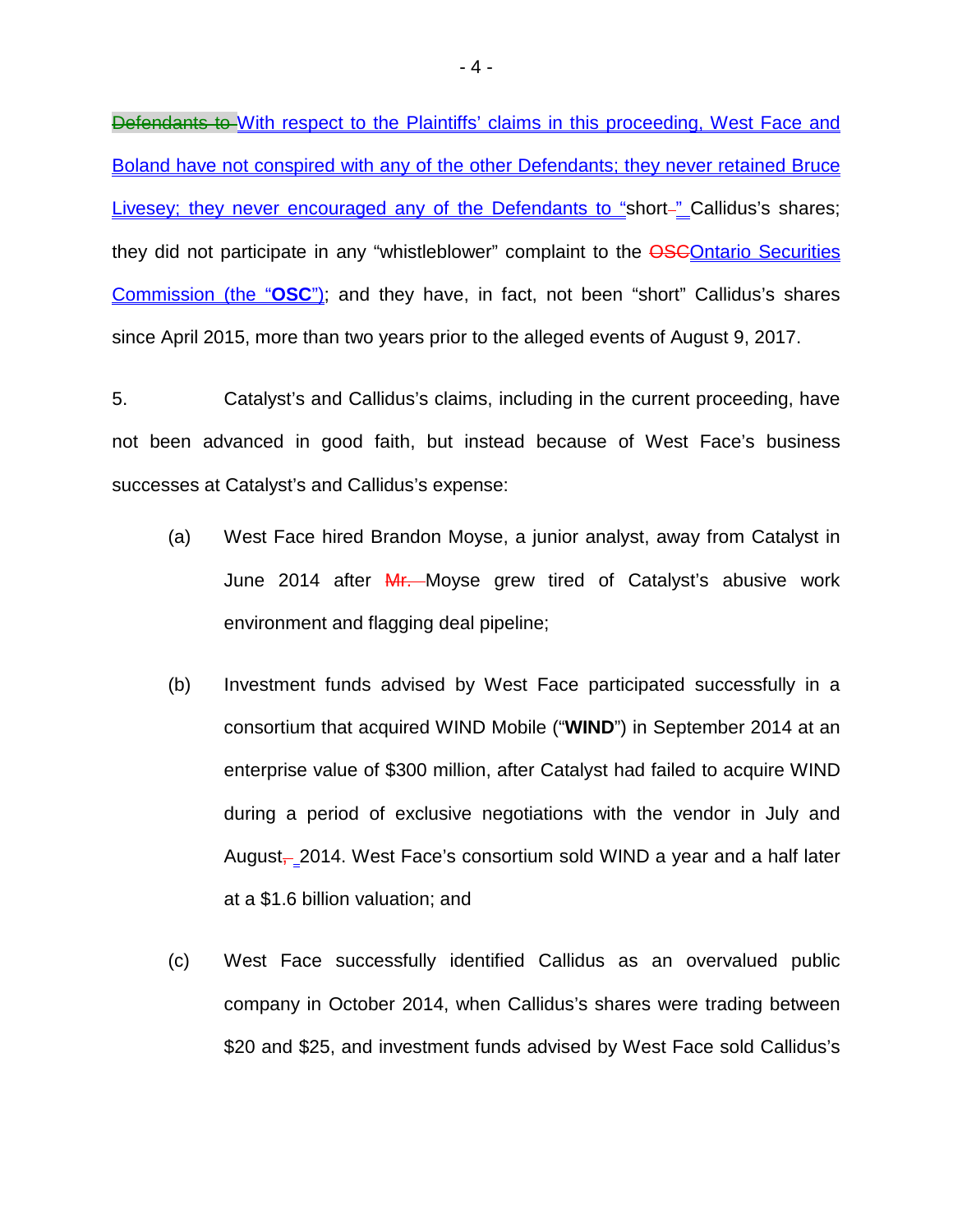shares "short". When Callidus's share prices price fell in early 2015, funds advised by West Face realized profits from their short positions.

6. Catalyst's founder, CEO and Managing Partner, Newton Glassman ("**Glassman**"), reacted petulantly to all of the matters referred to immediately above, and. He could not tolerate being bested by West Face or Boland. As explained below, Glassman and his partners at Catalyst, including James Riley ("**Riley**") and Gabriel De Alba ("De Alba")-, therefore decided to retaliate maliciously, including by orchestrating or and participating in a systematic and vicious campaign of defamation against West Face and Boland over the Internet, and by shrouding West Face and Boland in contention and controversy through the repeated commencement or pursuit of abusive, bad faith litigation.

7. This action has been brought by Catalyst and Callidus for the purposes of: (i) limiting unduly and improperly expression on matters of public interest; (ii) harassing and oppressing the Defendants; and (iii) assaulting the integrity of West Face, Boland, and the administration of justice in Ontario. It should be dismissed under section 137.1 of the *Courts of Justice Act* (the **"Anti- SLAPP Legislation"**), and Catalyst and Callidus should be declared vexatious litigants under section 140 of the *Courts of Justice Act*.

#### **B. The Parties to the Claim**

8. Catalyst is a Toronto-based private equity investment firm. Its three principals are Glassman, De Alba, and Riley. De Alba is a Managing Director and Partner of Catalyst. Riley is a Managing Director and Chief Operating Officer ("**COO**") of Catalyst.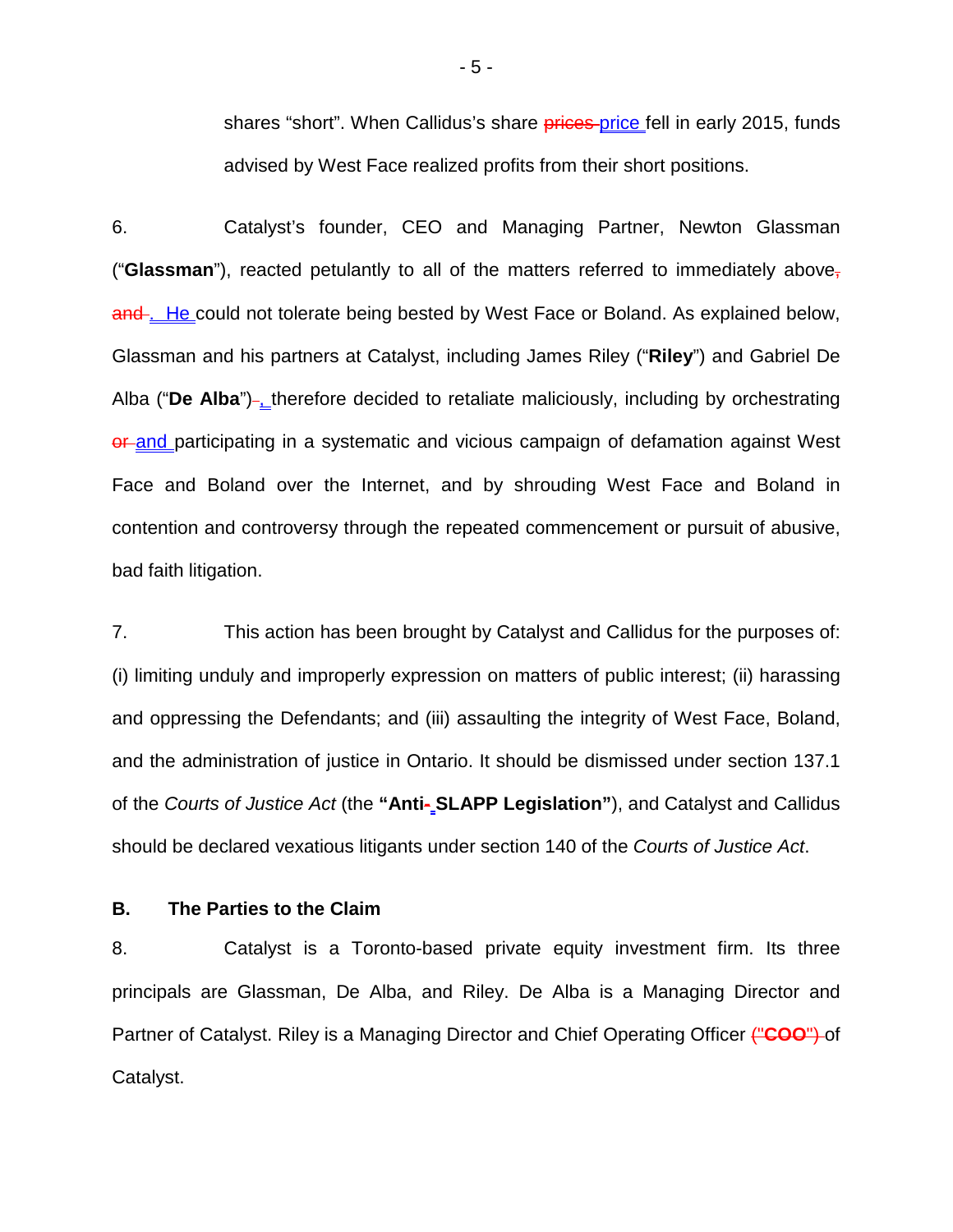9. Callidus is a publicly-traded company that lends money to distressed borrowers that are generally unable to access traditional lending sources. Glassman is the Executive Chairman and CEO of Callidus. Riley is Callidus's Secretary. Both are also Directors of Callidus.

10. West Face is a Toronto-based investment management firm. It is led by its CEO, Boland.

### **C. West Face and Boland Did Not Conspire to Harm Callidus or Catalyst**

11. Contrary to the allegations in paragraphs 37 and 64 of the Claim, West Face and Boland did not participate in a conspiracy to cause the stock price of Callidus to drop, or to otherwise injure the Plaintiffs. The Plaintiffs' claims against West Face and Boland have been invented from whole cloth.

12. West Face closed its "short" position in respect of Callidus in April 2015. Contrary to allegations made throughout the Claim, West Face has not been "short-" Callidus since that time. Nor did West Face or Boland communicate with any of the other Defendants for the purpose of causing Callidus's stock price to drop.

13. From time to time, West Face communicated with other parties that have also been sued by Catalyst or Callidus (including the Defendants Kevin Baumann, Jeffrey McFarlane, and Darryl Levitt) about: (a) the status of ongoing litigation; and (b) the businesses of Catalyst and Callidus. West Face did so in order to collect information that might be used in defending the claims that had been asserted against it by Catalyst or Callidus, and not for the purpose of any conspiracy or campaign of defamation as pleaded by Catalyst and Callidus.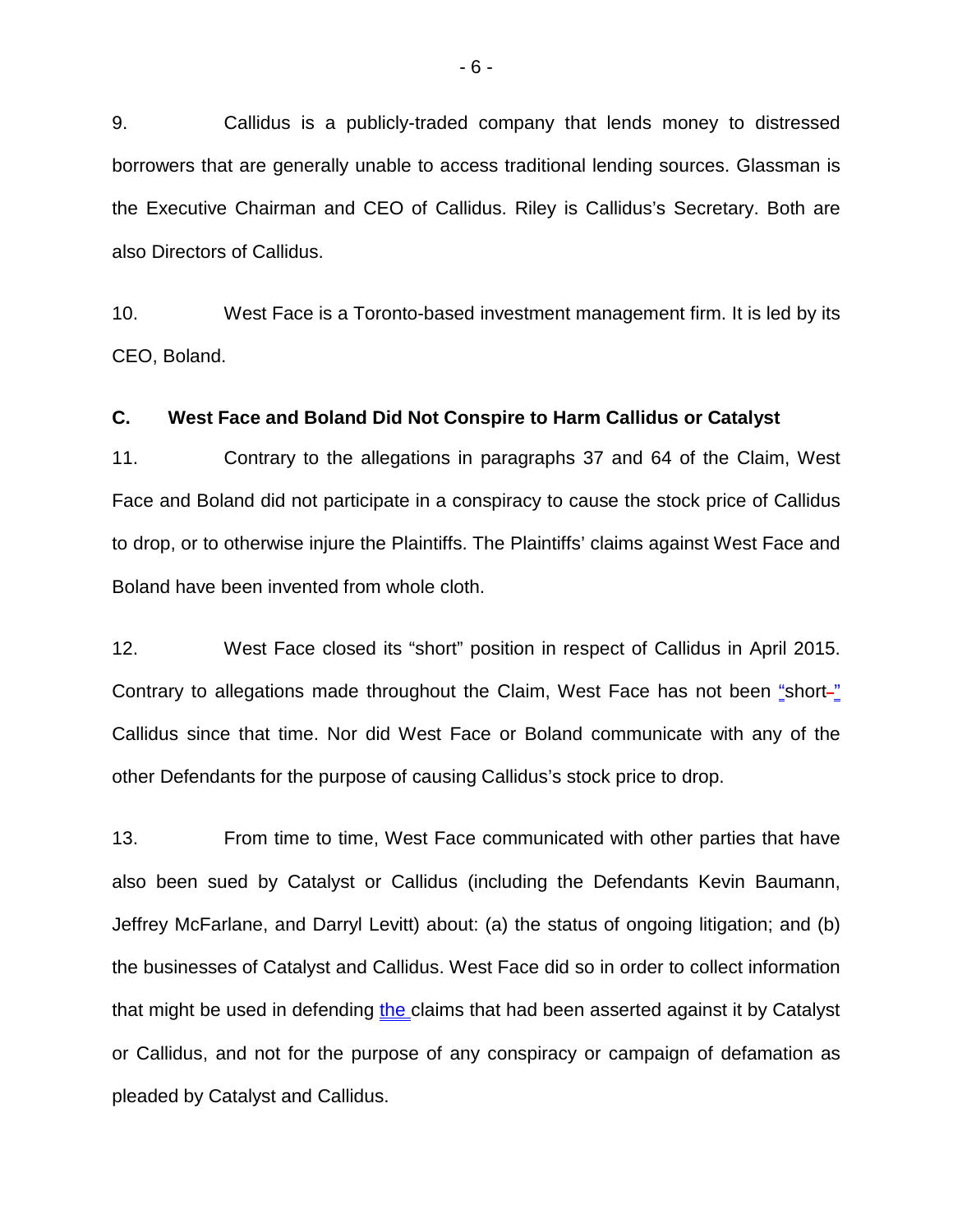14. West Face and Boland did not conspire to disseminate negative information about Callidus through any "Bay Street rumour mill"; did not take "short-" positions in Callidus during the period complained of in this proceeding; and did not participate in any "whistleblower-" complaints about Callidus. Nor were West Face or Boland sources for the article about those complaints that was published in the *Wall Street Journal* on August 9, 2017 (the "**Article**"). Although West Face was asked about possible "whistleblower-" investigations by a *Wall Street Journal* reporter, it had no information to provide. West Face was at all material times aware of the litigious nature of Catalyst and Callidus, and avoided making any potentially defamatory comments in response to perfectly proper and legitimate questions of the reporter.

15. West Face and Boland specifically deny the allegation in paragraph 65 of the Claim that the conduct alleged had "been honed through repetition in other situations". That allegation has also been invented from whole cloth. West Face and Boland have never conspired with any of the other Defendants with respect to Catalyst, Callidus or any other subject matter.

16. Contrary to the allegations in paragraph 41 of the Claim, at no time did West Face or Boland offer to fund, or in fact fund, any of the Guarantors (as defined in the Claim) in their respective defences of claims brought against them by Callidus.

### **D. West Face and Boland Did Not Participate in a "Wolfpack Conspiracy"**

17. Contrary to the allegations in paragraphs 56 and 76 to 93 of the Claim, West Face and Boland never retained or conspired with any of Bruce Livesey, Reuters, the *Wall Street Journal* or any other entity to write articles about Catalyst, Callidus or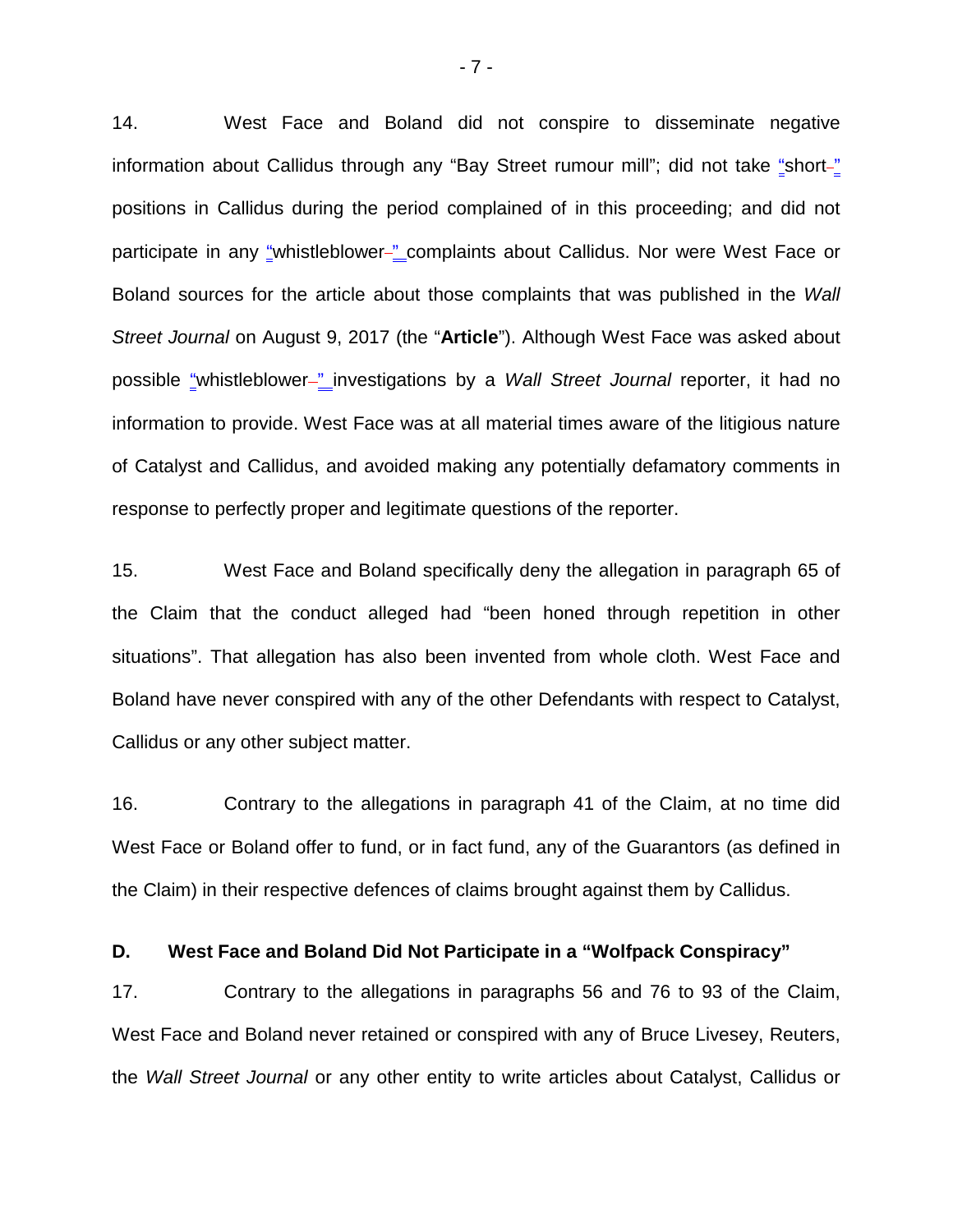Glassman. Mr. Livesey is a freelance journalist who pursued independently an article concerning Glassman, Catalyst and Callidus. From time to time, Mr. Livesey contacted Boland with questions about Catalyst and Callidus and their litigation against West Face. Boland provided only publicly- available information. He was fully entitled to do so.

18. West Face did not cause or precipitate the publication by the *Wall Street Journal* of the Article complained of in the Claim concerning investigations by the OSC and Toronto Police Services pertaining to alleged financial misconduct by Callidus, and indeed had no knowledge that such investigations were ongoing.

19. West Face and Boland specifically deny that they had any communications with Anson or the Individual Anson Defendants (both as defined in the Claim) about any of the matters alleged in the Claim. West Face and Boland specifically deny the allegations in paragraph 59 of the Claim concerning Anson. At no time did West Face or Boland have any communications with Anson about Callidus, Catalyst or Glassman.

20. West Face and Boland specifically deny the allegations in paragraph 60 of the Claim regarding the Defendants Clarityspring and Anderson (both as defined in the Claim). At no time did West Face or Boland encourage Clarityspring to participate in any "short attack" against or involving Callidus. Indeed, West Face and Boland were unaware of, and did not participate in, any such alleged attack, and have no knowledge of any trading activity by Clarityspring in respect of Callidus.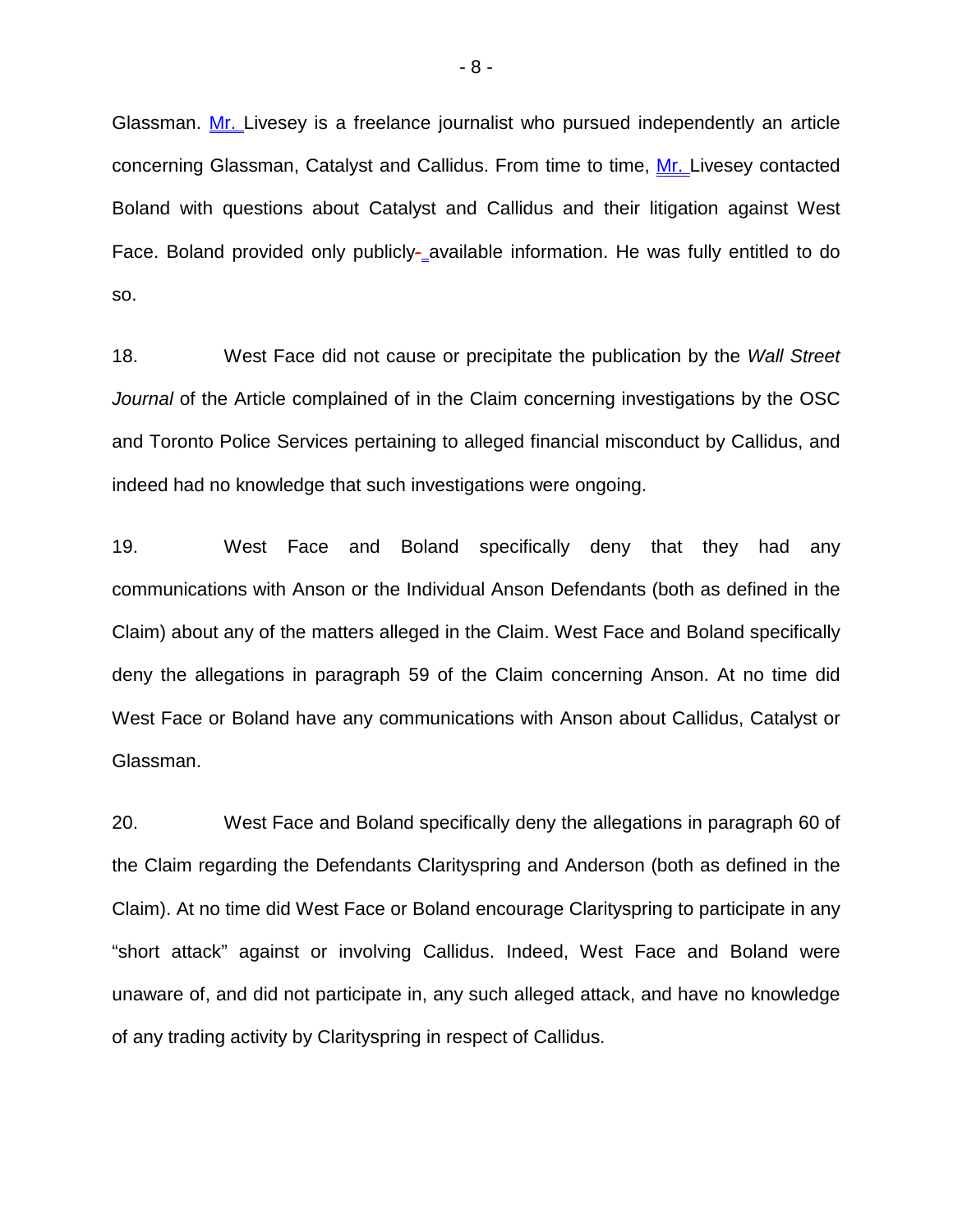### **E. This Claim Is an Attempt to Limit Freedom of Expression on Matters of Public Interest**

21. The management, conduct and performance of publicly traded companies such as Callidus, and of funds such as Catalyst that invest billions of dollars on behalf of participants in the capital markets, are matters of significant public interest. Indeed, the management and performance of Catalyst and Callidus have been the subject of widespread media coverage for years, both in the Article and elsewhere. Catalyst and Callidus seek to generate media coverage, including by frequently issuing press releases and other public statements both with respect to their performance and concerning other matters. The Article relates to the management and performance of Callidus and, indirectly, Catalyst.

22. One of the purposes of this action is to deter the Defendants, the media, participants in the capital markets and the public at large from scrutinizing, criticizing or commenting on the performance and conduct of Callidus and Catalyst. By suing for conspiracy as well as defamation, Callidus and Catalyst have attempted to deter actual or potential critics from even discussing them in private lest they too be accused of participating in an unlawful "wolfpack" conspiracy conspiracy".

23. Catalyst's and Callidus's pattern of engaging in bad faith and abusive litigation and other unlawful and offensive conduct aimed at suppressing free speech and criticism is further demonstrated by their conduct in respect of the Defendant Bruce Langstaff. Mr. Langstaff, formerly an equity salesperson at Canaccord Capital Corporation ("**Canaccord**"), investigated the financial performance of Callidus. He was fully entitled to do so. Nevertheless, Riley retaliated against Langstaff by demanding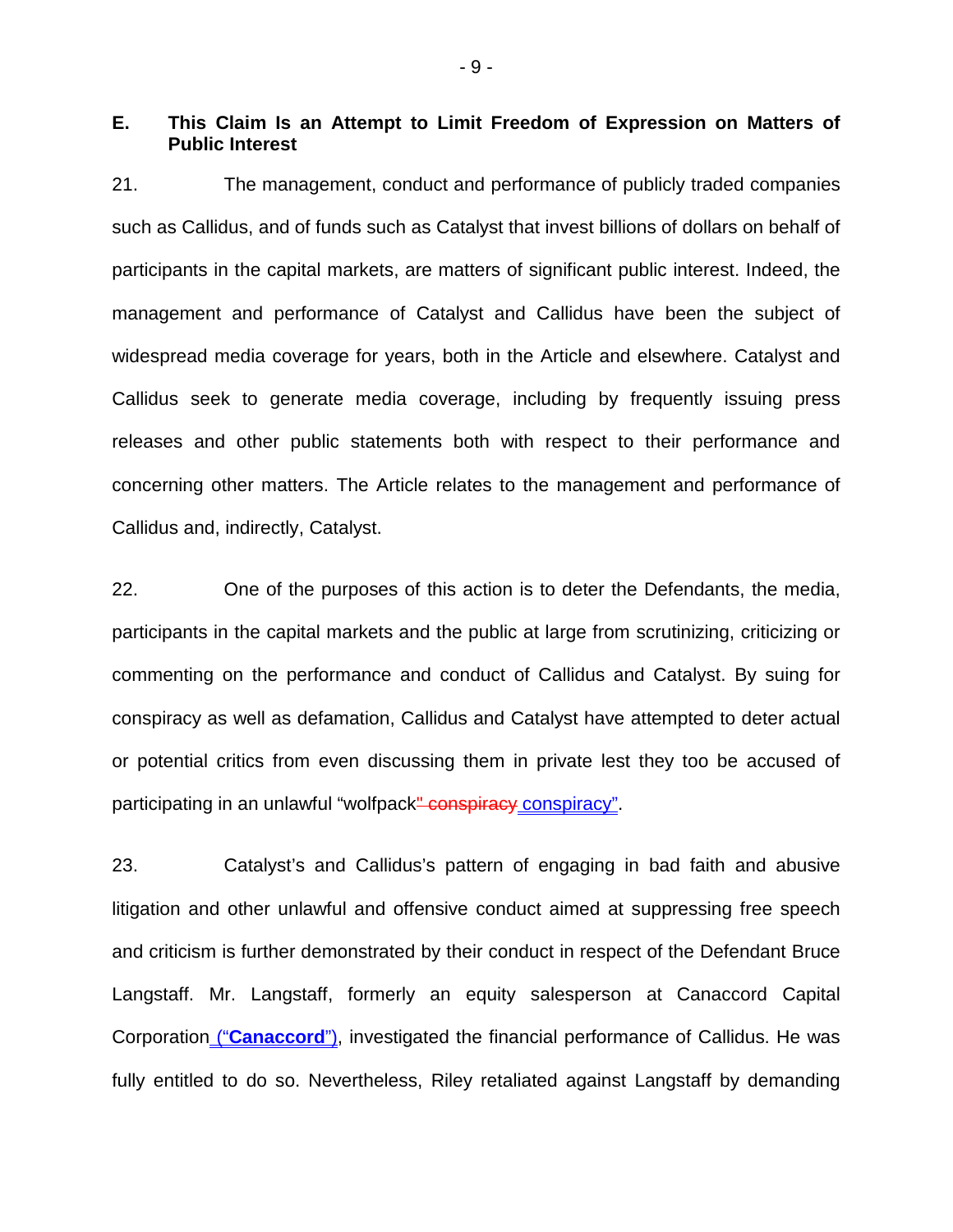that Canaccord fire Mr. Langstaff. He did so with a view to sending a clear and unmistakable message to Mr. Langstaff, Canaccord and other participants in the capital markets that neither-none of Catalyst, Callidus-nor, or their principals would tolerate investigations of this nature that might bring to light questionable or improper conduct that Catalyst or Callidus had engaged in. Canaccord acceded to Riley's demand and fired Mr. Langstaff in order to placate Catalyst, Callidus-, and their principals.

24. West Face and Boland request that this action be dismissed against them with costs on a full indemnity or solicitor and his own client basis.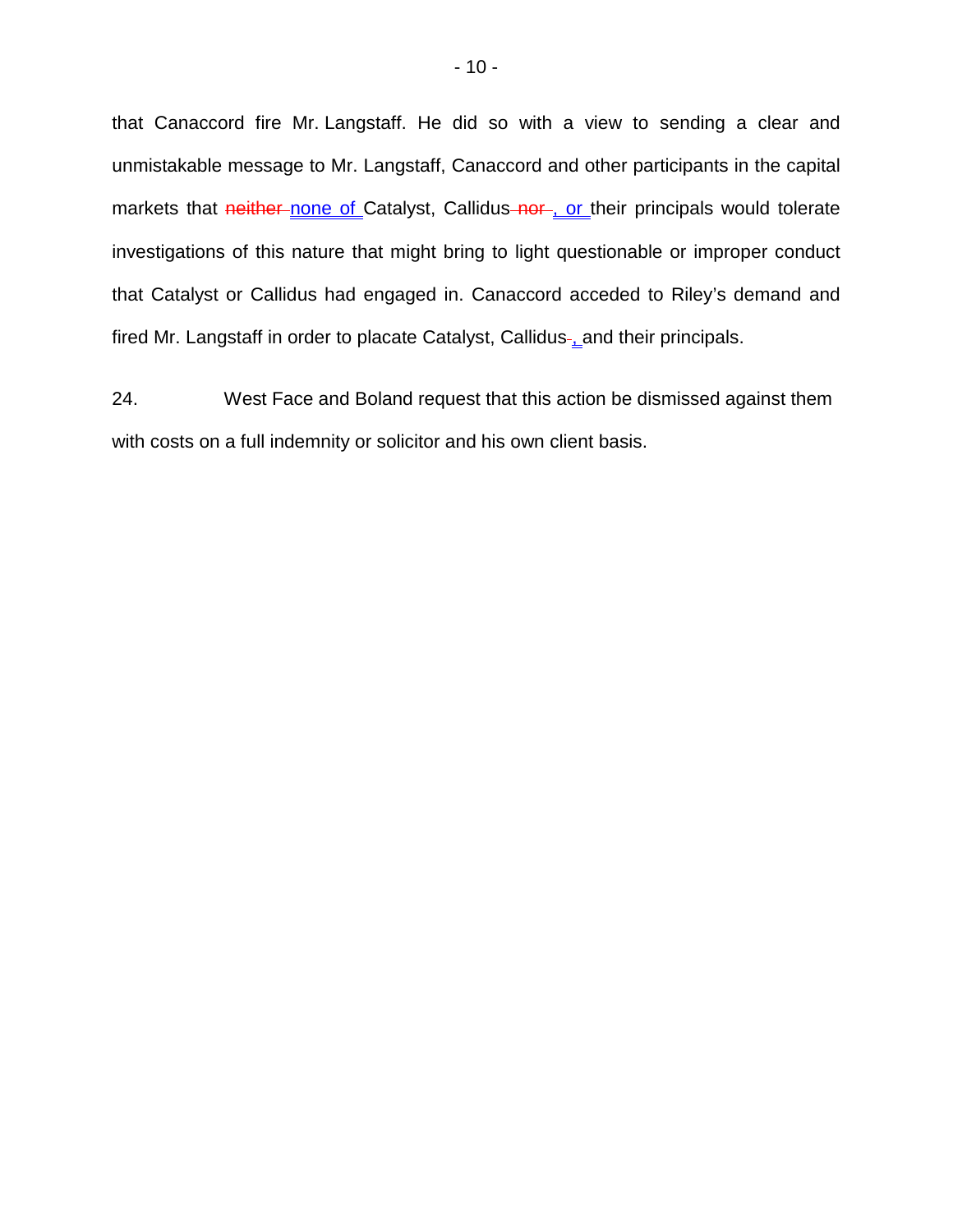#### **FRESH AS AMENDED COUNTERCLAIM**

25. The Plaintiffs by CounterclaimWest Face and Boland, counterclaim against the Defendants by Counterclaim, Catalyst, Callidus, Glassman, De Alba, Riley (collectively, the "**Catalyst Defendants**"); Virginia Jamieson ("**Jamieson**"), Emmanuel Rosen ("**Rosen**"), B.C. Strategy Ltd., B.C. Strategy UK Ltd. (together with B.C. Strategy Ltd., "**Black Cube**"), and Psy Group Inc.-, the operating name of Invop Ltd., ("Psy **Group**") (the Catalyst Defendants, Jamieson, Rosen, Black Cube-, and Psy Group, collectively, the "**Counterclaim Defendants**") for:

- (a) A declaration that the Counterclaim Defendants have defamed West Face and Boland;
- (b) Damages General damages in the amount of \$500-450 million for West Face and \$50 million for Boland, for defamation, conspiracy, breach of confidence, inducing breach of confidence, inducing breach of contract, inducing breach of fiduciary duty, and the tort of unlawful means;
- (c) A declaration that Glassman, De Alba, and Riley are personally liable for the their unlawful actions carried out by or , through or in the name of Catalyst, Callidus, the other Counterclaim Defendants, and/or any other corporation, entity, representative or agent through which he or they participated or engaged in wrongdoing as pleaded in this Counterclaim;
- (d) A declaration that the Counterclaim Defendants are jointly and severally liable to West Face and Boland for all loss, harm or damage caused by or as a result of the conspiracy complained of herein;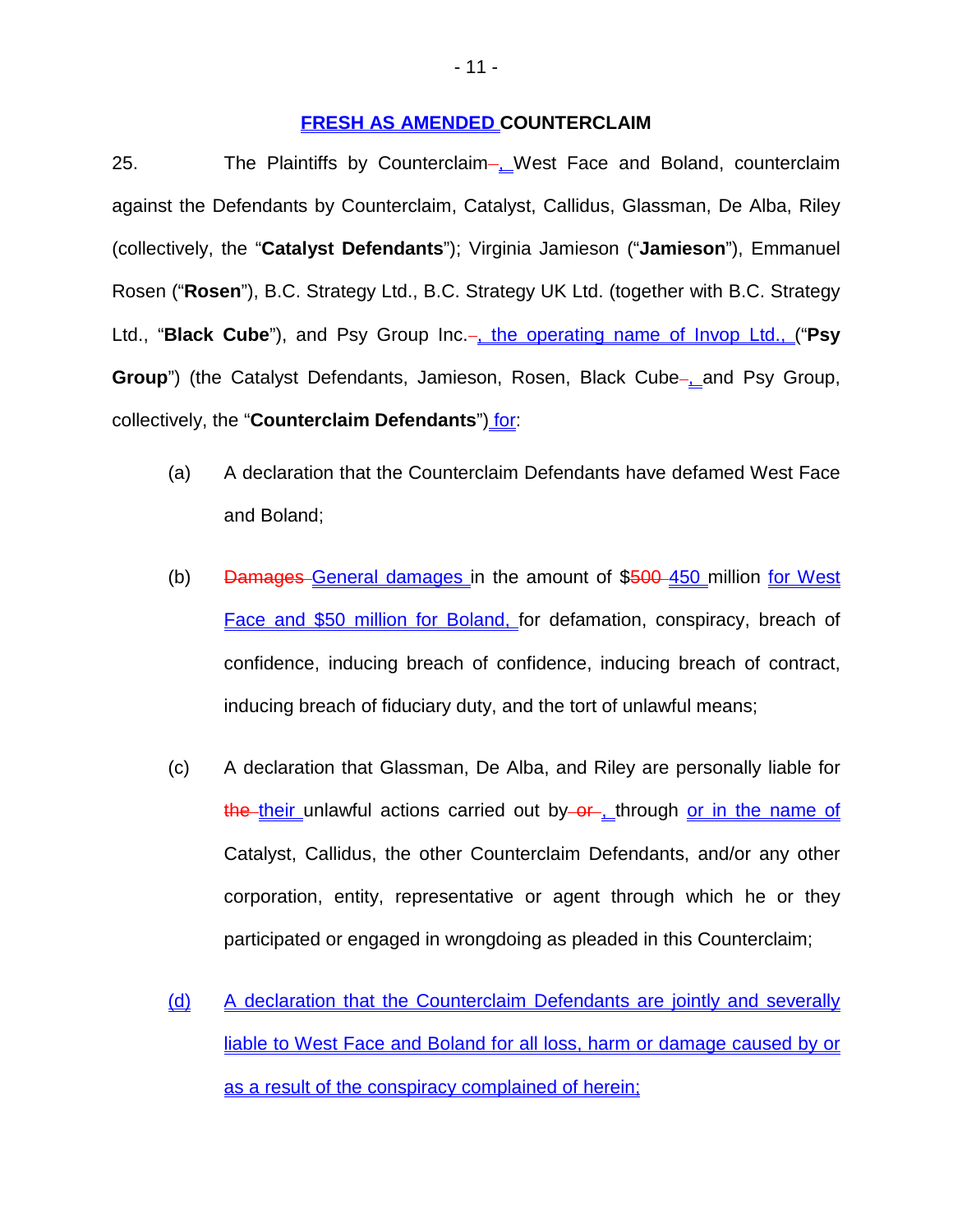- (e) An Order requiring the Counterclaim Defendants to deliver up to West Face all originals and copies of all recordings, transcripts, notes, memoranda, emails, text messages or other physical or electronic documents in their possession, control or power (including, without limitation, in the possession of their counsel or other agents) that contain, summarize or reflect the contents of stings conducted by operatives of Black Cube or other investigative firms or agencies involving current or former employees of West Face, or Justice Newbould, and requiring them to certify under oath that they have done so;
- (f) (d)A declaration under section 140 of the *Courts of Justice Act* that the Catalyst Defendants are vexatious litigants and an Order that $-$ : (i) no further proceeding may be instituted by the Catalyst Defendants or any subset of them in any court against West Face or its officers, directors, or employees; and that (ii) proceedings previously instituted by the Catalyst Defendants or any subset of them against West Face or its officers, directors, or employees may not be continued, except by leave of a judge of the Superior Court of Justice;
- (g) To the extent necessary, an Order permitting West Face and Boland to seek the declaration and relief referred to immediately above in this proceeding, rather than by way of separate Application;
- (h) In the alternative, requiring that any such Application that may be required, be heard and determined at the same time, in the same hearing and by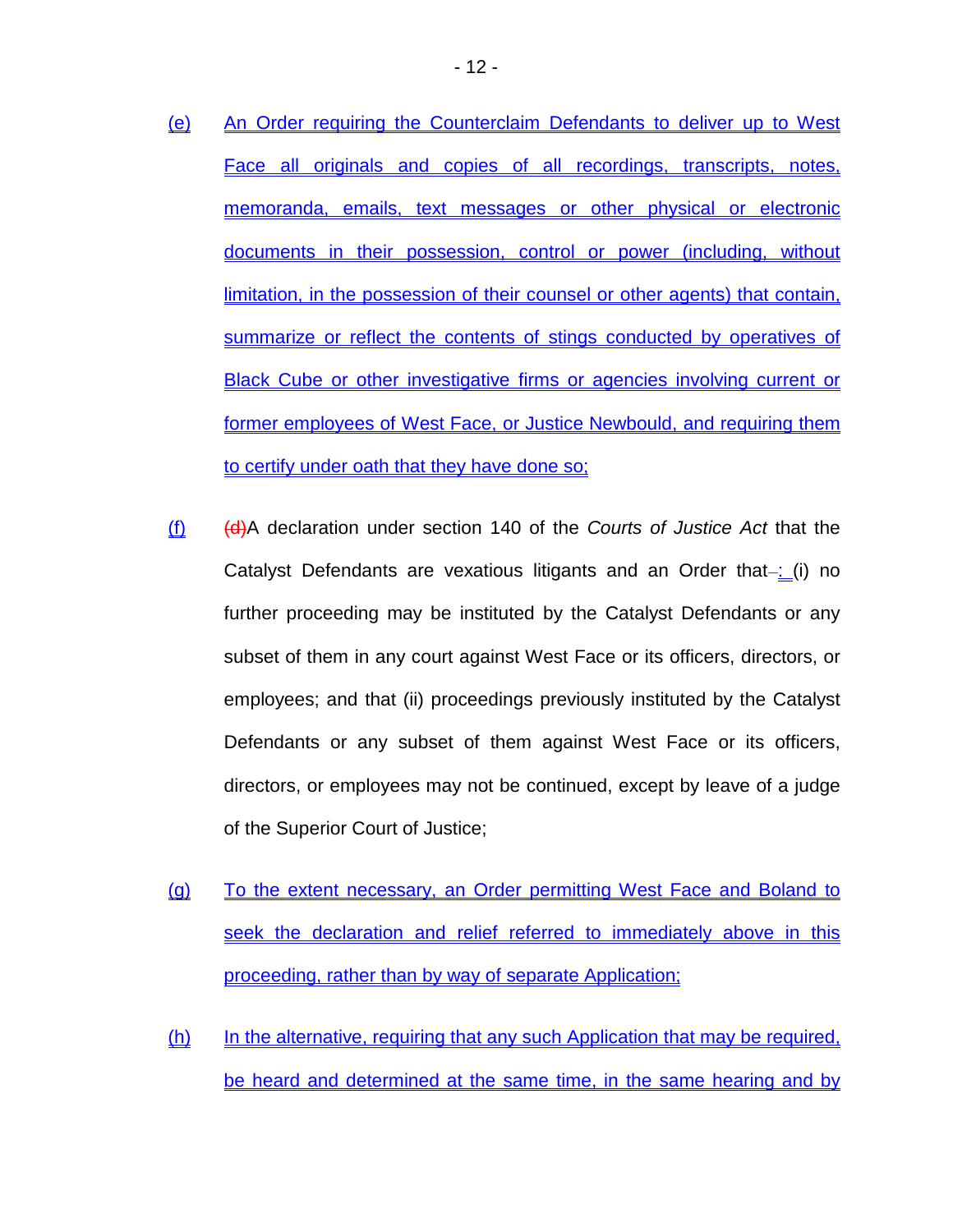the same Justice of this Court that presides at the trial of this Counterclaim;

- $(i)$  (e)Punitive damages in the amount of \$50-45 million for West Face and \$5 million in aggravated and punitive damages for Boland;
- (j) Compound pre-judgment and post-judgment interest, in amounts and at rates to be determined by the Court;
- $(k)$  (f)Pre-judgment In the alternative, pre-judgment and post-judgment interest in accordance with sections 128 and 129 of the *Courts of Justice Act*, R.S.O. 1990, c. C.43, as amended;
- $\frac{1}{2}$  (g)The costs of this proceeding on a full indemnity or solicitor and his own client basis; and
- $(m)$  (h)Such further and other relief as this Honourable Court may deem just.

## **A. OVERVIEW**

26. This Counterclaim arises out of an insidious, co-ordinated, and systematic campaign of defamation and economic interference that the Counterclaim Defendants have pursued against West Face and Boland in retaliation for at least two series of events that the Catalyst Defendants took umbrage with:

(a) **The WIND Transaction**: In September 2014, investment funds managed by West Face participated in a consortium of investors that successfully acquired Canadian wireless telecommunications company WIND Mobile, after Catalyst failed in its attempts to do so. West Face's consortium sold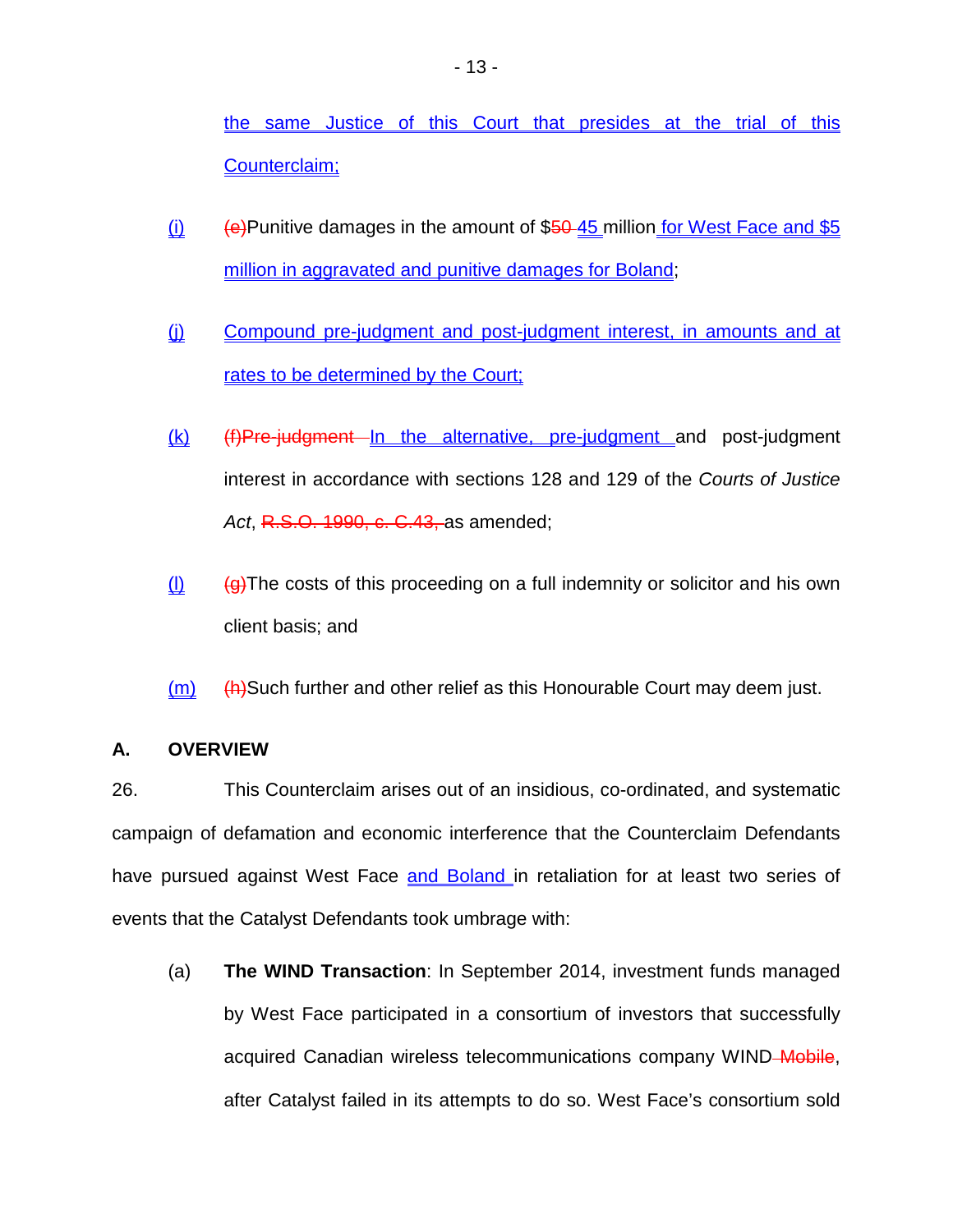WIND a year and a half later to Shaw Communications for more than five times what they paid to acquire it. Catalyst responded by suing West Face in the Moyse Action for more than \$500 million, $<sup>2</sup>$  $<sup>2</sup>$  $<sup>2</sup>$  and in doing so alleged</sup> falsely that West Face had acted improperly and unlawfully by "scooping" the WIND deal from Catalyst through the misuse of confidential information of Catalyst that was purportedly obtained by West Face from a former junior analyst of Catalyst named Brandon Moyse. After a full trial on the merits, Justice Newbould of the Commercial List rejected completely all of Catalyst's claims. Justice Newbould held that West Face did not receive from Moyse any of Catalyst's confidential information concerning WIND. He also held that that Catalyst had failed to acquire WIND because of its own intransigence, miscalculations and other failings, and that Catalyst's strategy to acquire WIND could never have succeeded in any event. Justice Newbould made adverse findings of credibility against each of Glassman, De Alba-, and Riley, criticized Catalyst for baselessly attacking West Face's the integrity baselessly of West Face and its principals, including Boland, and awarded West Face substantial indemnity costs in the amount of \$1.2 million. Catalyst's appeal from Justice Newbould's trial judgment in the Moyse Action was dismissed on its merits by the Ontario Court of Appeal on February 21, 2018, from the bench, without the need for oral submissions from West Face or Moyse. Catalyst's motion for leave to appeal to the Court of Appeal in respect of

<span id="page-14-0"></span><sup>&</sup>lt;sup>2</sup> The Moyse Action claimed damages of \$500 million. The subsequent VimpelCom Action, which also claims claimed damages for West Face's participation in the acquisition of WIND, claimed \$1.3 billion.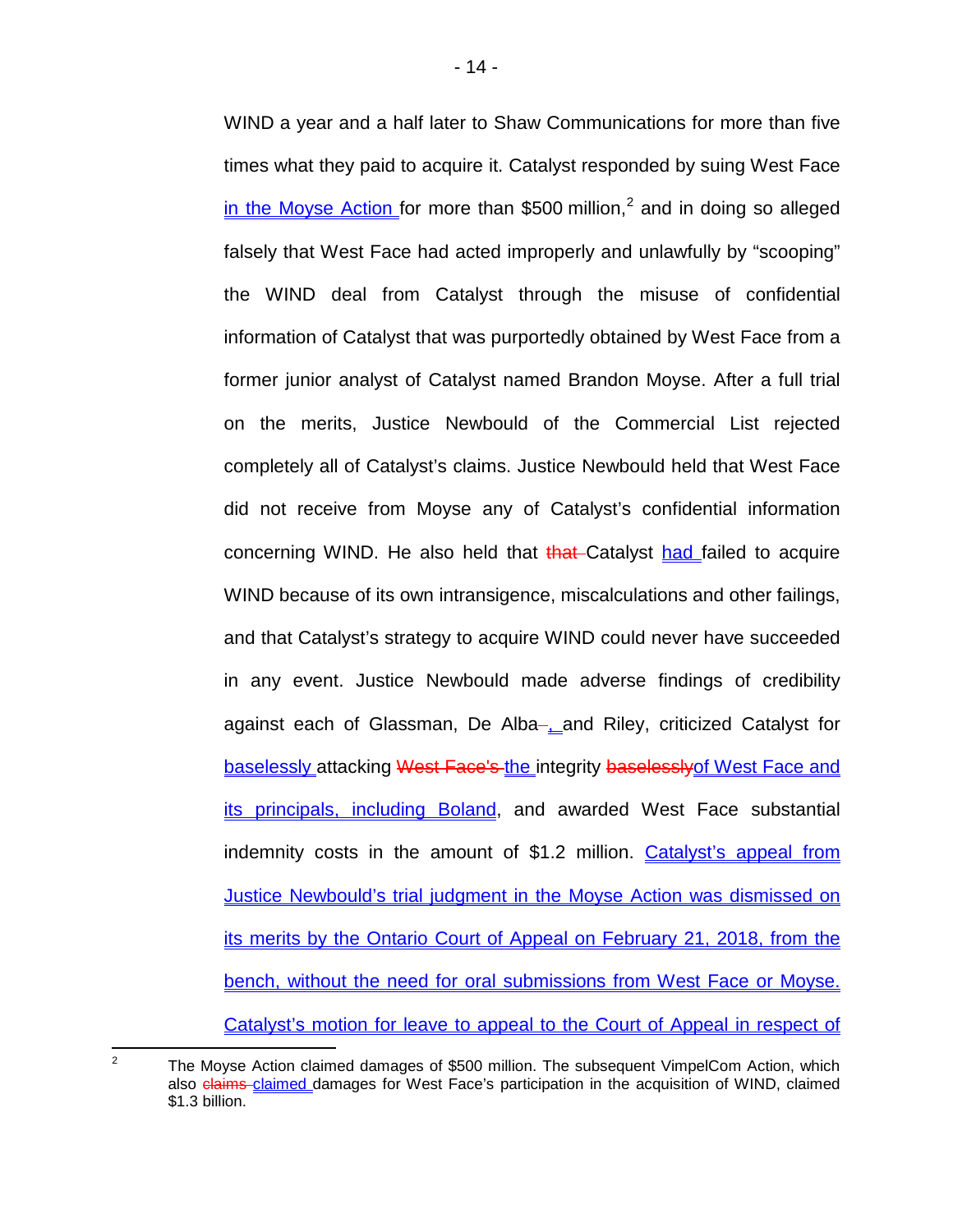the award of substantial indemnity costs made in favour of West Face by Justice Newbould was dismissed by that Court in written reasons released on March 22, 2018; and

(b) **The Callidus Short"Short"**: In the Fall of 2014, Callidus's shares were trading at over \$20 per share. West Face correctly identified Callidus as an overvalued company, sold Callidus's shares short short", and made a profit in the Spring of 2015 when Callidus's shares fell to under \$17 per share (at which time West Face closed out its "short-" position). Approximately two-thirds of Callidus's shares were (and continue to be) held by funds managed by Catalyst. As a result, this decline in share price caused by Callidus's weak financial condition was harmful not only to Callidus, but also to Catalyst and its funds. Callidus's share price has continued to fall since that time as a result of Callidus's poor financial performance, and its shares currently trade at under \$7 per share.

27. The Catalyst Defendants, and in particular Glassman (who was the selfproclaimed "architect" of Catalyst's failed strategy to acquire WIND) refused to accept responsibility for these failures. Instead, Glassman and the other Catalyst Defendants blamed West Face and Boland for the woes suffered by Catalyst and Callidus, and decided to retaliate in an effort to shroud West Face and Boland in contention and controversy. They were well aware-, and indeed intended, that doing so would deter investors and other participants in the capital markets from doing business with West Face and Boland, thereby causing them harm - They That is precisely what has happened. The Catalyst Defendants and other Counterclaim Defendants acted with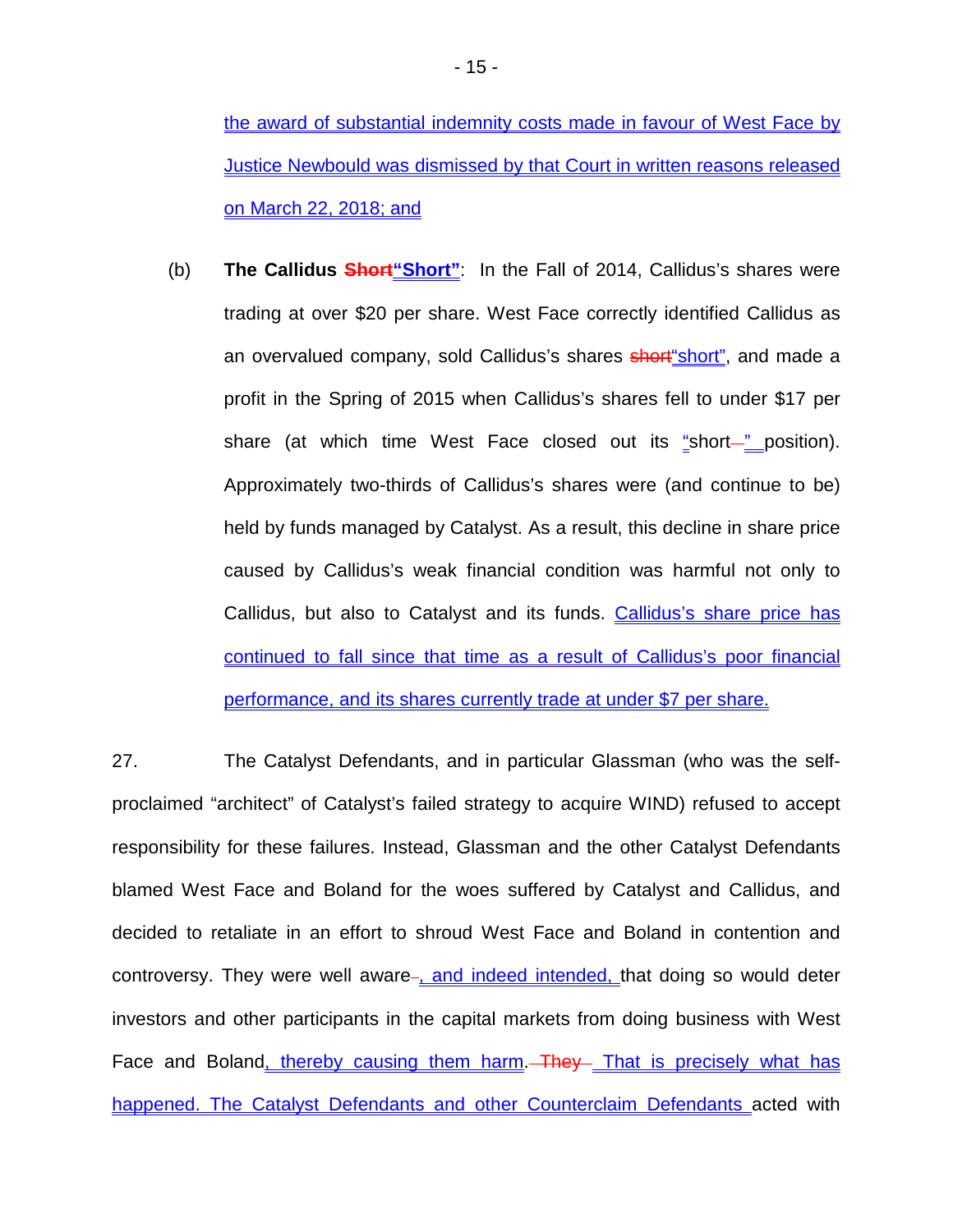malice<sub>, and with contumelious disregard for the rights and interests of West Face and</sub> Boland, in orchestrating the campaign of defamation and harassment described below, and. They sought to inflict as much harm as possible on Boland and West Face and Boland by engaging in the conduct at issue in this Counterclaim. Glassman conspired with the , including by disseminating their false and defamatory statements concerning West Face and Boland not only to investors in or with Callidus and Catalyst, but also to current and potential investors with West Face and Boland. The Catalyst Defendants and other Counterclaim Defendants conspired together and with one another to defame and interfere with the economic interests of Boland and West Face and Boland in order to punish-, embarrass, discredit and harm them-, and to deter them and others from crossing the Catalyst Defendants.

28. This conspiracy was also intended to divert the attention of investors, and the financial community at large, from the Catalyst Defendants' own failures, as well as from allegations of misconduct and "whistleblower" complaints made against Callidus and other Catalyst Defendants (including Glassman and Riley) by parties unrelated to West Face.

29. The conspiracy was hatched in or about August 2017 in response to a series of setbacks for the Catalyst Defendants. First, Catalyst had lost the Moyse Action at trial, as described above. Catalyst's appeal from Justice Newbould's trial decision in the Moyse Action was scheduled to be heard by the Court of Appeal on September 26 and 27, 2017, and Catalyst and its principals were well aware that Catalyst had no reasonable possibility of success on appeal.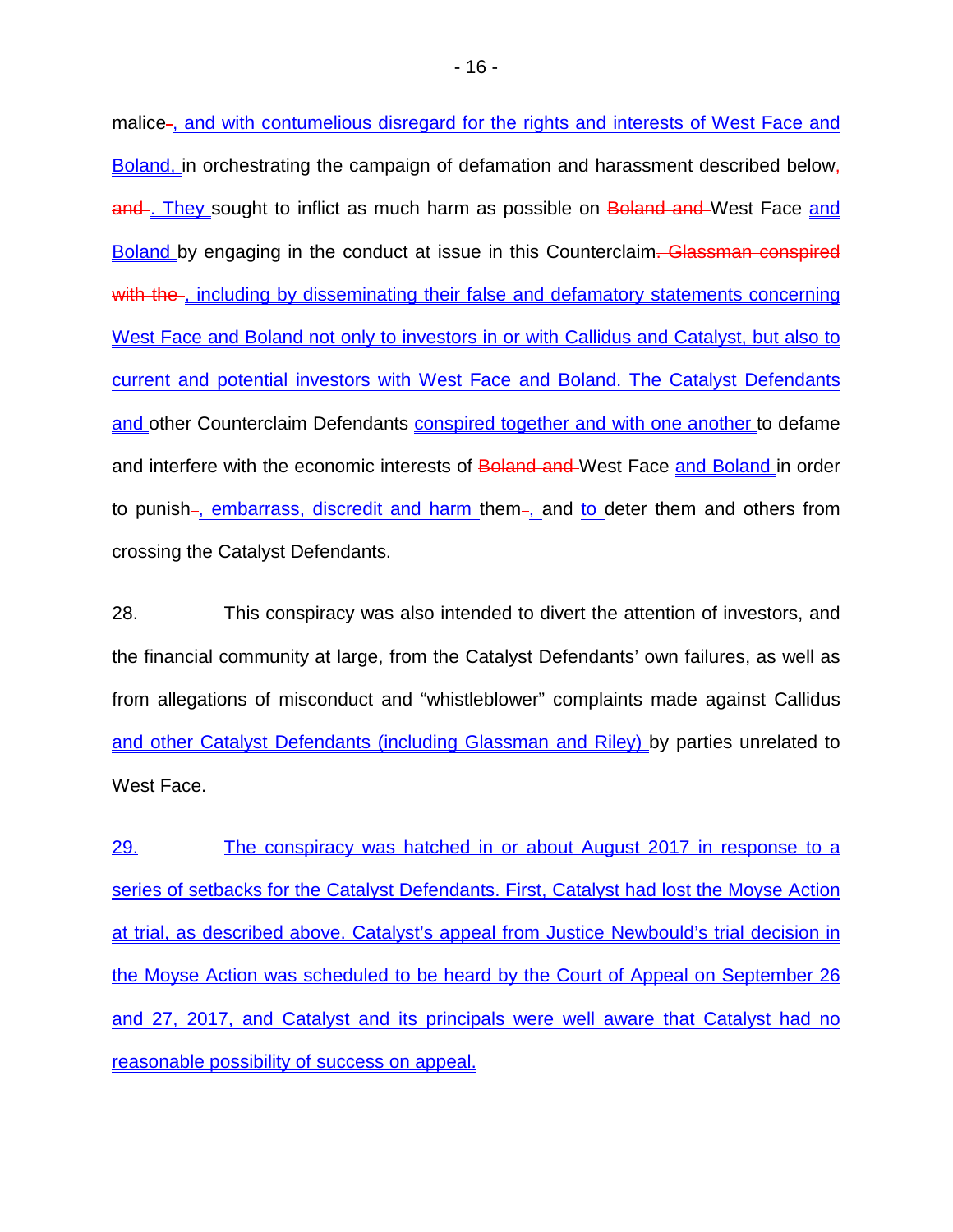30. Second, in the period from August 16 to 18, 2017, the parties to the VimpelCom Action argued before Justice Hainey motions brought by the Defendants to strike out, stay or dismiss that Action, on the basis that it was precluded by the doctrines of *res judicata* and abuse of process. Catalyst's claims again West Face and other Defendants in the VimpelCom Action overlapped substantially with claims asserted by Catalyst against West Face in the Moyse Action, and concerned the acquisition by West Face and other investors of WIND in September 2014. The motions of the Defendants to stay or dismiss the VimpelCom Action were based, in part, on issues that had been determined and findings of fact that had been made by Justice Newbould at trial in the Moyse Action. At Catalyst's request, Justice Hainey reserved releasing his decision concerning those motions until after the Court of Appeal had heard and decided Catalyst's appeal in the Moyse Action, on the basis that findings made by Justice Newbould at trial in the Moyse Actin might be disturbed on appeal. Catalyst and its principals were well aware that if Catalyst's appeal in the Moyse Action failed and key findings made against it by Justice Newbould in the Moyse Action were not interfered with by the Court of Appeal, it had no reasonable prospect of surviving the Defendants' motions to stay or dismiss the VimpelCom Action. In short, as of August 2017, Catalyst's litigation strategy with respect to its claims concerning the WIND transaction was rapidly failing. Catalyst, however, had represented to its investors (including in presentation materials distributed in connection with its Annual Meeting of Limited Partners in the Spring of 2017) that its claims in the Moyse Action and the VimpelCom Action were worth at least \$450 million. In late August 2017, Catalyst faced the likelihood of both of these Actions being stayed or dismissed in the very near future.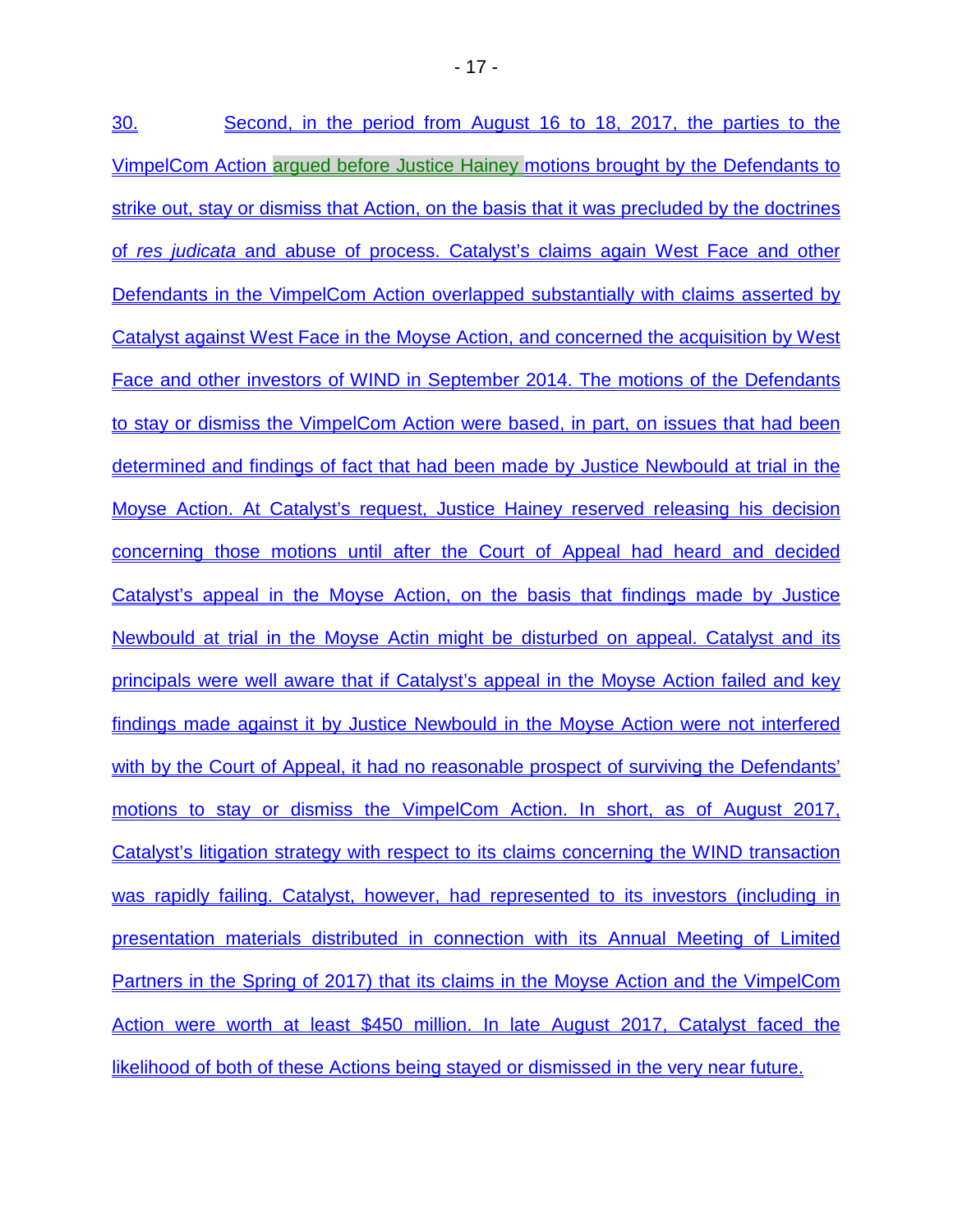31. Third, on August 9, 2017, the *Wall Street Journal* published the Article that forms the basis of Catalyst's Claim in this Action, describing in detail various "whistleblower" complaints that had been made against Callidus and other Catalyst Defendants, including to the OSC.

32. In response to these developments, in or about August 2017, the Catalyst Defendants decided that, having been unable to succeed in business or litigation against West Face, they would seek to punish, embarrass and discredit West Face and Boland as West Face's principal, in an effort to shroud them in contention and controversy. In order to carry out this plan, they conspired together with the other Counterclaim Defendants to harm the reputations and business interests of West Face and Boland, including by discrediting Justice Newbould and undermining the validity of the Decision he had rendered in favour of West Face in the Moyse Action. West Face and Boland were the ultimate targets of the deplorable attack that the Counterclaim Defendants waged against Justice Newbould, as described hereafter. Among other things, the Catalyst Defendants hoped to be able to use "evidence" concerning Justice Newbould that had been or was about to be obtained improperly, unethically and illegally by the other Counterclaim Defendants to undermine the position of West Face in Catalyst's appeal to the Court of Appeal in the Moyse Action, as well as West Face's position in the motions pending in the VimpelCom Action. They also intended to use that "evidence" to attack West Face and Boland in their communications with investors, with other participants in the financial markets, and with members of the media. Justice Newbould was an innocent victim in their pernicious scheme.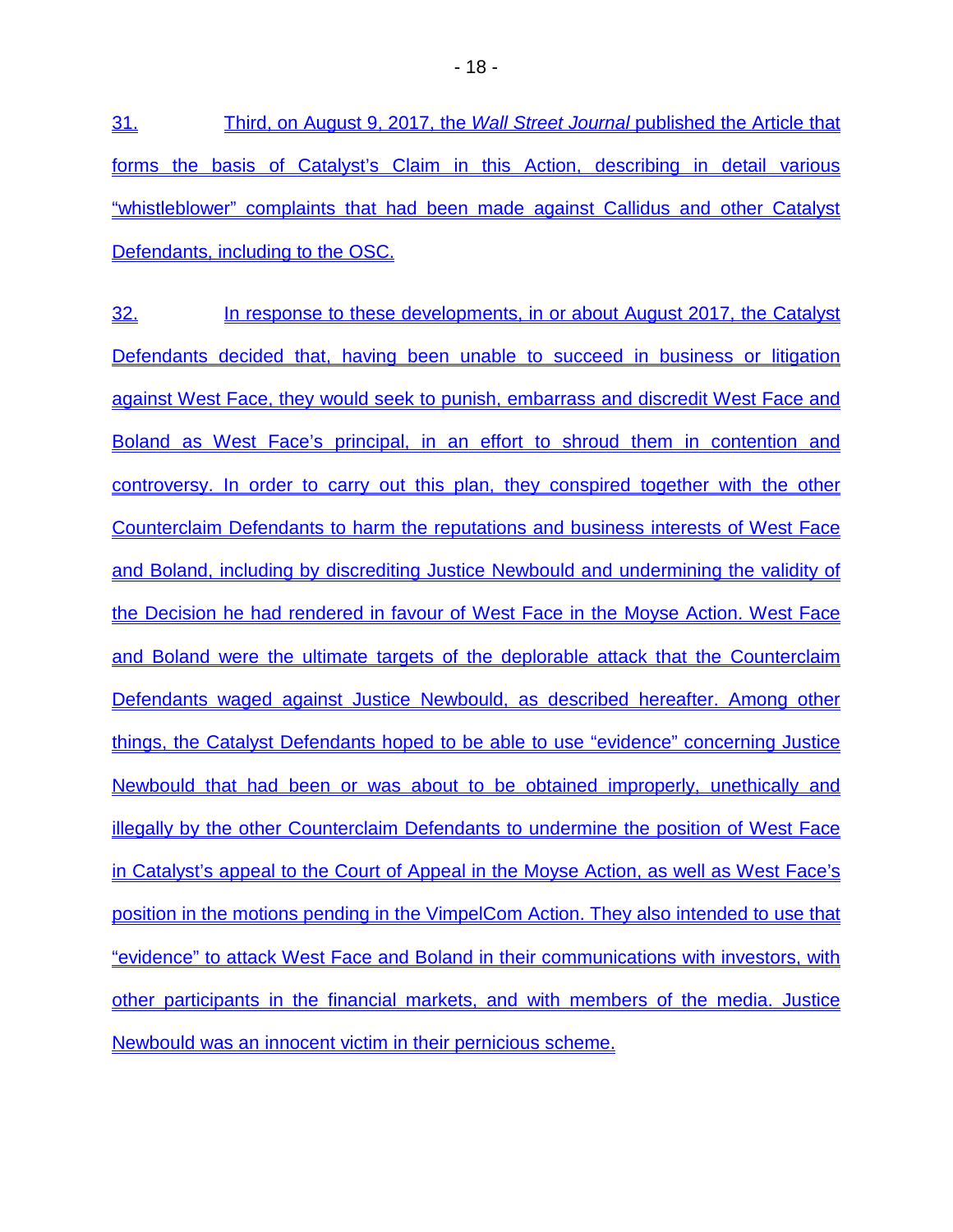33. 29. 29. The conspiracy of the Counterclaim Defendants against West Face and Boland fell into four two broad categories:

- (a) **The Black Cube Campaign**: The Counterclaim Catalyst Defendants retained or caused to be retained Black Cube, a private investigative firm staffed with former Mossad and Israeli Defence Force intelligence operatives, to conduct a series of "stings" on against current and former West Face employees, and against Justice Newbould, in an attempt. The purpose and effect of these stings was to elicit unlawfully by unlawful means confidential and privileged information of West Face, to attack unfairly the honour, integrity and conduct of Justice Newbould—and to intimidate or discredit and embarrass West Face-, Boland, and other potential enemies of Catalyst, Callidus and their principals, either real or perceived. The Catalyst Defendants and other Counterclaim Defendants also conspired to use the fruits of the Black Cube Campaign for the express and predominant purpose of harming and embarrassing both West Face and Boland; and
- (b) **The Defamation Campaign**: The Catalyst Defendants, Jamieson, Rosen, Black Cube, and Psy Group conspired to defame West Face and Boland in three principal respects:
	- (i) (b)**The WIND Defamation**: The Counterclaim Defendants They repeatedly and falsely accused West Face and its principals, including Boland, of acquiring its West Face's interest in WIND by unlawful means—either means, including by misusing confidential information of Catalyst, or by conspiring with others to violate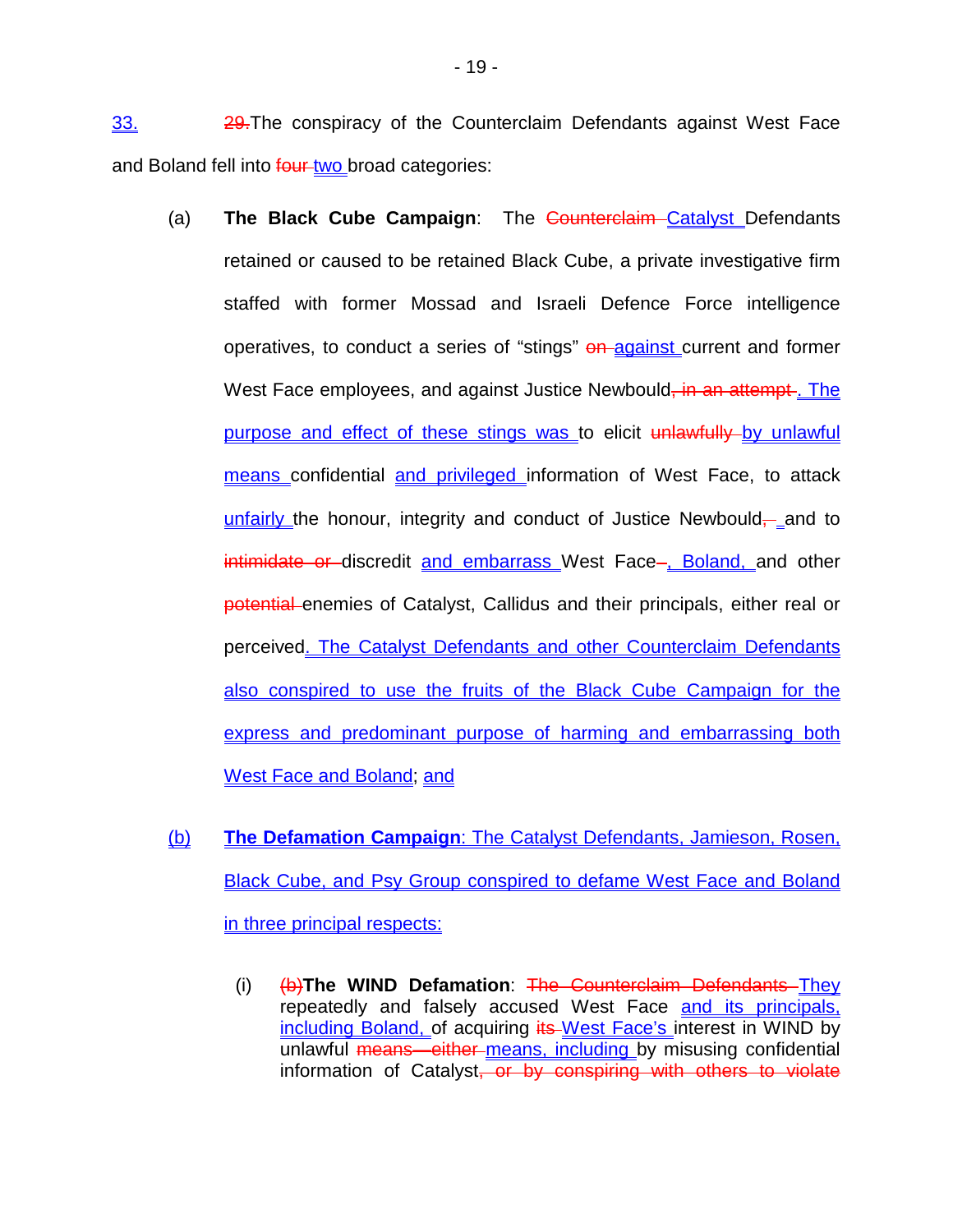Catalyst's right to exclusive negotiations with WIND's owner obtained improperly by West Face from Moyse;

- (ii) (c)**The Wolfpack Defamation**: The Counterclaim Defendants They repeatedly and falsely accused West Face of and its principals, including Boland, of engaging in improper conduct including by conspiring with others $-$  as part of a "wolfpack" of conspirators, to manipulate illegally the share **prices** price of Callidus and other companies related to Catalyst; and
- (iii) (d)**The Performance Defamation**: The Counterclaim Defendants They repeatedly and falsely defamed West Face and its principals, including Boland, by impugning unfairly the performance of its West Face's funds and alleging falsely that West Face and its principals, including Boland, had engaged in misconduct and , including the improper manipulation of investors and regulators.

34. 30.The unlawful conspiracy of the Counterclaim Defendants was carried

out in at least four-five ways:

- (a) By issuing or disseminating false and defamatory press releases and other statements about West Face and Bolandits principals, including Boland, to current and potential investors with West Face as well as others;
- (b) By making false and defamatory statements about West Face and its principals, including Boland-, to various members of the financial community-, including to current and potential investors with West Face, and encouraging parties not to invest in-, or to withdraw monies from-, funds managed by West Face;
- (c) By making false and defamatory statements about West Face and its principals, including Boland, through communications to Catalyst's funds, limited partners, and/or investors. Given that Catalyst and West Face are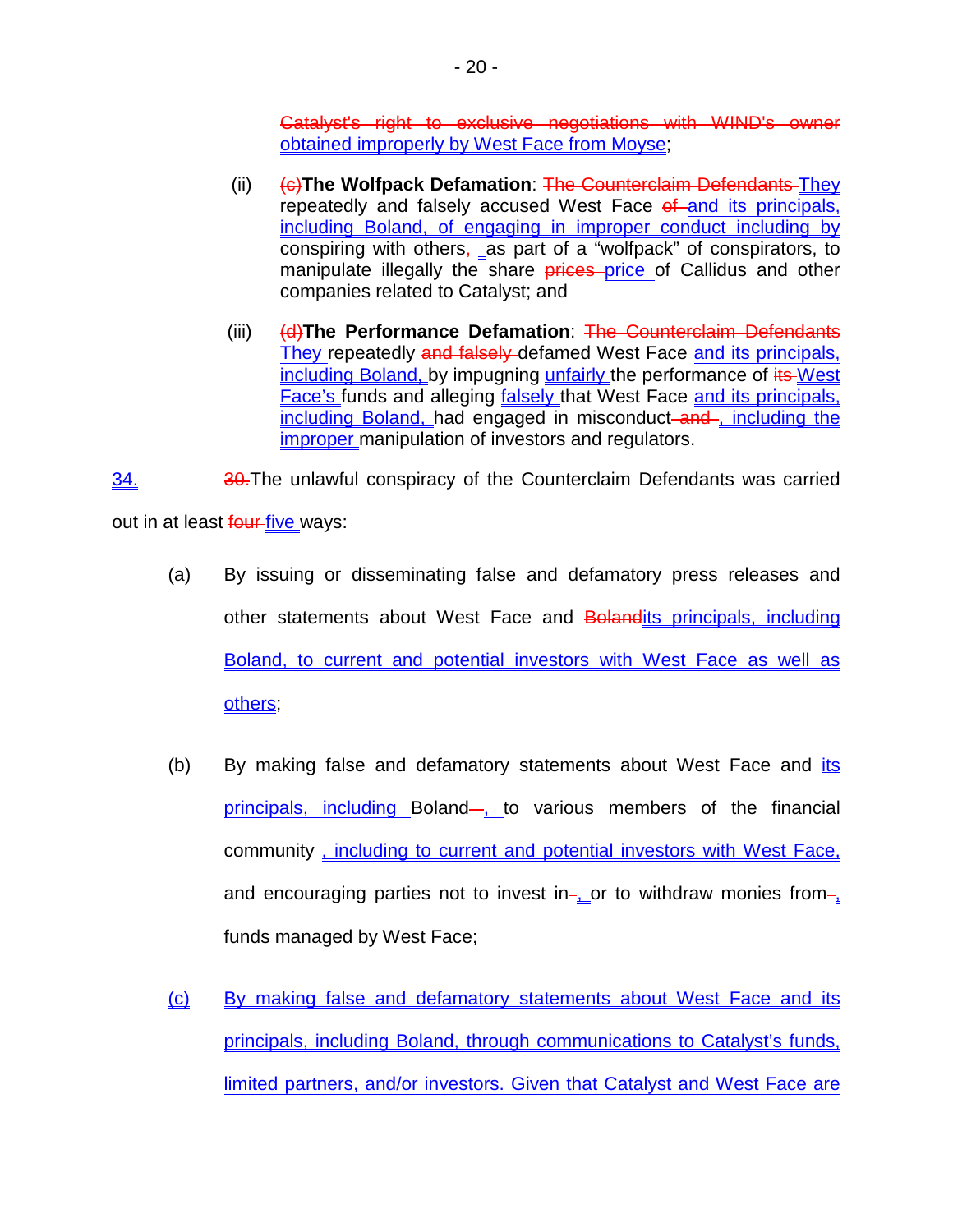competitors, all of Catalyst's investors are potential investors in funds managed by West Face;

(d) (c)By By harassing and intimidating, or retaining third parties, including Black Cube, to harass and, intimidate and undermine the credibility of both Boland and West Face, by: (i) attempting to solicit unlawfully solicit confidential and privileged information about West Face and Boland from its current and former employees of West Face, in breach of their professional and contractual obligations; (ii) attempting to attack the honour, integrity and conduct of Justice Newbould because of his decision Decision against Catalyst in the Moyse Action and with the goal of fabricating supposed "fresh evidence" that could be used against West Face both during Catalyst's appeal to the Court of Appeal from that Decision and in the VimpelCom Action, and in attacks against West Face and its principals, including Boland, over the Internet; and (iii) providing edited or altered transcripts of surreptitiously recorded meetings between operatives of Black Cube and their targets to various journalists, including at Bloomberg News and the Associated Press, in an attempt to cause the publication of false and defamatory articles concerning West Face and *its* principals, including Boland. Meetings and discussions between operatives of Black Cube, current and former employees of West Face and Justice Newbould were arranged, orchestrated and conducted through the use of false pretences, deceit and false promises of employment-, engagement or investment; and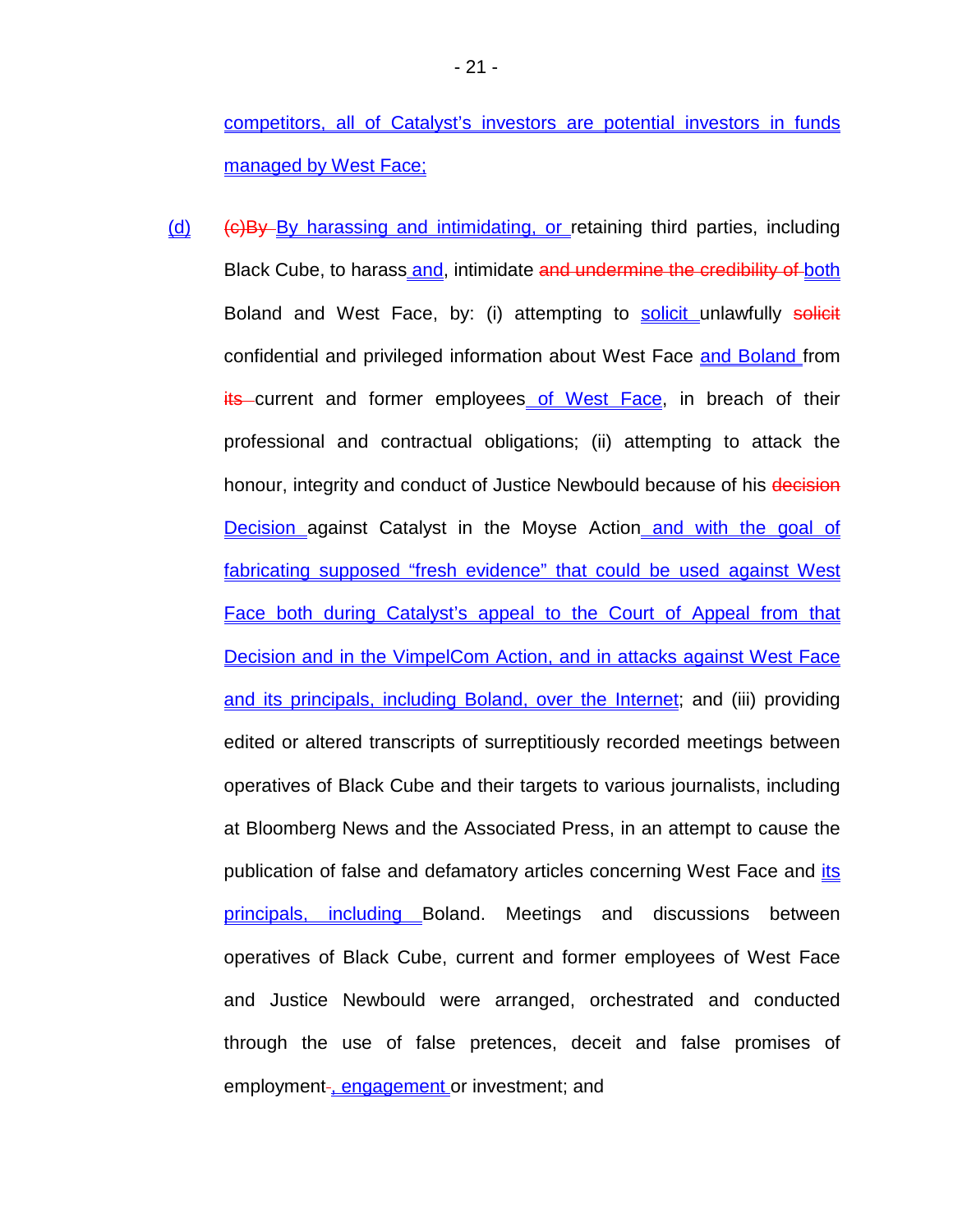(e) (d)By retaining, engaging or utilizing the services of or information provided by third parties from around the globe, including Black Cube, Jamieson, Rosen and Psy Groupobtaining and utilizing information gathered or manufactured by Jamieson, Rosen, Black Cube, Psy Group and others retained or engaged by or on behalf of them or the Catalyst Defendants, to publish and disseminate as broadly as possible a series of vicious, false and defamatory statements about West Face and Boland, including over the Internet, using fictional or misleading usernames (including "Judge Frank Newbould") and by employing various other techniques to conceal who was actually responsible for the dissemination of these statements.

35. 35. 34.All of the foregoing was activities were carried out in bad faith, and with the intent of retaliating against and punishing, embarrassing, discrediting and harming West Face and Boland, and not for any valid or proper purpose. The predominant purpose of the Catalyst Defendants and their co-conspirators was to harm-injure West Face and Boland, and harm did, in fact, result they succeeded in achieving their objective. The conspirators also utilized unlawful means in carrying out their agreed upon campaign of vilification, defamation and harassment, as described below, in circumstances where they were well aware that West Face and Boland would suffer harm as a direct result of their improper conduct. Harm did, in fact, result both to West Face and to Boland as described below.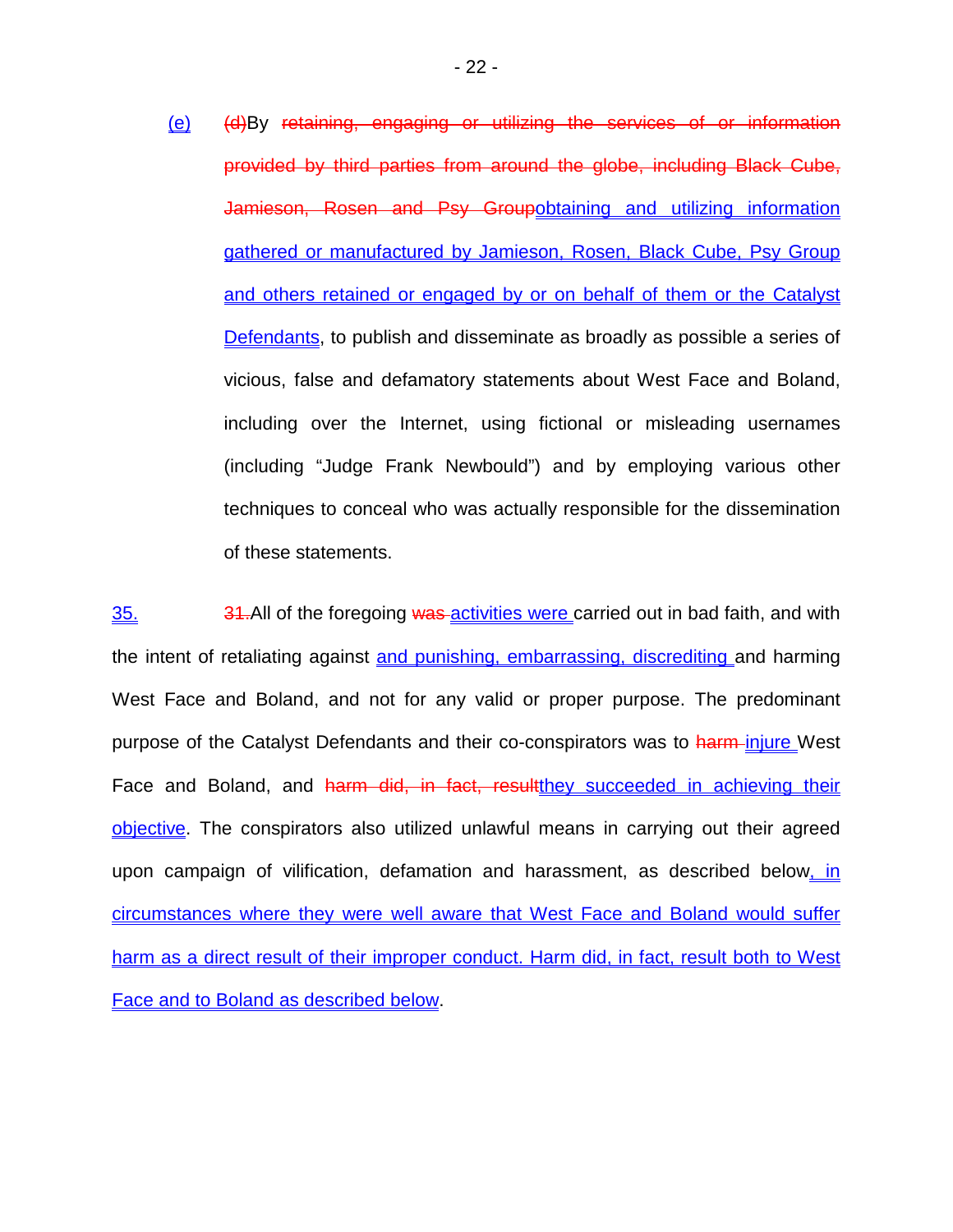### **B. The Parties to the Counterclaim**

36. **32.**The parties to the Counterclaim include the Plaintiffs by Counterclaim, West Face and Boland, as well as the Catalyst Defendants: Catalyst, Callidus, Glassman, De Alba, and Riley. These parties are described above in the Statement of Defence of West Face and Boland.

37. Glassman, Riley, and De Alba participated personally in the acts of misconduct pleaded and relied upon by West Face and Boland. Their conduct was itself tortious, and went well beyond the scope of any duties that may properly have been owed by them to Catalyst or Callidus. Indeed, these individuals acted throughout in a spiteful, vindictive, and abusive fashion that no responsible public company, or any company charged with the important responsibility of managing and investing the funds of others, could properly have authorized, sanctioned, or tolerated. They are personally liable to West Face and Boland for their misconduct.

38. Glassman, Riley, and De Alba used the names, positions and resources of Catalyst and Callidus in engaging in the misconduct complained of herein. In the circumstances, Catalyst and Callidus are also liable to West Face and Boland for this misconduct.

39. **33.**In addition to the Catalyst Defendants, the Counterclaim Defendants include the Defendants described below.

40. 34.The Counterclaim Defendant, Virginia Jamieson ("**Jamieson**"), is an individual residing in Brooklyn, New York. Jamieson is a communications professional with broad experience in public relations, technology and social media. She was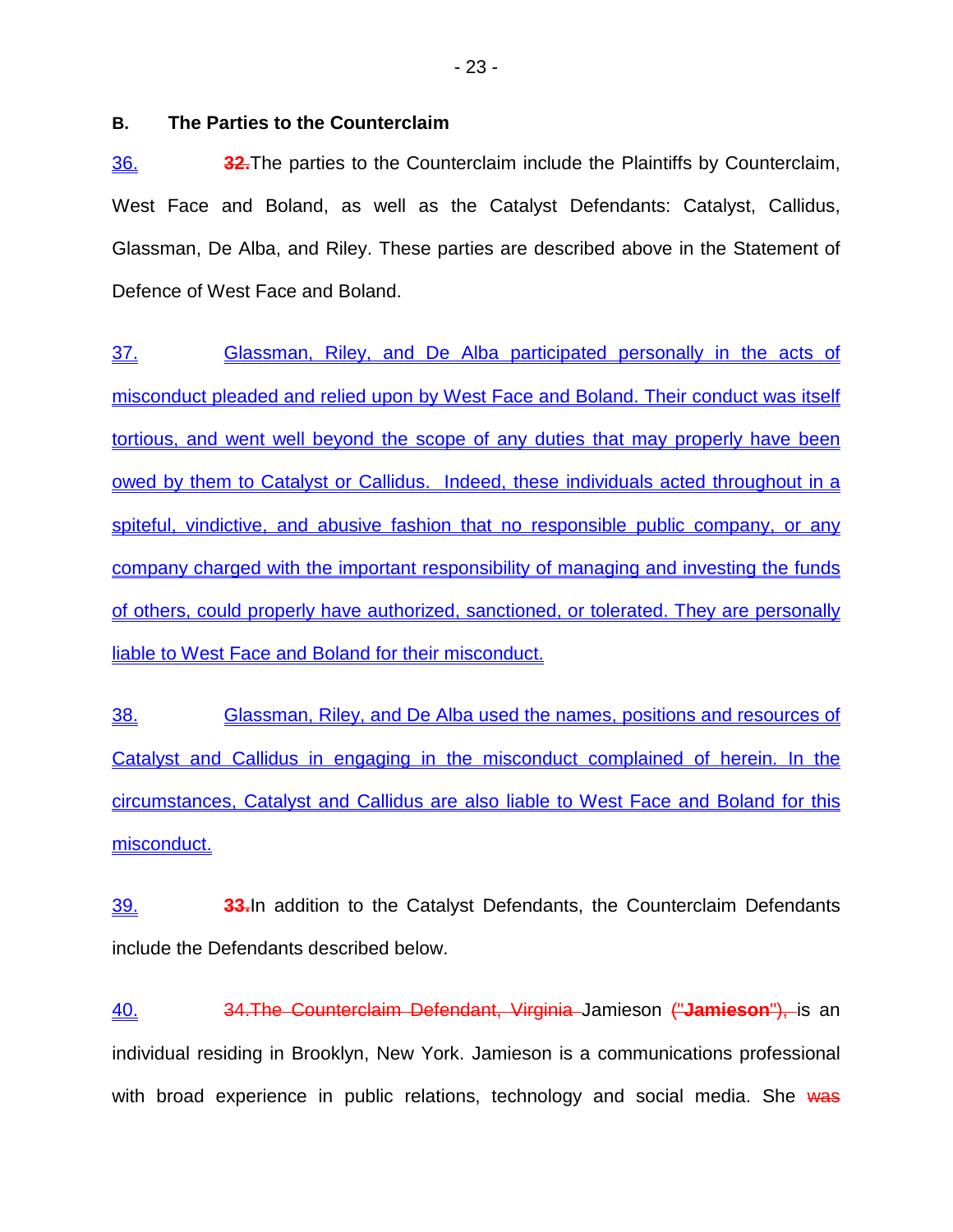retained by conspired with the Catalyst Defendants, directly or indirectly, to write, publish, and/or cause the publication and dissemination of false and defamatory statements concerning West Face, Boland and Justice Newbould. Her role in the conspiracy referred to above herein included a failed attempt to induce Christie Blatchford ("**Blatchford**"), a prominent, highly respected and widely read journalist at the *National Post*, to publish false and defamatory articles about West Face, Boland and Justice Newbould immediately, including both before the hearing by and after Catalyst's appeal to the Court of Appeal for Ontario of Catalyst's appeal from the decision Decision of Justice Newbould in the Moyse Action was originally scheduled to be heard on September 26 and 27, 2017. Jamieson also retained or caused to be retained other third parties located around the globe, to write, publish and disseminate false and defamatory statements about West Face, Boland and Justice Newbould, while using false aliases and usernames, such as "Samantha Beth", to keep her real identity and involvement secret.

35.The Counterclaim Defendant, Emmanuel Rosen ("**Rosen**"), is an individual residing in Israel. He is a former TV journalist and documentary filmmaker. Like Jamieson, Rosen was retained by the Catalyst Defendants, directly or indirectly, to write, publish and/or cause the publication and dissemination of false and defamatory statements about West Face, Boland, and Justice Newbould. He was also involved in a failed attempt to induce Blatchford to publish false and defamatory articles about West Face, Boland and Justice Newbould.

41. As stated above, Black Cube is an investigative firm comprised of former members of the Israeli Defence Force and the Mossad, Israel's national intelligence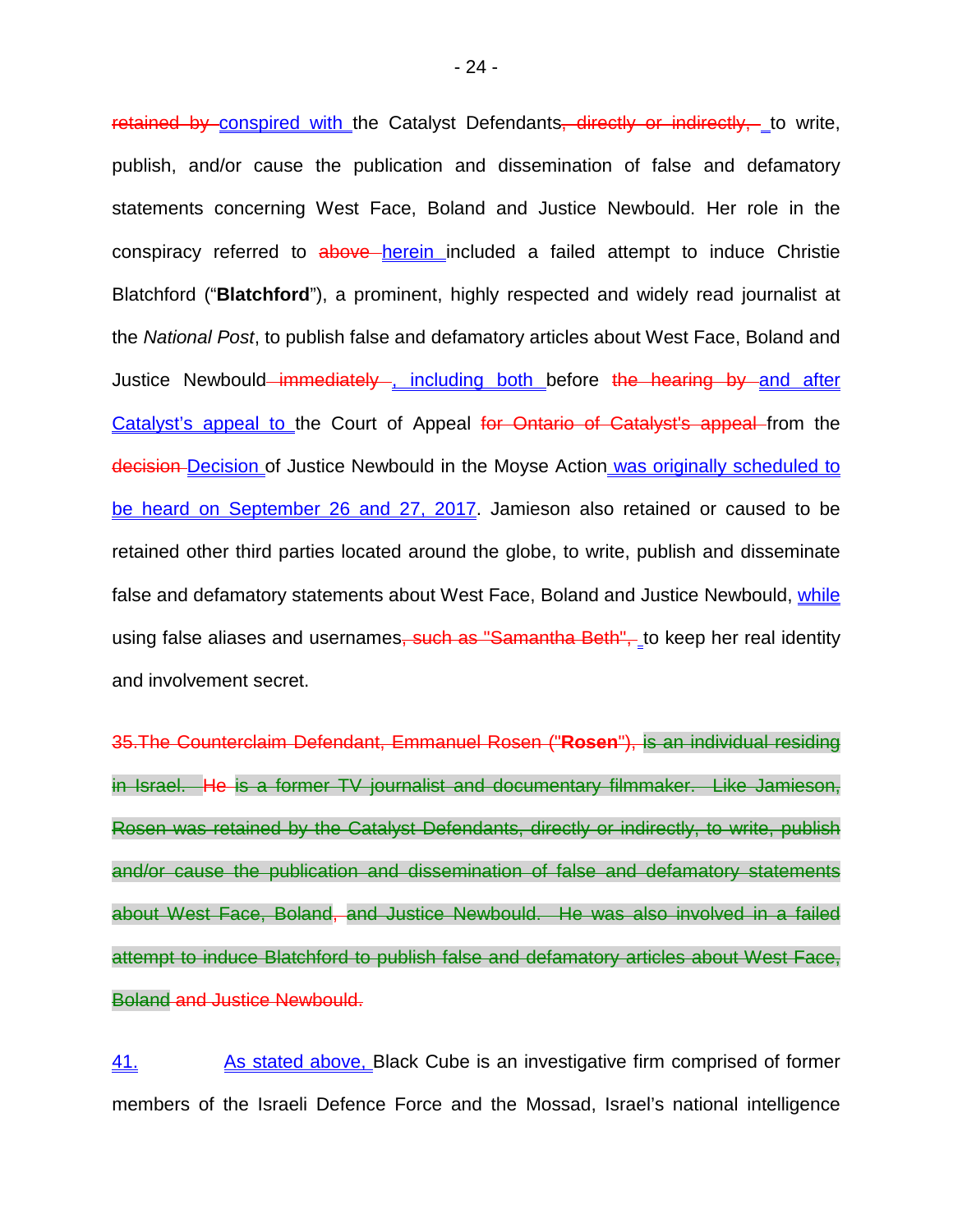agency. Black Cube was retained by or on behalf of the Catalyst Defendants, directly or indirectly, to elicit confidential and privileged information of West Face from its current and former employees, business contacts and their family members, as well as to obtain information that could be used to attack and discredit Justice Newbould and his Decision in favour of West Face in the Moyse Action. The ultimate targets of all of the activities undertaken by Black Cube in respect of this matter were West Face and Boland. Black Cube has offices in Tel-Aviv, London and Paris. Black Cube operates through various corporate entities, including B.C. Strategy Ltd., an Israel-based company, with company number 514587591, and B.C. Strategy UK Ltd., an UK-based company. Neither Black Cube entity nor any of Black Cube's individual operatives were licensed private investigators in Ontario during the relevant period in which Black Cube perpetrated the various "sting" operations described below in furtherance of the conspiracy.

42. Rosen is an individual residing in Israel. His personal identification number in Israel is 56548456. Rosen is a former TV journalist and documentary filmmaker. Like Jamieson, Rosen was retained by the Catalyst Defendants, directly or indirectly, to write, publish and/or cause the publication and dissemination of false and defamatory statements about West Face, Boland and Justice Newbould. He was also involved in a failed attempt to induce Blatchford to publish false and defamatory articles about West Face, Boland, and Justice Newbould.

43. **37.**Psy Group is an intelligence services company based in Limassol, Cyprus, with numerous operatives working out of Petah Tikva, in the metropolitan area of Tel Aviv. Psy Group is the operating name of Invop Ltd., whose company number in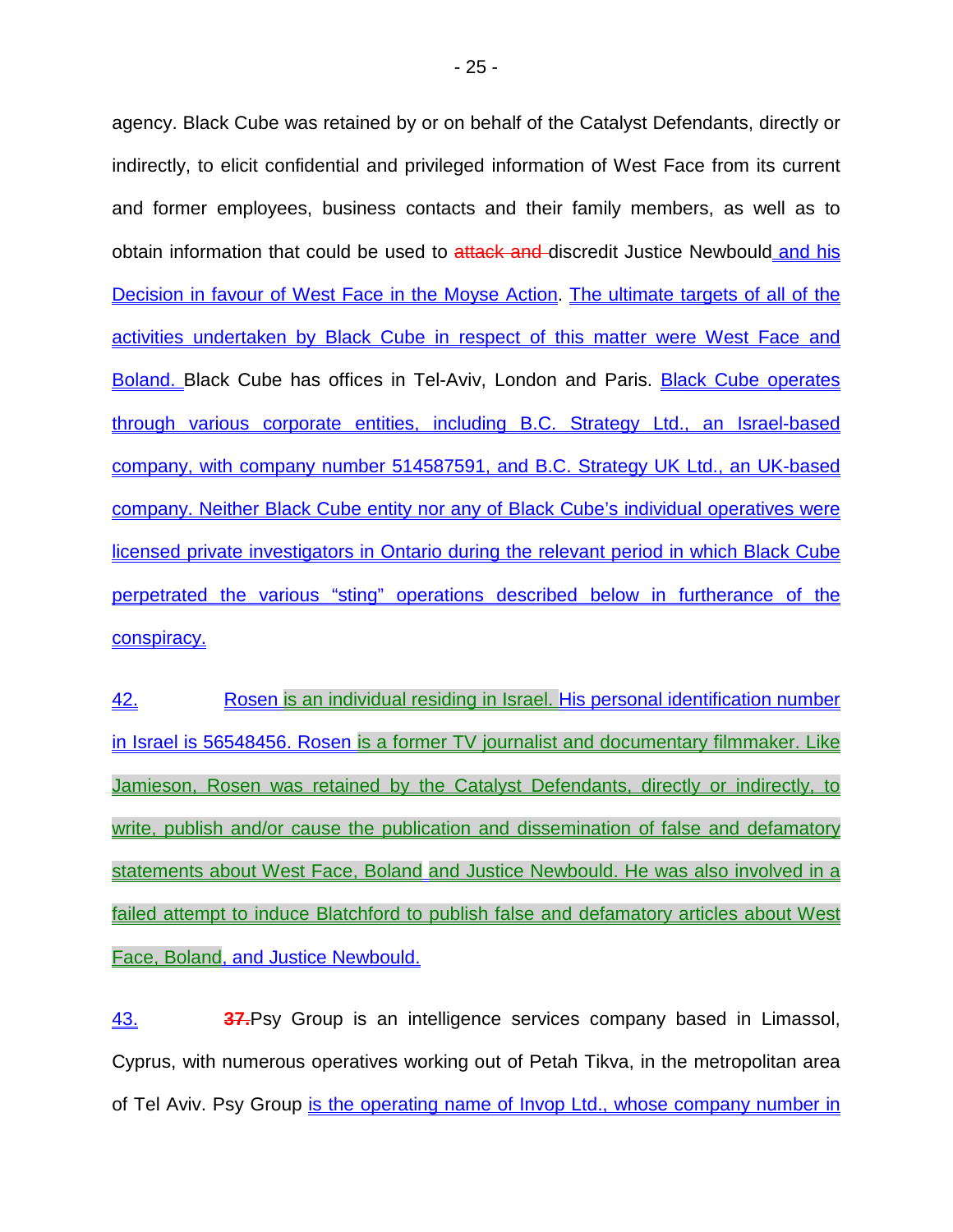**Israel is 51-517203-9. Psy Group was retained by or on behalf of the Catalyst** Defendants, directly or indirectly, to assist the Catalyst Defendants in **orchestrating and** implementing their systematic campaign of defamation against West Face and Boland.

### **C. Background to the WIND Defamation: Catalyst's Failure to Acquire WIND**

 $\frac{44}{1}$  To understand why statements and allegations made by and published by or on behalf of the Counterclaim Defendants about West Face and Boland relating to WIND are false and defamatory to West Face and Boland, as well as why and how the Counterclaim Defendants acted with malice in making, disseminating or causing to be made or disseminated the statements and allegations in question, it is necessary to understand why and how Catalyst actually failed to acquire WIND. As set out below This sequence of events is one of the principal reasons why the Catalyst Defendants initiated, 38. this very issue was decided by Justice Newbould at the conclusion of trial in his Reasons for Judgment dated August 18, 2016 in the Moyse Action. orchestrated and implemented their unlawful conspiracy, as described herein, and acted with malice in doing so.

45. The question of why Catalyst failed to acquire WIND was decided by Justice Newbould in his Reasons for Judgment dated August 18, 2016 in the Moyse Action. As stated above, Catalyst's appeal from the trial judgment of Justice Newbould was dismissed by the Court of Appeal from the bench on February 21, 2018, with written reasons released on March 22, 2018 (which also dismissed Catalyst's motion for leave to appeal from Justice Newbould's award of costs).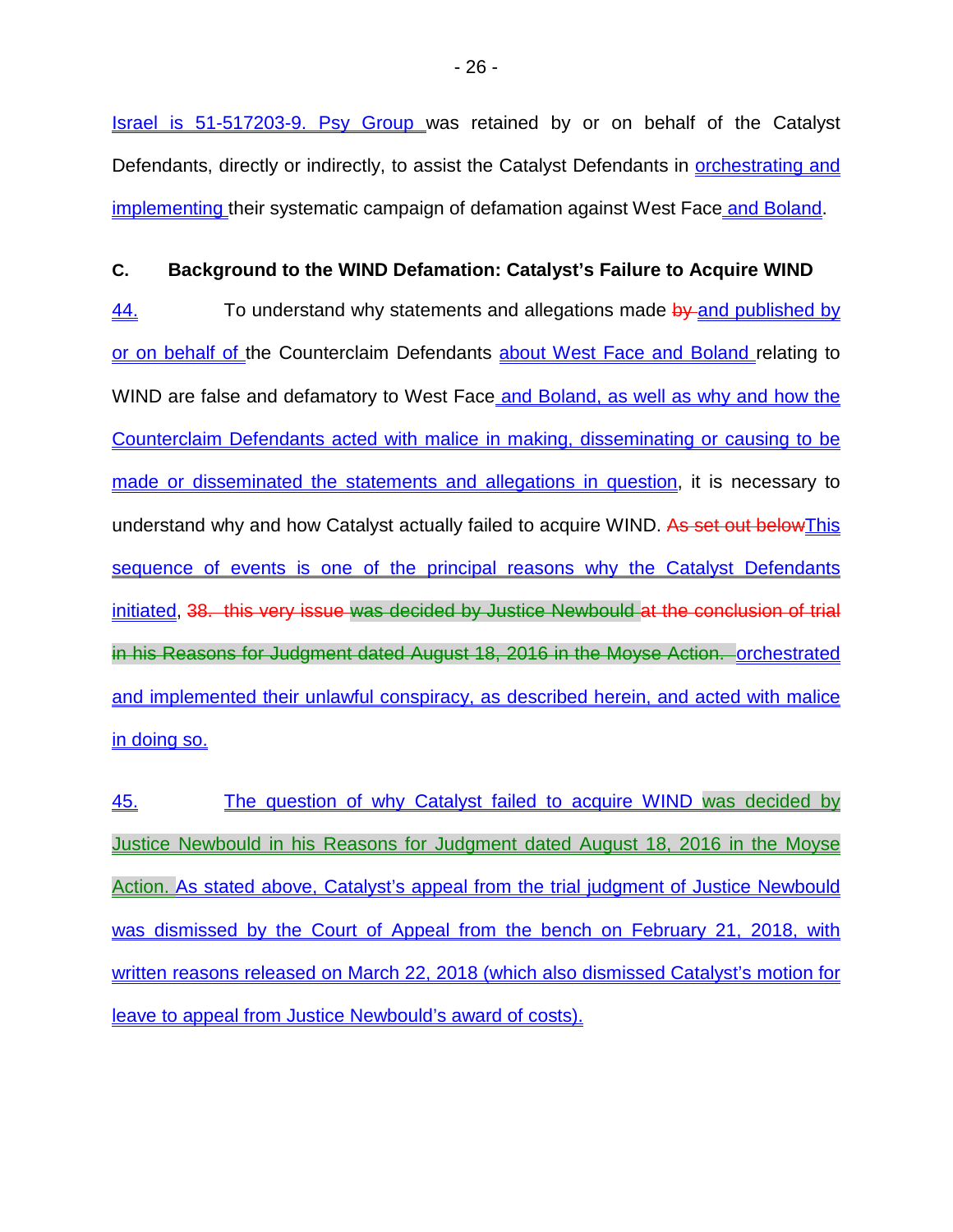46. 39.In January 2014, Moyse contacted West Face to seek employment. Moyse had applied for a job at West Face two years earlier, but decided at that time to work at Catalyst. After a series of interviews, in May 2014 West Face extended a job offer to Moyse, who was at that time still working at Catalyst as a junior analyst. Moyse accepted West Face's offer of employment, and tendered his resignation to Catalyst.

47. 40. 40. 40. All and the 2014, Catalyst commenced the Moyse Action against Moyse and West Face, alleging that Moyse had breached the confidentiality and noncompetition provisions in his employment contract with Catalyst. In its initial Statement of Claim, Catalyst did not specify what confidential information Moyse had allegedly communicated to West Face.

48. 41.As pleaded above, in In September 2014, a consortium of investors that included West Face acquired WIND after Catalyst failed to do so. Shortly thereafter, in October 2014, Catalyst amended its Claim in the Moyse Action to assert that West Face had acquired WIND by misusing confidential information belonging to Catalyst that West Face had allegedly solicited and obtained from Moyse. Those allegations were demonstrably false.

49. 42. The trial of the Moyse Action was heard by Justice Newbould over seven extended days of hearings in June 2016. Multiple witnesses testified that Moyse did not convey to West Face at any time confidential information of Catalyst concerning WIND. Catalyst failed utterly in its efforts to adduce evidence to the contrary. On August 18, 2016, Justice Newbould released his Reasons for Judgment dismissing Catalyst's claims against West Face and Moyse in their entirety. West Face relies on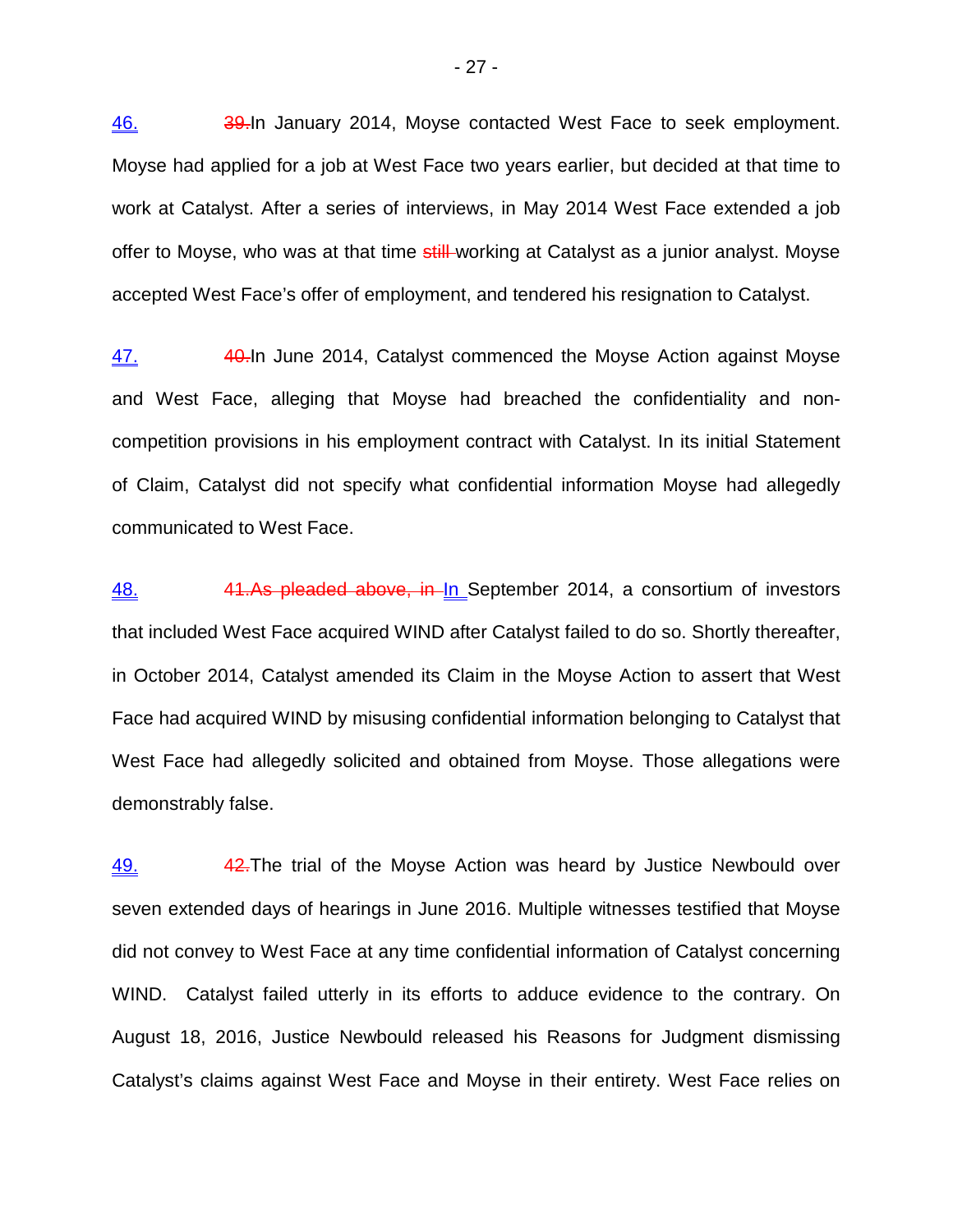the doctrines of *res judicata* and abuse of process with respect to the following facts found by Justice Newbould.

50. 43.Due to regulatory restrictions on foreign ownership of Canadian telecommunications companies that existed at the time, Globalive Capital, a Canadian entity, held two-thirds of the voting shares of WIND but only one-third of the total equity. VimpelCom, a Dutch-headquartered but Russian-controlled company, held one-third of the voting shares and two-thirds of the total equity.

51. 44. Over time, VimpelCom became had become frustrated by the regulatory hurdles it faced in Canada. This frustration drove its decision to divest its ownership of WIND. VimpelCom's desire to sell its interest in WIND was well-publicized in 2014. VimpelCom made widely known that it was seeking to sell its interests in WIND based on an enterprise value of only \$300 million, which was substantially less than the amount VimpelCom had invested in WIND.

52. 45.West Face and Catalyst both carried on discussions and negotiations with VimpelCom and its advisors in the first half of 2014. During this period, VimpelCom made clear to interested bidders that speed and certainty of closing were its highest priorities. Bidders were not competing on price, which was non-negotiable and had been fixed and made widely known by VimpelCom.

53. 46.Ultimately, VimpelCom entered into an exclusivity agreement with Catalyst on July 23, 2014. As a result, VimpelCom was forbidden from negotiating with West Face or any other bidder during the term of the exclusivity agreement. While the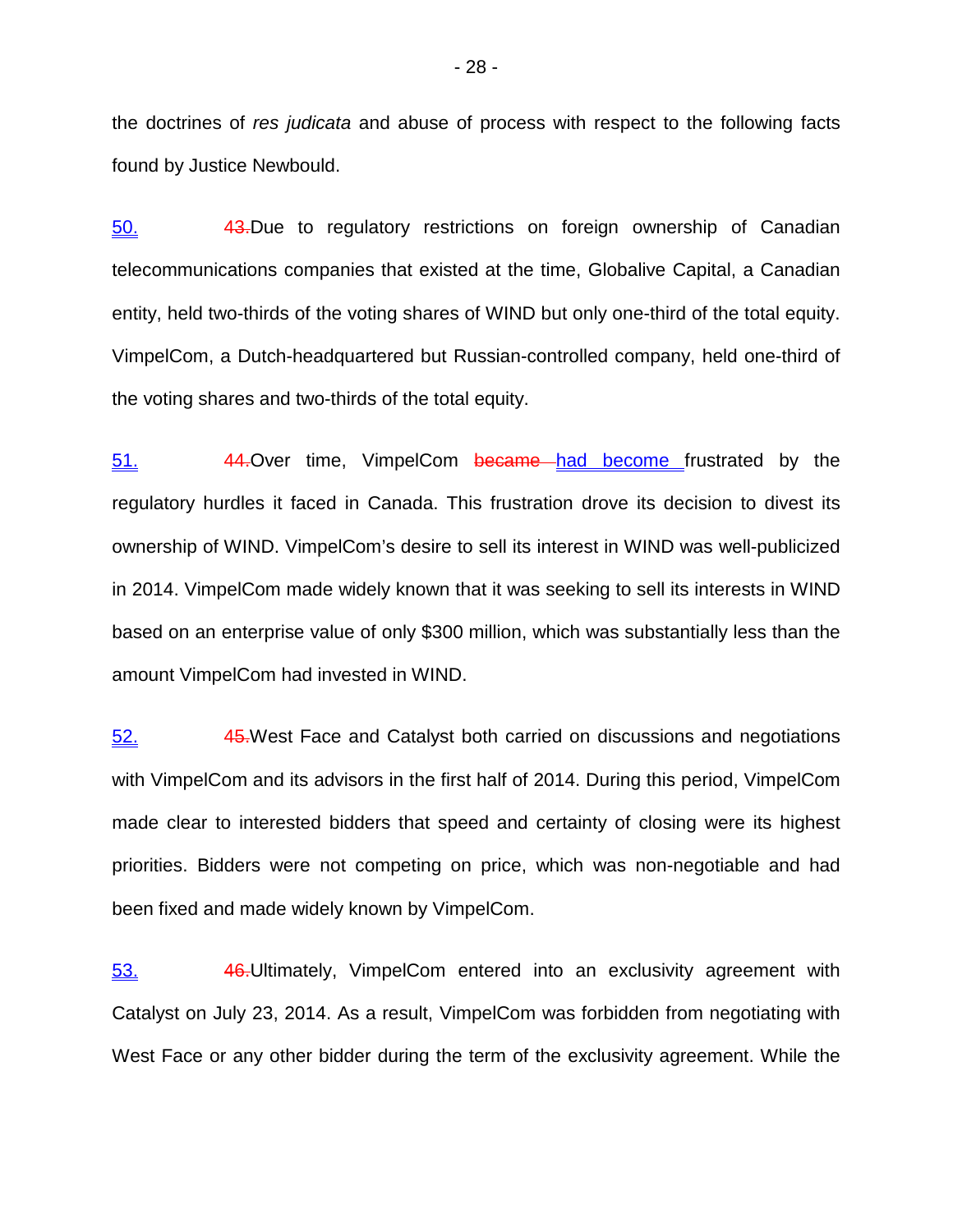term of VimpelCom's exclusivity agreement with Catalyst was extended several times, ultimately it expired on August 18, 2014.

54. 47. During this period of exclusivity, Catalyst came close to concluding an agreement with VimpelCom to acquire WIND, but failed to do so because of its own flawed assessment of WIND's business as well as its intransigent bargaining position.

55. 48. Specifically, Catalyst believed that WIND was would not be a viable business without an express guarantee, in the form of a significant "regulatory concession", from the Government of Canada that would have permitted Catalyst to sell or transfer WIND or its wireless spectrum to one of Canada's incumbent wireless carriers (Rogers, Bell and Telus) after five years. For this reason, and as noted by Justice Newbould in his Reasons for Judgment, "Catalyst had no intention of closing a deal with VimpelCom if it could not obtain the concessions it was looking for from the Government".

56. 49.Unfortunately for Catalyst, the Government of Canada's well established regulatory policy was to encourage the growth and development of a fourth national wireless carrier. Indeed, that had been the Government's explicitly stated policy for years, dating back to at least 2008. As a result, WIND was expressly forbidden by the Government from selling its wireless spectrum to an incumbent. Despite Catalyst's repeated efforts throughout the Spring and Summer of 2014, the Government of Canada steadfastly refused to grant regulatory concessions to Catalyst that would have guaranteed Catalyst the ability to sell or transfer WIND or its spectrum to an incumbent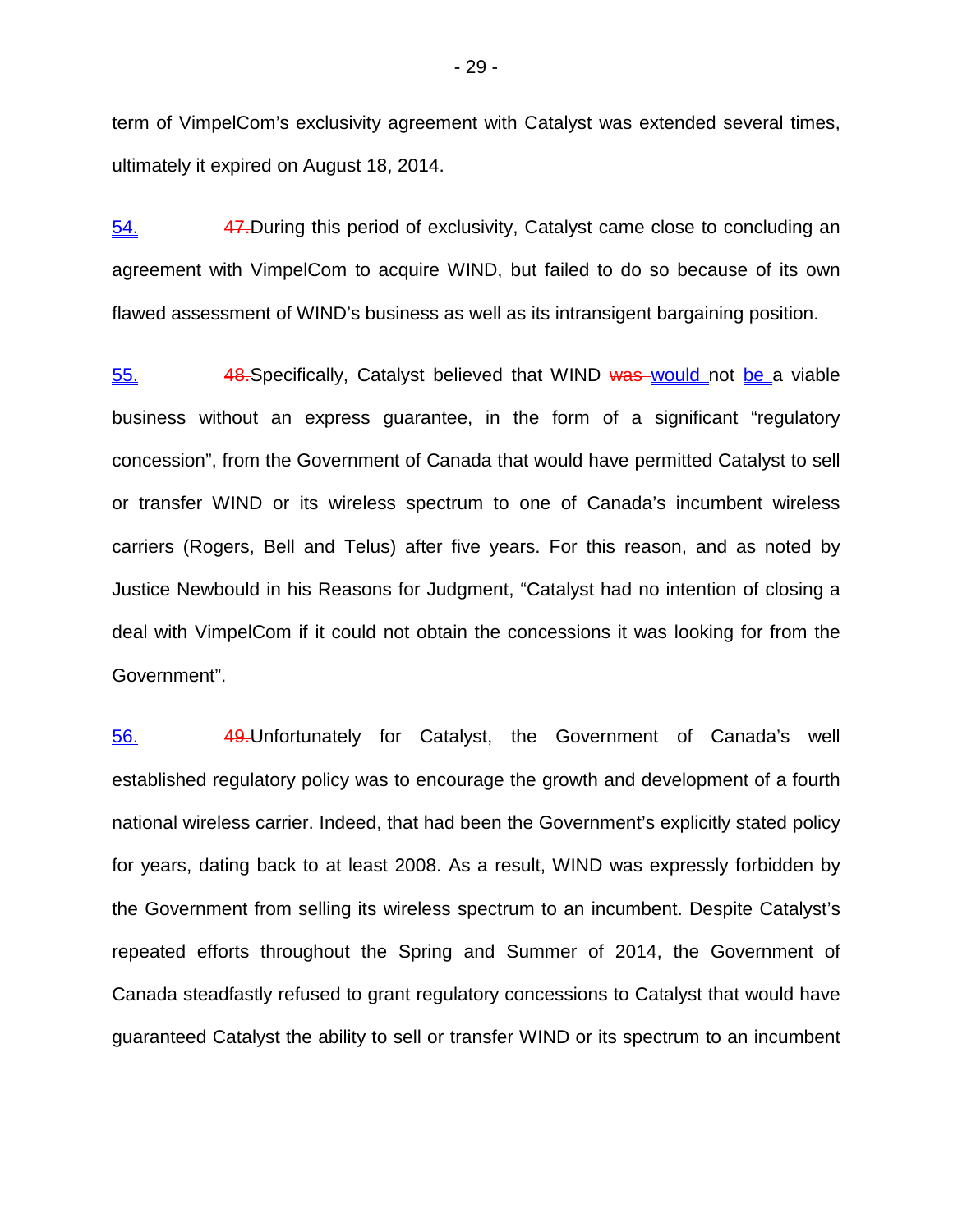after five years. Indeed, the Government was unequivocal that no such concession would be granted to Catalyst.

57. 50. 50.Catalyst hoped that if it was able to complete and execute an agreement to acquire WIND from VimpelCom and Globalive Capital, the Government of Canada would yield to Catalyst's demands rather than risk the negative publicity that might have arisen if Catalyst's efforts to acquire WIND were terminated.

58. 51.VimpelCom, however, was unwilling to permit Catalyst to even speak with the Government concerning potential regulatory concessions in the interim period between entering into an agreement for the sale of WIND and the closing of the sale transaction. VimpelCom was concerned that any such discussions could delay or jeopardize the grant by the Government of regulatory approval for the transaction, which was required before any transfer of voting control of WIND could be completed. In its negotiations with Catalyst (and West Face) throughout 2014, VimpelCom had emphasized its desire for a "clean exit" from WIND with minimal regulatory risk.

59. 52.VimpelCom therefore negotiated for and obtained an agreed-upon clause in its proposed agreement with Catalyst that expressly precluded Catalyst from discussing the regulatory concession referred to above with the Government of Canada in the interim period between signing and closing. This meant that for Catalyst to carry out its intended strategy of seeking regulatory concessions about the sale of WIND or its spectrum to an incumbent once it signed its proposed agreement with VimpelCom, Catalyst would have had to breach the very agreement it had just signed. This was a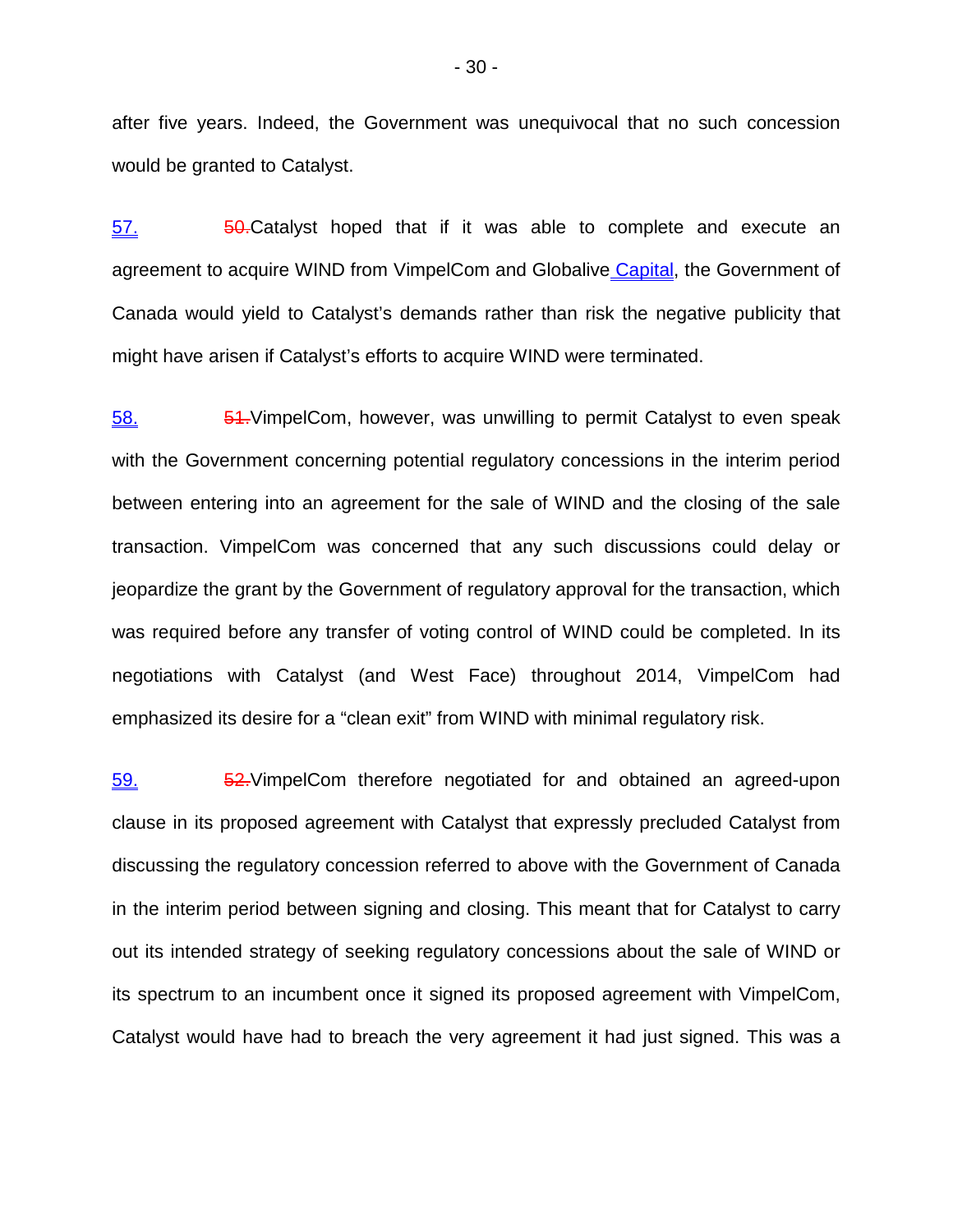fatal flaw that lay at the heart of Catalyst's seriously flawed acquisition strategy, and had nothing to do with West Face.

60. 53. In early August 2014, the chief negotiators for Catalyst and VimpelCom agreed on a draft form of Share Purchase Agreement. However, VimpelCom's Board of Directors had to approve the transaction before it could proceed. VimpelCom's Board was dissatisfied that the proposed form of Share Purchase Agreement offered VimpelCom inadequate protection in respect of amounts VimpelCom anticipated having to spend to fund the operations of WIND in the interim period between signing and closing. Closing could not occur until the necessary regulatory approvals had been obtained.

61. 54.To address this concern, in mid-August 2014, VimpelCom asked Catalyst to agree to pay a break fee of between \$5 and \$20 million in the event that the Government of Canada did not approve the sale of WIND to Catalyst within two months. The amount of the break fee was intended to represent funding that VimpelCom would have to provide to WIND during the interim period between signing and closing.

62. 55-Catalyst refused to accede to, or even to discuss, VimpelCom's request for a break fee. Believing incorrectly that VimpelCom had no other viable options, on or about August 15, 2014, Catalyst terminated its discussions and negotiations with VimpelCom, let its period of exclusivity expire, and encouraged VimpelCom to consider its alternatives.

63. Catalyst's belief was misplaced. VimpelCom did, in fact, have other options. On August 6, 2014, a consortium that included West Face had submitted an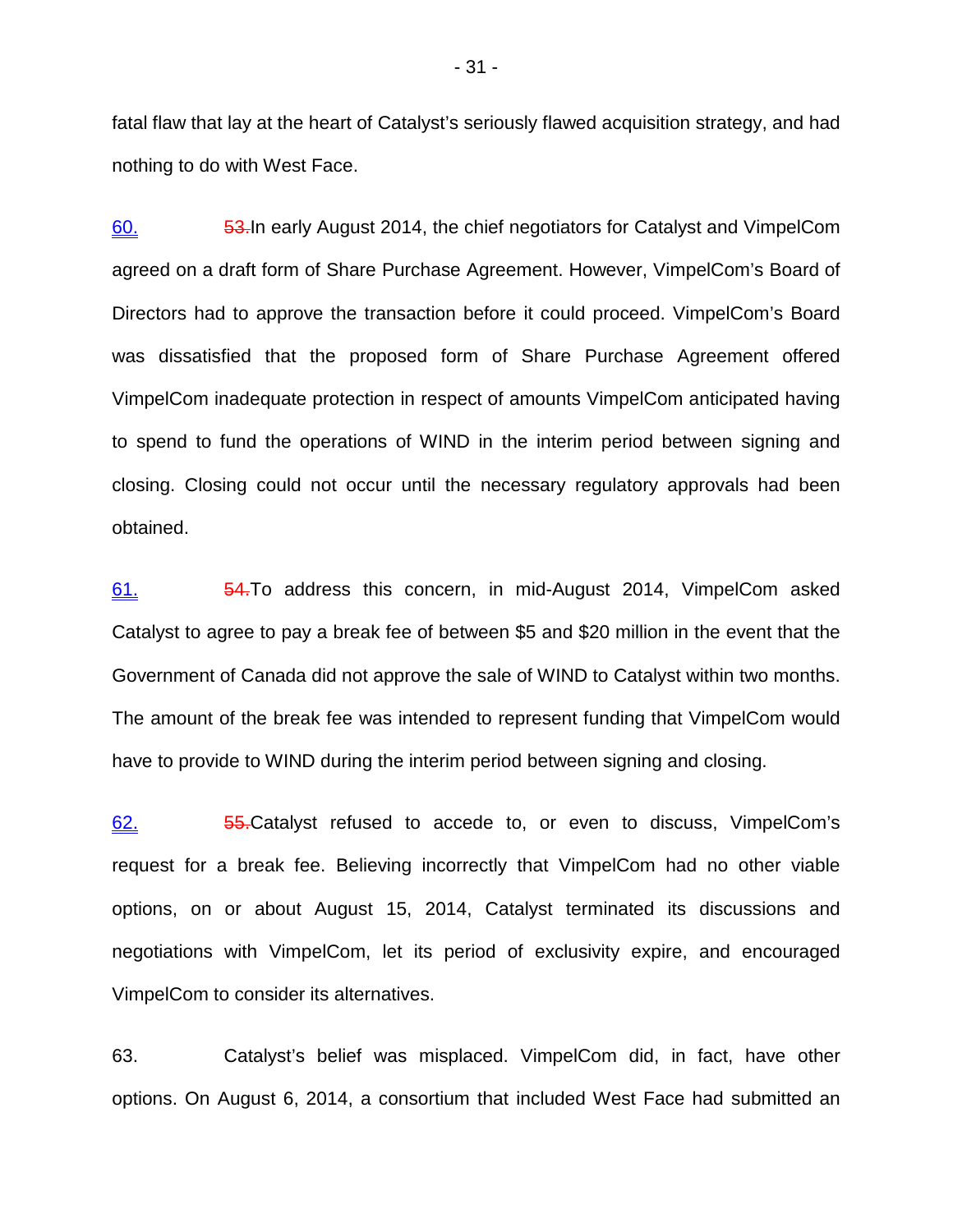unsolicited offer for WIND to VimpelCom that did not require regulatory concessions, and was structured in such a way as to avoid entirely the need for regulatory approval before VimpelCom's interest in WIND could be conveyed. Unlike Catalyst, the consortium was willing to acquire initially only VimpelCom's interest in WIND, leaving Globalive's voting control in place. The acquisition of VimpelCom's interest in WIND did not constitute a change of control of WIND. Absent a change of control, no regulatory approval was necessary to complete the sale of VimpelCom's interest.

64. 57. While VimpelCom conducted no negotiations with West Face or other members of its consortium during Catalyst's period of exclusivity, once Catalyst's right to exclusivity expired, VimpelCom was permitted to and did in fact engage in negotiations with members of the consortium. Those negotiations concluded successfully with the consortium's acquisition of VimpelCom's interest in WIND on September 16, 2014.

65. **58.**As found by Justice Newbould, the consortium's unsolicited offer of August 6, 2014 did not cause Catalyst's failure to acquire WIND. Rather, Catalyst failed to complete its proposed Agreement with VimpelCom for two reasons. First, because of its intransigence in refusing to agree to, or even to discuss, VimpelCom's request for a modest break fee of only \$5 to \$20 million. Moreover Second, Catalyst could never have successfully completed its proposed acquisition of WIND because it was unable to obtain regulatory concessions from the Government of Canada permitting it to sell WIND or its spectrum to an incumbent after five years, which Catalyst believed to be a necessary pre-condition to the completion of the proposed acquisition.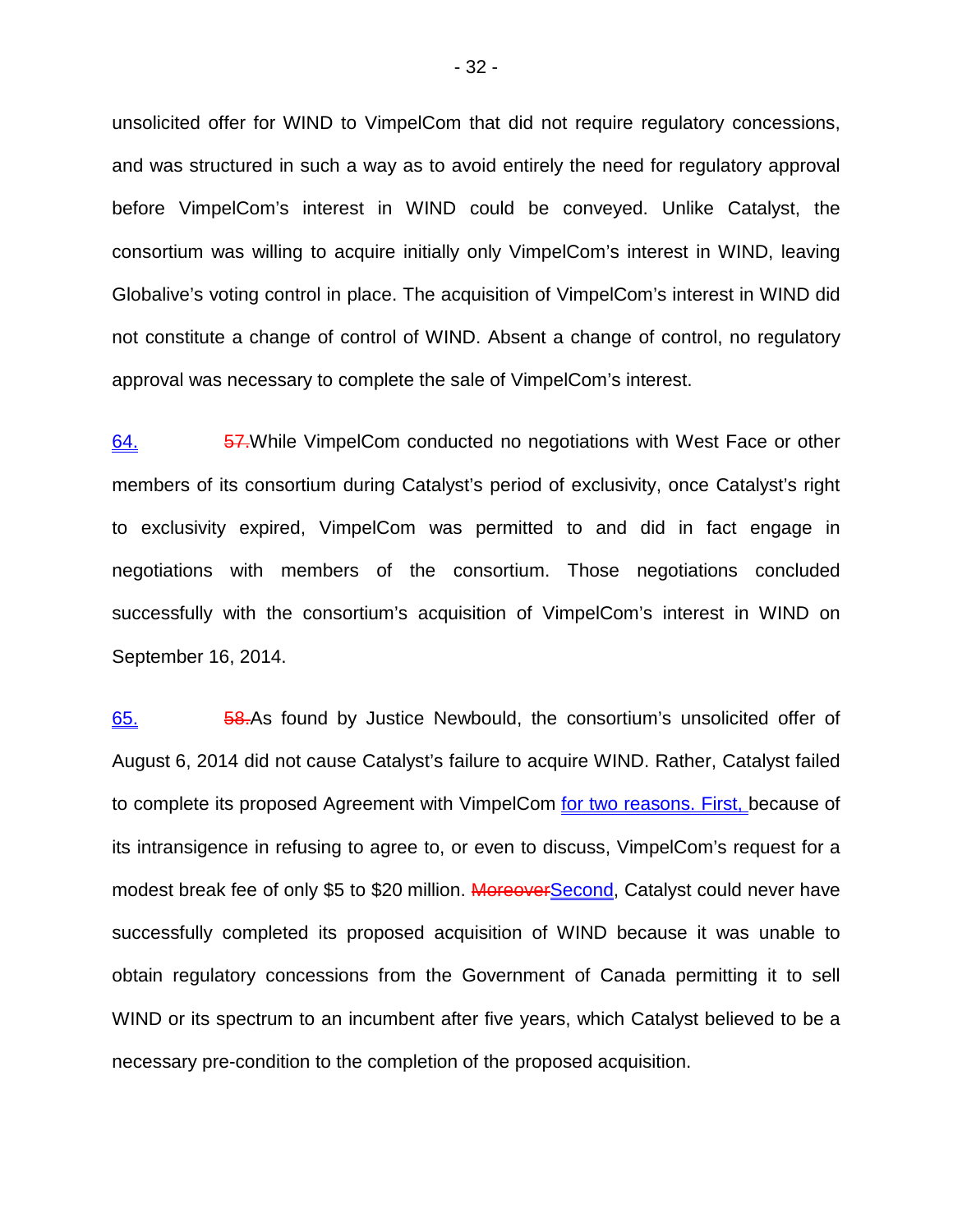66. 59.As described below, the WIND Defamation was rooted in: (i) the refusal of the Catalyst Defendants to accept these facts as described above and found by Justice Newbould; and (ii) the insistence of the Catalyst Defendants in relying upon their entirely false claim that West Face had instead "scooped" or stolen WIND by misusing confidential information of Catalyst concerning WIND that was allegedly conveyed to West Face by Moyse.

#### **D. Background to the Callidus Defamation: Callidus Was Overvalued**

67. 60.To understand why the various statement and obligations of the Catalyst statements and allegations of the Counterclaim Defendants relating to Callidus are false and defamatory to West Face and Boland, as well as why and how the Counterclaim Defendants acted with malice in making, disseminating, or causing to be made or disseminated the statements and allegations in question, it is necessary to understand what the Catalyst Defendants allege West Face has done. This sequence of events is another principal reason why the Catalyst Defendants initiated, orchestrated and implemented their unlawful conspiracy, as described herein, and acted with malice in doing so.

68. 61.Callidus holds itself out as an alternative business lender. Callidus makes business loans with limited or no financial covenants, purports to secure its loans against the most liquid assets of its borrowers, and claims to charge extraordinary interest rates in the range of 18 to 20%. Callidus can properly be described as a "lender of last resort", as its borrowers would not pay the high interest rates and fees charged by Callidus if more traditional (and less expensive) forms of debt financing were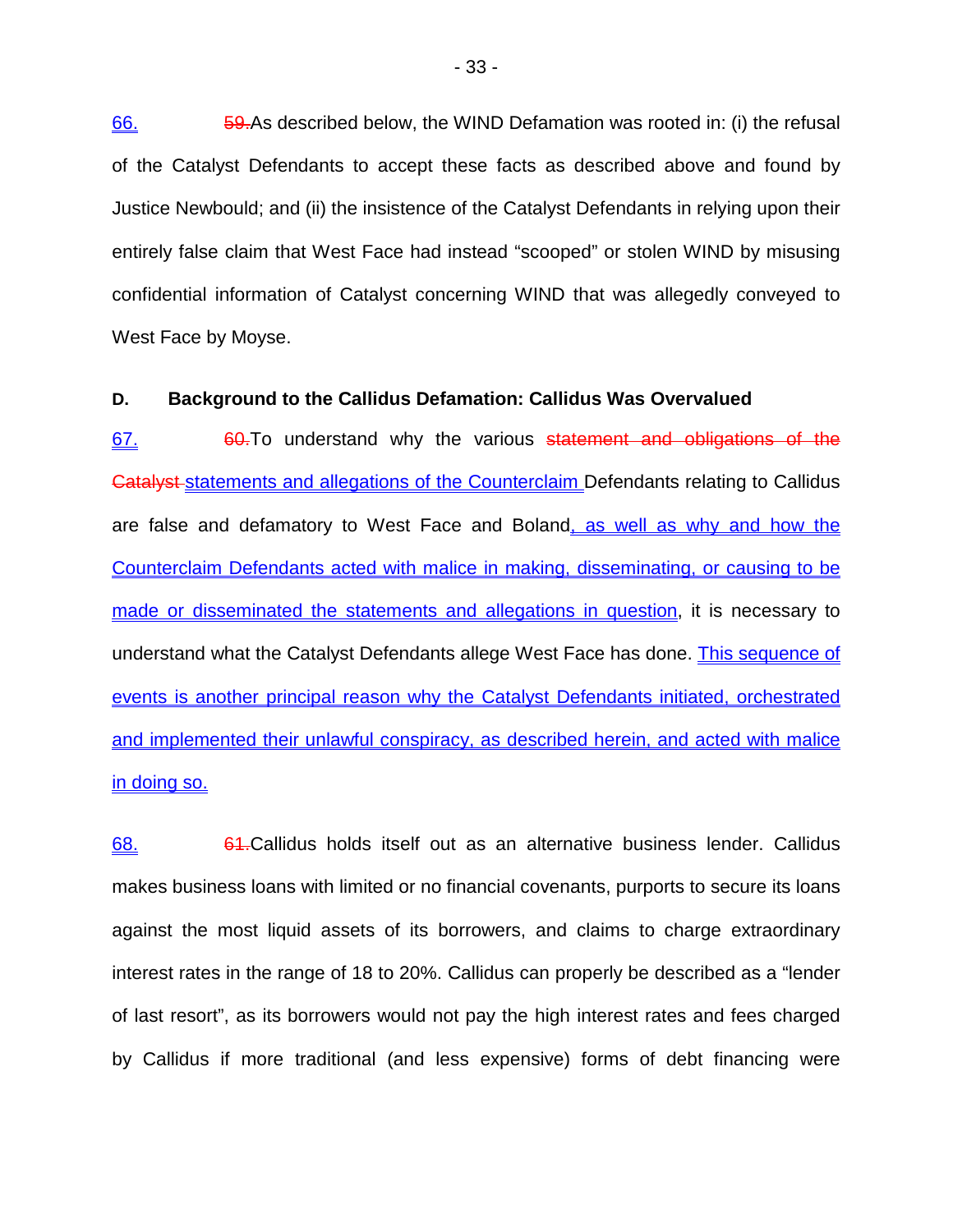available to them. As a result, Callidus's borrowers are often in, or on the verge of, some form of financial distress or difficulty.

69. 62. Gallidus was wholly-owned by funds managed by Catalyst until April 2014, when Callidus conducted an initial public offering ("**IPO**") of a portion of its shares. The IPO resulted in the ownership interest held by Catalyst's funds being reduced from 100% to approximately 66%.

70. 63.Callidus offered a portion of its shares to the public in its IPO at \$14 per share. However, almost immediately after its IPO-. Callidus's share price began to rise. By mid-August 2014, its shares were trading at over \$20 per share—a significant premium to their IPO price and an even greater premium to their book value based on the assets and liabilities reported in Callidus's public disclosure.

71. 64.West Face monitored Callidus's share price in the period since its IPO. By October 2014, West Face believed that the significant premium of Callidus's share price over its book value was unwarranted. It appeared to West Face that the gap between Callidus's book value and the trading price of its shares indicated that the market perceived significant intangible value in Callidus's continuing ability to generate an ever-expanding portfolio of high yield loans that would not default or otherwise suffer from an impairment of their value. West Face believed that this was unsustainable for a number of reasons.<sup>[3](#page-34-0)</sup>

<span id="page-34-0"></span><sup>&</sup>lt;sup>3</sup> West Face's reasons for believing that Callidus's share price was overvalued are set out in detail in West Face's Statement of Defence in the Veritas Action.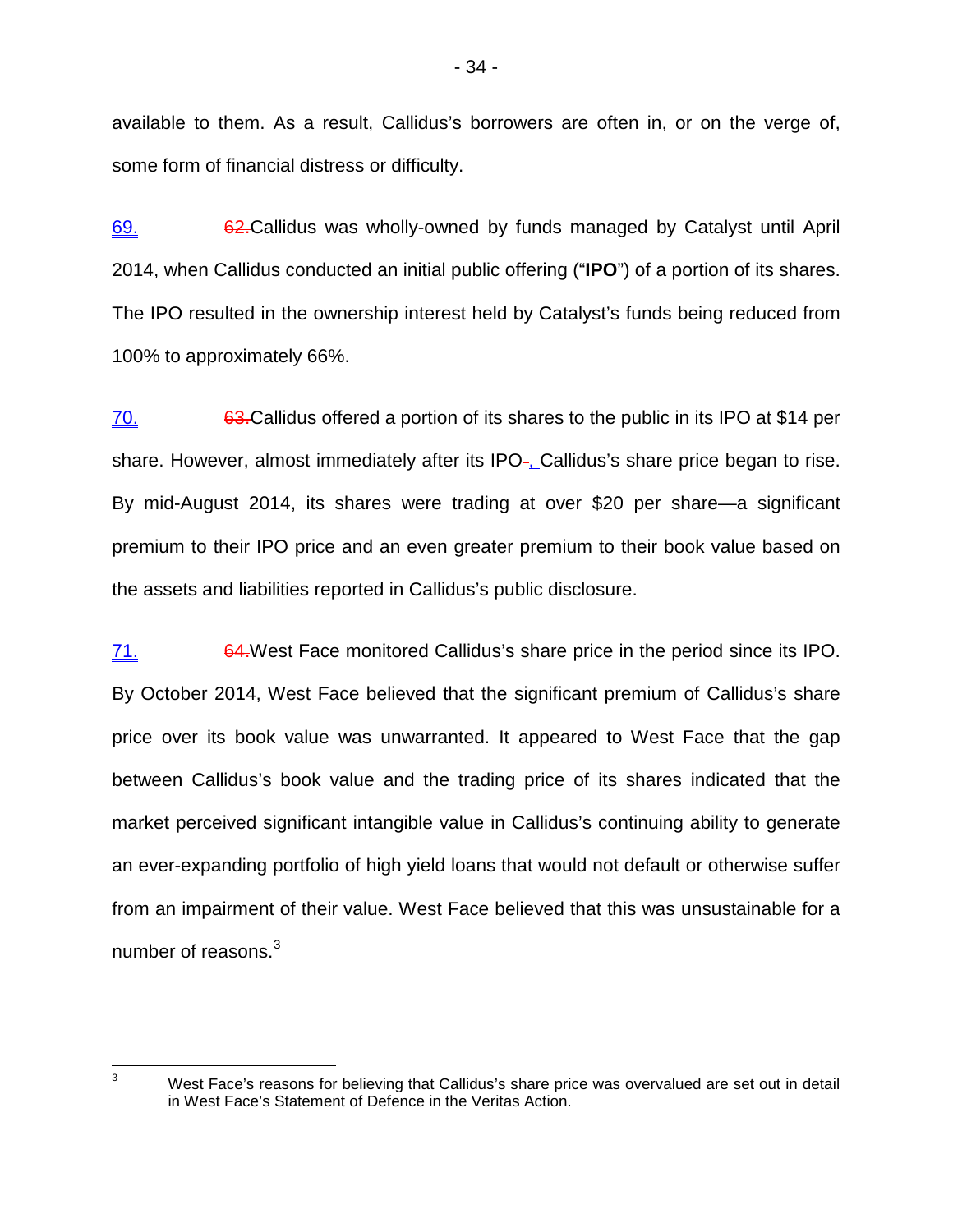72. **65.**Accordingly, in late October 2014, West Face made a reasoned and entirely appropriate investment decision to begin short-selling Callidus's shares. Around the same time, West Face began conducting more detailed research into the underlying business carried on by Callidus. West Face began summarizing this research and analysis in a proprietary, internal working document (the "**Callidus Analysis**").

73. West Face's research into Callidus was conducted on its own account, and for its own internal purposes. In conducting its research, West Face used public sources, such as law firm websites; accounting firm websites (particularly of firms acting as the Monitor or Trustee of insolvent Callidus borrowers); the website of the Office of the Superintendent of Bankruptcy in Canada; case dockets of ongoing bankruptcy proceedings; and public registries of security interest registrations maintained by various government agencies in Canada and the United States, and investment research prepared by investment banks.

74. West Face's research revealed significant issues with a number of the loans Callidus had made to troubled borrowers, and validated West Face's thesis that Callidus's share price was overvalued. Among other things, West Face determined by December 2014 that:

- (a) Callidus's loan portfolio was highly concentrated, in that it contained a relatively small number of outstanding loans;
- (b) A number of borrowers of these outstanding loans were in restructuring, bankruptcy or other court proceedings, with little obvious means of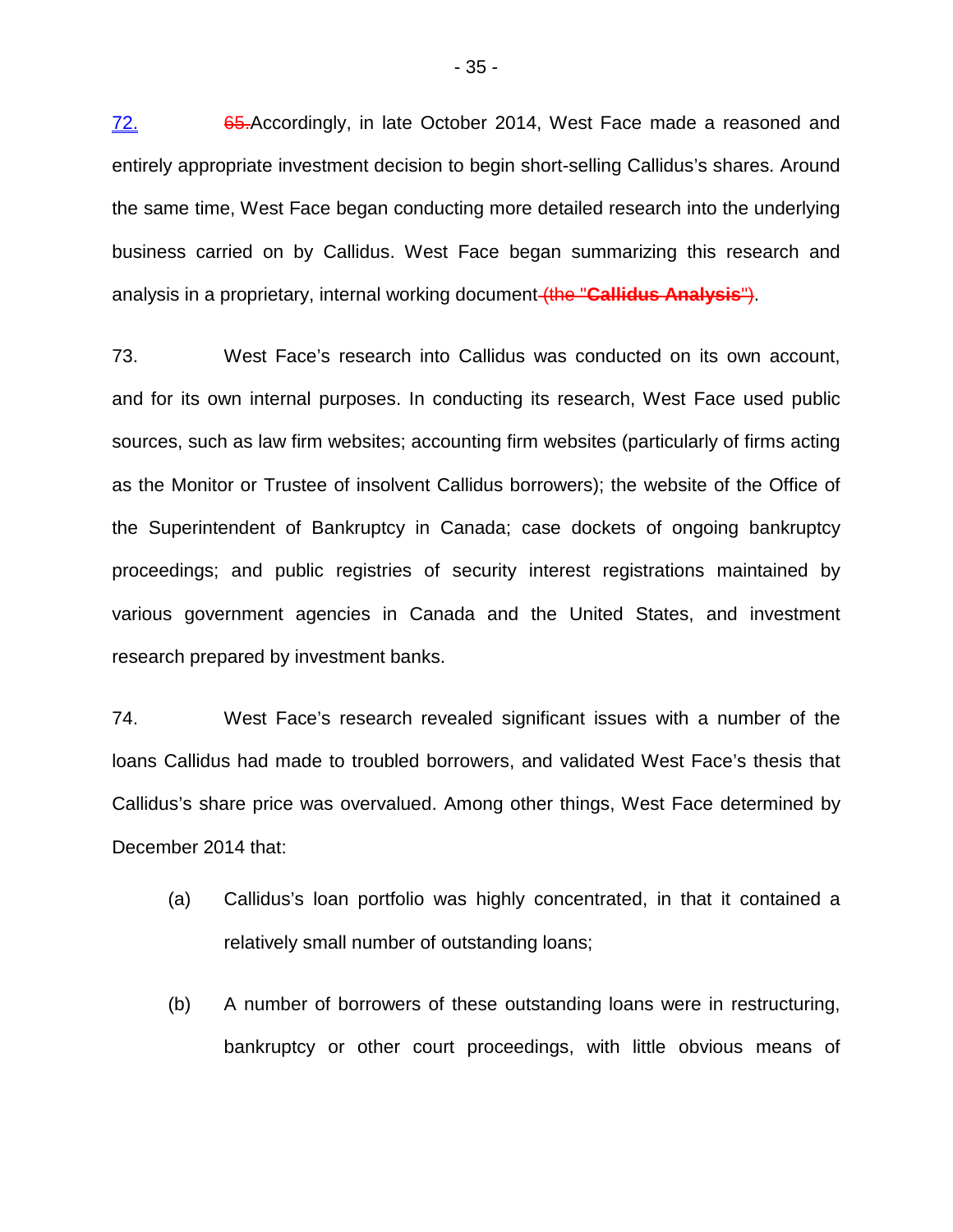repaying sums owed to Callidus, and where collateral valuations would be tested;

- (c) Callidus's portfolio of outstanding loans also included a number of specific problem loans that had undisclosed indicators of material impairment;
- (d) The valuations Callidus had attached to collateral supporting these loans were overstated;
- (e) There was unexplained dramatic growth in the gross book value Callidus had reported in respect of several problem loans, suggesting that additional credit had been extended to borrowers to keep loans from defaulting;
- (f) Callidus had made loans to borrowers without conducting sufficient due diligence as to the strength of the loan collateral when loans were made;
- (g) Contrary to Callidus's assertions that it only made loans against its borrowers' most liquid assets, Callidus had made loans that were secured against illiquid collateral, such as undeveloped resource property; and
- (h) Callidus appeared to be unable to expand its loan portfolio to the degree necessary to justify the premium investors had attached to its publicly traded shares without incurring additional loan losses, or charging lower rates of interest.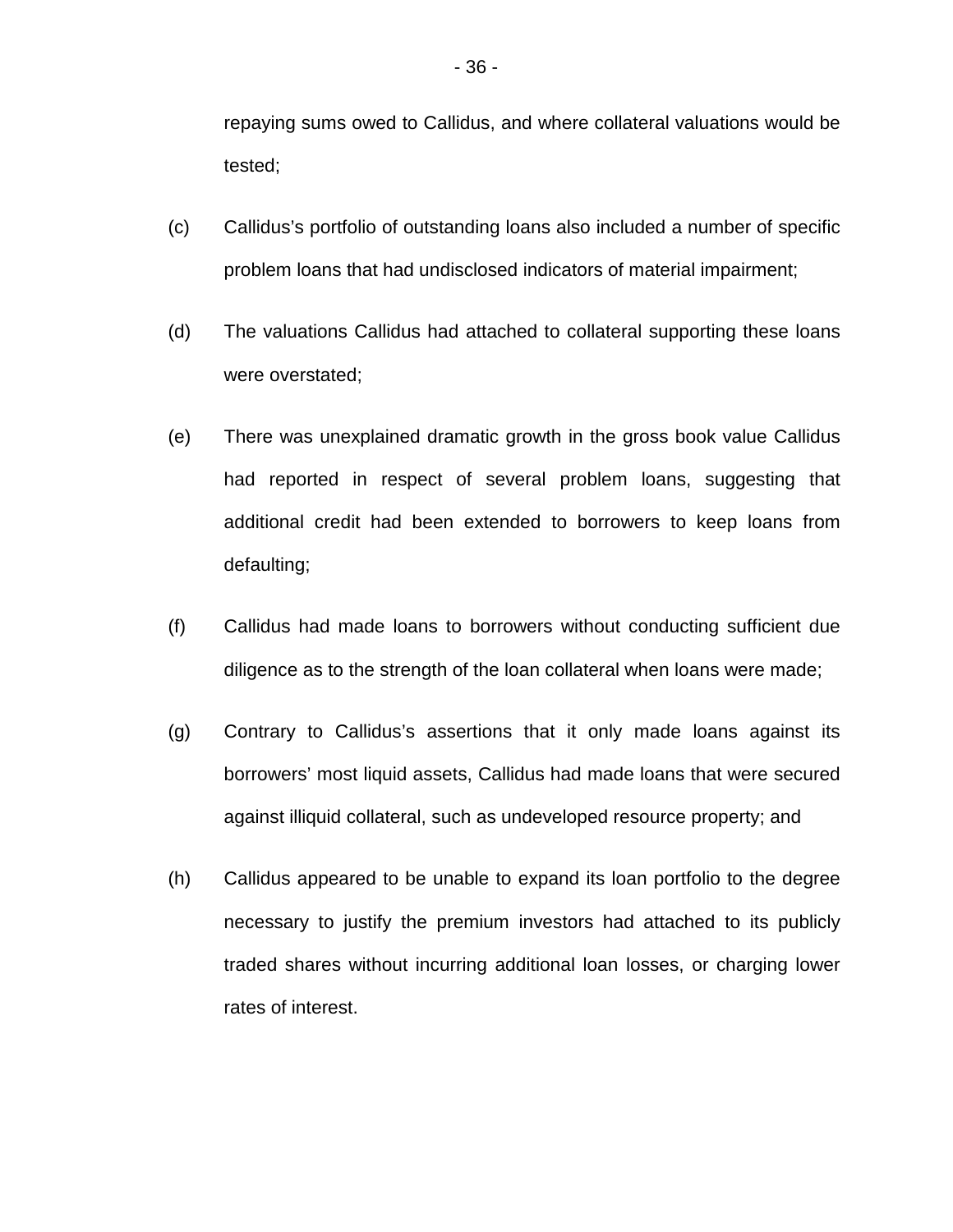75. 68.West Face identified these significant concerns despite the fact that, as of November 2014, Callidus had represented publicly that every single one of its loans was current in all interest and principal obligations, that its loans were more than 100% collateralized, and that Callidus had suffered no realized loan losses in spite of lending exclusively to financially troubled borrowers that could not access traditional sources of lending.

76. 69.In sum, West Face had good reason to continue accumulating a "short" " position in Callidus throughout the Fall of 2014. West Face ceased accumulating this "short-" position in Callidus on December 24, 2014. By that time, Callidus's share price had dropped to approximately \$18 per share (which was still well above the book value per share).

77. **70.** 70. West Face closed out its "short-" position in Callidus in the Spring of 2015, when Callidus's shares were trading at approximately \$13 to \$17 per share. As set out in West Face's Statement of Defence, West Face has not "shorted-" Callidus's shares in the period since, for almost approximately three years, and had no involvement in any alleged "short attack" of August 9, 2017, which is complained of in the Claim of Catalyst and Callidus.

78. **74.**In June 2015, Catalyst commenced the Veritas Action against West Face. In the Veritas Action, Catalyst and Callidus accused West Face and Veritas Investment Research Corporation ("**Veritas**") of engaging in a conspiracy to defame Catalyst and Callidus so that West Face could profit from a short-selling strategy in Callidus's shares. As described above, West Face did, in fact, short-sell Callidus's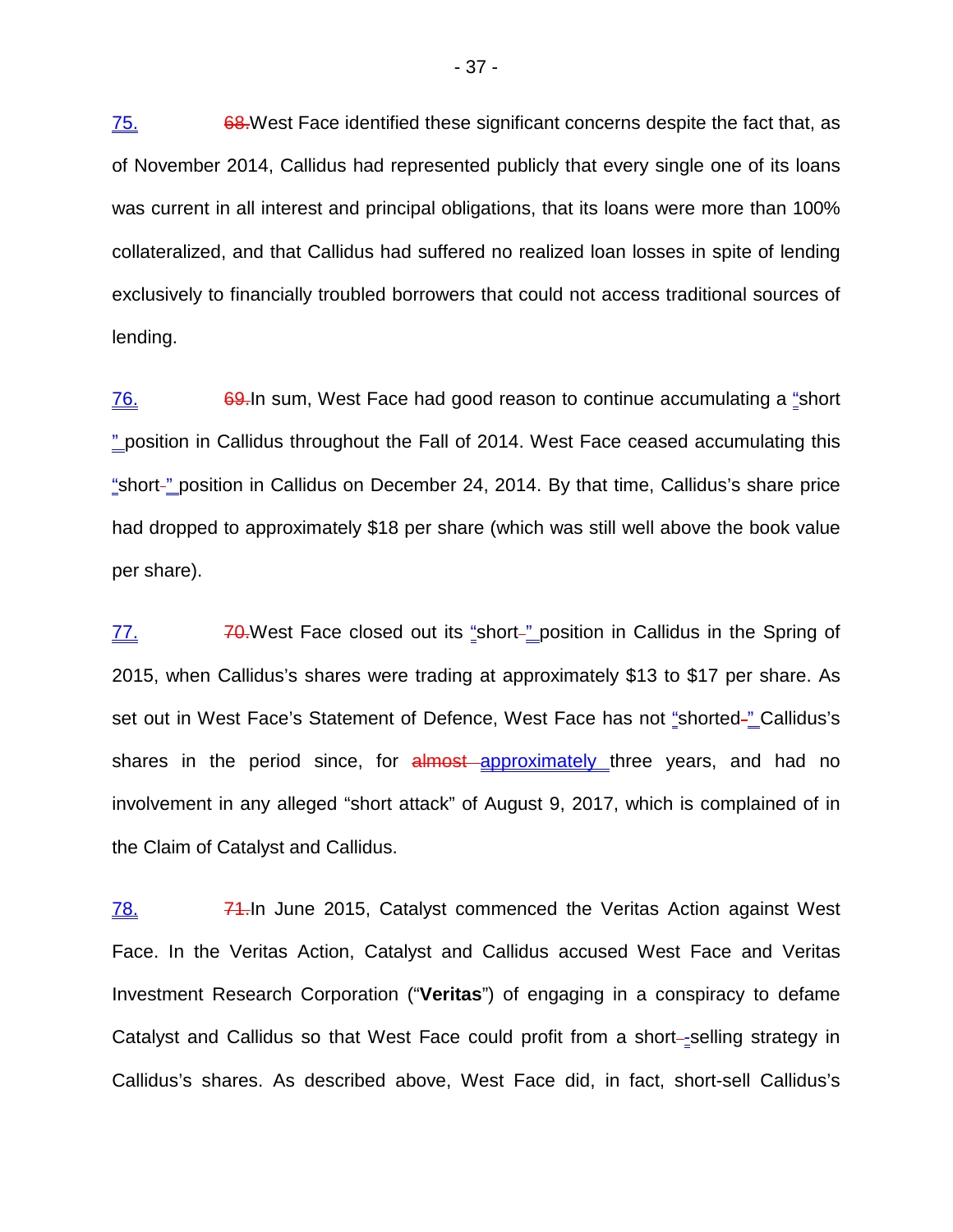shares in the Fall of 2014. However, West Face did so because it determined that Callidus's shares were overvalued at the time. Moreover, West Face did not engage in a conspiracy with Veritas to publish false or defamatory statements about Callidus.

79. **72.** Events since the Fall of 2014 have only served to validate the concerns that West Face identified with Callidus when it took its "short-" position at that time. For example, Callidus's loans to Xchange Technology, the Arthon Group, Leader Energy, North American Tungsten, Esco Marine, Deepak International, Harvey Industries (now Wabash Industries), Bluberi Gaming Technologies, Groupe Arsenault, Alken Basin Drilling, Gray Aqua, C&C Wood Products-and , Otto Industries-, Fortress Resources, Binder Machinery, Midwest Asphalt Corporation and Horizontal Well Drillers (to name a few), totalling over \$700–950 million in principal, interest and fees owing, have all developed material indicators of significant impairment or have been subject to insolvency proceedings.

80. **73.Xchange Technology is one of the more significant problematic** Callidus loans identified by West Face in 2014. Callidus advanced a one year loan of \$22 million to Xchange Technology in October 2012. In February and May 2013, before maturity of the loan, Xchange Technology ran two separate capital raising processes in an attempt to refinance the Callidus loan. Both processes failed. In October 2013, Callidus commenced a successful receivership application appointing Duff & Phelps as receiver and approving a "stalking horse" sales process for the sale of substantially all of Xchange Technology's business and assets. Callidus served as the stalking horse and "credit bid" on Xchange Technology in November 2013. At the time, Callidus was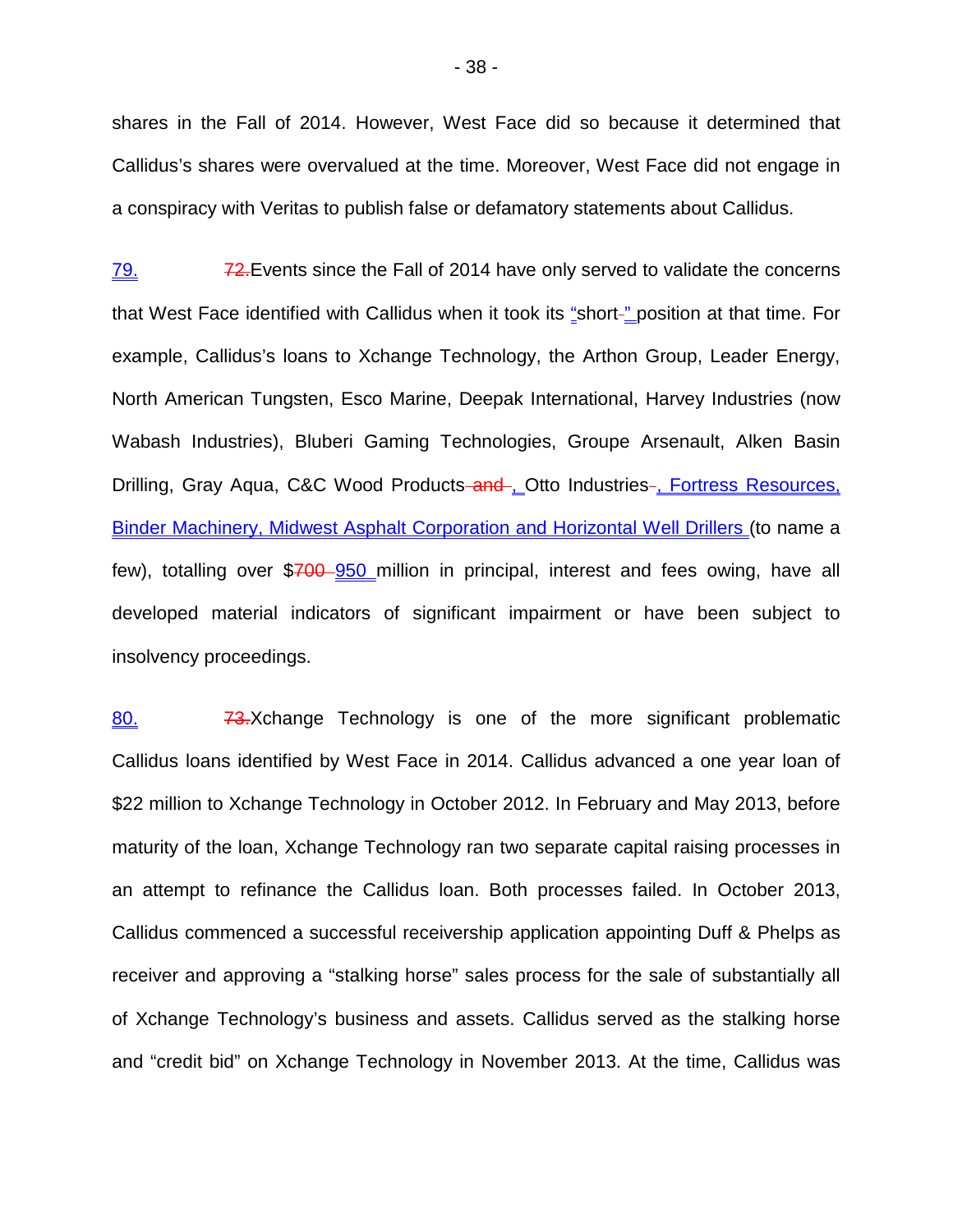owed approximately \$38 million. From that point on, Callidus held the Xchange Technology assets for sale.

81. **74.By September 30The credit bid did not close until November 2015 and** by December 31, 2015, Callidus's financial statements listed the assets acquired business as an asset held for sale with a value of \$66.9-66.8 million, which refers to the assets of Xchange Technology acquired by Callidus. In a decision issued on May 31, 2016, in proceedings between Callidus and the Defendant defendant Jeffrey McFarlane, the former President and CEO of Xchange Technology, Justice Newbould held that the basis for the \$66.9-66.8 million figure in Callidus's financial statements was "not at all clear".

82. **75.** Ultimately, in or around the first quarter of 2016, funds managed by Catalyst purchased Xchange Technology from Callidus for \$101.3 million, which Callidus indicated was the "total outstanding principal plus accrued and unpaid interest". Callidus primarily used the proceeds it received from funds managed by Catalyst to repay a portion of the balance outstanding to Catalyst from Callidus under a subordinated bridge facility. No funds were recovered from an independent third party. The Catalyst funds now hold carries Xchange Technology's assets at a significant discount to the value at which they were acquired from Callidusonly 20% of cost.

 $83.$   $76.$ As a result of these and other issues, in the period since 2015 $-$ Callidus has incurred significant loan loss provisions, negatively affecting its financial condition. Similarly, Callidus's financial difficulties have inhibited its ability to initiate new loans, leading to an a material overall reduction of its loan book. This reduction in the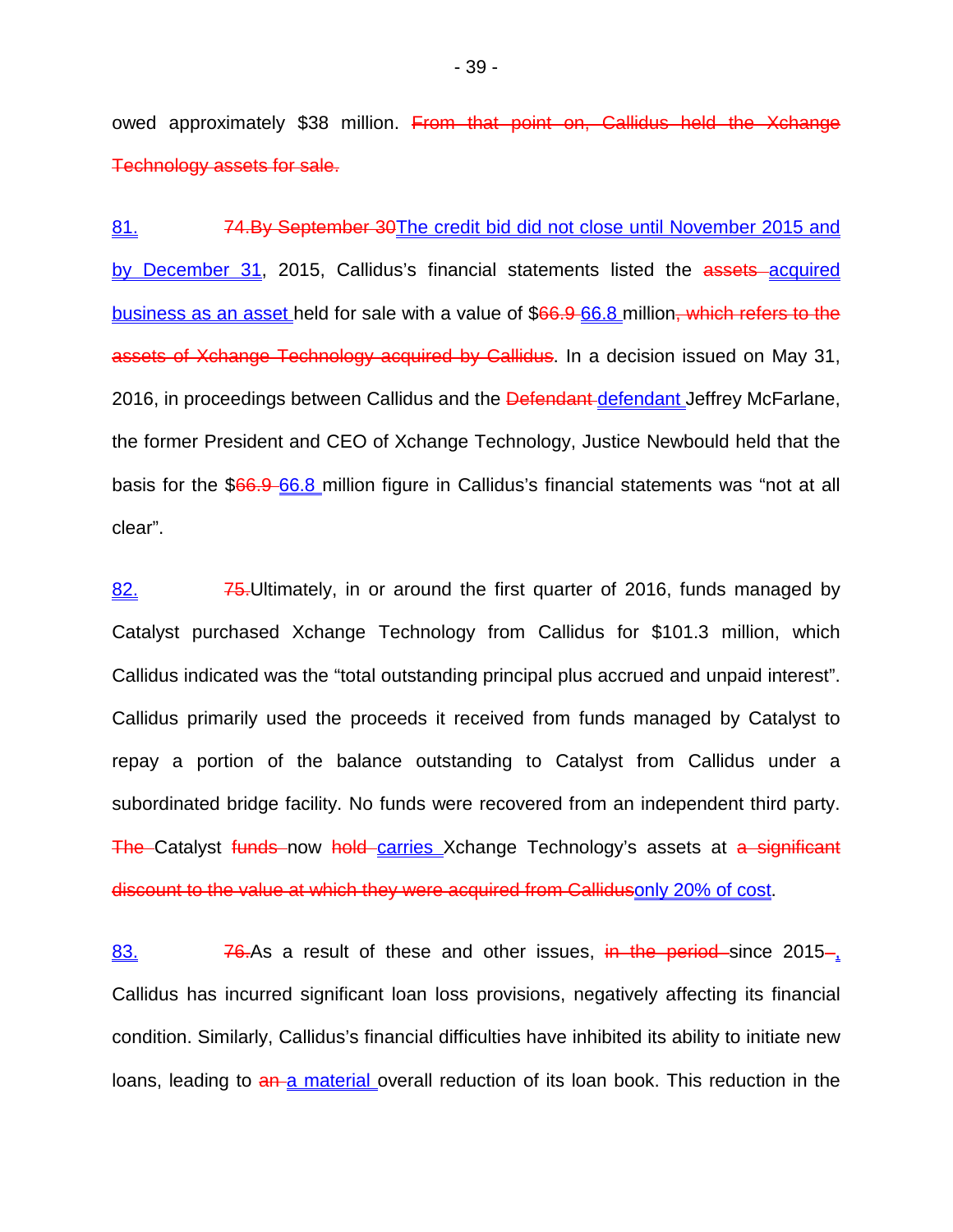size of Callidus's loan book has reduced the company's book value and put downward pressure on its share price valuation. Finally, by shifting Callidus's balance sheet away from debt positions to equity positions in former borrowers, the risk profile of the company has deteriorated, further undermining its financial condition. In May 2017, Callidus announced that the OSC also had required Callidus to make a material change in the manner in which it presented its financial statements.

84. **77.** The response to continuing weakness in Callidus's share price, and in an effort to harm short-sellers (which Catalyst and Callidus believed incorrectly included West Face), Callidus has engaged in a prolonged and aggressive campaign to prop up its share price:

- (a) First, in March 2016, when Callidus's shares were trading at less than \$10 per share, Callidus announced a substantial issuer bid ("**SIB**") for up to \$50 million at \$14 per share. The purpose and effect of the SIB was to inflate artificially Callidus's share price, because investors knew that they could buy Callidus shares and tender to the SIB for \$14. The SIB was extended several times and the price of that Bid was eventually increased by Callidus to \$16.50;
- (b) Second, in late September 2016, when Callidus's shares were trading at less than \$17 per share, it announced a proposed initiative to take Callidus private. Callidus later indicated a target completion date of June 2017. No such transaction has yet been concluded, however, because no arm's length third party has been willing to pay what Callidus has had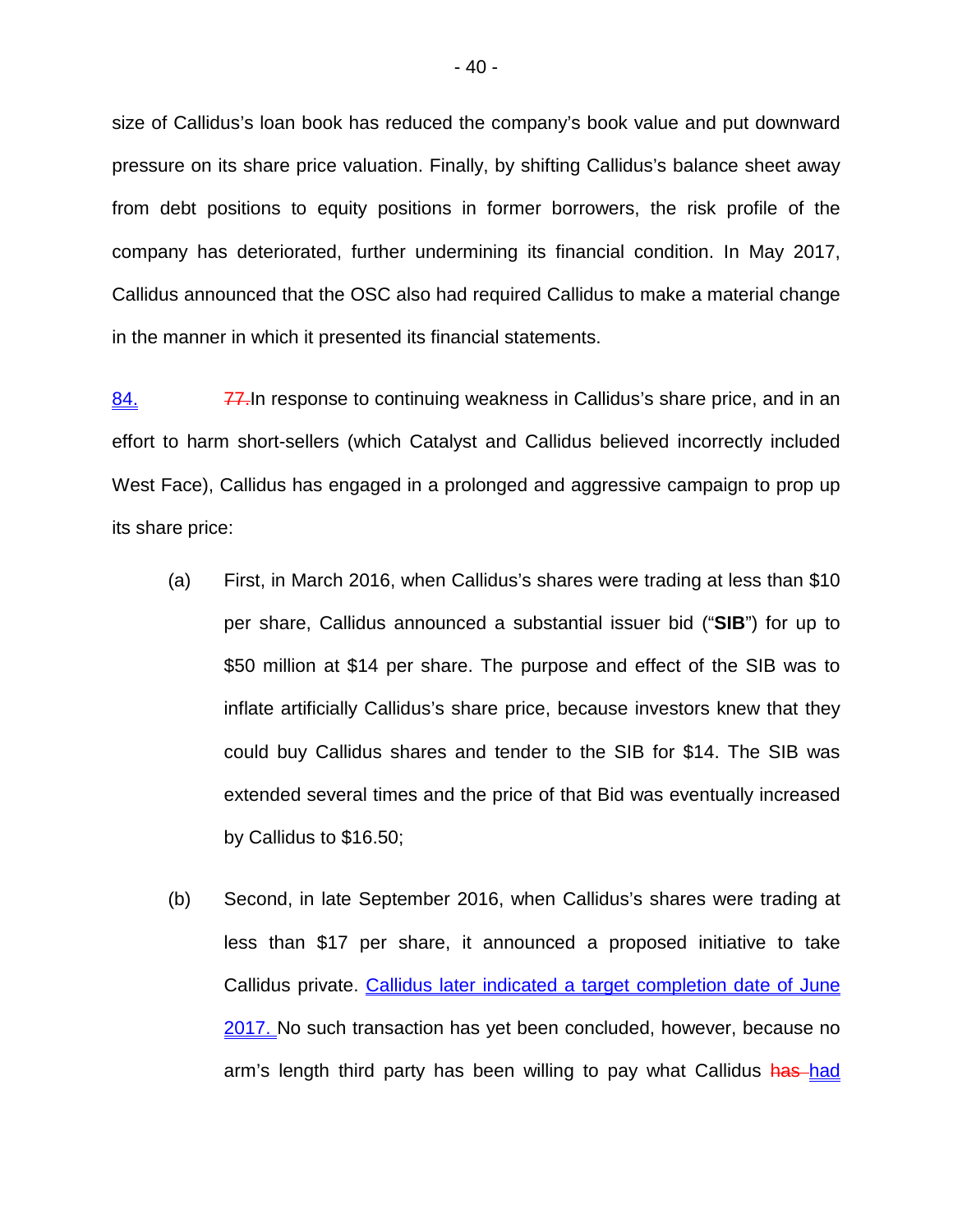indicated is the target price of \$18 to \$22 per share for Callidus's shares after having conducted diligence into the company;

- (c) Third, at approximately the same time as it announced its proposed privatization transaction in October 2016, Callidus increased its monthly dividend; and
- (d) Fourth, in January 2017, Callidus commenced a normal course issuer bid ("**NCIB**") for up to 5% of its total issued and outstanding shares. The purpose and effect of the NCIB was to support the Callidus share price.

85. **78.**None of these measures had any appreciable long-term, lasting effect on Callidus's share price, because none of them improved Callidus's underlying business or financial performance.

86. **79.**As of the date of this amended pleading, Callidus's shares are trading at a price of approximately less than \$10-7 per share. Moreover, in its most recently released quarterly financial statements (for  $Q3$ -year-end and  $Q4$  2017), Callidus disclosed a net loss of \$17.6 million for the third quarter of 2017 (on top of a net loss of \$25.8 million in the prior quarter), and a loss of almost \$47 million for the nine months ended September 30, 2017. This loss amounts to almost 10% of Callidus's net loans receivable over the same nine month period. Moreover, far 218.5 million for 2017. Far from expanding its portfolio of loans (as required to justify a premium to book value) over the twelve months from September 30December 31, 2016 to September 30December 31, 2017, Callidus's net loans receivable fell from over \$1 billion to under \$500-250 million. Much of this decline was caused by Callidus acquiring its borrowers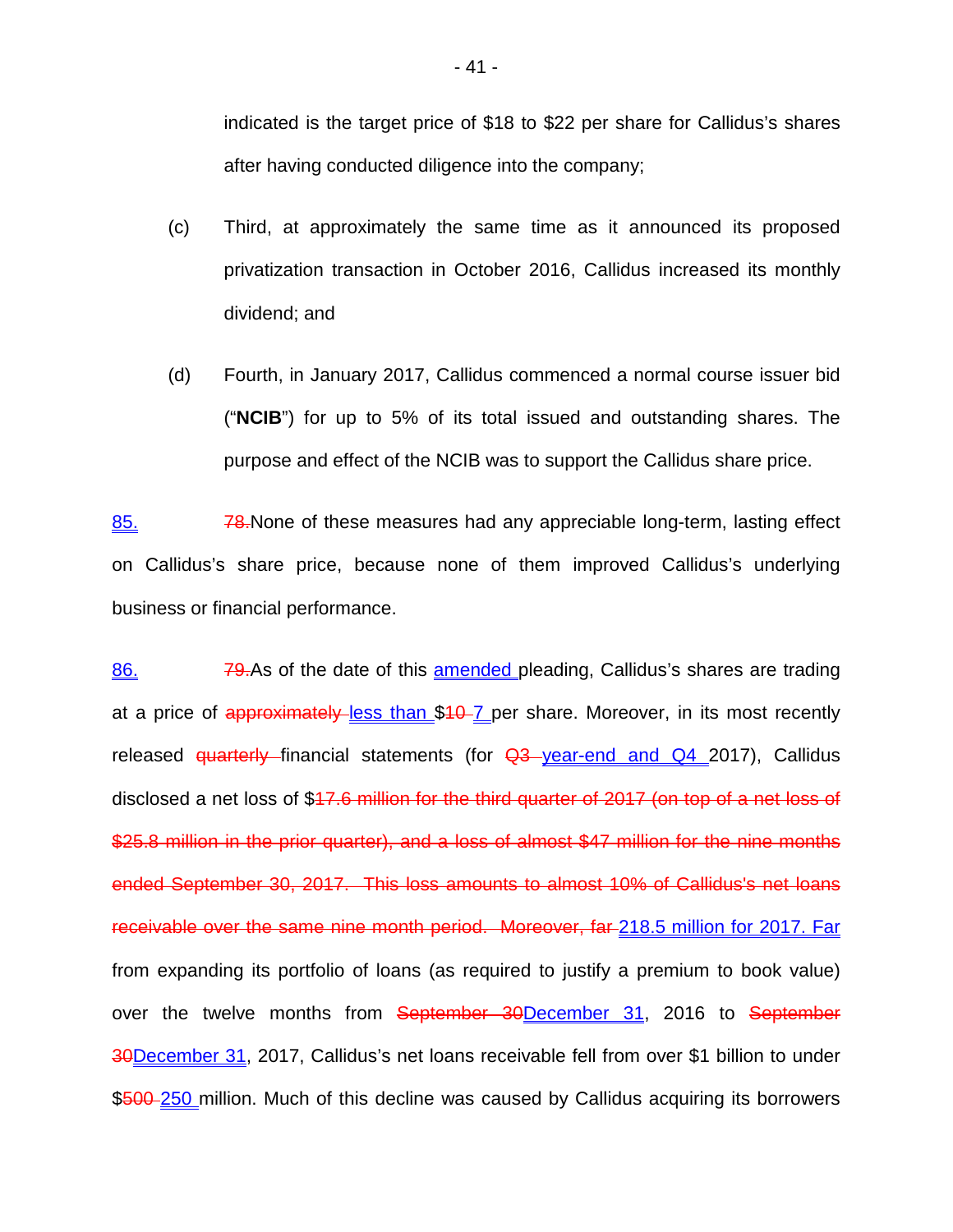and writing down loans, rather than by the repayment by borrowers of debts owing to Callidus.

# **E. The Conspiracy**

87. The events relating to WIND and Callidus described above were intolerable to the Catalyst Defendants and led directly to the formation and implementation of the conspiracy referred to herein. The Catalyst Defendants risked a loss of investor confidence and an inability to raise investor funds in the future if it became known that:

- (i) Callidus was failing, such that funds administered by Catalyst would not be able to exit their significant investments in Callidus without suffering significant losses;
- (ii) Catalyst had failed to acquire WIND because of its own failed strategies, intransigence, and mismanagement of negotiations with the seller of WIND rather than because of conduct engaged in by West Face; and
- (iii) there was no proper basis for the enormous valuations Catalyst had placed on its contingent claims relating to WIND in its representations to its investors.

88. The Catalyst Defendants therefore decided in August 2017 to engage in a two-pronged campaign to discredit West Face and Boland. These two prongs were the Black Cube Campaign and the Defamation Campaign, as particularized below. The Catalyst Defendants enlisted the assistance of the other Counterclaim Defendants in implementing both of these Campaigns. All of the Counterclaim Defendants were active participants in the conspiracy described herein.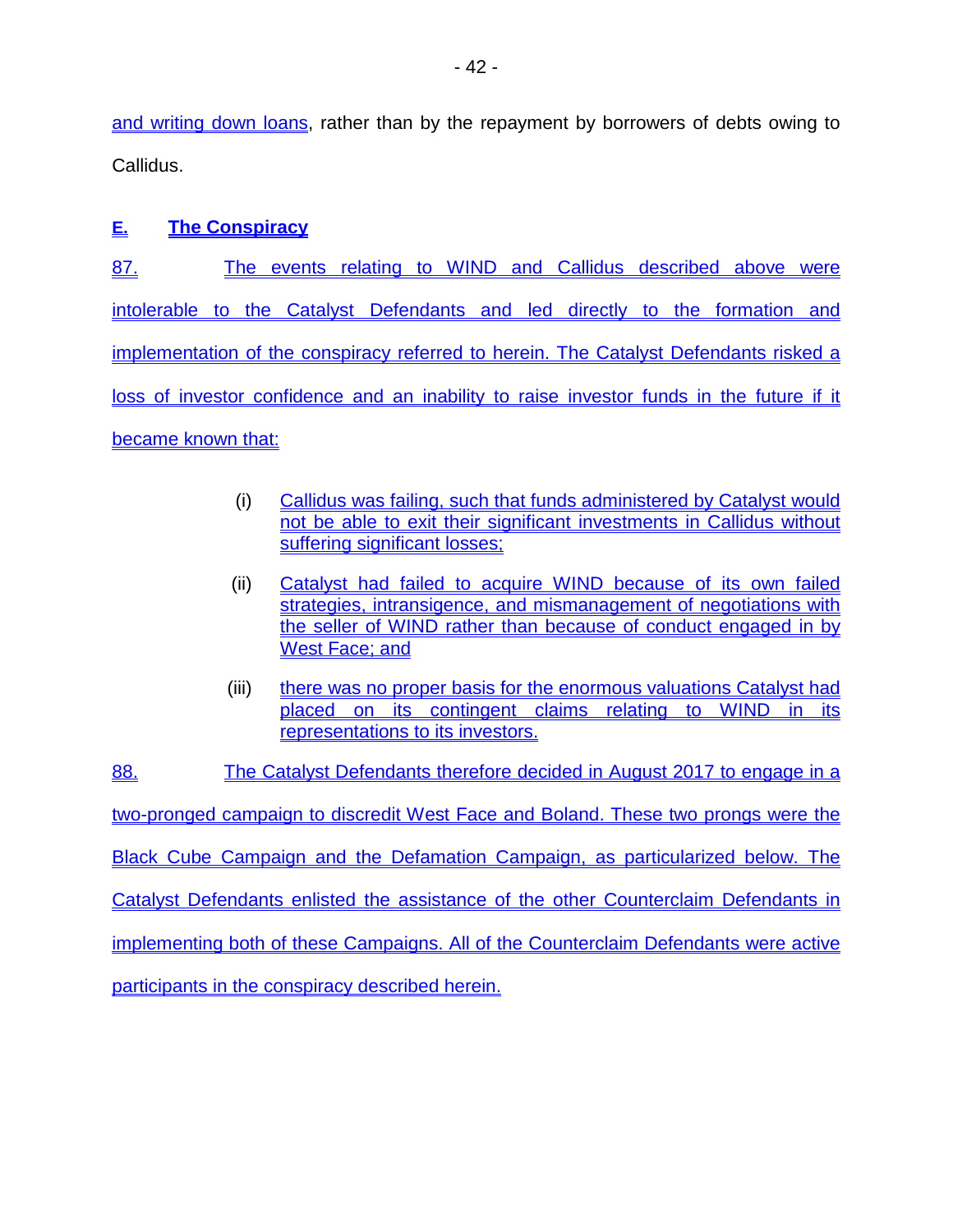#### **F. E.The Black Cube Entrapment The Black Cube Campaign**

89. 80. 80. But the period from August 2016-2017 through at least December 2017, the Catalyst Counterclaim Defendants conspired with Black Cube, Psy Group, Jamieson and Roseneach other, and with other co-conspirators who are known to the Counterclaim Defendants but presently unknown to West Face, to unlawfully harass, intimidate and deceive persons who are or were employed by or connected to West Face or played important roles in the litigation described above between West Face and Catalyst (the "**Black Cube Campaign**"). The purpose and effect of the Black Cube Campaign was to harm West Face and Boland. The Black Cube Campaign was carried out by the Counterclaim Defendants using a series of deceitful, fraudulent and otherwise unlawful means.

90. **81. Bet Algeber** 84. Remarkably, one of the targets of the Black Cube Campaign was Justice Newbould, who-as stated above-arendered the trial judgment in favour of West Face in the Moyse Action in August 2016. One of the central goals of the "sting" perpetrated against Justice Newbould was to entrap him into making anti-Semitic comments, thus insinuating that Justice Newbould decided the Moyse Action in the way that he did because he was biased against Glassman, who is Jewish. The Catalyst Counterclaim Defendants intended to use the results of the sting against Justice Newbould to attack and discredit him both publicly and and his Decision in favour of West Face in the Moyse Action, both in Catalyst's appeal to the Court of Appeal for Ontario from the Decision of Justice Newbould dismissing Catalyst's claims against West Face in the Moyse Action and in the VimpelCom Action. Their effort failed The ultimate targets of this orchestrated attack on Justice Newbould were West Face and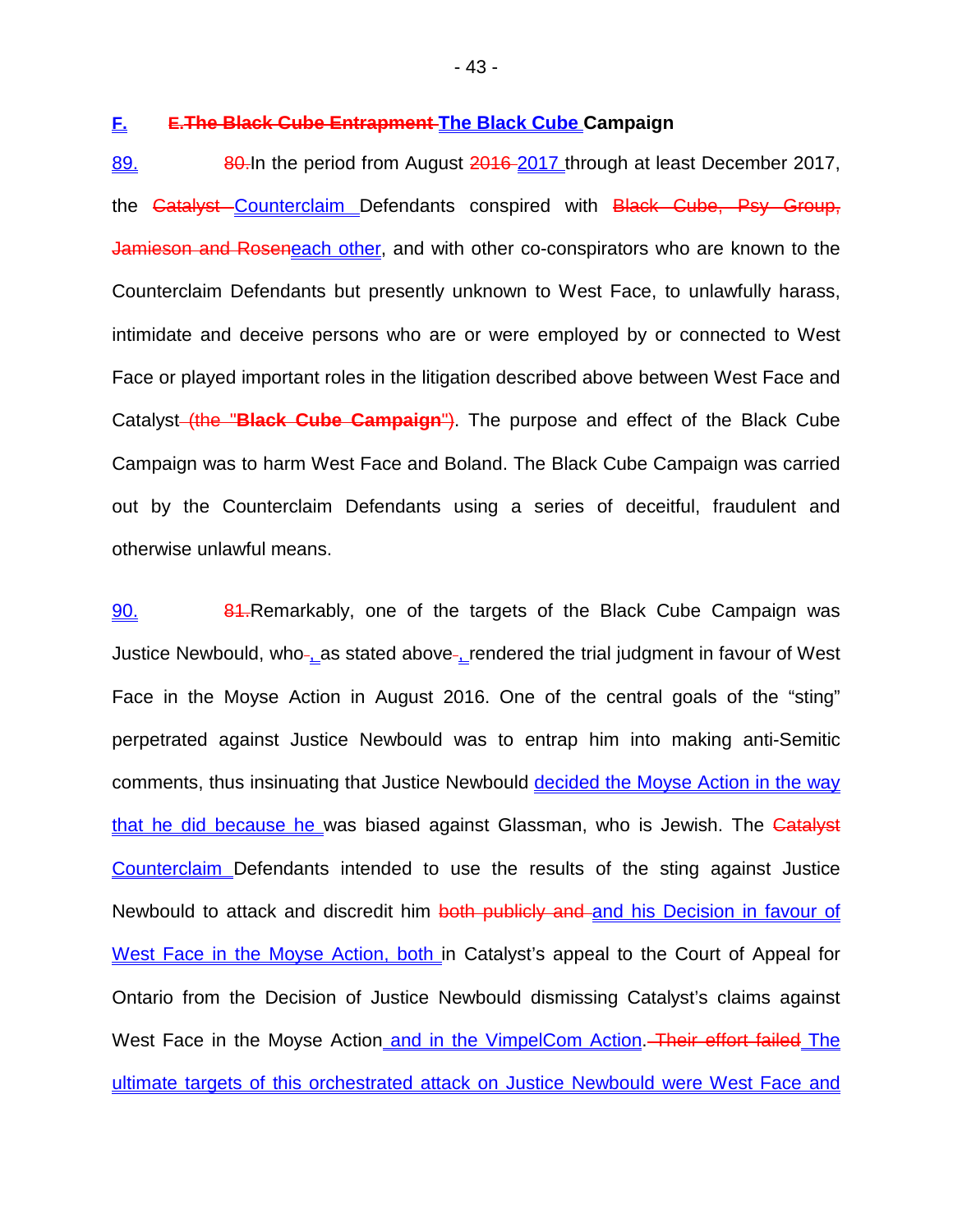Boland. While Black Cube's effort to elicit anti-Semitic remarks from Justice Newbould failed, the purpose and effect of this and other elements of the Black Cube Campaign was to delay the hearing of Catalyst's appeal in the Court of Appeal in the Moyse Action, to delay the outcome of the Defendants' motions to strike in the VimpelCom Action, to cast a cloud of doubt and uncertainty over West Face's victory in the Moyse Action, and to shroud West Face and Boland in contention and controversy.

91. 82.As set out above, Black Cube is an investigative firm comprised of former members of the Israeli Defence Force and the Mossad, Israel's national intelligence agency. The Catalyst Defendants retained Black Cube, directly or indirectly through Psy Group or other parties, Yosef Tanuri, also known as Yossi Tanuri (whose personal identification number in Israel is 28541431) ("**Tanuri**"). Tanuri is a former commander of an elite unit of the Israeli Defence Force and the owner and proprietor of Tamara Global Holdings 2016 Ltd. (its company number is 51-540445-7). Tanuri acted as an intermediary between the Catalyst Defendants and Jamieson, Rosen, Black Cube and Psy Group. Black Cube was used to elicit confidential and privileged information from West Face's current and former employees, business contacts, and their family members, as well as against and in an attempt to elicit potentially damaging information or statements from Justice Newbould for the . The purpose of using these activities was to use the information and materials that Black Cube was able to obtain: (i) in their campaign of defamation against West Face and Boland; (ii) in various ongoing lawsuits that had been or were about to be commenced against West Face and Boland by Catalyst and/or Callidus; and (iii) against West Face in Catalyst's appeal to the Court of Appeal in the Moyse Action, as well as in the VimpelCom Action; and (iv) in an effort to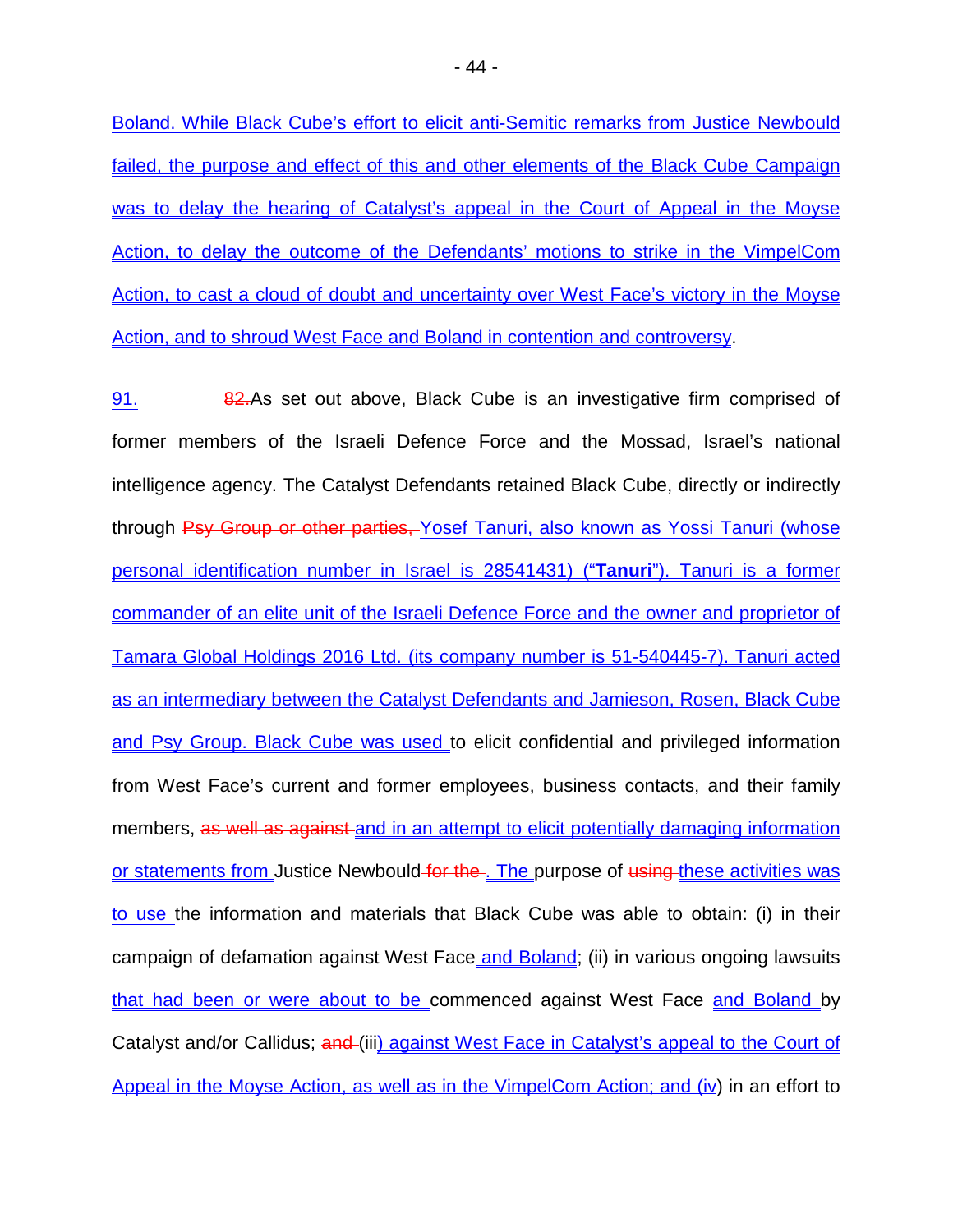"plant" damaging articles and media coverage concerning Justice Newbould, West Face and the Moyse Action Boland in, among other publications, the *National Post*, the Associated Press and Bloomberg News. Those efforts were ongoing at least as recently as December 7, 2017April 2018.

92. **83. West Face only uncovered the Black Cube Campaign as a result of** widespread media coverage in the  $U.S.$  United States and globally concerning Black Cube because of its involvement in a public scandal. In particular, West Face learned through the mainstream and on-line media that:

- (a) Hollywood producer Harvey Weinstein is alleged by numerous women to have engaged in outrageous predatory and criminal behaviour, including sexual harassment and assault. A number of women, including most prominently actress Rose McGowan, have accused Weinstein of rape.;
- (b) Weinstein, through counsel, hired Black Cube to investigate both women and journalists who were about to disclose Weinstein's actions, with the explicit goal of disturbing or preventing the publication of allegations of misconduct against Weinstein.; and
- (c) Operatives of Black Cube acted under false pretences to insinuate their way into the lives and confidences of Weinstein's victims in order to extract information that could potentially be used against them. Black Cube's methods included creating multiple fictional companies, websites and aliases for its operatives. For example, one One of Black Cube's investigators – a woman later identified as "Stella Penn Pechanac" –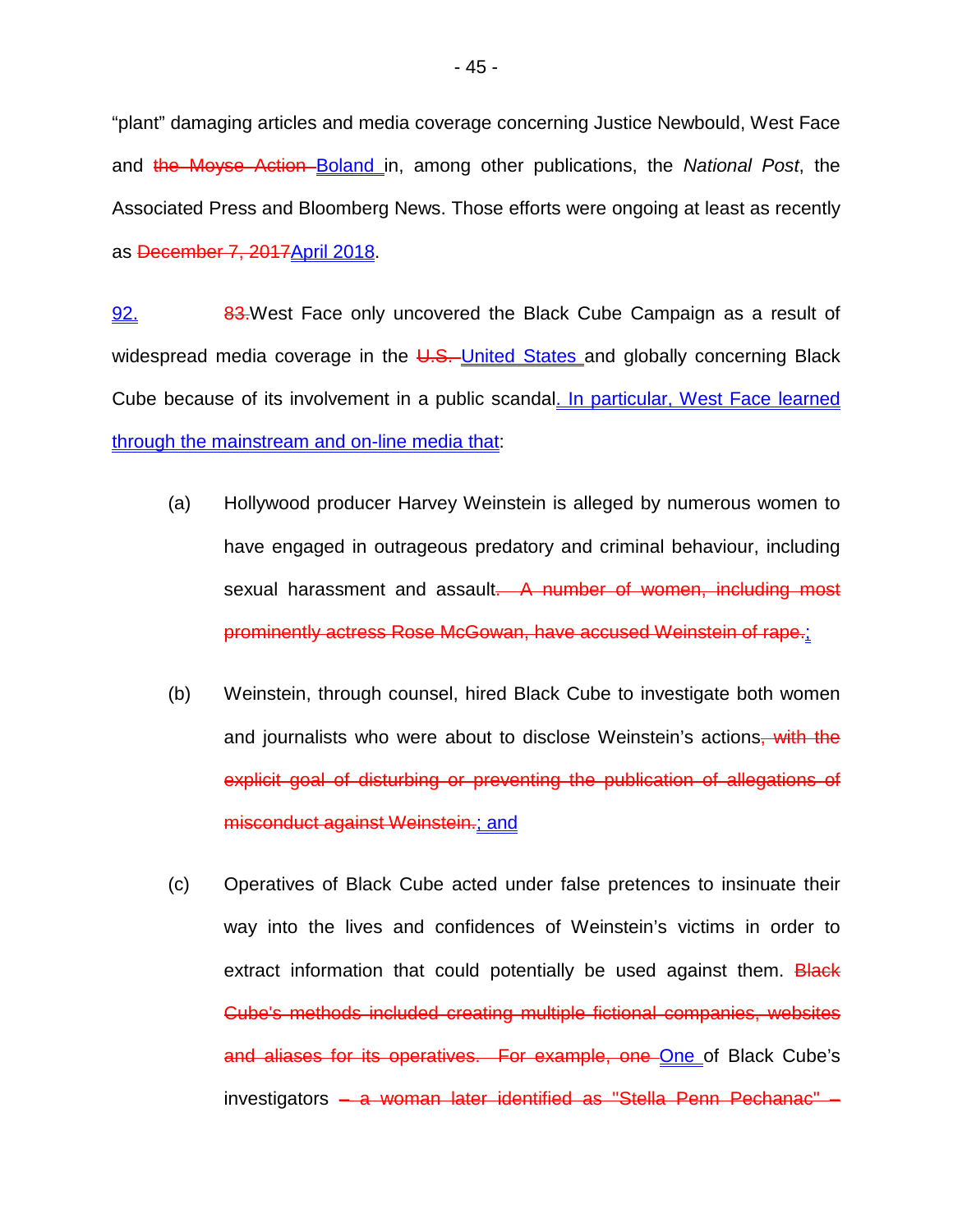pretended to be a women's-rights advocate and secretly recorded at least four meetings with Ms McGowan for the purpose of extracting either prejudicial information, or information from Ms McGowan about her allegations, which could then be used to silence Ms McGowanwho played an active role in the Weinstein matter was identified publicly as "Stella **Penn Pechanac**". Media coverage and coverage over the Internet concerning the involvement of Black Cube in the Weinstein scandal included photographs and at least one video of Ms Penn Pechanac.

93. West Face only learned of the conduct of Black Cube's conduct complained of in this proceeding in November 2017 when this media coverage resulted in West Face employees, who had been targeted by operatives of Black Cube, recognizing Stella Penn Pechanac as one of the individuals who had solicited and met with them under what turned out to be false pretences. Widespread media coverage pertaining to the prominent role played by Black Cube in the Weinstein scandal led directly to the discovery by West Face and Boland of the Black Cube Campaign against them.

94. 85-Black Cube's conduct was undertaken for and on behalf of the Catalyst Defendants as part of the conspiracy described above, and was unethical, improper and unlawful in a number of respects. First, private security and investigative services are legally regulated in Ontario by the Ministry of Community Safety and Correctional Services. In particular, private investigators are subject to the *Private Security and Investigative Services Act, 2005*, S.O. 2005, c. 34 ("*PSISA*") and the regulations made under it. The *PSISA* prohibits carrying on business as a private investigator in Ontario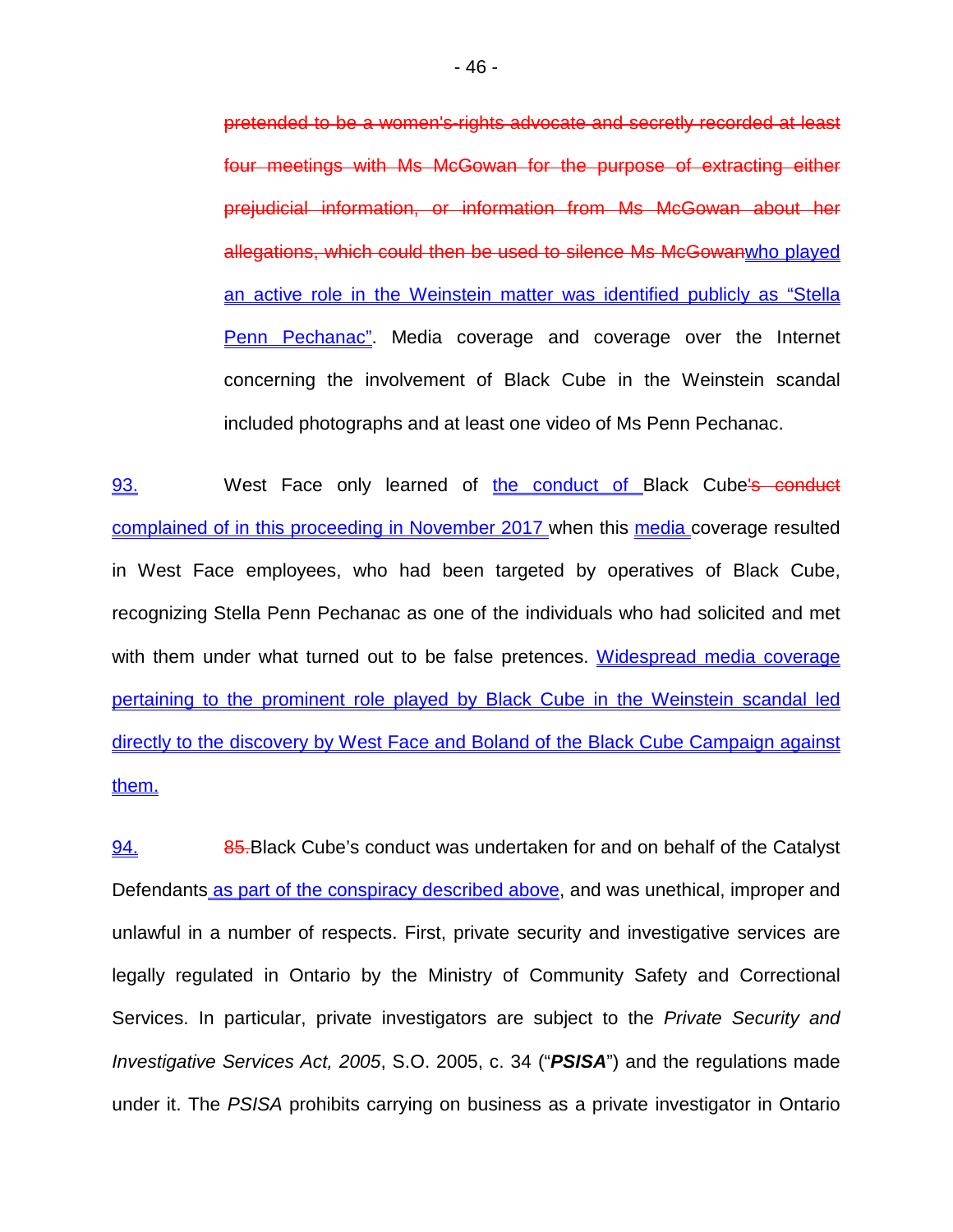without being licensed under that statute. Neither Black Cube nor any of its individual operatives were licensed private investigators in Ontario during the period in question.

95. 86.Second, Black Cube operatives did, in fact, contact and meet in the province of Ontario Toronto – under false pretenses – with a number of West Face's current and former employees, their family members, former employees of Catalyst, business contacts, and others, as well as with Justice Newbould, using lies and systematic deception. Black Cube operatives secretly recorded these meetings, created transcripts of what occurred, and conveyed these transcripts, recordings and related documents and information to the Catalyst Defendants, either directly or indirectly through intermediaries (the "**Black Cube Evidence**"). Heavily edited and distorted versions of those transcripts and recordings were then used by the Counterclaim Defendants to implement their ongoing campaign of harassment and defamation against West Face and Boland, including in false and misleading statements made to members of the media referred to above, as well as to investors of Catalyst and Callidus and to current and potential investors of West Face.

96. Third, Black Cube's conduct included-: (i) making deceitful and false offers of employment or investmentto several current and former employees of West Face; (ii) making deceitful and false expressions of interest in making investments with a former employee of West Face; (iii) making deceitful and false statements to Justice Newbould concerning his potential involvement in a non-existent arbitration proceeding; (iv) inviting their targets to meetings, lunches or dinners under false pretenses, and encouraging their targets to drink alcohol liberally;  $(v)$  flying certain targets to London, England for further meetings where they were taken to further fraudulent interviews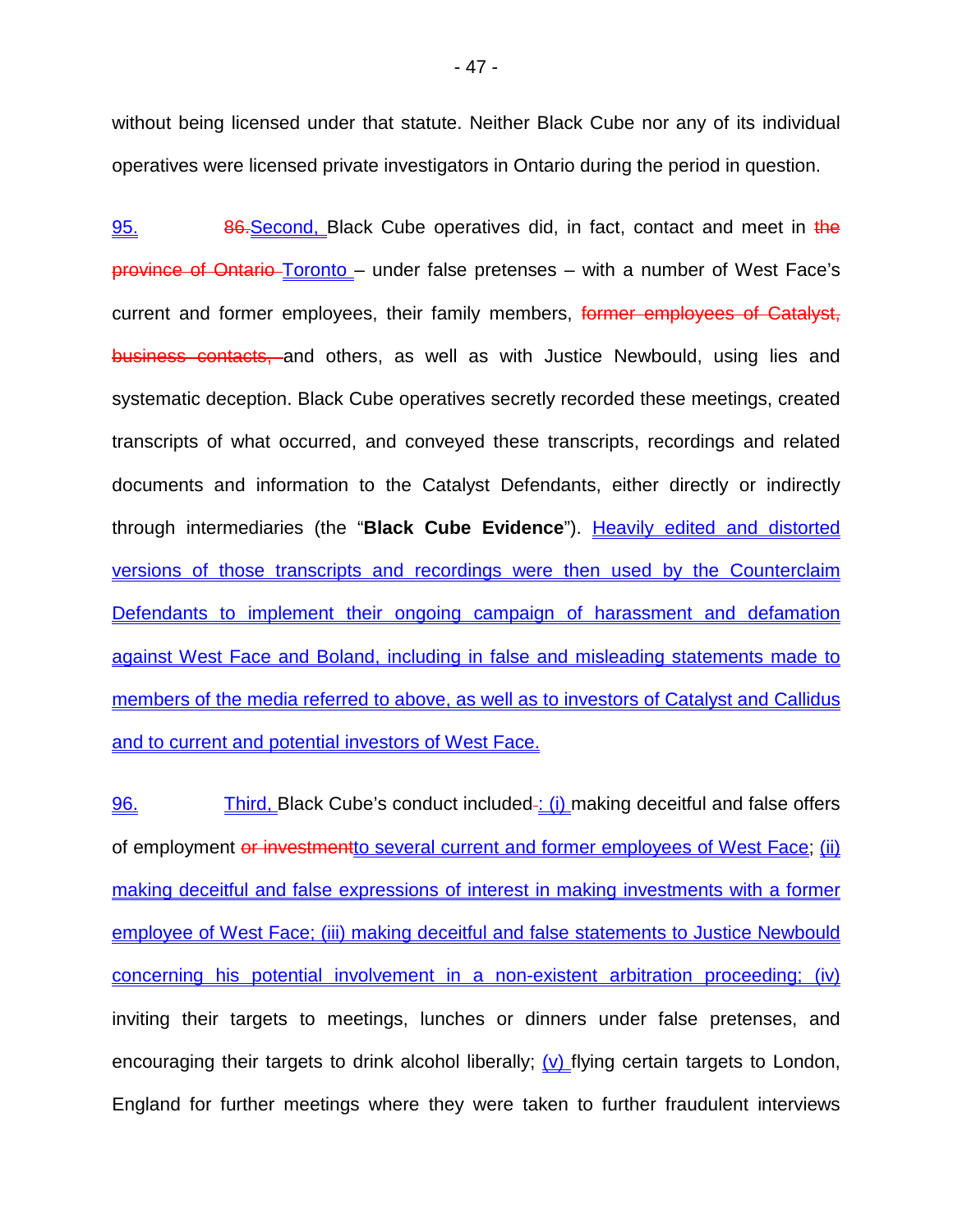when jet lagged and tired; and  $(vi)$  ultimately attempting to entice their targets into disclosing privileged and-/or confidential information of West Face or making prejudicial statements that could be used against the targets-or West Face or Boland. In the case of current and former employees of West Face, operatives of Black Cube enticed their targets to disclose confidential (and in some cases at least one case privileged) information of West Face in breach of their contractual and/or professional obligations to West Face.

97. 88.The conduct of the Counterclaim Defendants in orchestrating and carrying out the Black Cube Campaign has harmed West Face and Boland in a number of respects. First, it has sown the seeds of distrust and suspicion between among West Face and its current and former employees by subjecting them to deceitful and invasive intrusions into their privacy, and the risk of false and harmful media attention and coverage.

98. **89.**Second, it has harmed West Face's ability to attract and retain talented employees, knowing that they too may be subjected to deceitful and invasive retaliatory measures like those engaged in by Black Cube for or on behalf of the Catalyst Defendants.

99. 90.Third, it has resulted in the unlawful disclosure of West Face's confidential, and in at least one case privileged-information, to operatives of Black Cube and ultimately to the Counterclaim Defendants, including to all of the Catalyst Defendants. The disclosure of West Face's confidential and/or privileged information, in violation of confidentiality obligations in employment agreements and professional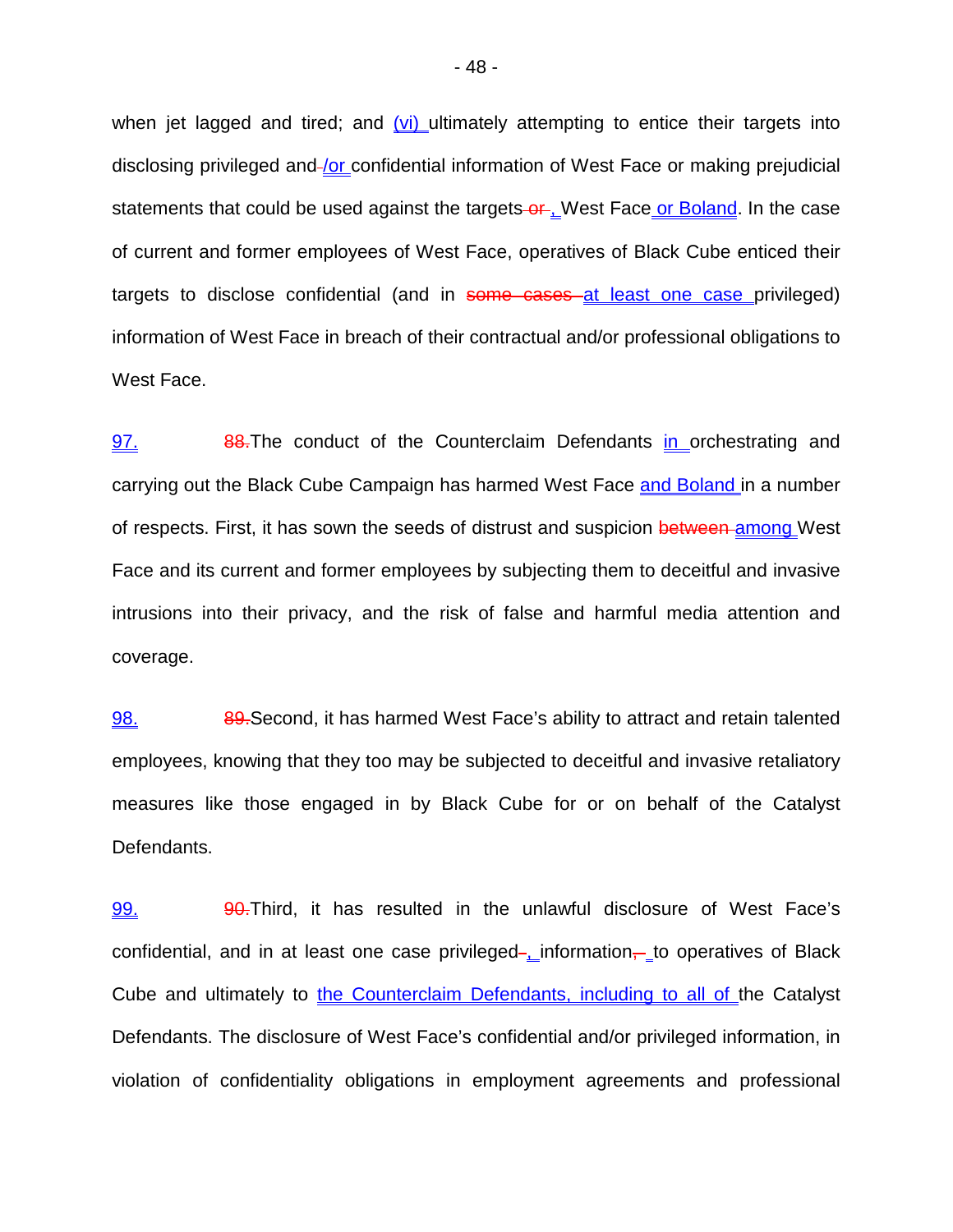obligations, to **both** a competitor like Catalyst in business and an opponent in multiple lawsuits is inherently harmful.

100. 94. Fourth, the conduct of the Counterclaim Defendants in engaging or taking advantage of and utilizing the Black Cube Evidence to plant false and misleading media coverage concerning West Face and Boland was calculated to enshroud-shroud West Face and Boland in controversy and scandal, and to tarnish and undermine its their reputations and their business by deterring investors and other market participants from doing business with West Face and Boland.

101. 92.Fifth, the conduct of the Counterclaim Defendants in causing, orchestrating, taking advantage of or utilizing Black Cube Evidence concerning its highly improper "sting" against Justice Newbould is particularly egregious, and was intended to prejudice to the greatest extent possible the position-positions of West Face both publicly, with investors and potential investors, and in defending and responding to Catalyst's appeal in the Court of Appeal for Ontario from the Trial Decision-trial decision of Justice Newbould in the Moyse Action and in pursuing its own motion to stay or dismiss Catalyst's claim in the VimpelCom Action.

102. 93.On the instructions of the Catalyst Defendants, operatives of Black Cube met with Justice Newbould twice under false pretences on September 18, 2017, in his office and at dinner. They lied to and deceived Justice Newbould and attempted repeatedly to entrap him into making anti-Semitic comments that could then be used by Catalyst: (i) to attack Justice Newbould's honesty, integrity, conduct and character, including through highly negative and pre-arranged media coverage on the eve of the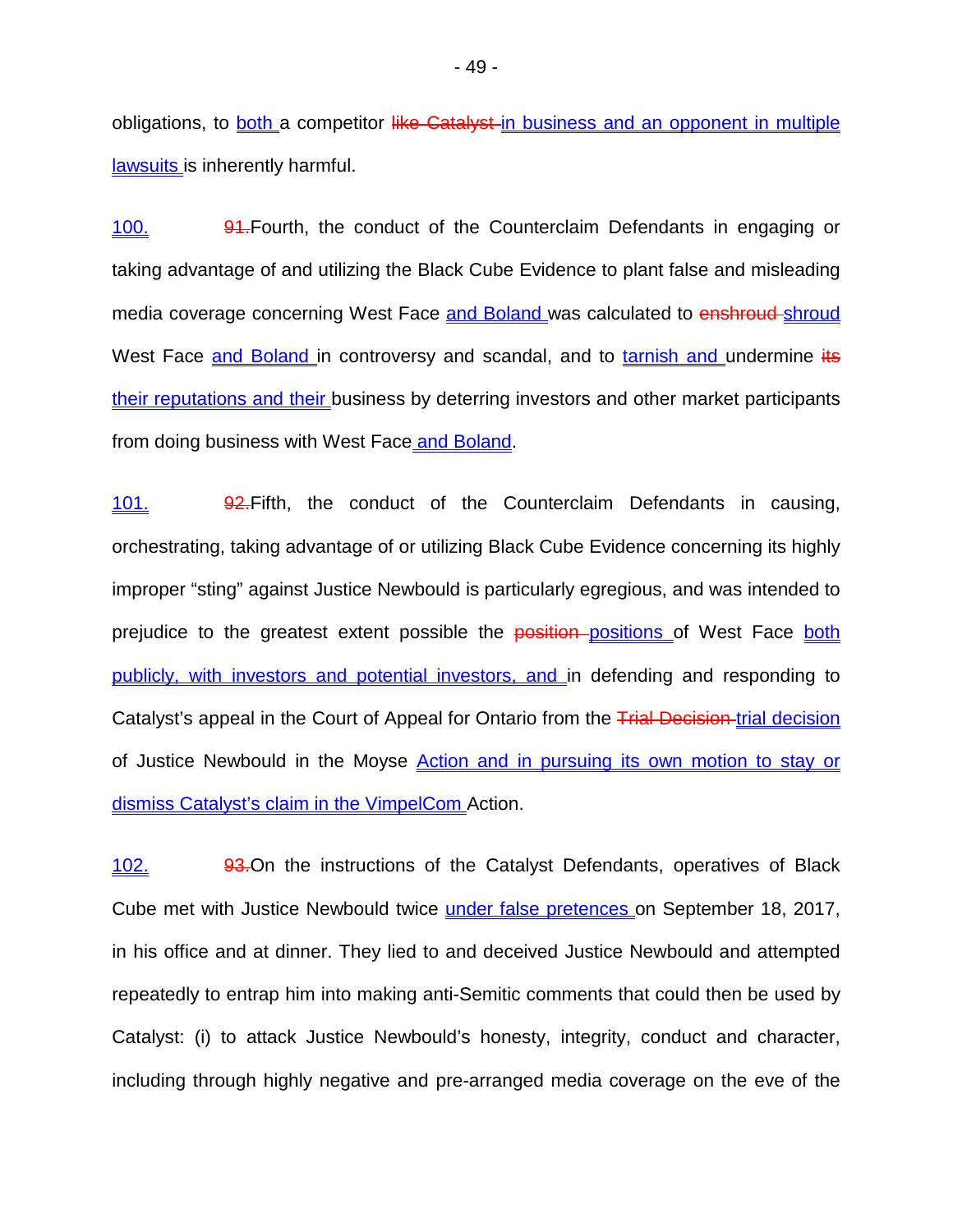hearing of the appeal in the Moyse Action; and (ii) as "fresh evidence" in the Court of Appeal for Ontario, to allege that Justice Newbould acted improperly, with actual bias, in deciding the Moyse Action against Catalyst because Glassman is Jewish.

103. 94.Even though operatives of Black Cube failed in their efforts to entrap Justice Newbould into making anti-Semitic comments, they and the Counterclaim Defendants, including specifically Glassman, Riley, Jamieson, and Rosen, persisted in their efforts to plant highly negative media coverage concerning Justice Newbould. Those efforts Their objective in doing so was to call into question the validity of the judgement West Face had obtained at trial in the Moyse Action, and to further shroud West Face and Boland in controversy and scandal. Efforts to plant stories concerning the sting on Justice Newbould were made by or on behalf of the Catalyst Defendants both in the period immediately preceding the hearing of the appeal in the Moyse Appeal Action, which was *originally* scheduled to be argued on September 26 and 27, 2017, and in the period after the Catalyst Defendants engineered an adjournment of the appeal during an attendance before Justice Rouleau of the Court of Appeal on the afternoon of September 25, 2017. They did so for the purpose of undermining improperly the position of West Face in the pending appeal in the Moyse Action.

104. 95. In particular, on Sunday, September 17, 2017 (the day before Black Cube's failed sting operation against Justice Newbould), at the direction of the Catalyst Defendants, Jamieson contacted Christie-Blatchford, a prominent business journalist at the *National Post*, as set out above, promising an exclusive story concerning Justice Newbould. At the direction of the Catalyst Defendants, Jamieson provided Blatchford with an inaccurate and incomplete summary of the Moyse Action; falsely claimed that in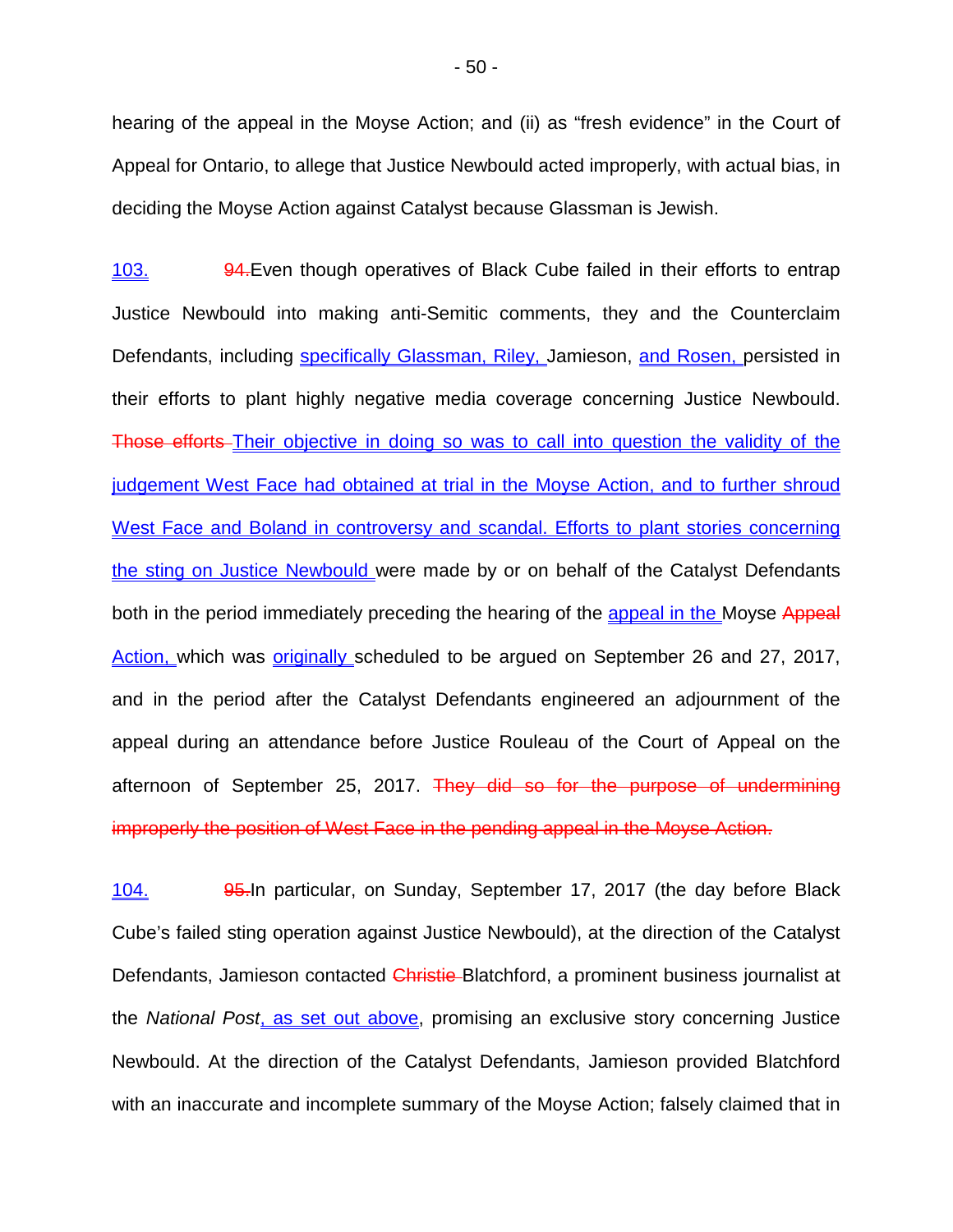deciding that action
ustice Newbould had ignored the destruction of relevant evidence; and alleged that West Face was involved in a "Wolf Pack" wolfpack" of companies that were was unlawfully conspiring to harm various public market participants. Jamieson also offered to connect Blatchford to a spokesperson from Catalyst.

105. 96.Three days after operatives of Black Cube met with Justice Newbould, under false pretenses, using lies and deception, Jamieson met with Blatchford using lies and deception, on Thursday, September 21, 2017 at a café in midtown Toronto. At that meeting, Jamieson gave Blatchford a USB flash drive containing that had been provided to her by Riley. The USB flash drive contained photos, edited audio recordings and edited transcripts of two meetings between Justice Newbould and a Black Cube operative at his Justice Newbould's office and at dinner.

106. 97.All of Jamieson's actions described above were **orchestrated and** directed by the Catalyst Defendants, directly or indirectly, as part of an attempt the conspiracy. Their purpose in doing so was to induce Blatchford to write and publish a false and defamatory article concerning West Face-, Boland and Justice Newbould immediately before the appeal of the Moyse Action was heard on September 25-26 and September 26, 2017.27, 2017.

107. The co-conspirators failed in their efforts to do so, and no article was, in fact, published by Blatchford in respect of this matter in the period before Catalyst's appeal was first scheduled to be argued.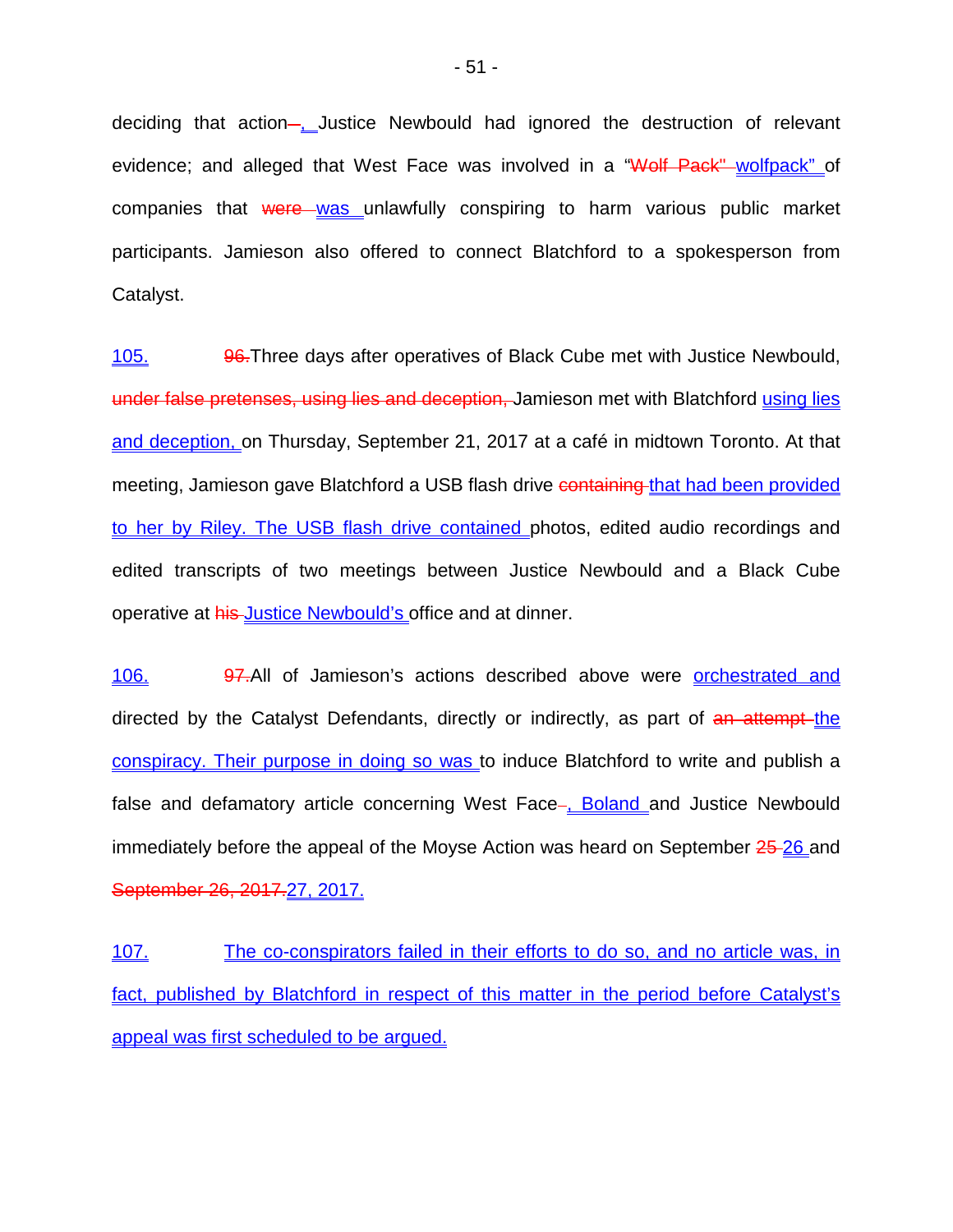108. On the afternoon of September 25, 2017, new counsel for Catalyst requested an adjournment of the appeal in the Moyse Action. He appeared before Justice Rouleau in open court and advised that the existing counsel for Catalyst from the Lax O'Sullivan law firm had withdrawn from the appeal because of an irreconcilable conflict that had only very recently arisen with Catalyst, and that he had been retained to pursue a potential motion for leave to adduce fresh evidence in the appeal. New counsel for Catalyst declined to reveal what the proposed fresh evidence was, or how or when Catalyst had obtained it. The hearing of the appeal was adjourned by Justice Rouleau to February 20 and 21, 2018 over the objections of West Face.

109. 98. Ultimately, Catalyst made the decision in late November 2017 not to proceed with its proposed motion to adduce fresh evidence in its appeal in the Moyse Action after the failed sting operation against Justice Newbould was disclosed by Blatchford in article published in the *National Post* on November 24, 2017 entitled "The Judge, the Sting, Black Cube and Me".. Catalyst made that choice:

- (a) after the failed sting operation against Justice Newbould was disclosed by Blatchford in an article published in the *National Post* on November 24, 2017 titled "The Judge, the Sting, Black Cube and Me"; and
- (b) almost immediately after West Face brought a motion before Justice Rouleau for an Order compelling Catalyst to disclose the "fresh evidence" that it and its counsel had in their possession when the adjournment of the hearing of the appeal in the Moyse Action was sought and obtained on September 25.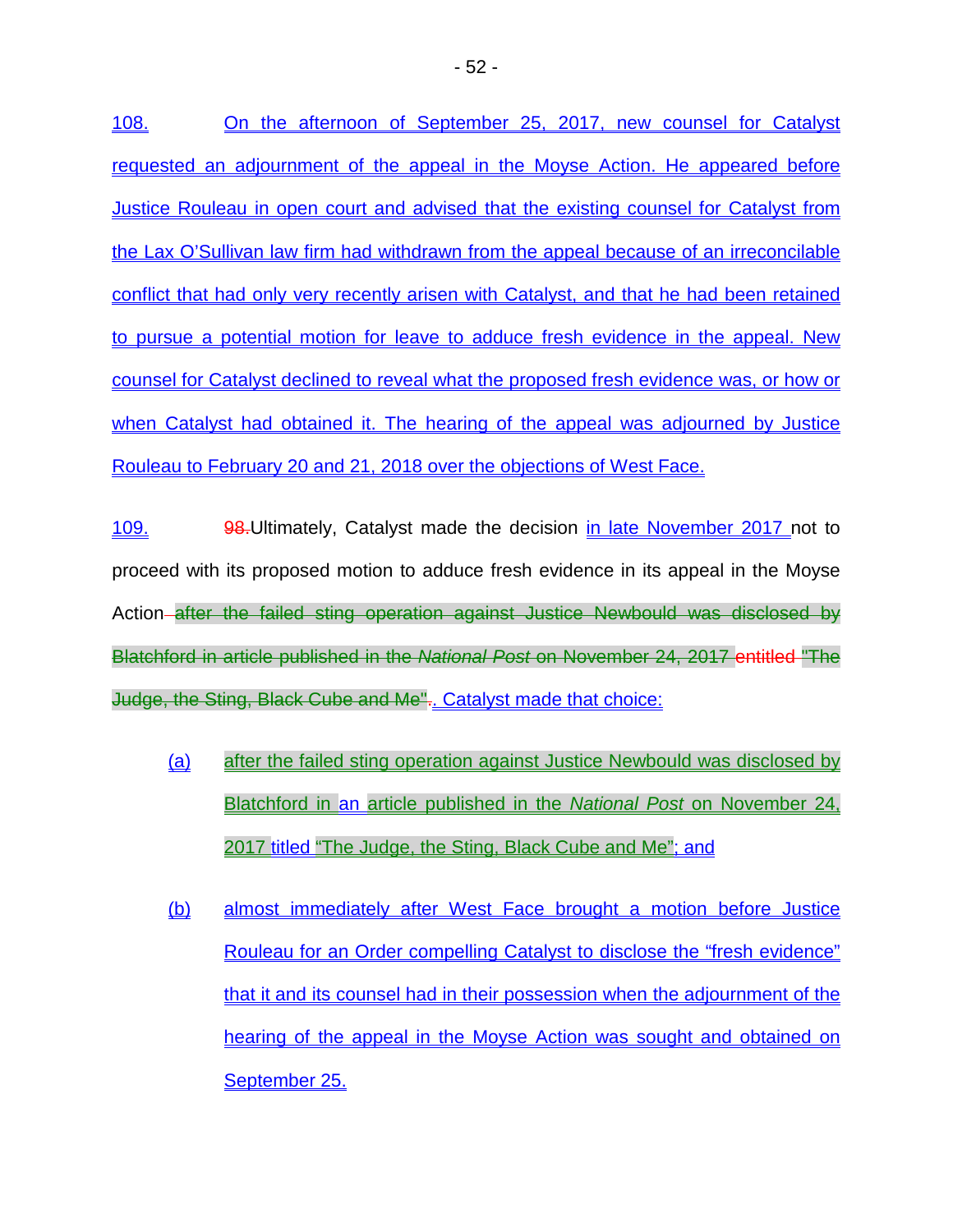110. 99.In the period following September 25, 2017, the Counterclaim Defendants (and others working with and for them or on their behalfas part of the conspiracy described herein) persisted in their efforts to plant highly negative media coverage using edited and distorted versions of the Black Cube Evidence that they intended to damage, and knew would be damaging not only to Justice Newbouldto, but also to West Face and Boland (including by undermining the legitimacy of Justice Newbould's dismissal of Catalyst's Claim against West Face in the Moyse Action). The efforts of the Counterclaim Defendants, and others on their behalf, were ongoing in this regard until at least as recently as December 7, 2017April 2018.

#### **G. F.The Defamation Campaign**

111. The Counterclaim Defendants' campaign of defamation against West Face and Boland was systematic, multifaceted and persistent. It was at all times carried out with malice and in bad faith, for the reasons described above. It included as its principal elements the dissemination by or on behalf of the Counterclaim Defendants of a series of false and defamatory press releases, communications to Catalyst investors and other capital market participants, Internet postings, and communications to members of the media, including the *National Post*, Bloomberg News and the Associated Press. The campaign of defamation was carried out as part of the conspiracy entered into by the Counterclaim Defendants, described herein, to discredit and harm West Face and Boland.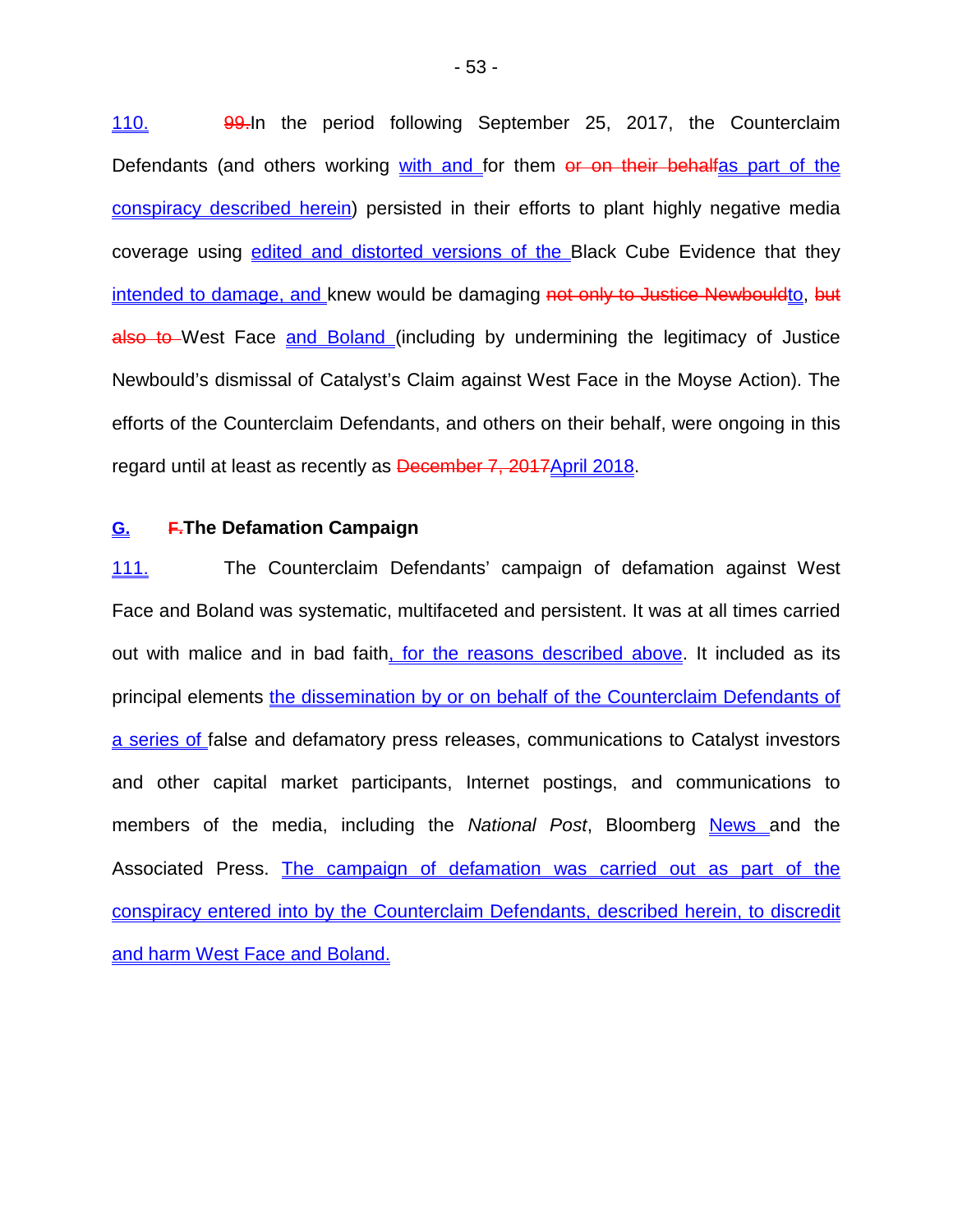#### **(i) False and Defamatory Press Releases and Statements Following the Issuance of Justice Newbould's Trial Reasons**

112. 101.On August 18, 2016, Justice Newbould released his Reasons for Judgment dismissing Catalyst's claims and allegations in the Moyse Action in their entirety. The very next day, Catalyst issued a statement containing the following defamatory words, which were reprinted in the *National Post* and various other publications (the "**Post-Judgment Comments**"):

> Additional evidence [had] come out since the Moyse litigation that [supported] the new case that alleges conspiracy and breach of contract.

> We are deeply disappointed by the decision and the severe indications of possible bias displayed by Judge Newbold *[sic]*. We believe that he did not give fair consideration to all of the evidence presented, ignored contradictory statements made by the defendants that are part of the court record and delivered a judgement containing clear misstatements of fact.

113. 102.All of the Catalyst Defendants played an active role in preparing,

approving and disseminating these Post-Judgment Comments. The plain and obvious meaning of Catalyst's Post-Judgment Comments was that in acquiring WIND, West Face and its principals, including Boland, had engaged in an unlawful conspiracy and breach of contract, and that Catalyst's allegations of breach of confidence made against West Face and its principals in the Moyse Action were, in fact, true, even though they had been dismissed the day before by Justice Newbould.

114. **103.** 103. The Post-Judgment Comments were false. No "additional evidence" supporting any of Catalyst's claims and allegations in the new litigation had "come out" in the period since the trial of the Moyse Action had concluded only two months earlier. Nor was there any proper or good faith basis for Catalyst to assert, as it did, that the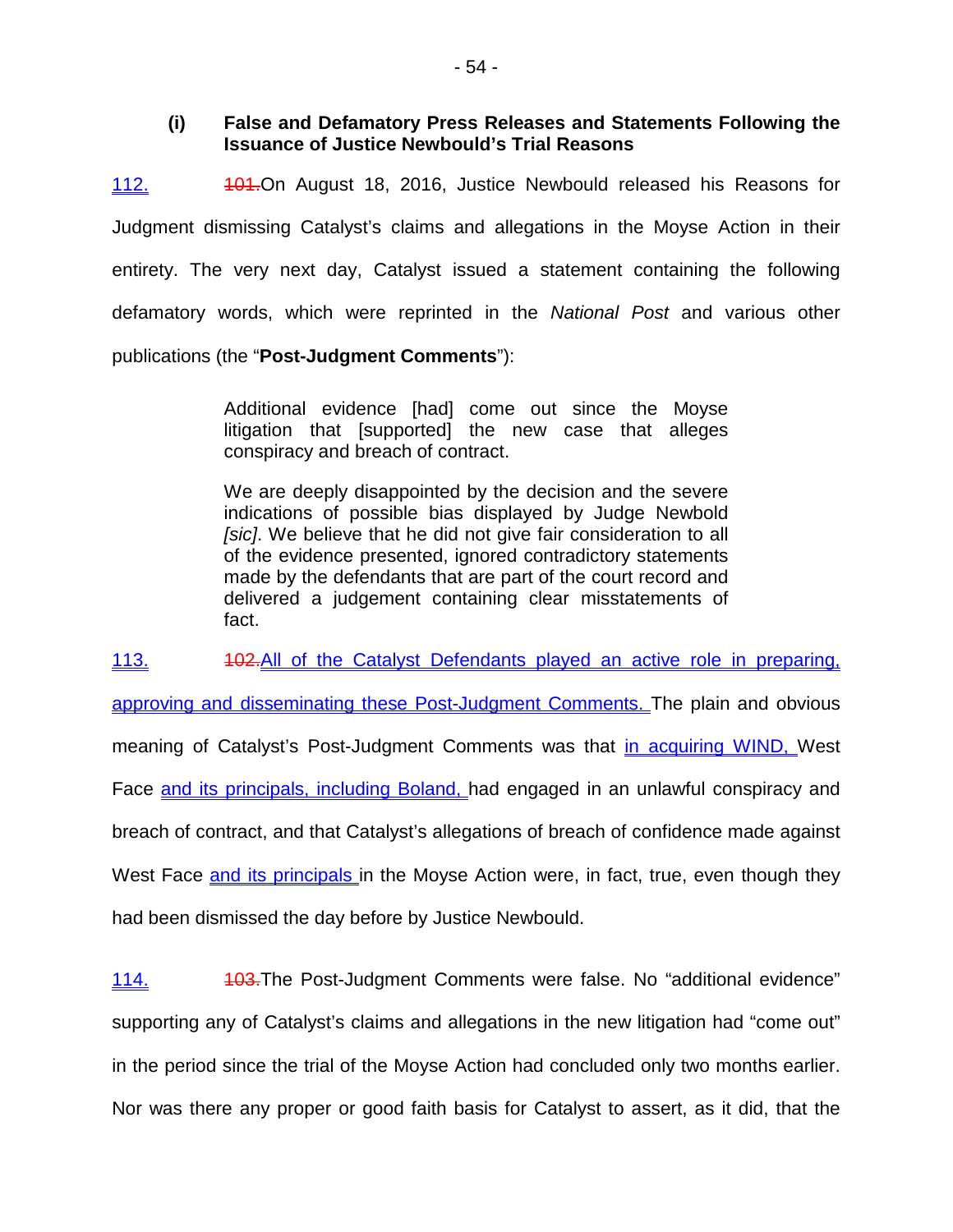only reason its claims against West Face were dismissed by Justice Newbould was that Justice Newbould had misconducted himself and acted with actual bias in presiding at trial in the Moyse Action. Catalyst made these statements in bad faith and with malice for the reasons described above, and for the purpose and with the effect of embarrassing both West Face-, Boland and Justice Newbould, and . Catalyst sought to further shroud West Face and Boland in contention and controversy while presenting the illusion to current and potential investors, participants in the capital markets and others, that it could substantiate the truth of the WIND Defamation, and of the entirely false allegations that Catalyst had made against West Face in the Moyse Action.

115. 104.On October 13, 2016, Catalyst issued a press release concerning West Face and Boland through the Business Wire news service containing the following defamatory statements (the "**October 2016 Press Release**"):

> It is exactly because of this culture at Catalyst, as compared to how others behave, that we have chosen to be incredibly tough and demanding when our rights are trampled or counterparties act unethically. Because ultimately, it is our LPs and investors that are impacted.

> Catalyst has put its faith in the judiciary and expect that our claims and appeals will be heard fairly and that judgment will expose the truth of West Face's actions, character and values.

116. 105.All of the Catalyst Defendants played an active role in preparing, approving and disseminating the October 2016 Press Release. The plain and ordinary

meaning of the October 2016 Press Release is was that:

…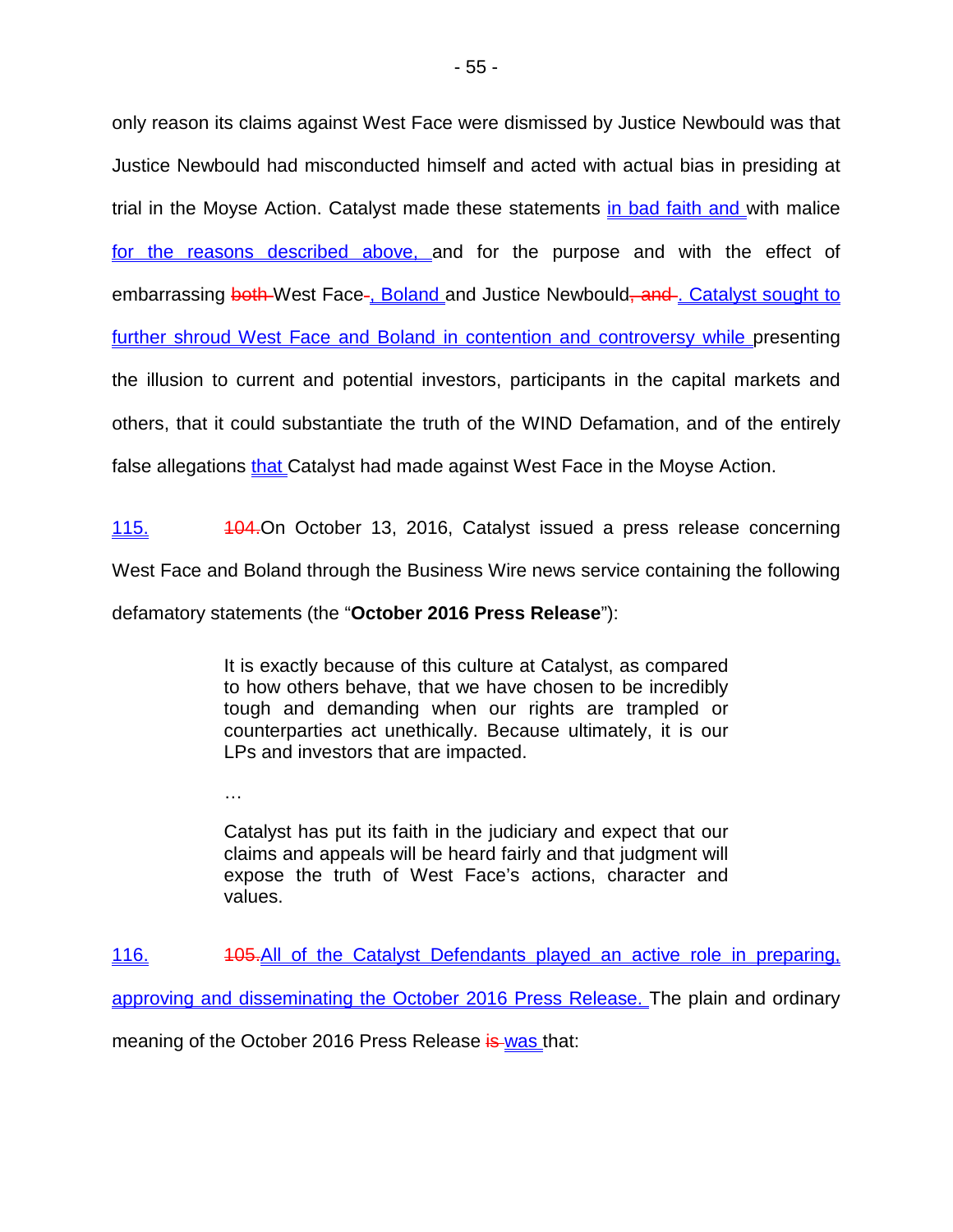- (a) West Face and its principals, including Boland, trampled unlawfully on Catalyst's rights, and acted unethically and unlawfully in respect of WIND and Callidus; and
- (b) West Face's actions, and the character and values of West Face and its principals, including Boland, are consistent with having engaged in questionable and unlawful actions with respect to WIND and Callidus.

117. **106.Each of these meanings is demonstrably false. The October 2016** Press Release was published with malice, as part of a systematic, orchestrated and unlawful campaign of defamation against West Face and Boland for the express purpose of embarrassing and injuring Boland and West Face as well as its officers, employees and directors as well as poisoning the relationship between West Face and its **current and potential** investors.

118. 107.The purpose and effect of Catalyst's October 2016 Press Release was to disseminate its false and defamatory allegations against West Face and Boland as widely as possible, including among investors, other participants in the capital markets and other members of the business community. The Catalyst Defendants sought to continue to shroud West Face and Boland in contention and controversy, and succeeded in achieving their objective.

119. 108.In addition, in or about the same period from August to October 2016, Glassman repeated the defamatory words contained in the Post-Judgment Comments and the October 2016 Press Release in a variety of conversations and discussions with industry analysts, potential and current investors of both Catalyst and West Face,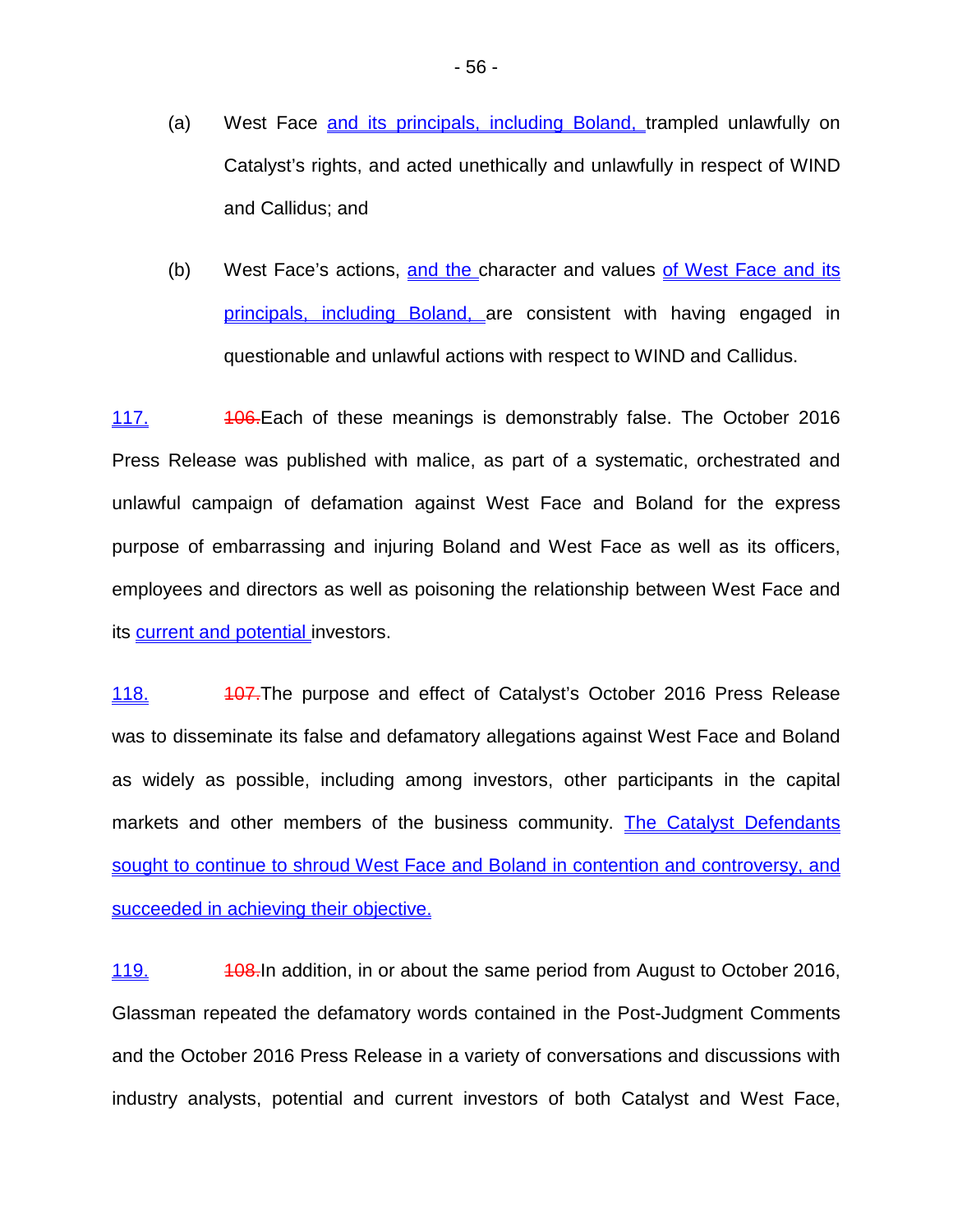professional and business contacts of Boland and other market participants, the identities of whom are known to the Catalyst Defendants and not to West Face (the "**Glassman Defamation**"). On these same occasions, by repeating words contained in the Post-Judgment Comments and October 2016 Press Release, Glassman impugned the conduct, business integrity and ethics of Boland and his partners and colleagues at West Face.

120. Among other things, in disseminating the Glassman Defamation, Glassman represented falsely that West Face and its principals, including Boland, had acted improperly, dishonestly and unlawfully in acquiring WIND, including by misusing confidential information of Catalyst that they had obtained from Moyse. Glassman also told investors and others that the trial decision of Justice Newbould contained numerous errors and would be overturned on appeal.

121. 109. The Glassman Defamation was false. As described above, and as found by Justice Newbould following a full trial of the Moyse Action, West Face and its principals acted in an entirely reasonable, proper and lawful manner in participating in the acquisition and subsequent sale of WIND.

## **(ii) False and Defamatory Allegations to Catalyst Investors**

122. 110.On or about August 14, 2017, in a letter disseminated to all of Catalyst's investors, Catalyst made the following false and defamatory statements concerning West Face (the "**First Investor Letter**"):

> As a brief update on the West Face and Wind litigation, new facts helpful to the case have been discovered. These relate not only to their stand-alone behaviour but also to possible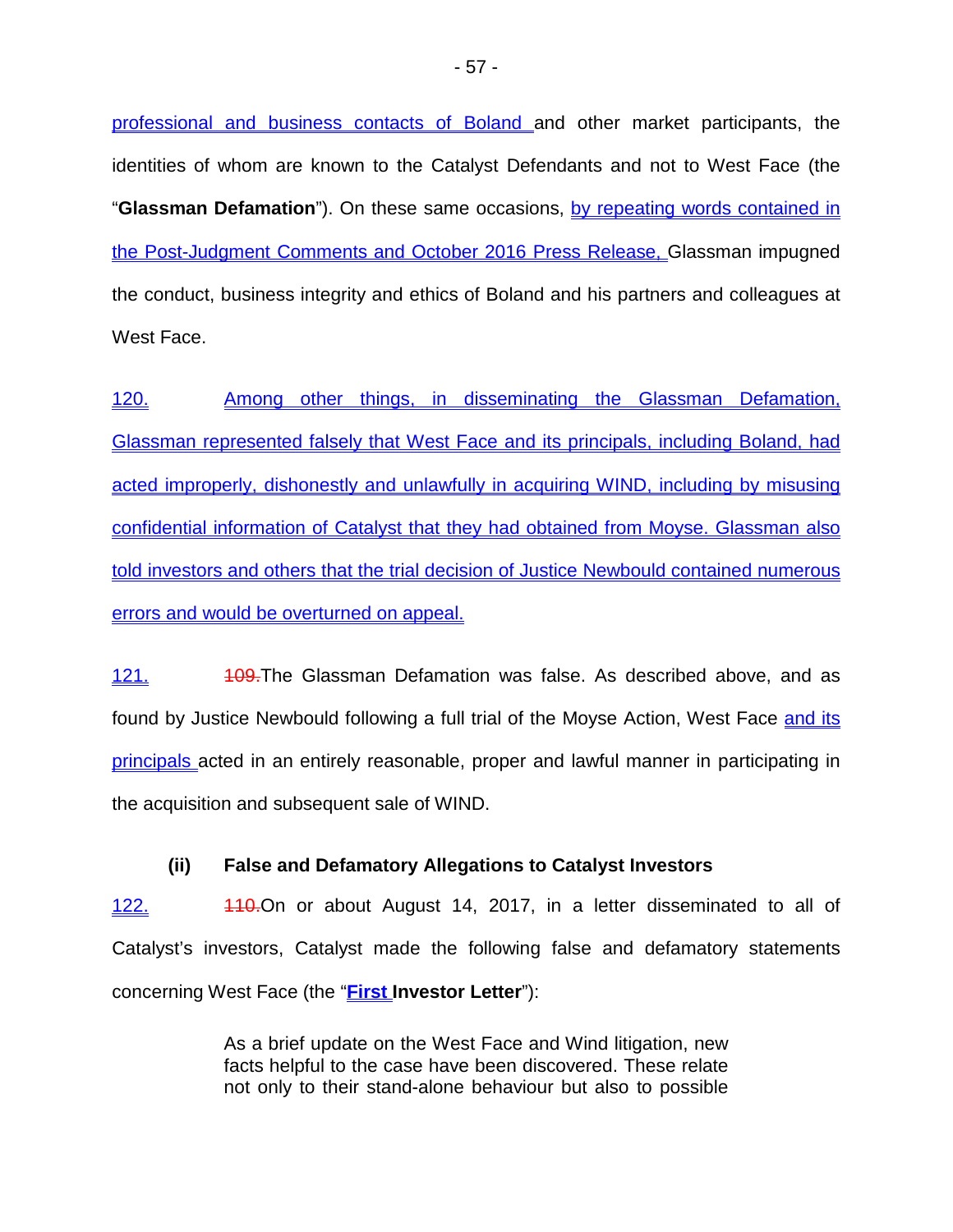market manipulation involving West Face and others in Callidus.

123. Public information sources disclose that Catalyst's investors include the endowments of Harvard University, the University of Michigan, McGill University, the Missouri State Employees' Retirement System, the New Jersey Division of Investments, the Ohio Public Employees' Retirement System, and the Rockefeller Foundation. The identities of additional investors who received the First Investor Letter are known to the Catalyst Defendants, rather than to West Face or Boland. Moreover, given that West Face and Catalyst compete as managers of investment funds, each of Catalyst's investors who received the First Investor Letter is a potential investor in funds managed by West Face.

124. 111. These words All of the Catalyst Defendants played an active role in preparing, approving and disseminating the First Investor Letter to Catalyst's investors. The words contained in this First Investor Letter are defamatory in their natural and ordinary meaning. The words were meant and understood to mean that West Face and its principals, including Boland, either directly or through its employees, officers and directors:

- (a) has engaged unilaterally in improper conduct intended to manipulate the market price for the shares of Callidus;
- (b) has engaged in conspiracies with other people or entities intended to manipulate the market price for the shares of Callidus;
- (c) has made misrepresentations to the public concerning Callidus; and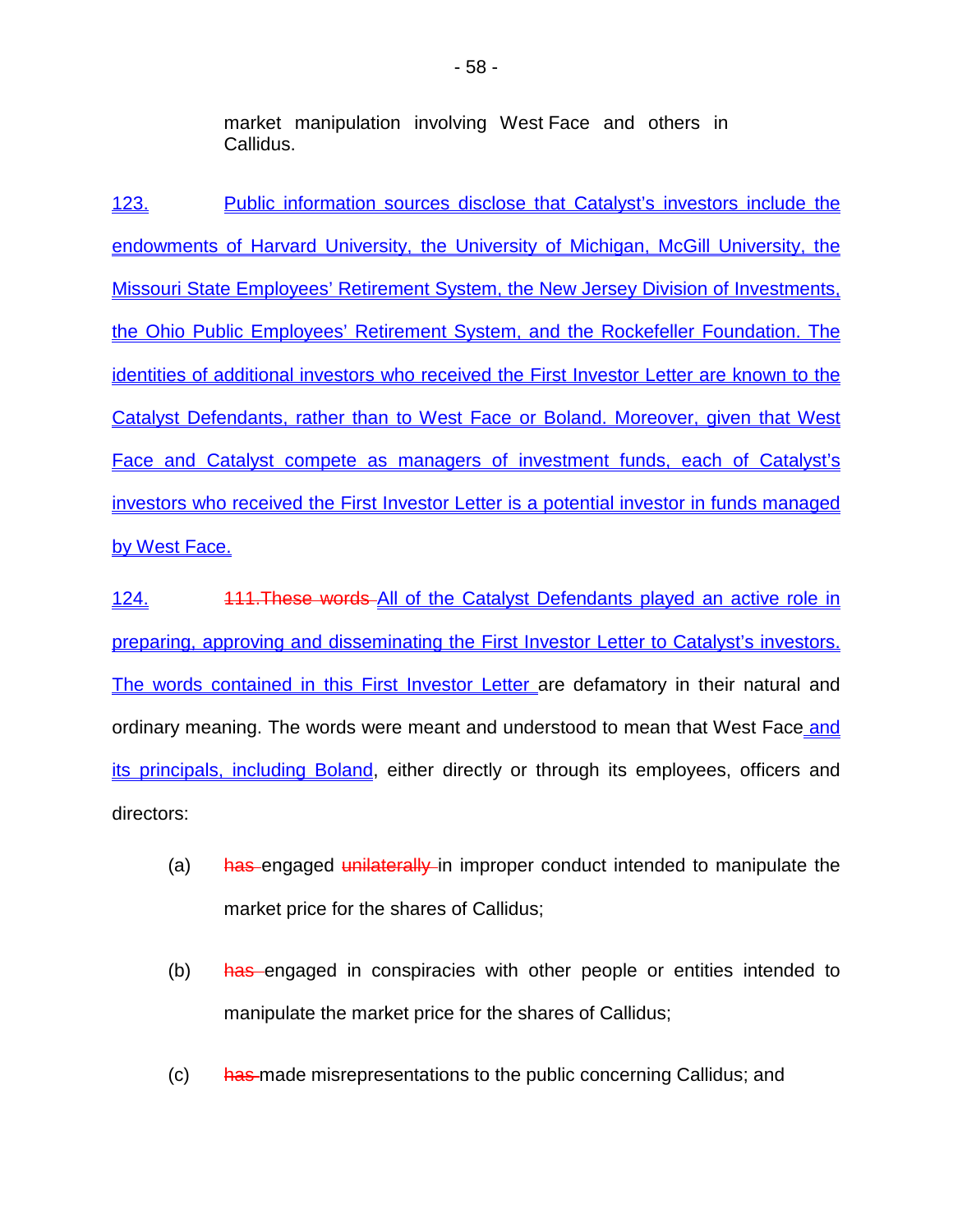(d) has manipulated improperly other public market participants.

125. 112. 112. Each of these meanings is false and defamatory. The First Investor Letter was published with malice, as part of systematic and unlawful campaign of defamation against West Face and Boland, for the express purpose of embarrassing and injuring **Boland and West Face-** as well as its other officers, employees and directors.

126. 113. Moreover, as the First Investor Letter was false and misleading. As of the date the **First** Investor Letter was disseminated by Catalyst, no "new facts helpful to [Catalyst's] case" had been discovered. That statement was made to investors by Catalyst for the purpose, and with the effect, of presenting the illusion that Catalyst would finally be able to prove the truth of its allegations and claims against West Face and its principals in the Moyse Action, and to continue to shroud West Face and Boland in contention and controversy. As stated above, however, those Catalyst's claims and allegations against West Face and its principals, including Boland, are now, and have always been, demonstrably false.

127. 114. West Face and its principals acted at all times acted in an entirely appropriate, lawful and responsible manner with respect to both WIND and Callidus. As described above, Catalyst West Face determined in October 2014 that Callidus's shares were overvalued, and decided to short-sell its stock, based entirely on its analysis of publicly available information. Moreover, as explained in greater detail above, West Face's assessment of Callidus has been borne out by subsequent events. In the period since West Face first determined that Callidus was overvalued in October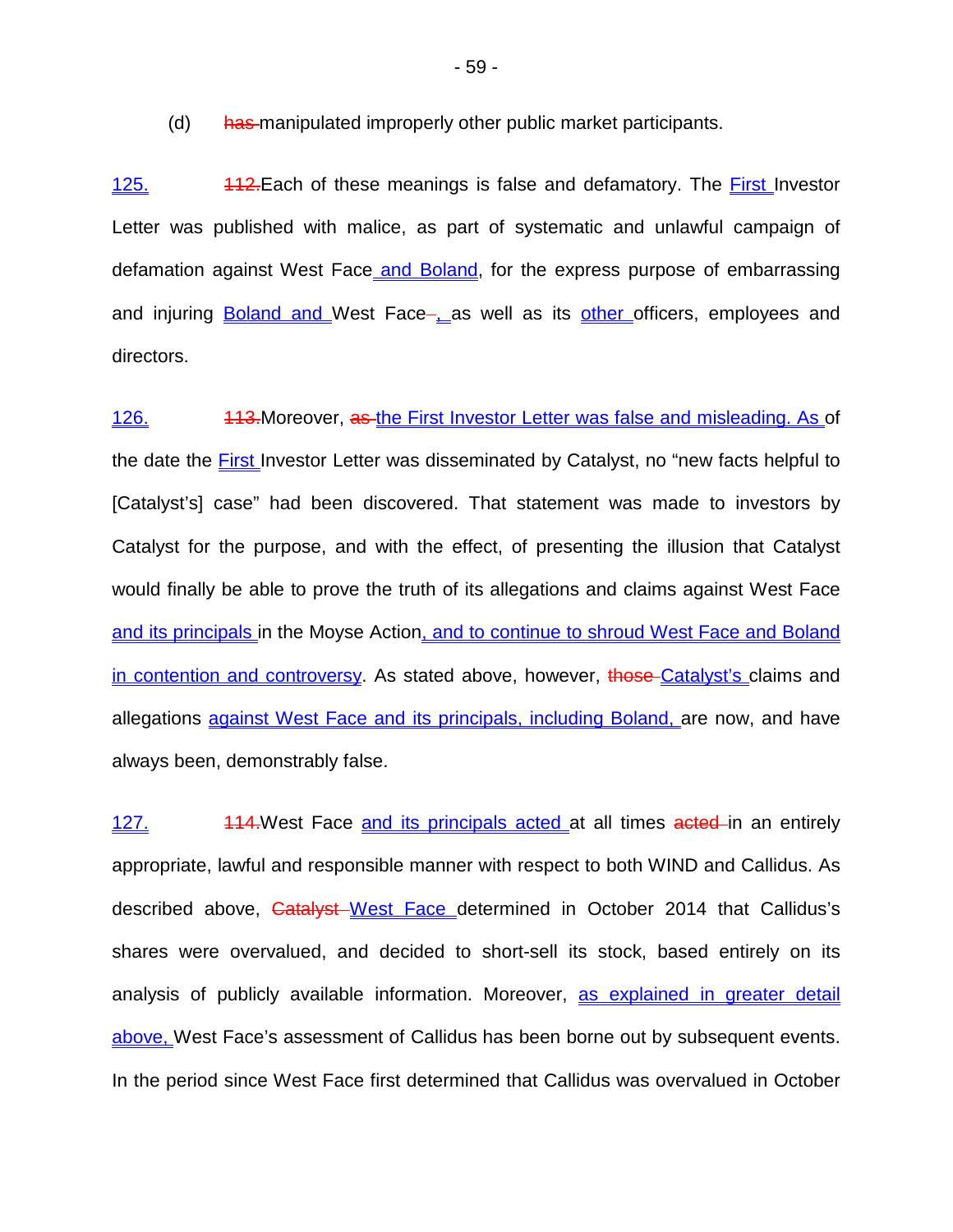2014, when the shares of Callidus was were trading at over \$20 per share, the share price of Callidus has fallen dramatically, and is currently trading at approximately below \$40-7 per share. Moreover, Callidus has experienced significant loan losses, has been ordered required by the OSC to restructure its financial reportsreporting, and has experienced a dramatic reduction in the size of its loan book.

128. The Catalyst Defendants published the First Investor Letter in furtherance of the conspiracy pleaded herein. The false and defamatory allegations of "market manipulation" in the First Investor Letter were specifically intended to tie into entirely false allegations of the Catalyst Defendants concerning the supposed participation of West Face and Boland in the "wolfpack" behaviour described below, and to distract attention from the *Wall Street Journal*'s August 9, 2017 Article describing "whistleblower" filings made against Catalyst and Callidus.

#### **(iii) False and Defamatory "Internet Postings" of "Wolf Pack" Behaviour**

129. 129. 115.On or about September 19, 2017, on the eve of one week before the scheduled hearing of Catalyst's appeal in the Moyse Action, a series of false and defamatory Internet postings (the "**Internet Postings**") about West Face and Boland began to appear in a variety of locations on the Internet. These Internet Postings were posted under pseudonyms, but were orchestrated, directed and paid for, directly or indirectly, by the Counterclaim Defendants.

130. 116.The first such Internet Posting uncovered by West Face (the "**Boland Post**") was titled "West Face Capital CEO Gregory Boland has made a fortune "shorting " companies, laying off thousands, then sells stocks high". In addition to the false and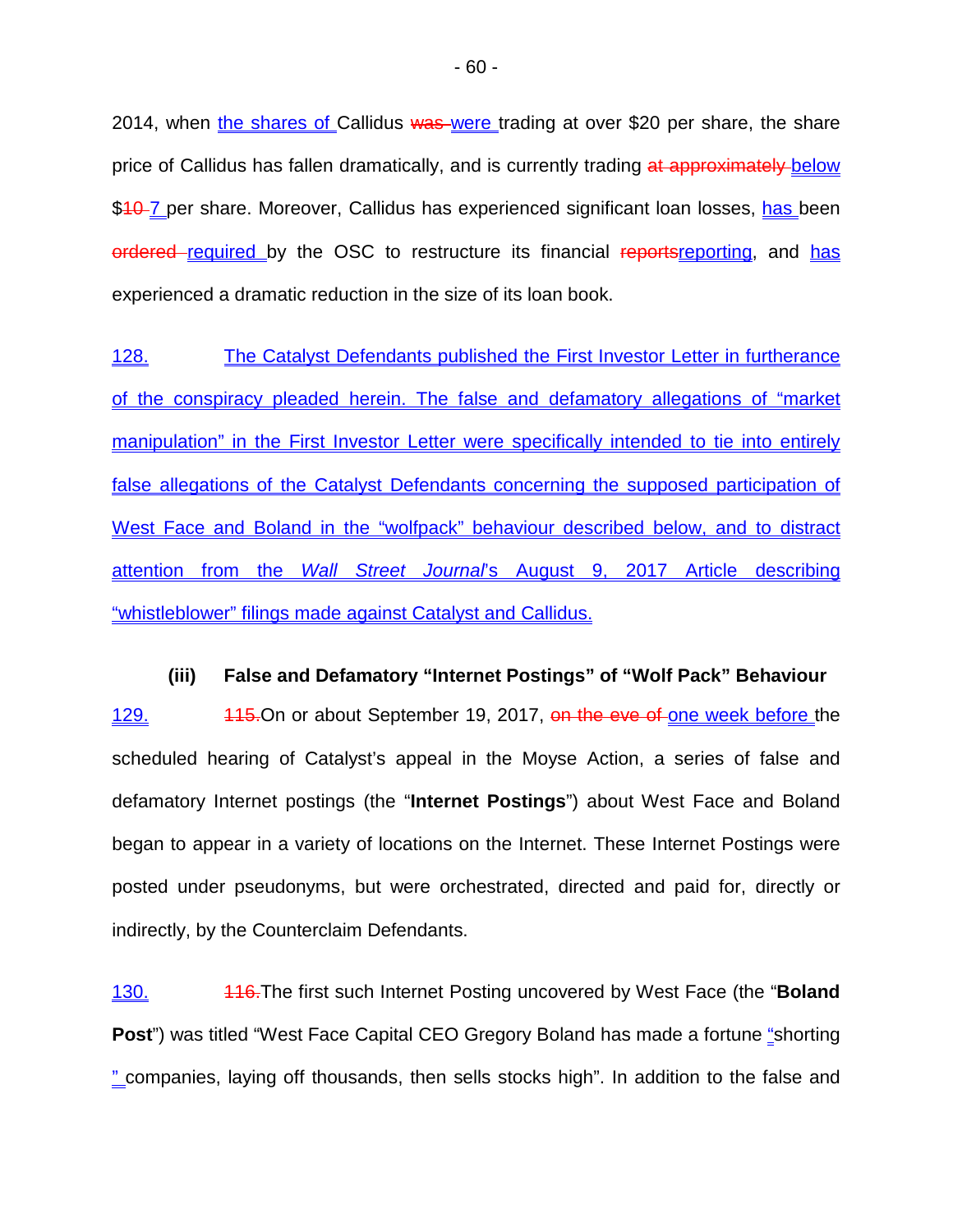defamatory title, the Boland Post contained the following false and defamatory words

#### concerning West Face and Boland:

West Face Capital has used an aggressive strategy to take control of companies. It requires months, sometimes years of patience, before gutting the asset and selling off what is left of it for profit. Gregory Boland has used this tactic to great effect in conjunction with several partners.

Boland typically targets weak companies to take advantage of cheap stock. But where no such stock exists, West Face and partners are now looking to create it. This pack of aggressive investors have taken to opening a shorts *[sic]* against target companies, before strong-arming boards of directors and restructuring companies. They then sell off assets for profit.

In 2010, West Face surprised the board of Maple Leaf Foods after wresting away a third Ontario Teachers *[sic]* Pension Plan's 36-percent stake. What resulted was a third-year *[sic]* war between Boland and Maple Leaf CEO Michael McCain. Boland will often speak of the board's "independence" to cleanse of it of people *[sic]* who have long-standing business ties. The result is often conveniently removing multiple directors at once, handing West Face greater proportional control.

"Corporate governance, and specifically director independence, became the focal point of Boland's attack, the lever by which he hoped to wrest power away from the McCains and make the company more responsive to the concerns of smaller investors such as—but not limited to— West Face," Listed Magazine wrote in spring 2011. He used similar strong-arming in 2008 to gut the entire board of Air Canada parent, ACE Aviation.

The "independence" arguments makes sense *[sic]* to most people trying to make managerial decision-making more efficient. Yet, it relies on pointing to inevitably strong working relationships between managers and directors as problematic, meaning true independence erodes over time. It makes for a great talking point for new players to weaken experienced directors for their own gain.

These tactics are not strictly illegal, but Boland has not exactly stayed out of the courtroom either. He has been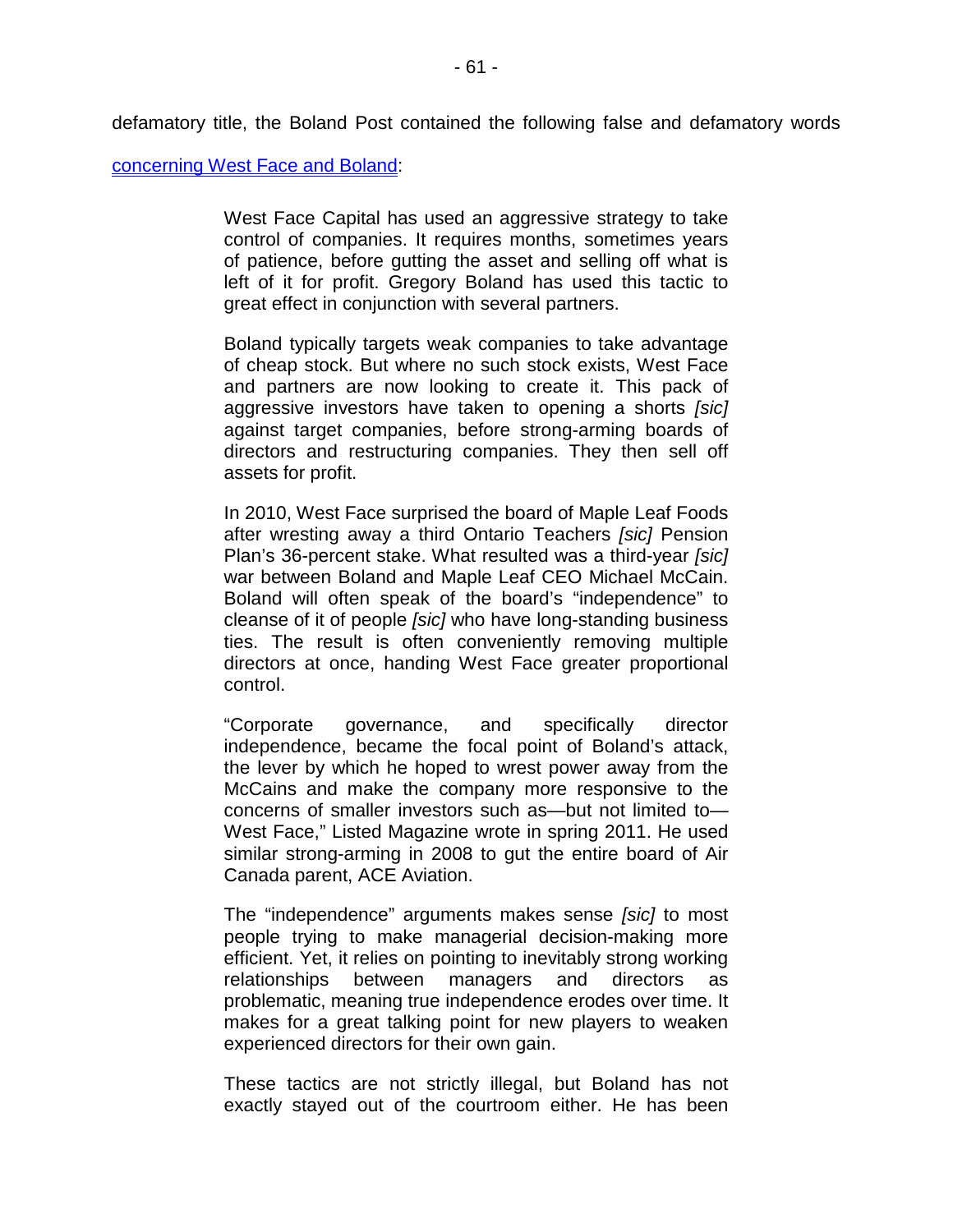accused of industrial espionage to one-up competitors, specifically regarding the acquisition of Wind Mobile in 2014. Alfred Balm sued Boland during another takeover, claiming the latter reneged on \$10 million in stock sales after said stock dipped below the agreed sales price.

At Maple Leaf Foods, West Face and Boland eventually took a backseat in 2014 after years of infighting. Boland doubled his investment, with \$300 million, even though the company posted losses in five of the last six quarters before the sale. He also left Maple Leaf with a \$1 billion restructuring plan unfinished. Boland retained a spot on the board, but eventually gave that up in 2016.

The company's stock has risen, but the quest for profitability is still a ways off. The company laid off 400 workers, mainly in Mississagua *[sic]*, in 2015. When Boland departed a year later, they announced 400 more dismissals and the close of a factory in Thamesford, Ontario.

In an environment where distressed companies are easy prey, it seems West Face Capital has figured out a way to squeeze companies for its [*sic*] last few drops of life. Their tactics should be a lesson for anyone who thinks "independent" management and board "restructuring" are more than buzzwords. They are pretexts used by predatory investors.

131. 117. 119. 117. The Boland Post was published repeatedly over the Internet by or at

the request of the Counterclaim Defendants, directly or indirectly, including:

(a) On a website found at http://greg-boland.blog/. This website bore the defamatory heading "Greg Boland and West Face Scam", and contained a link to the Boland Post at http://greg-boland.blog/2017/09/19/west-facestrategy-loveem-and-leaveem. The "author" of the Boland Post on this site is listed as "Anonymous", which provided a link to a page at http://gregboland.blog/author/judgefranknewbould. While there was no additional content at the "author" page, the URL falsely suggests that Justice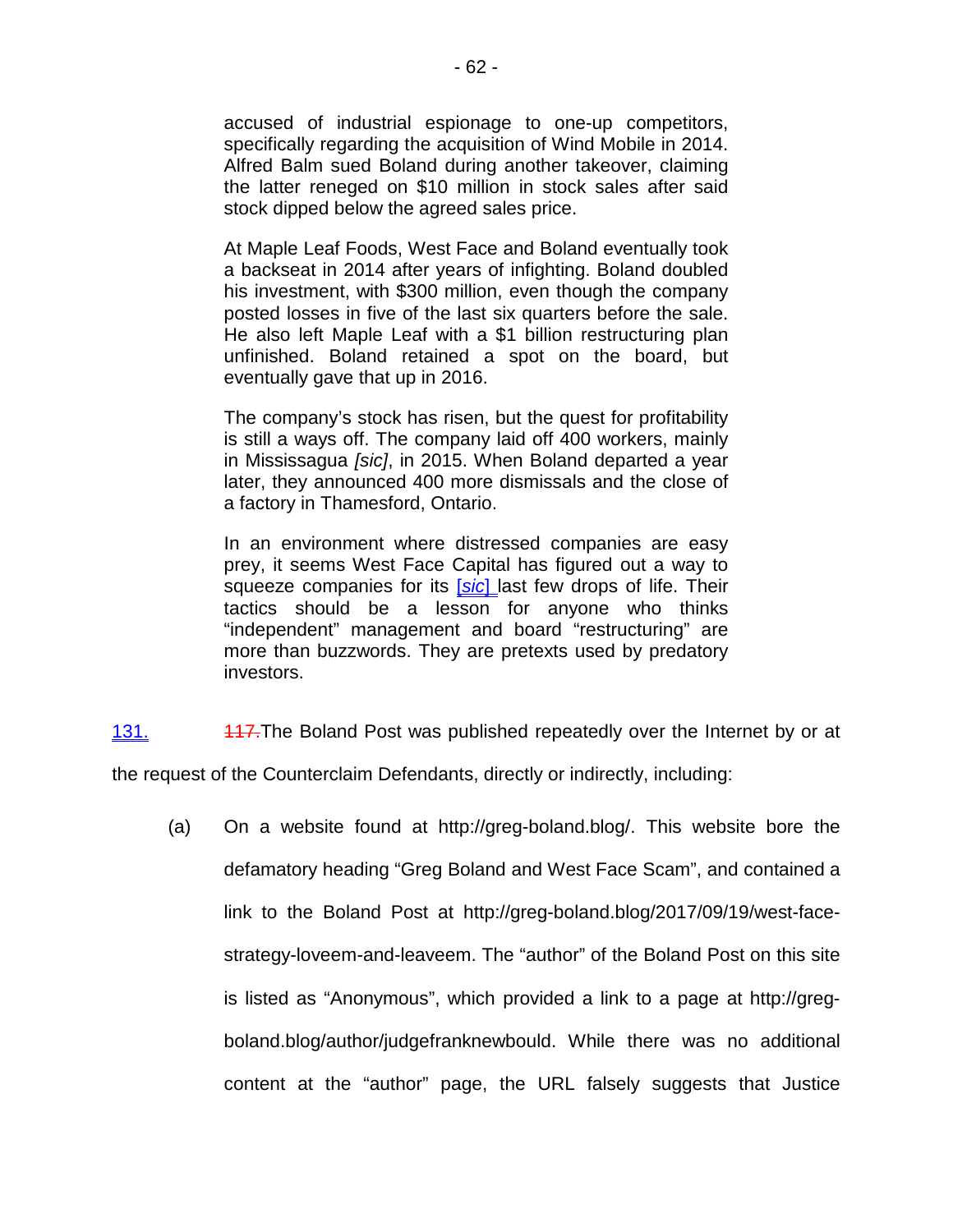Newbould was somehow associated with the Boland Post. The purpose of associating Justice Newbould with the Boland Post was to attack his conduct and integrity, as well as to undermine the validity and reliability of his Judgment against Catalyst in the Moyse Action. As explained belowherein, this was not Catalyst's the only attempt of the Catalyst Defendants to attack Justice Newbould in an effort to harm West Face and Boland;

- (b) On a website found at http://u.wn.com, which bears the heading "West Face strategy: love'em and leave'em", and contained a link to the Boland Post at http://article.wn.com/view/2017/09/18/West\_Face\_strategy \_love\_em\_and\_leave\_em/; and
- (c) By numerous Twitter accounts that provided links to the articles referred to above stating "To read more about corruption in the Canadian Stock Exchange *[sic]* click here", including but not limited to @joshccros, @Hiru3035Hirusha, @PearsallApril, @iamblessed2006, @AngelicaXoXoz, and @tox\_icity. These Twitter accounts were established and managed, directly or indirectly, for, by or on behalf of the Counterclaim Defendants.
- 132. 118.The plain and ordinary meaning of the Boland Post is that:
	- (a) West Face and Boland are predatory investors who intentionally harm companies and their employees for West Face and Boland's own private profit;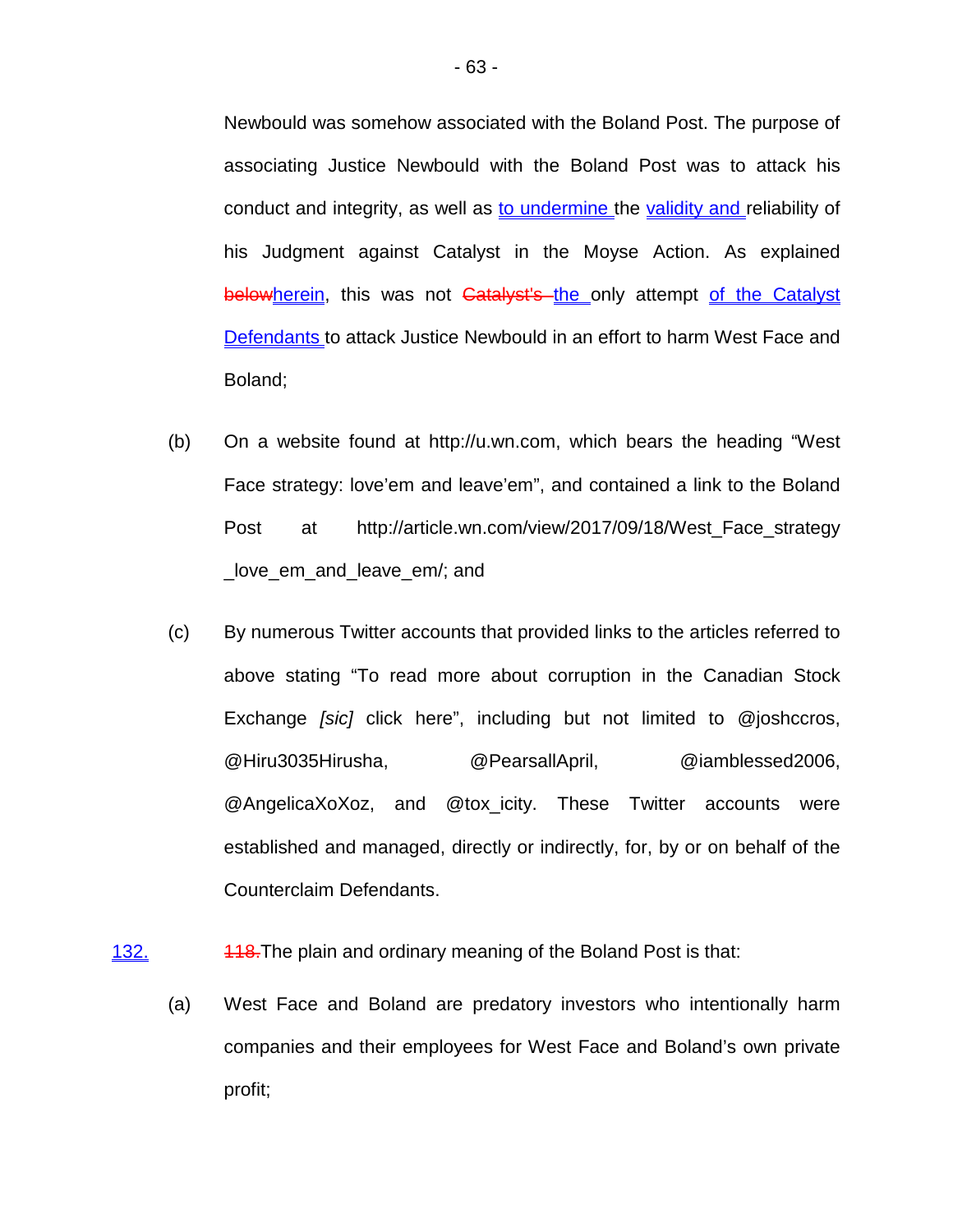- (b) West Face and Boland were engaged in a "scam" and other unethical and improper, corrupt practices;
- (c) West Face and Boland conspired with unnamed third parties to make false and misleading statements about public companies in order to artificially manipulate and suppress their stock prices in support of an improper and unlawful "short selling" short-selling strategy;
- (d) West Face and Boland engaged in "industrial espionage" with respect to West Face's participation in the acquisition of WIND Mobile in 2014;
- (e) West Face and Boland caused Maple Leaf Foods to suffer losses in five of six quarters, caused significant job losses, and failed to successfully complete a billion dollar restructuring; and
- (f) West Face and Boland drive companies into bankruptcy for their own private profit.

133. 119. 119. Each of these meanings is false and defamatory. The Boland Post was published by or on behalf of the Counterclaim Defendants with malice, as part of a their systemic and unlawful campaign of defamation against West Face and Boland and in furtherance of the conspiracy described herein, for the express purpose of embarrassing and injuring Boland and West Face as well as its officers, employees and directors.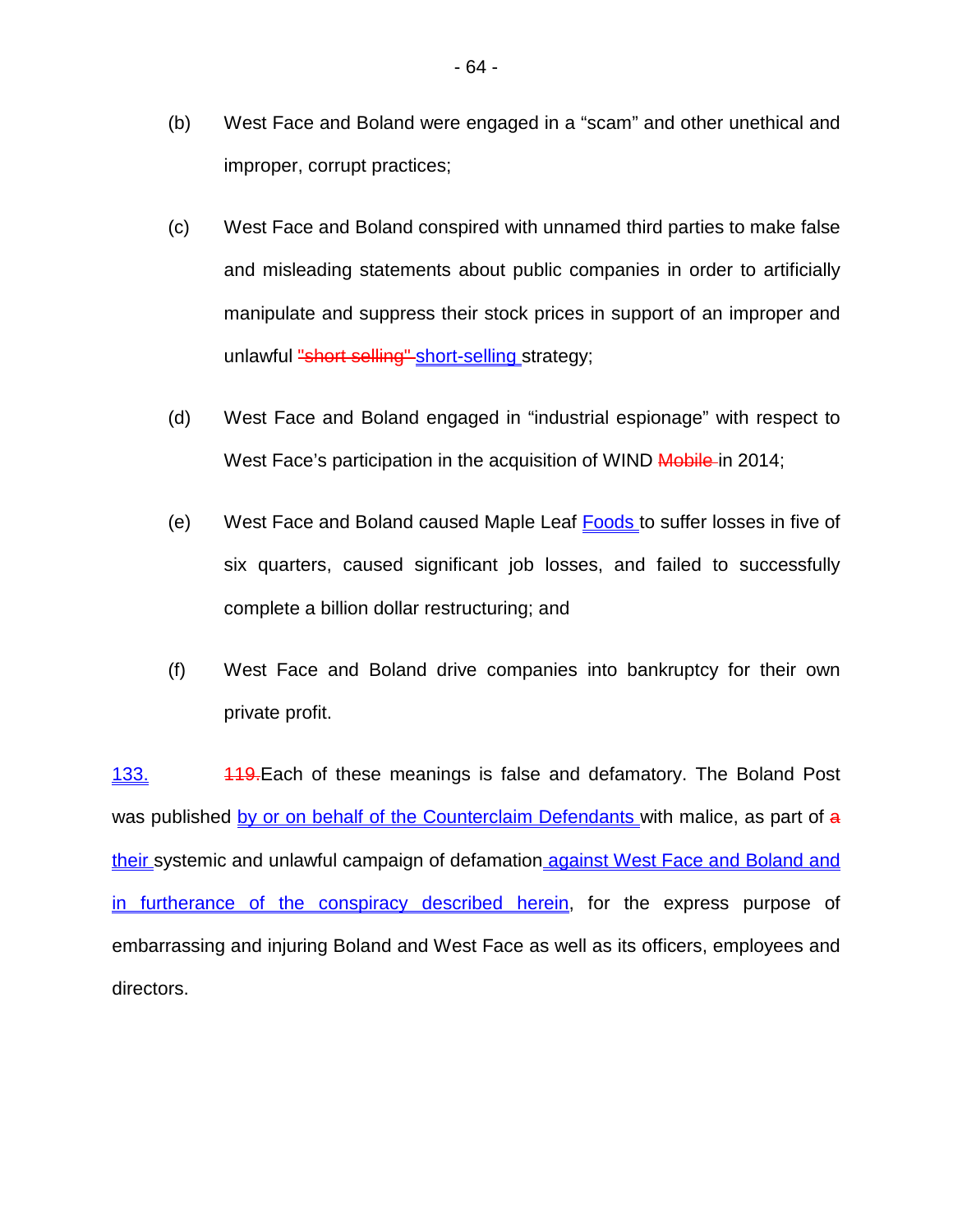134. 134. 120. The purpose, intent and effect of the Boland Post was to poison the relationship between **Boland**, West Face<sub>-</sub> and its their current or potential investors, including by continuing to shroud West Face and Boland in controversy and scandal.

135. 124. The Boland Post is was (and is) entirely and deliberately false. West Face has and Boland have never "gutted" an asset and then sold off "what is left of it for profit". Nor has it have they engaged in unlawful stock manipulation, either alone or in conjunction with others. West Face has and Boland have never "strong-arm[ed]" the Board of any company. Nor did  $\frac{it - \text{thev}}{i}$  sell off" the assets of any company for the private benefit of West Face or Boland. At all times, West Face has and Boland have shared in the profit or loss of companies in which it invests they have invested in the same manner as other investors in comparable securities.

136. 122. The Boland Post states, or in the alternative alleges by innuendo, that West Face's investment in Maple Leaf Foods was detrimental to Maple Leaf Foods. That statement or innuendo is also false. West Face and Boland's involvement with Maple Leaf **Foods** was entirely positive. When West Face acquired an interest in the company in 2010, its stock price was trading at less than \$10 per share. As a result of a restructuring of the business of Maple Leaf carried out with the support of Boland and West Face, by the time West Face ended its involvement with Maple Leaf in 2016, the stock price was well over \$25 and the company had returned to profitability.

137. 137. **123.**The purpose and effect of the Boland Post was to disparage the reputations of West Face and Boland, and to discourage improperly investors and other market participants from doing business with West Facethem.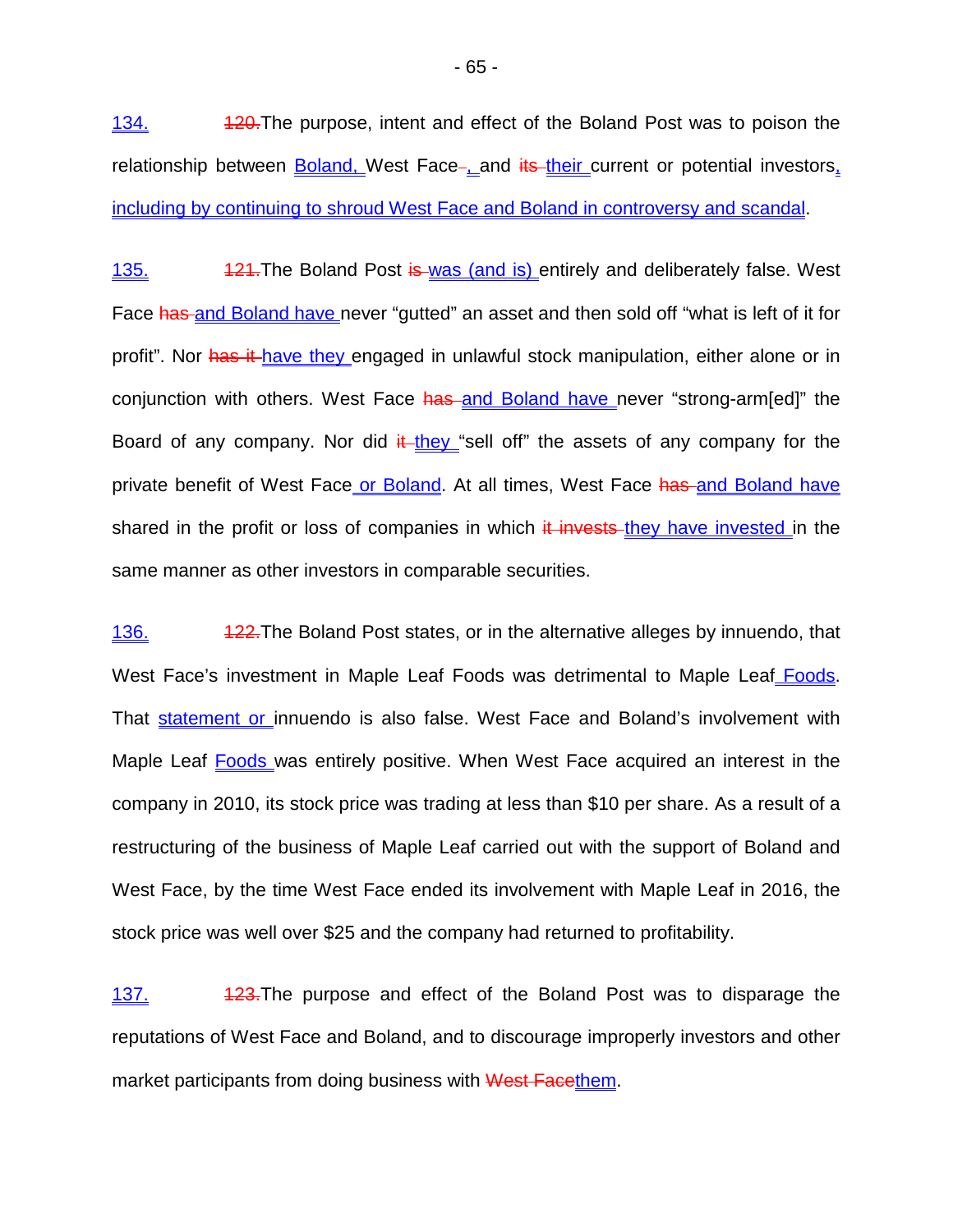138. 124.The second defamatory Internet Posting (the "**Wolf Pack Video**") was

first posted on YouTube on or about September 19, 2017, and was titled "Judicial and

Economical Corruption in Canada". The Wolf Pack Video was published by or on behalf

of the Catalyst Counterclaim Defendants using the online pseudonym "Wolf Pack". The

defamatory text displayed on the Wolf Pack Video is was as follows:

BILLION-DOLLAR TORONTO "WOLF PACK" IS TRAPPING COMPANIES INTO STOCK SHORTS

In June 2016, K2 & Associates took a short position in Asanko Mining…

the miner had 90% downside potential; and soon Muddy Waters LLC took notice.

UPON THE RELEASE OF THE MUDDY WATER *[sic]* RESEARCH, ASANKO'S STOCK BEGAIN *[sic]* TO TANK…

K2 & ASSOC. IS WORKING WITH OTHER COMPANIES TO CREATE DISCOUNT STOCK BUYOUTS

K2 & Assoc., Anson Funds, WestFace Cap., & MMCAP Fund Inc., are working together

They are forming a "Wolf Pack" designed to target companies and bring them down.

139. 125.In addition, the description of the Wolf Pack Video on its YouTube

page contains contained the following defamatory words:

There is a new beast on the scene in Canada - The Wolfpack. Made up of a group of at least eight nefarious companies and their CEO's *[sic]*, The WolfPack has been operating for several years to take out their competitors using 'short' tactics. By manipulating the stock market these companies guarantee that any business they target will fall into their hands. Spreading lies, committing purgery *[sic]*, even laundering money- The Wolfpack will stop at nothing to accomplish their goals.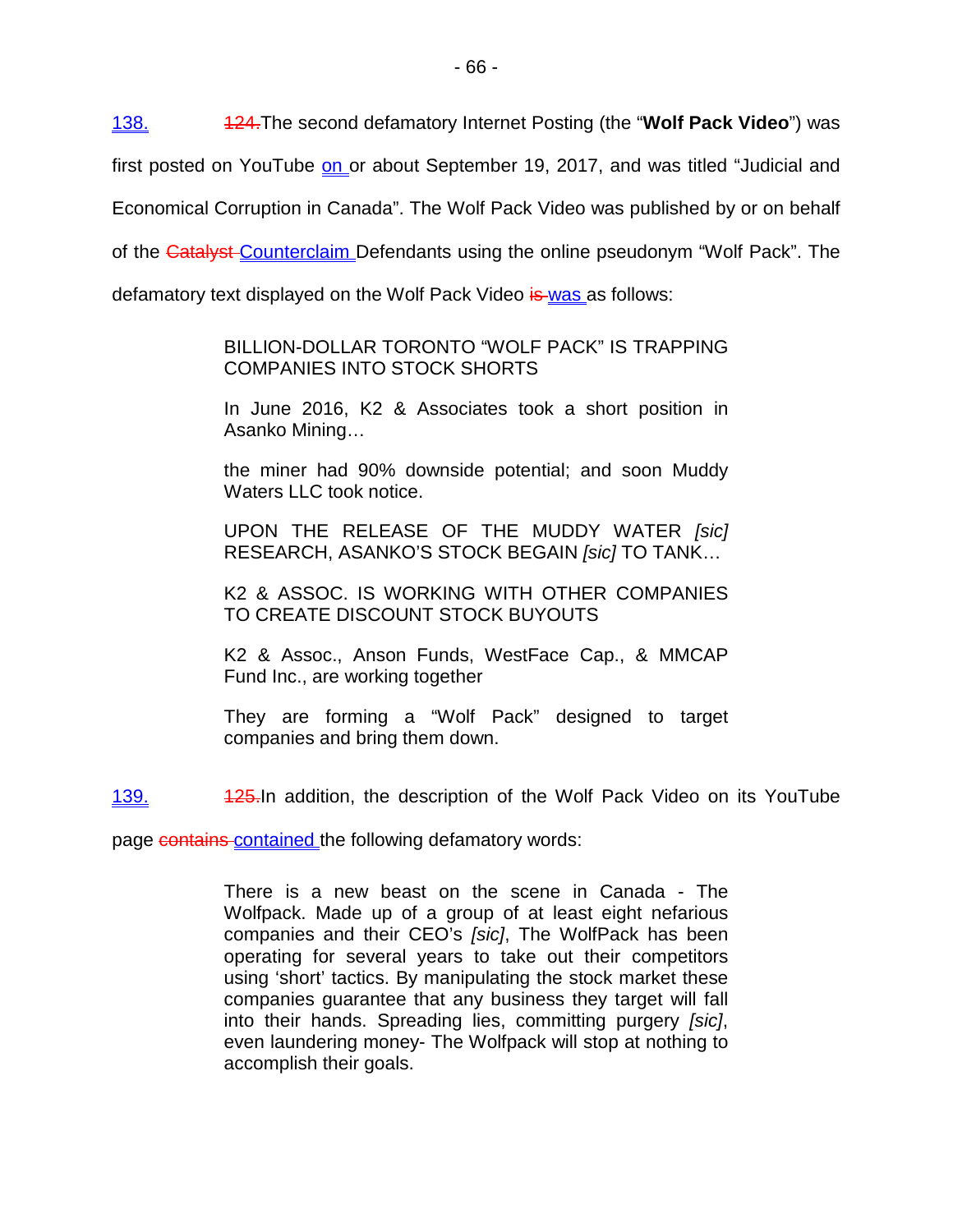With connections across Canada and into the United States, WestFace, Anson Partners, K2 Partners, along with several private investors like Mark Cohedes *[sic]*, and Alex Speers are operating largely undercover to carry our *[sic]* their short schemes. The list of WolfPack Members goes on and their reach is extensive, the Canadian credit market is in the midst of a major crisis.

Our mission is to expose these companies and the men behind them for what they really are and prevent further economic repercussions. There are at least four businesses that we can confirm have been affected by inducement actions carried out by the group, including: Badger Day lighting, EIF, Valeant Pharmaceuticals, and Concordia International. Each companies *[sic]* has had its shares depleted by the Wolf Pack's market manipulation to the point of declaring bankruptcy. The time has come to put an end to the manipulation and racketeering of these men and reinstate the public's trust in the financial system.

140. 126<sub>th</sub> The Wolf Pack Video was published repeatedly by or on behalf of the

Counterclaim Defendants, directly or indirectly, including:

- (a) On YouTube at http://www.youtube.com/watch?v=o0K\_L9OFUDc; and
- (b) On Twitter by numerous Twitter accounts that provided links to the video stated "Judicial and Economical Corruption in Canada", including but not limited to @dfrancis153, @webmaker\_bd, @SaraMariohot82, @Arman\_Arif44, @SunlightCity, @cool\_coolm80, @rdmoot, @CassyxLove, @penslinger81, @happysnappy16, @nadia\_neeka, @lordrose61, emlove2015, @WolflyHearted, @brandonn1768, @hasithamalinga2, @majharul521, @Nawamya148, @admschaaf, @rainoforanges, @Emily\_Grier001, @ManojAbey, @asansaranga1998, ThusithaDilana, @erangasperera1, @iamblessed2006, and @tox\_icity.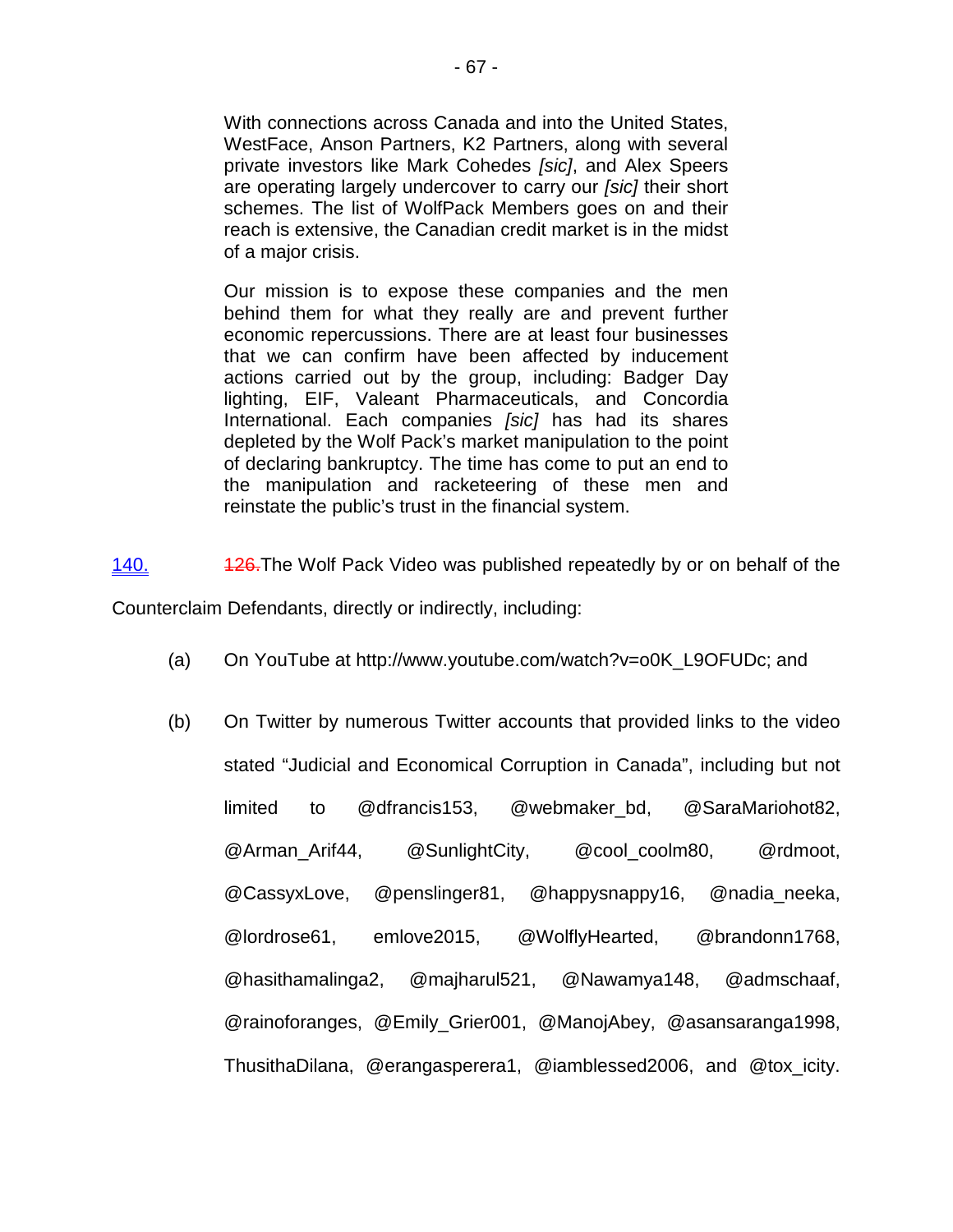These Twitter accounts were managed, directly or indirectly, for, by or on behalf of the Counterclaim Defendants.

- 141. **127.** 127. The plain and ordinary meaning of the Wolf Pack Video is that:
	- (a) West Face and Boland conspired unlawfully and improperly with other market participants to engage in corrupt conduct intended to harm, and ultimately cause the bankruptcy of-, Asanko Mining, Badger Daylighting, Exchange Income Fund, Valeant Pharmaceuticals, Concordia International<sub>,</sub> and other companies in order to profit from an unethical and illegal short-selling strategy;
	- (b) West Face has and Boland committed perjury, racketeering and moneylaundering; and
	- (c) West Face has and Boland have engaged in illegal stock manipulation.

142. 128.Each of these meanings is false and defamatory. The Wolf Pack Video was published by or on behalf of the Counterclaim Defendants with malice, as part of a systematic and unlawful campaign of defamation, and as part of the conspiracy described herein, for the express purpose of embarrassing and injuring West Face and Boland as well as West Face's officers, employees and directors.

143. 143. 129. The statements in the Wolf Pack Video mirror closely the entirely false allegations of misconduct made by Catalyst and Callidus against West Face and Boland in their Claim in this proceeding and are entirely and deliberately false. West Face has never acted in conjunction with any of the other named entities, has never invested in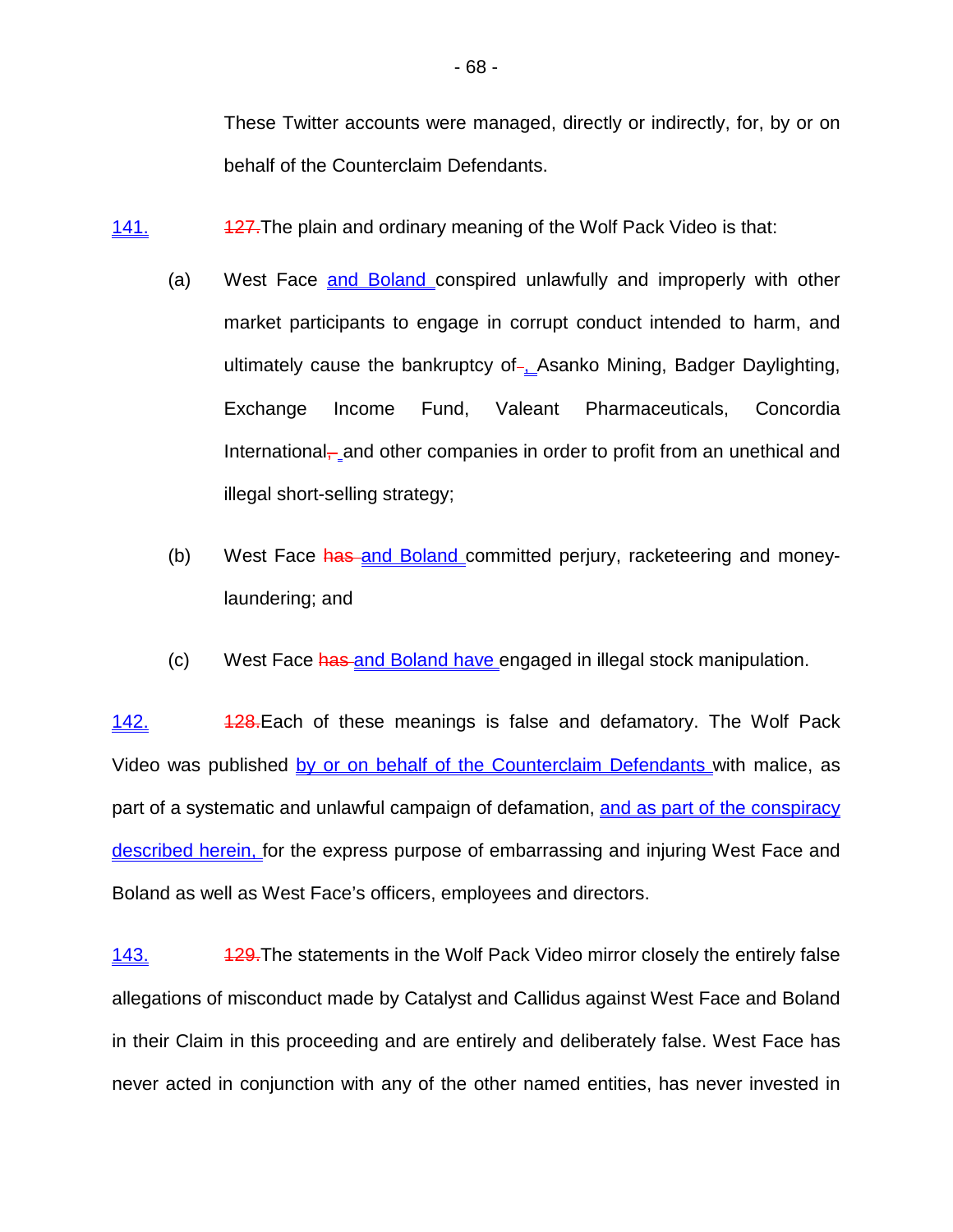the securities of Asanko Mining or any of the other named companies, has never engaged in corrupt behaviour, and has never worked with other parties "to target companies and bring them down". Those allegations were invented from whole cloth by the Counterclaim Defendants for the purposes of punishing and embarrassing West Face and Boland, and further shrouding them in controversy and scandal.

144. **130.**The purpose and effect of the Wolf Pack Video was to disparage the reputations of Boland and West Face, and to discourage improperly investors and other market participants from doing business with West Face and Boland.

145. 131.The third defamatory Internet Posting (the "**Esco Post**") was first posted on or about September 19, 2017 by or on behalf of the Counterclaim Defendants, directly or indirectly, using the **pseudonymous name** pseudonym "julesljones". This post contained the following defamatory words:

## **The Buyout That Wasn't**

## **The Truth Behind the Esco Marine Purchase and K2 & Associates**

At the center of a large scale investigation sit several private Hedgefund companies, who through manipulation and insider information are quietly cornering the market. The group, although on the outside appear unconnected *[sic]* are in fact undeniably linked.

Although the entire group is worthy of in depth analysis and probing, the topic of this brief expose is the connection between Anson Funds Corporation, K2 & Assoicates *[sic]*, Westface *[sic]* Capital and Esco Marine Inc.

## **Connecting The Dots**

In June 2014, Callidus Capital provided Esco Marine with a loan of just over US \$20 million, as part of an agreement of up to US \$34 million, to assist in financing its ongoing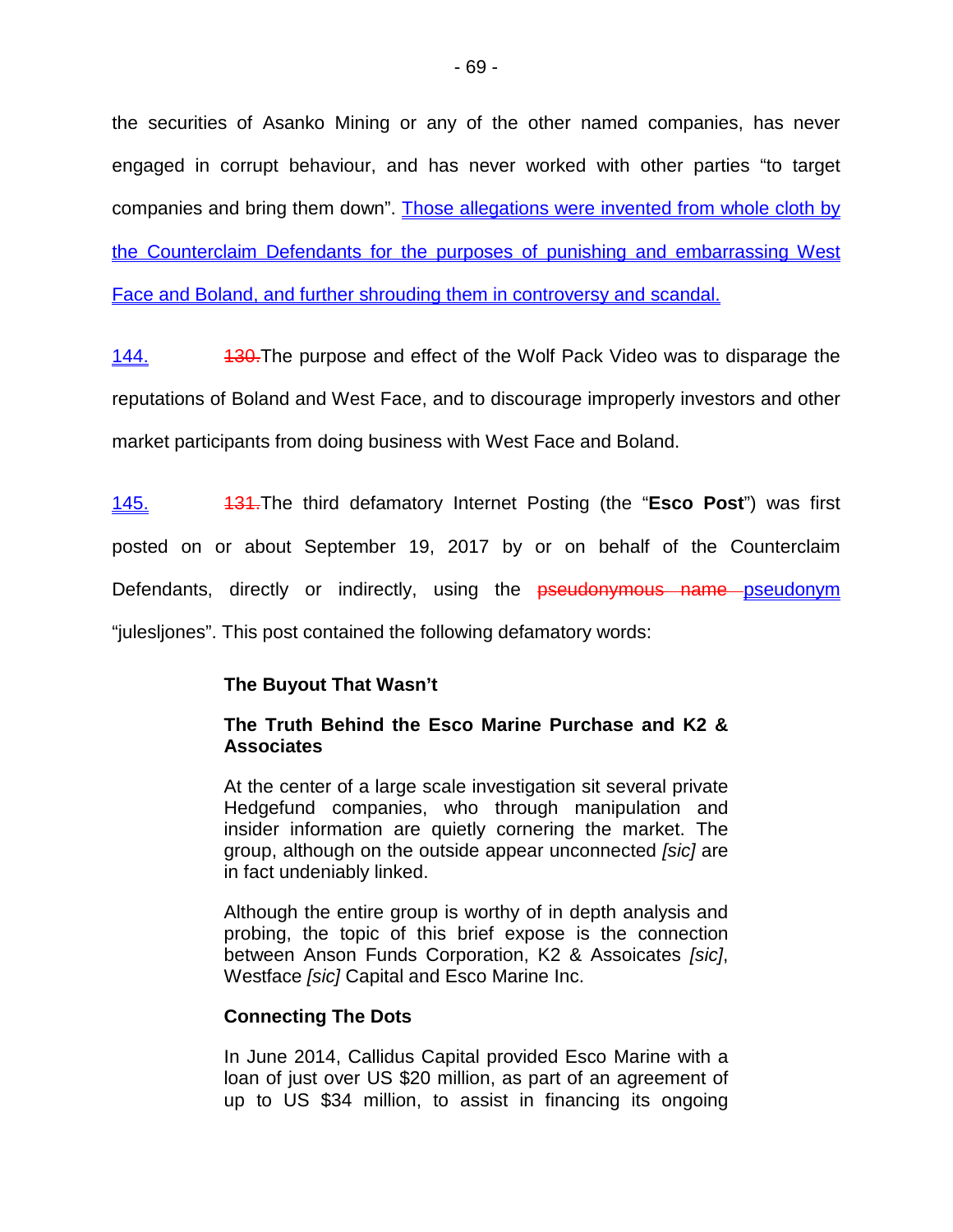operations. Falling behind, Esco was forced to cease all operations and filed for bankruptcy protection from creditors on March 7 after their lender, Callidus Capital Corp, owned by Newton Glassman, called in a \$31.4 million loan. Struggling to turn their scrap business around, ESCO Marine, Inc. filed for bankruptcy protection, or more accurately, had an involuntary bankruptcy petition filed against it, on March 7, 2015 . When Esco announced to investors that they couldn't pay, thereby declaring they were in default, a suit was filed against them by Callidus Capital.

The claim was filed with assistance from Greg Boland, the CEO of West face *[sic]* Capital. Boland, *[sic]* just happens to be close associate *[sic]* of Shawn Kimel, so close that the two hold office space for their respective companies in the same building in Toronto's financial district. Westface *[sic]* has a significant interest in acquiring control of Esco, the reason being that one of the major shareholders in the company is a well-known rival.

## **The Big Game**

Getting back to the heart of the matter, Westface *[sic]* and Anson acted in cooperation with each other to bring the stock of the Texan Marine company down enough to crash their public tender and force them into selling. This tactic, commonly known as a 'short' isn't technically illegal...unless you are a company working in collusion with another vested interested *[sic]*.

Anson Funds are a collection of privately-held and pooled investment vehicles which dedicate funds primarily to publicly-traded equity and debt securities. Anson likes the risk, they target companies in the midst of financial turmoil and hope to turn a profit off of the investment they make that most banks refuse to give. Their two main offices are in Dallas and Toronto, which works quite well to transfer assets from Esco to Canadian investors. And now here is where it gets confusing...

Anson and West face share common stock and West face *[sic]* and K2 share office space, the proximity of these businesses to each other can't be ignored. Furthermore, Greg Boland (WestFace) and Shawn Kimel (K2&Associates) both make donations to the Princess Margaret Cancer Foundation, making it likely that the pair are if nothing else associated with each other publicly. Barington/Hilco signed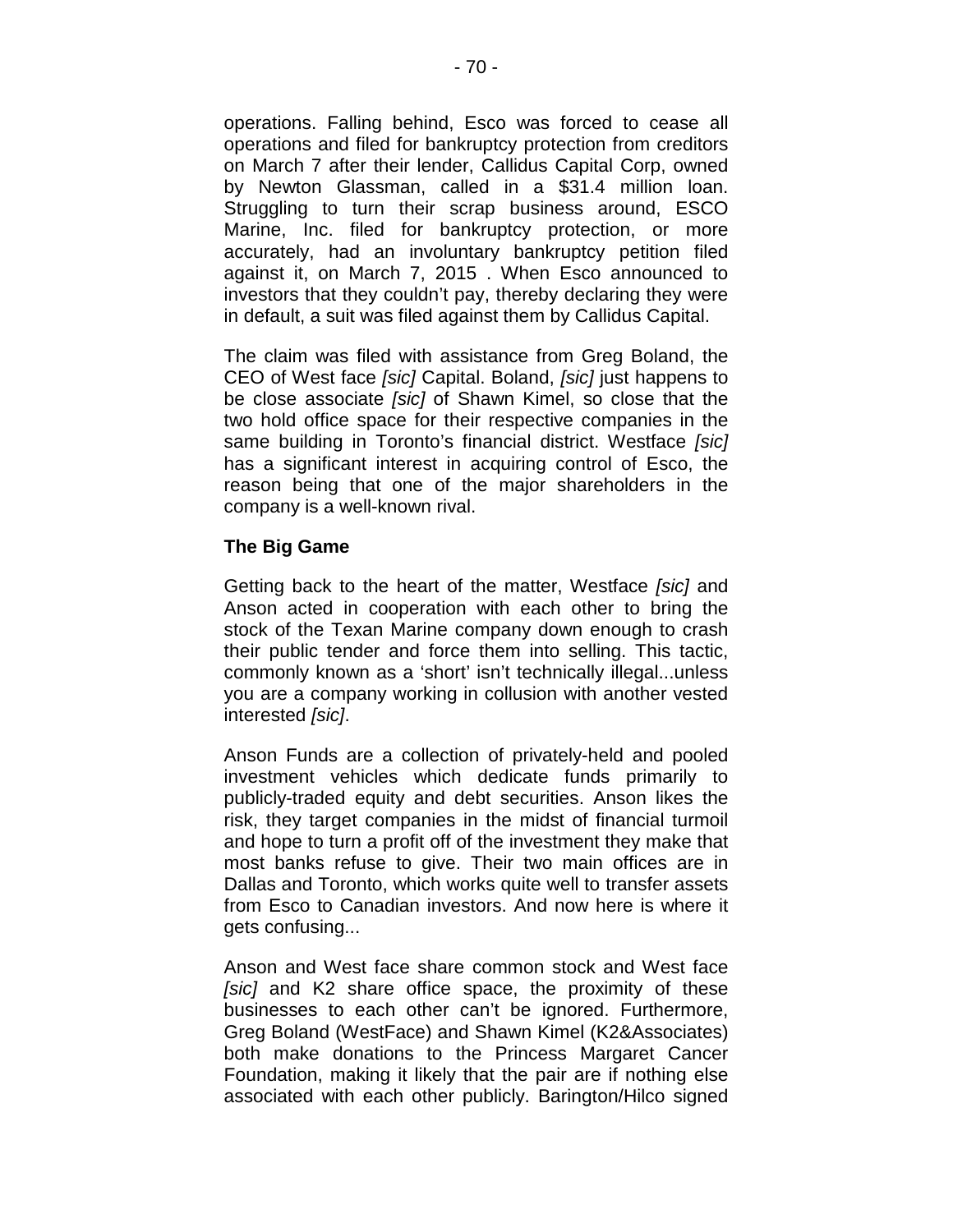off on the acquisition of Esco Marine Inc, and guess who has strong interest invested in Hilco- Shawn Kimel of K2& Associates.

## **How Hilco Connects**

Hilco Redevelopment Partners was one of the parties set to acquire, restart, and operate Esco Marine Inc. Hilco was in agreement with Callidus Capital to turn the business around. The plan was to have Hilco providing the industrial asset monetization and Callidus providing a loan facility. Hilco used one of its subsidiaries, HRP Brownsville for operations and as part of the agreement made with Callidus, HRP would receive \$35 million USD. Callidus was set to retain and realize on all of Esco Marine Assets.

Upon the acquisition of ESCO by Hilco, a great deal of stock and any potential returns was lost to Callidus and directly sent to K2&Associates, AKAK AKA Shawn Kimel. Knowing what we know about the closeness of Kimel and Boland, it seems likely that the two were in contact with one another.

# **In Conclusion**

Despite the fact that the story is still developing and a strong conclusion can't be drawn just yet, the evidence speaks for itself. There is cooperation between these groups, cooperation to bring down stock and purchase floundering companies at bottom prices. Their *[sic]* was a concentrated effort to target Esco and hurt the business of Callidus and the parties behind it aren't trying to hide their identities.

146. 146. 132. The Esco Post was published repeatedly by or on behalf of the

Counterclaim Defendants, directly or indirectly, including:

- (a) On a website found at http://www.buzzfeed.com/julesljones/the-buyoutthat-wasn't;
- (b) On a website found at http://www.huffingtonpost.com/entry/the-buyout-

that-wasnt-the-truth-behind-the-esco-marine\_us; and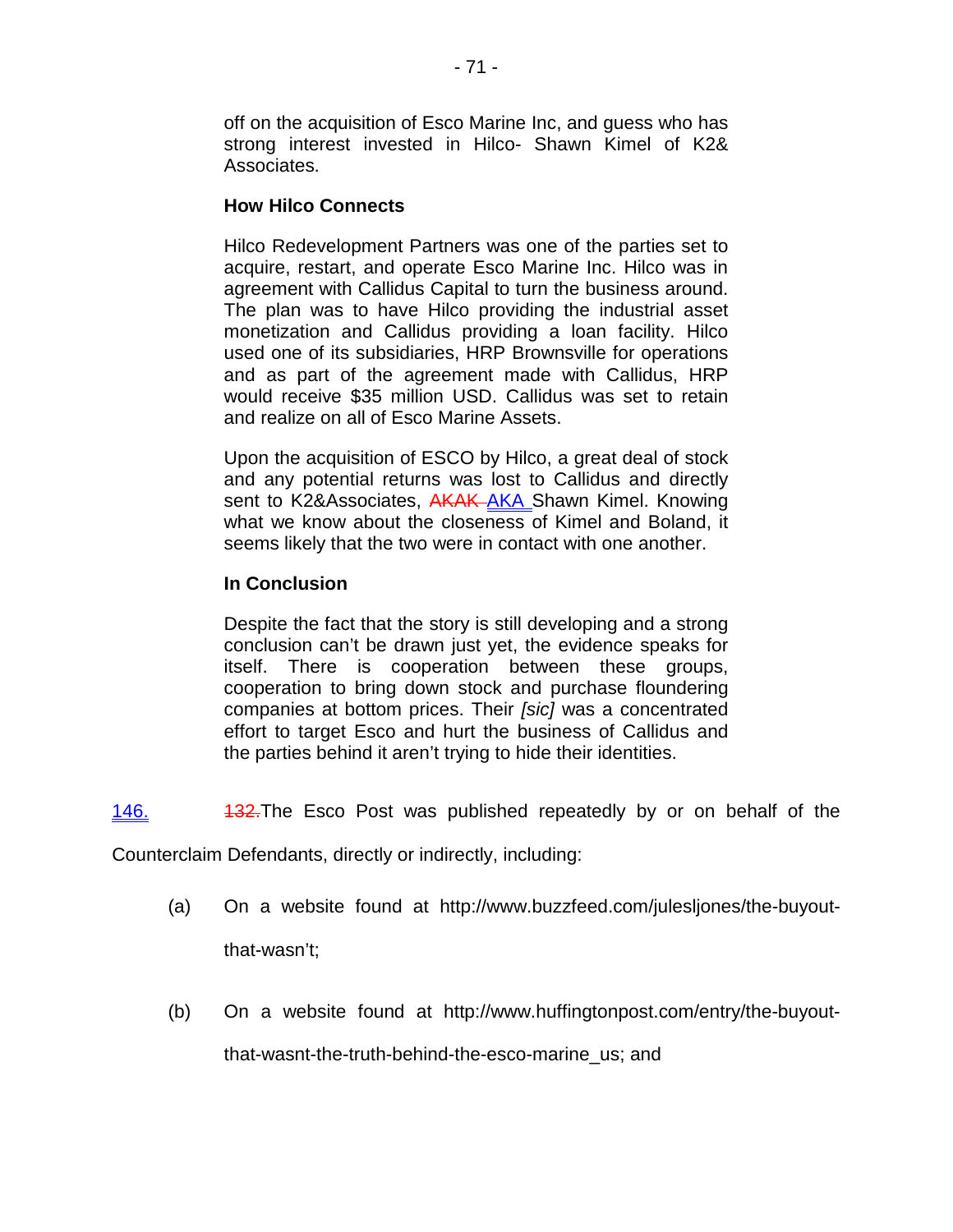- (c) By numerous Twitter accounts that provided links to the articles above stating "The Truth Behind the Esco Marine Purchase and K2 & Associates", including but not limited to @tox\_icity, @AngelicaXoXoz, and @warunad99. These Twitter accounts were managed, directly or indirectly, for, by or on behalf of the Catalyst Counterclaim Defendants.
- 147. **147.** 133. The plain and ordinary meaning of the Esco Post is that:
	- (a) West Face and others-its principals, including Boland, conspired with others to manipulate unlawfully the stock price of Esco Marine ("**Esco**"), thereby forcing Callidus to sell its investment and lose money;
	- (b) West Face and its principals, including Boland, engaged illegally in insider trading;
	- (c) West Face and its principals, including Boland, acted unlawfully and improperly in acquiring control of Esco, a failing company; and
	- (d) West Face and its principals, including Boland, conspired with others to prevent Callidus from turning Esco's fortunes around.

148. 148. 134. Each of these meanings is false and defamatory. The Esco Post was published by the Counterclaim Defendants with malice, as part of a systemic and unlawful campaign of defamation, and as part of the conspiracy described herein, for the express purpose of injuring Boland and West Face as well as the officers, employees and directors of West Face.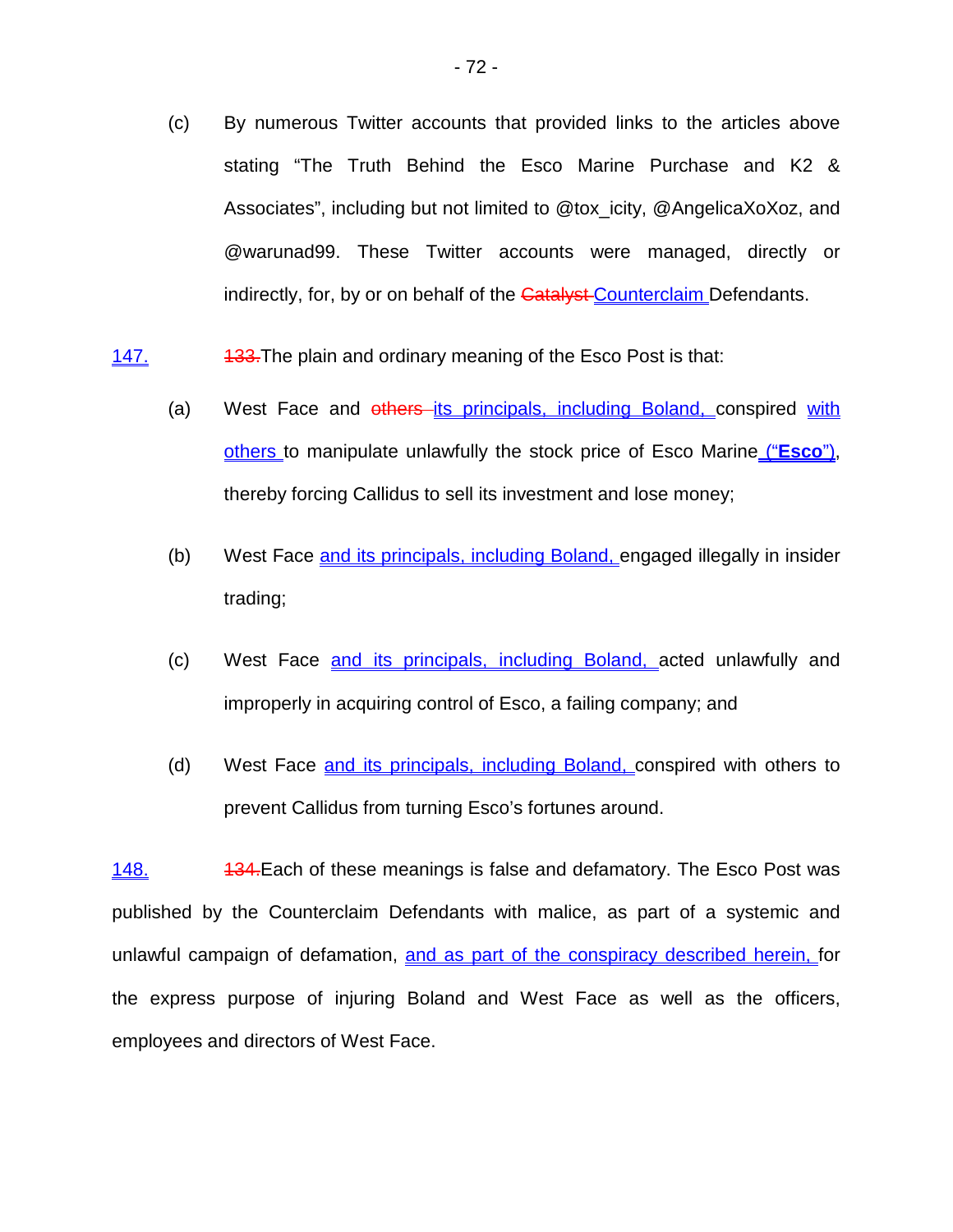149. 149. 135. The Esco Post was (and is) entirely and deliberately false. Esco Marine ("**Esco**") was at all times a private company to which Callidus extended a \$34 million credit facility in June 2014. In March 2015, after Esco defaulted on its obligations under the credit facility, Callidus appointed a receiver over the assets of Esco. Callidus ultimately acquired Esco by bidding its debt in the insolvency proceeding, and then sued Esco's founders on their personal guarantees. That litigation has since settled on a confidential basis, the terms of which are unknown to West Face.

150. 136.As a private company, it is impossible to "short" the shares of Esco, which are not publicly traded. West Face has never had an investment in Esco, the business of which failed as a result of the actions of Callidus and not because of anything done by West Face.

151. 137.The purpose and effect of the Esco Post was to disparage improperly and unlawfully the reputation-reputations of West Face and Boland, to further shroud them in controversy and scandal, and to discourage improperly investors and other market participants from doing business with West Face and Boland.

152. 138.The fourth defamatory Internet Posting (the "**Face the Music Post**") was first posted on or about October 24, 2017 by or on behalf of the Counterclaim Defendants, directly or indirectly. This post contained the following defamatory words:

### **West Face Capital – Time to Face the Music**

West Face Capital (WF) appears to be losing face following a streak of dismal returns. The Toronto-based hedge fund, managed by activist investor Gregory Boland and considered a formidable player in its field with over \$2 billion in assets under management, continues to deliver very weak results for its investors. The weakness of WF's financial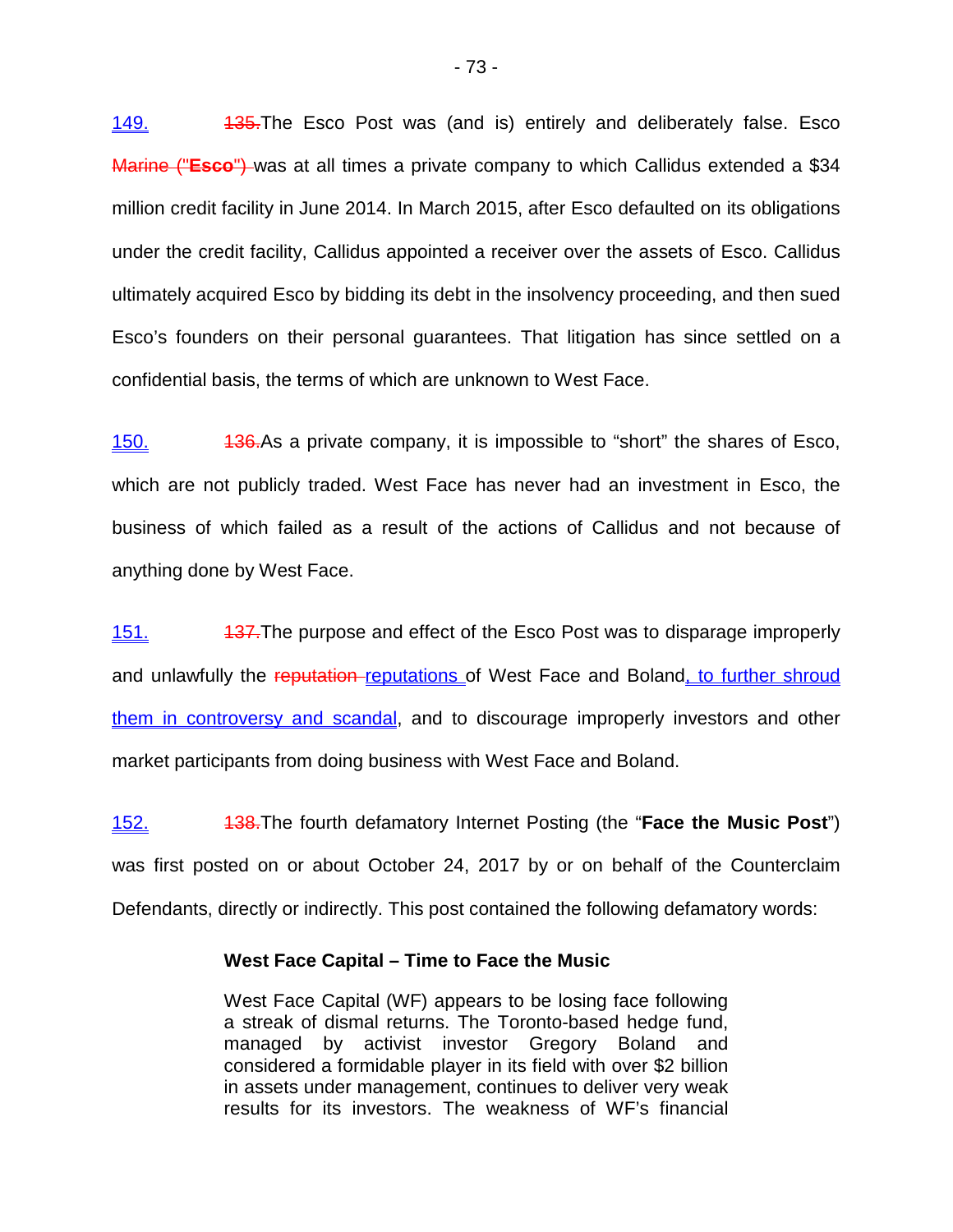results, which are low and unsatisfactory by any standard, is magnified even more when accounting for red-hot equity markets and their returns to every asset class. By their own account, WF is underperforming significantly compared to the S&P 500, the S&P/TSX composite, the Event Driven Distressed Hedge Fund Index, the Event Driven Activist Index and basically any other relevant index.

So what exactly is going on at WF? Have Boland and his team simply hit a bump in the road? Or is there a deeper story at play? It's difficult to tell from a simple analysis of WF's reports since the level of detail (rather, the lack thereof) makes it hard for even financial experts to understand what is hindering their numbers. Suffice to say that in an industry with loose regulation and oversight, to begin with, WF's near total lack of transparency and oversight compared to its peers stands out. It raises serious concerns.

Now consider that lacking transparency with the abovementioned, consistent underperformance. Taken together those concerns constitute alarm bells that cause any self-respecting investor with a bit of logic to take a step back and a very serious look at whether this is the place or people they want managing their money.

# **Lack of Compliance**

WF appears to have lied or misrepresented facts on its Form ADV reports, claiming it qualifies for exemption from registration since it acts solely as an advisor to private funds and has less than \$150M in assets under management in the US. In reality, WF did not report assets under management for several US incorporated funds on its FORM ADV, including the West Face Long Term Opportunities (USA) L.P. which reportedly sold \$849.46M in securities. Instead, WF reported this fund as a "feeder" to its Cayman Islands-based West Face Long Term Opportunities Global Master L.P., a fund that reports less gross assets.

WF's Form D and Form ADV simply do not match. Based on SEC filings, WF's estimated AUM exceeds \$2.4 billion. The reduced reporting requirements WF has enjoyed since 2012 allows the firm to skate SEC scrutiny along with reduced reporting requirements. Similar SEC investigations into similar PE firms and hedge funds during the same period resulted in a significant enforcement action for undisclosed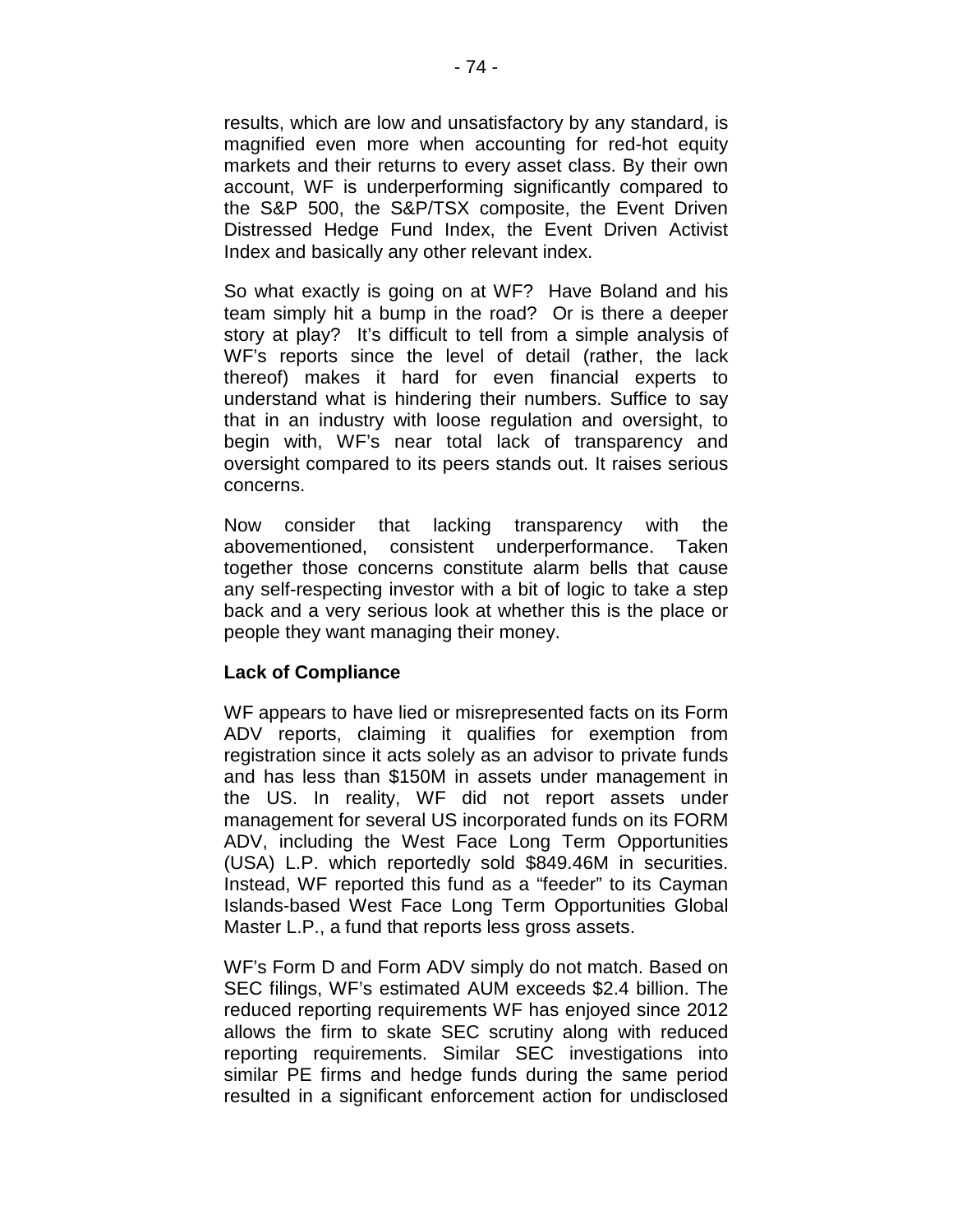fees and expenses, failure to disclose conflicts of interest, misleading claims, and valuations, unauthorized shifting, allocation of expenses and more.

Finally, WF has been the subject of injunctions from several Canadian provincial authorities. The Alberta Securities Commission has heard four cases against them, the Ontario Securities Commission three. WF insiders have also failed to promptly report on SEDI (Canada's Electronic System for Disclosure by Insiders).

# **Profit through management fees, no returns**

One of the main problems with funds like WF is their shortterm gain approach. The appeal of making huge money through its performance fees often causes the fund's managers to take very big and very unnecessary risks.

In a recent interview, Greg Boland openly declared his true nature as a gambler and a thrill seeker, stating that "Being a contrarian and buying at the nadir of investor confidence has always appealed to me psychologically, I don't know why. The result is you often get some bumpy rides at the beginning. If you're trying to catch a falling knife, you can get a few nicks on the way down."

With the fund's performance so weak, well below its high watermark, Boland and his team will need to provide some very strong returns very fast if they want to continue enjoying the sweet, addictive taste of success fees. Combine these two factors together and add the lack of transparency or reporting requirements and you get a surefire recipe for some very risky and problematic deals in WF's near future.

In the meantime, WF's investors should take a very good, indepth look at their investor and consider how lucky they really feel with the boat sailing through turbulent waters and a thrill-seeking, risk-taking captain at the helm, especially when it comes to OPM (Other People's Money).

153. **153.** 139. The Face the Music Post was published repeatedly by or on behalf of

the Counterclaim Defendants, directly or indirectly, on the website u.wn.com.

154. **154. 140.** The plain and ordinary meaning of the Face the Music Post is that: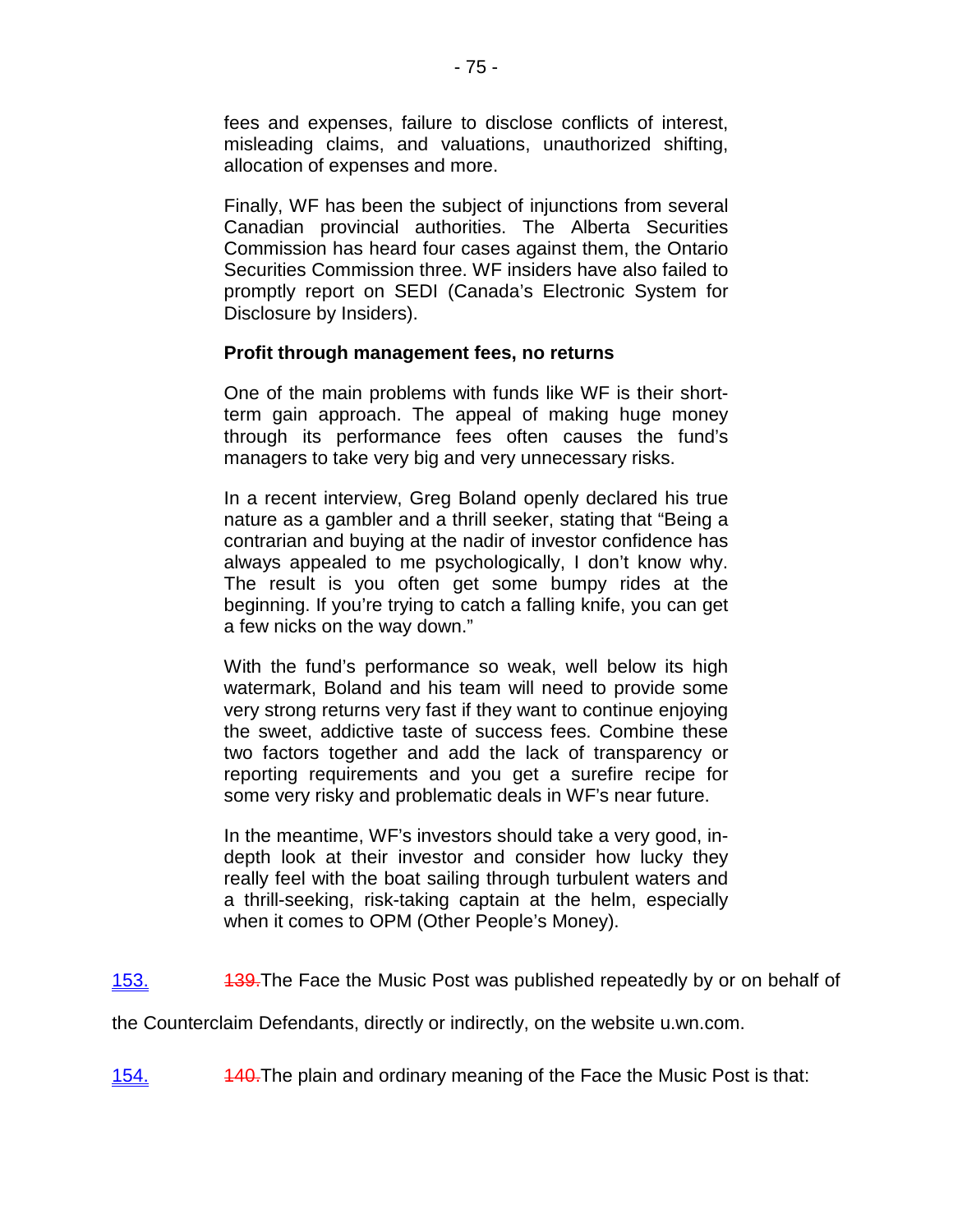- (a) West Face practices and its principals, including Boland, carry on business improperly in secret, and with a "near total lack of transparency";
- (b) No "self-respecting investor" would invest funds with West Face or its principals, including Boland;
- (c) West Face has and its principals, including Boland, have failed to comply with laws and regulations;
- (d) West Face has and its principals, including Boland, have actively lied and misrepresented facts to regulators and investors;
- (e) West Face-, under the leadership of Boland, is similar to other private equity firms and hedge funds that have been the subject of enforcement actions for undisclosed fees and expenses, failure to disclose conflicts of interest, misleading claims, and valuations, unauthorized shifting, allocation of expenses and more;
- (f) West Face has been the subject of a number of injunctions issued against it by Canadian provincial securities regulators, including the Alberta Securities Commission and the **Ontario Securities** CommissionOSC; and
- (g) West Face takes and its principals, including Boland, take extraordinary and unnecessary risks at the expense of its West Face's investors.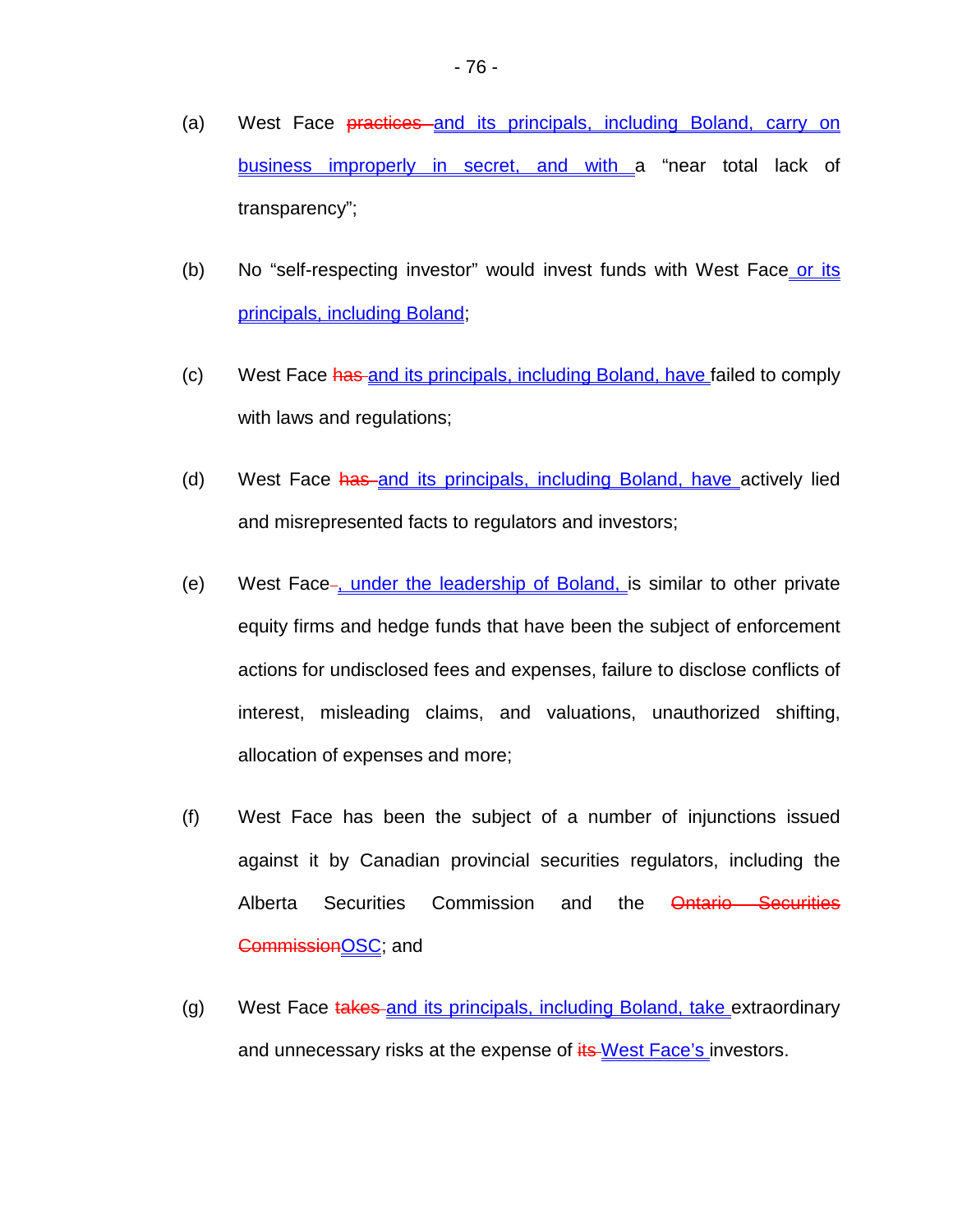155. 141.Each of these meanings is false and defamatory. The Face the Music Post was published by the Counterclaim Defendants with malice, as part of an unlawful campaign of defamation, and as part of the conspiracy described herein, for the express purpose of embarrassing and injuring West Face and Boland, as well as the officers, employees and directors of West Face.

156. **142.**The Face the Music Post is entirely and deliberately false. At no point has West Face failed to comply with all applicable laws and regulations. It has never lied or misrepresented facts to regulators. It has also never been the defendant or respondent in an enforcement or injunction proceeding brought against it by any Canadian provincial securities regulator.

157. **143.** 143. The purpose and effect of the Face the Music Post was to disparage unfairly and unlawfully the reputation of West Face and Boland-, to further shroud them in controversy and scandal, and to discourage improperly investors and other market participants from doing business with West Face and Boland.

158. 158. 144. The fifth defamatory Internet Posting was published for, by or on behalf of the Counterclaim Defendants, directly or indirectly, on or about October 30, 2017 (the "**Wolfpack Corruption Post**"). The Catalyst Counterclaim Defendants, or others acting for them or on their behalf, created and posted a website, www.wolfpackcorruption.com, that is entirely dedicated to defaming West Face-, Boland and other parties. This website was posted in conjunction with a YouTube video directing and with two Twitter accounts, @WolfPackCorrupt and @WolfPackScam, all of which directed viewers to visit that same website, and with a Wolfpack Corruption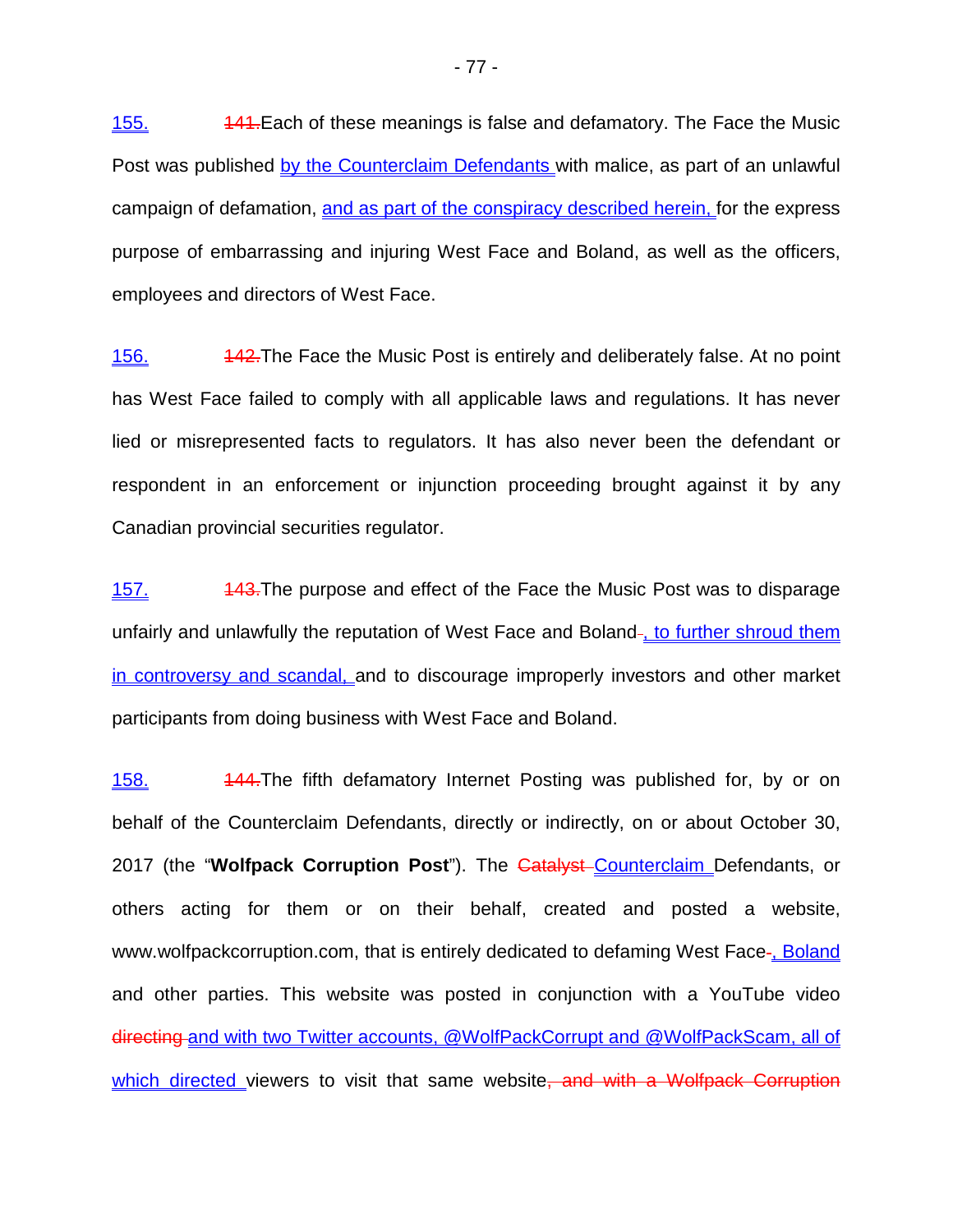WolfPackCorrupt and @WolfPackScam Twitter feed feeds all used consistent graphics

and logos.

159. **145.** 144. The Wolfpack Corruption Post contained the following defamatory

words:

## **The Wolfpack's Corruption**

*A wolf stalks its pray from the shadows, waiting for the right moment to pounce.*

*When hunting as a pack, their pray is under attack from all sides*.

The Wolfpack chews up its targets and spits them out. Like Little Red Riding Hood without the happy ending, publicly traded companies are hit hard by an avalanche of false charges. A blizzard of lies collects momentum, snowballing down the mountain on unsuspecting companies who can't compete with the Wolfpack's ability to destroy target company reputations with little insinuation.

With an allusion to a cooked book or a hint to a conflict of interest, the Wolfpack is a shadowy cabal of short sellers that distort company reputations to drive stock prices down. They prey on investor tendency to jump at rumors, creating a cascade of rumor to profit off stocks they decide to short.

This is the story of an unsuspecting company, delivering its products to customers down the long and winding path in the forest that is Bay Street. But the path is not a safe one despite the scenic Canadian wood and tweets of the birds in the trees. Those woods hide predatory speculators and market manipulators.

Those tweets, hit pieces and speculative reports carry rumors that turn investors against your company, marking your fresh red hood not as a respected brand but a target. Not as a worthy investment, but a stock about to nosedive.

Those rumors are simple to spread. The wolves in the forest are the likes of Anson Funds, K2 & Associates, West Face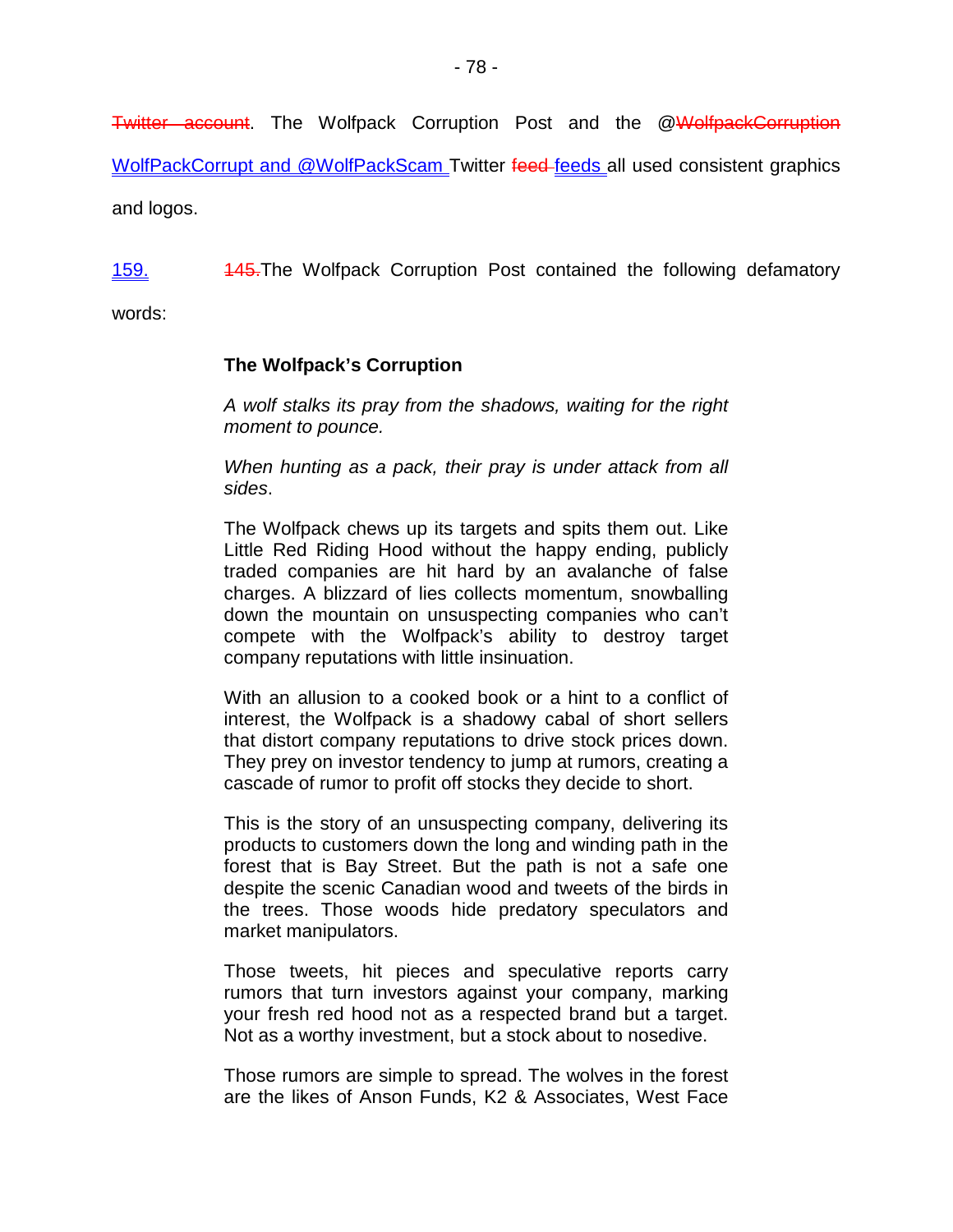Capital, MM Asset Management and the American short seller Mark Cohodes. The Riding Hoods? A growing list of victims like Nobilis, Home Capital Group, Concordia and Equitable Group are in the trenches against the Wolfpack's financial war machine.

The Wolfpack develops stories about their targets based on minutia of evidence, amplifying mild foibles to twist them into death knells for these companies. Few victims have survived their wrath. Some have defeated negative projections handedly. Others have successfully gone to war in court. The inept judges know their game. The weak courts know their pattern. The hamstrung regulators have seen it, too.

Now you have a chance to catch these wolves in action and save your investments. Learn here how Toronto's Wolfpack shorts and distorts target companies to make quick money.

160. 146.The plain and ordinary meaning of the Wolfpack Corruption Post is

that:

- (a) West Face is and its principals, including Boland, are part of a group of co-conspirators (*i.e.*, a "Wolfpack" wolfpack" or "shadowy cabal" of companies) engaged in stock manipulation of public companies;
- (b) West Face and these alleged co-conspirators have launched its principals, including Boland, have conspired with others to launch a campaign of deception and misinformation (using "an avalanche of false charges", a "blizzard of lies", and "cascade of rumour") to "destroy" improperly and unlawfully the reputations of public companies and manipulate their stock prices; and
- (c) Any legal successes enjoyed by West Face or its co-conspirators have been the result of an "inept judge" or "weak courts", as opposed to merit.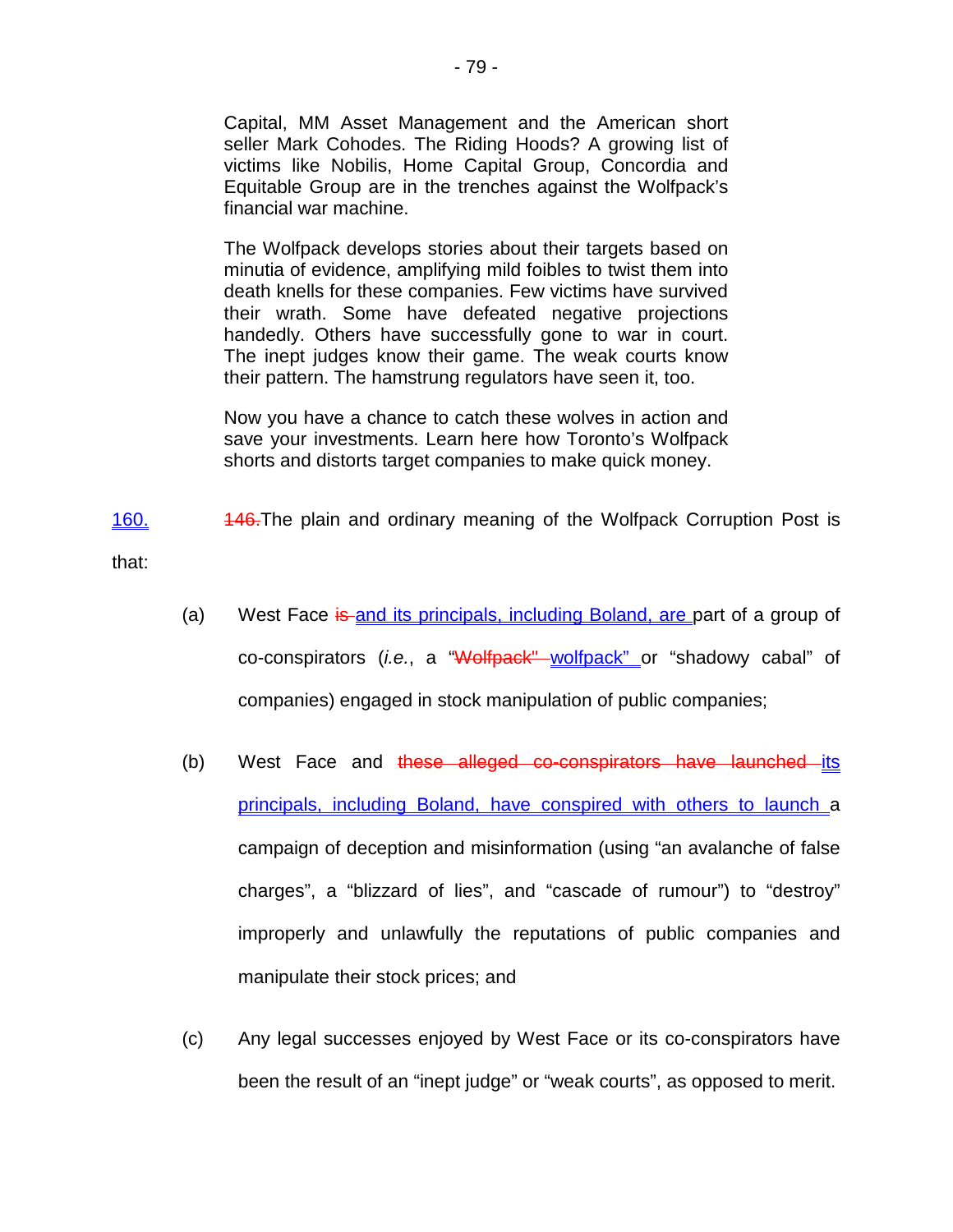161. 147.Each of these meanings is false and defamatory. The Wolfpack Corruption Post was published for, by or on behalf of the Catalyst Defendants with malice, as part of a systematic and unlawful campaign of defamation, and as part of the conspiracy described herein, for the express purpose of injuring Boland and West Face as well as its officers, employees and directors.

162. **148.**The Wolfpack Corruption Post is deliberately false and defamatory. As set out repeatedly above, West Face has and Boland have never conspired with any of the above-noted companies to short-sell any stocks.

163. 149. The purpose and effect of the Wolfpack Corruption Post was to embarrass and disparage the reputations of Boland and West Face, to further shroud West Face and Boland in controversy and scandal, and to discourage improperly investors and companies from doing business with West Face and Boland.

164. **150.**Indeed, as touched on above, on the same day that the Counterclaim Defendants published the Wolfpack Corruption Post (October 30, 2017), they also published, or caused to be published, either directly or indirectly, a YouTube video titled "Market Manipulation in Canada". The YouTube video took the form of a short "Breaking News" segment about how the Canadian financial markets had been "rocked by allegations of insider trading, market manipulation, and interference by a well-known group of short-sellers". While the YouTube video did not expressly refer to West Face by name, scrolling across the bottom of the YouTube video were the words: "Visit: wolfpackcorruption.com for more information". The purpose and effect of the YouTube video was to ensure that as many Internet users as possible would visit the Wolf Pack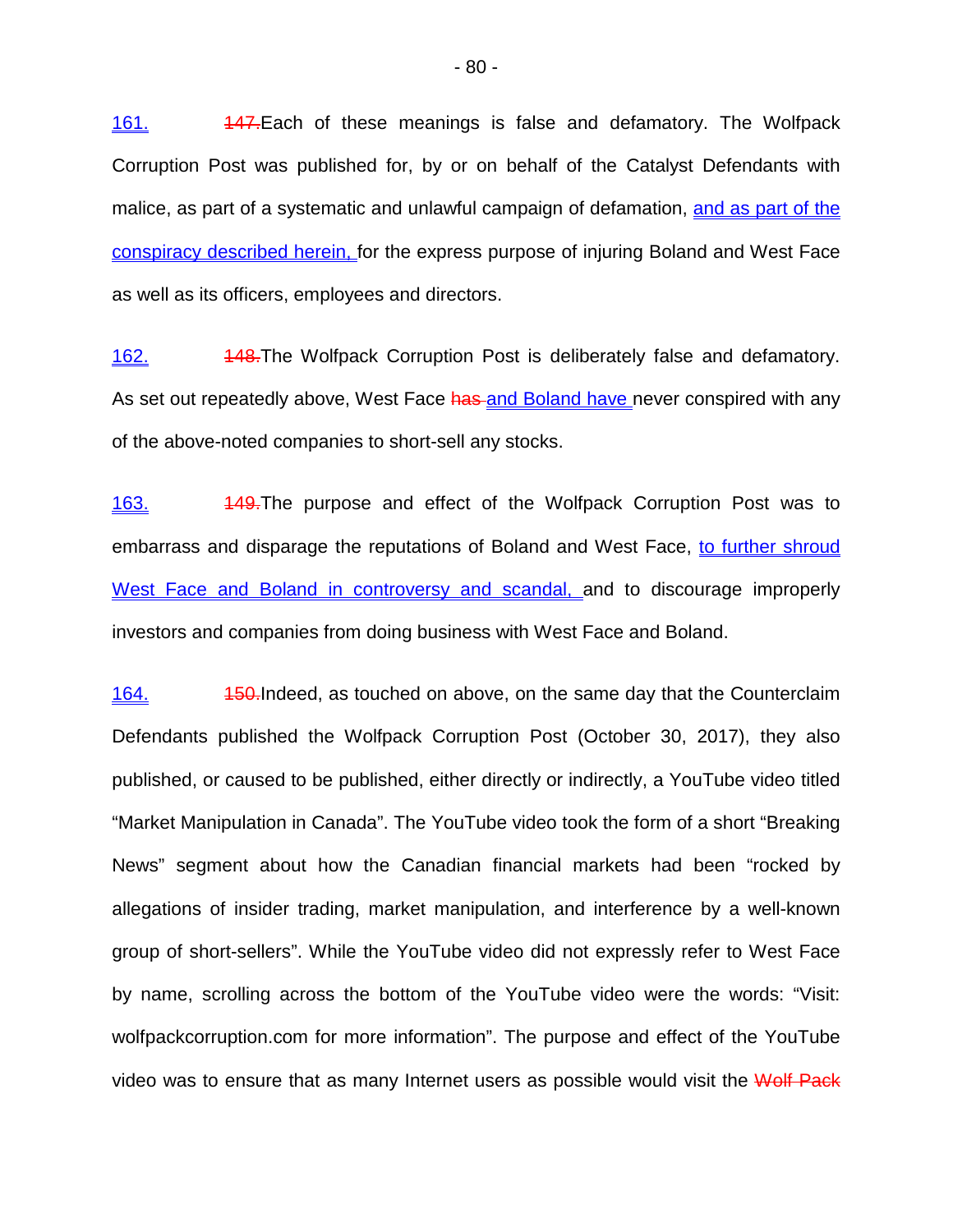Corruption.com Wolfpack Corruption Post to maximize the damage to the reputations of Boland and West Face. The YouTube video was also defamatory of West Face and Boland.

165. **151.**In addition, the Counterclaim Defendants republished the Wolfpack Corruption Post by tweeting or causing to be tweeted links to it from the @WolfpackCorruption Twitter feed, which has since had all of its tweets deleted.

166. 152.The sixth false and defamatory Internet Posting (the "**WestFace.net Post**") was posted on or about November 6, 2017 for, by or on behalf of the Counterclaim Defendants, directly or indirectly. This was yet another website created by the Counterclaim Defendants for the purposes of embarrassing and defaming West Face, Boland and their alleged co-conspirators. This post contained the following defamatory words:

# **A Company Desperate to Maintain a False Image**

In the world of hedge funds and money managers, there are those you can trust to make accurate and timely investments, and those who take what prove to be unnecessary risks with a hope of return that is never met. West Face Capital, a Toronto-based hedge fund, has come under intensive scrutiny as of late for several discrepancies in their reports, which have led financial market experts to raise red flags.

According to the S&P 500, a widely-regarded and entrusted gauge for determining the profitability and reliability of largecap U.S. equities, West Face Capital is falling short in almost every performance index. Data, which includes backdated reports on five year, three year and one year revenues, highlight the shockingly meager account with which the investors have been presented. As the business operates in both Canadian and American markets, there are also detailed reports available on the TSX index that corroborate West Face's poor returns.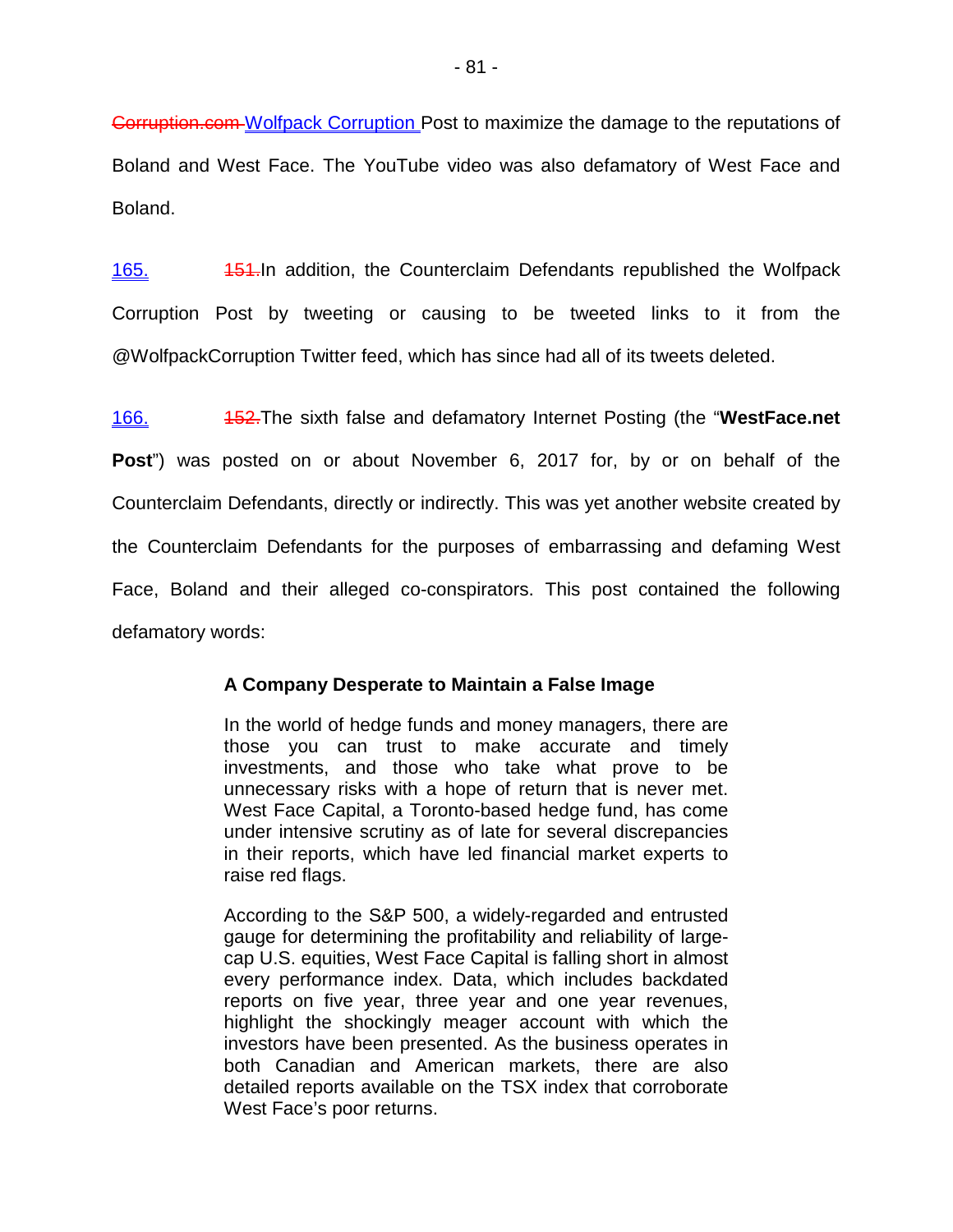While the hedge fund claims one thing, the visible results as of June 2017 show that the S&P 500 has gone up 19.9% over the last year and West Face's index went up only 2.8%.

This means that by choosing to invest in the S&P or in other top American stocks, you would have yielded 539% more revenue than if you were to invest in West Face. Their credibility is on rocky terrain, as they continue to vehemently deny any trouble in their portfolio. The TSX reports yield a similar conclusion, with an increase of 11% over the past year, 292% better than West Face. An investor who would willingly purchase options through West Face in this market, or consult their money managers in this state, is putting their money in the trust of a company with zero idea of how to read the current market.

# **Riddled with Manipulation and Falsified Reports**

What should trouble investors is the lack of transparency in West Face's financial reports and in their communications with their clients. Canadian-based hedge funds tend to enjoy more lax regulation than their American neighbors, and West Face Capital is taking full advantage of this. The company employs no outside auditors. This means that investors are letting the fund manage their capital and compile their reports with virtually no outside scrutiny. It does not take a financial expert to recognize the potential for misconduct in this situation.

In light of this, and with all the accompanying suspicion, it is truly a wonder that West Face Capital, run by CEO Greg Boland, manages to maintain a client base at all. The reason lies in a sophisticated web of manipulation that has lulled investors into a false sense of security. These investors are not dumb –far from it – but West Face Capital has perfected a scheme of manipulating funds and revealing just enough information to keep their clients and business partners in the dark about their actual worth. They consistently report gains when the harsh reality reflects a string of near-crippling losses.

# **Activist Investing to Suit Their Own Needs**

West Face, under the direction of Greg Boland, utilizes an activist investor approach that is not well received. Activist investors focus more on securing their own interests rather than promoting the needs of their clients: Rather than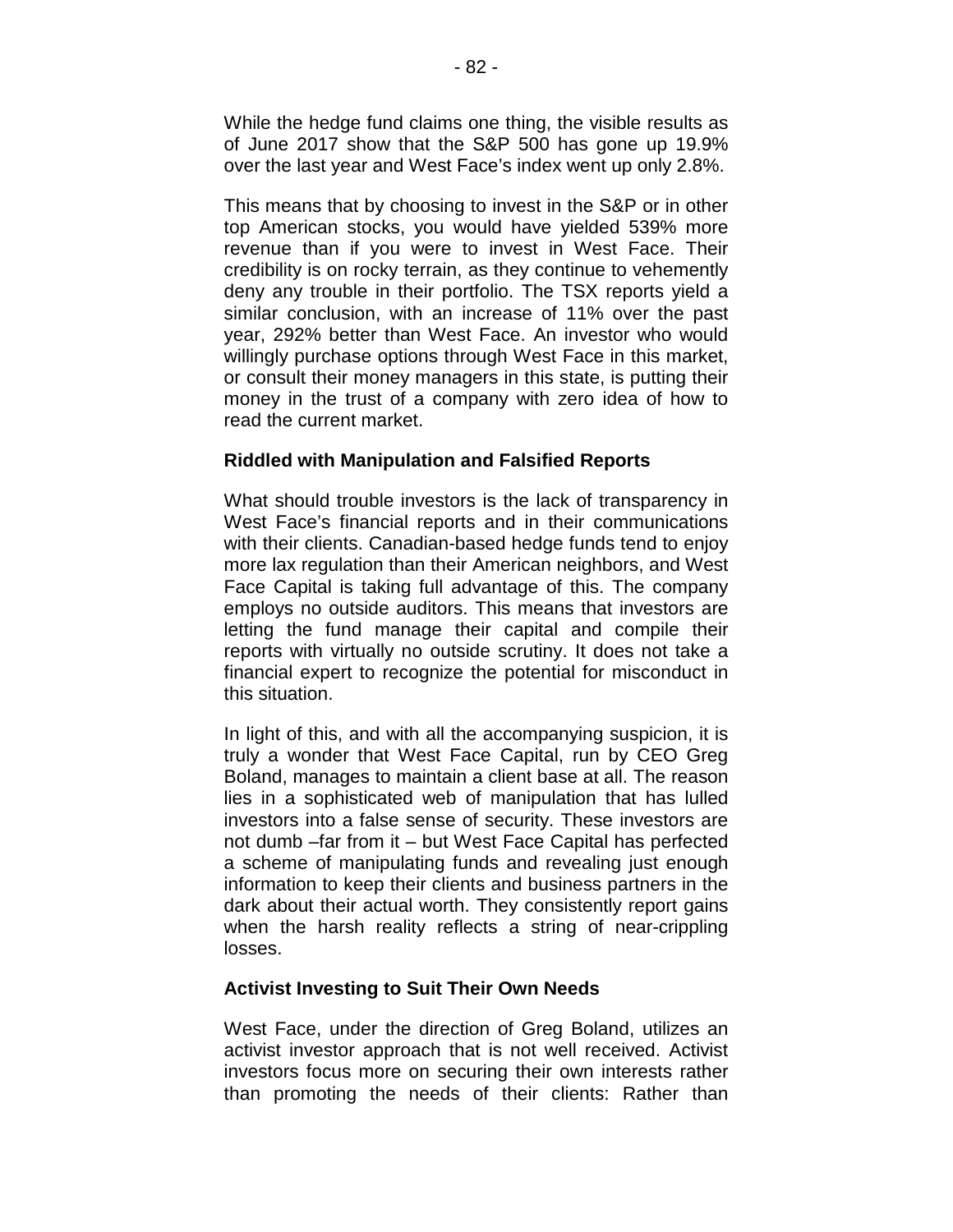improving the companies they work with, activist investors position their own people within existing company structures in order to push their agenda forward. Several companies in the past few years have issued major complaints against West Face after falling victim to activist techniques. West Face's rearrangement did little to improve their portfolios, and instead shook up existing business structures with no benefit.

It would be remiss not to mention one of the largest issues with West Face Capital; an issue that may confirm claims of misconduct and market manipulation more than any other. A private firm found evidence that West Face Capital has not been reporting assets under management for several US incorporated funds on its Form ADV since 2012. In addition, the most recent Form ADV reports that West Face Capital qualifies "for the exemption from registration" because it acts as the sole adviser to private funds and has assets under management of less than \$150 million.

## **Wise Investors Should Look Elsewhere**

This, however, is a blatant lie. This exemption has permitted West Face to escape SEC examination and allowed for reduced reporting. The form D and Form ADV for West Face do not match, and based on SEC filings, the investment management firm's AUM is estimated to be more than \$2.4 billion. Suspicion of non-compliance with SEC regulations is high, and their relation to the OEC is largely thought to be the same. Coupled with the fact that West Face has been late in filing with SEDI over 16 times, this is a factor that cannot be ignored. West Face Capital is desperately trying to maintain their image amidst obvious inequities, and their behavior is deplorable. Any sound-minded individual who hopes to preserve their portfolio's worth would be wise to think twice before putting their money into the hands of this company.

167. **153.**The WestFace.net Post was published for, by or on behalf of the Counterclaim Defendants, directly or indirectly, on a newly-created website titled "WestFace.net". This website was registered by or on behalf of the Counterclaim Defendants on October 24, 2017 under the pseudonym "Jordan Brown". On that same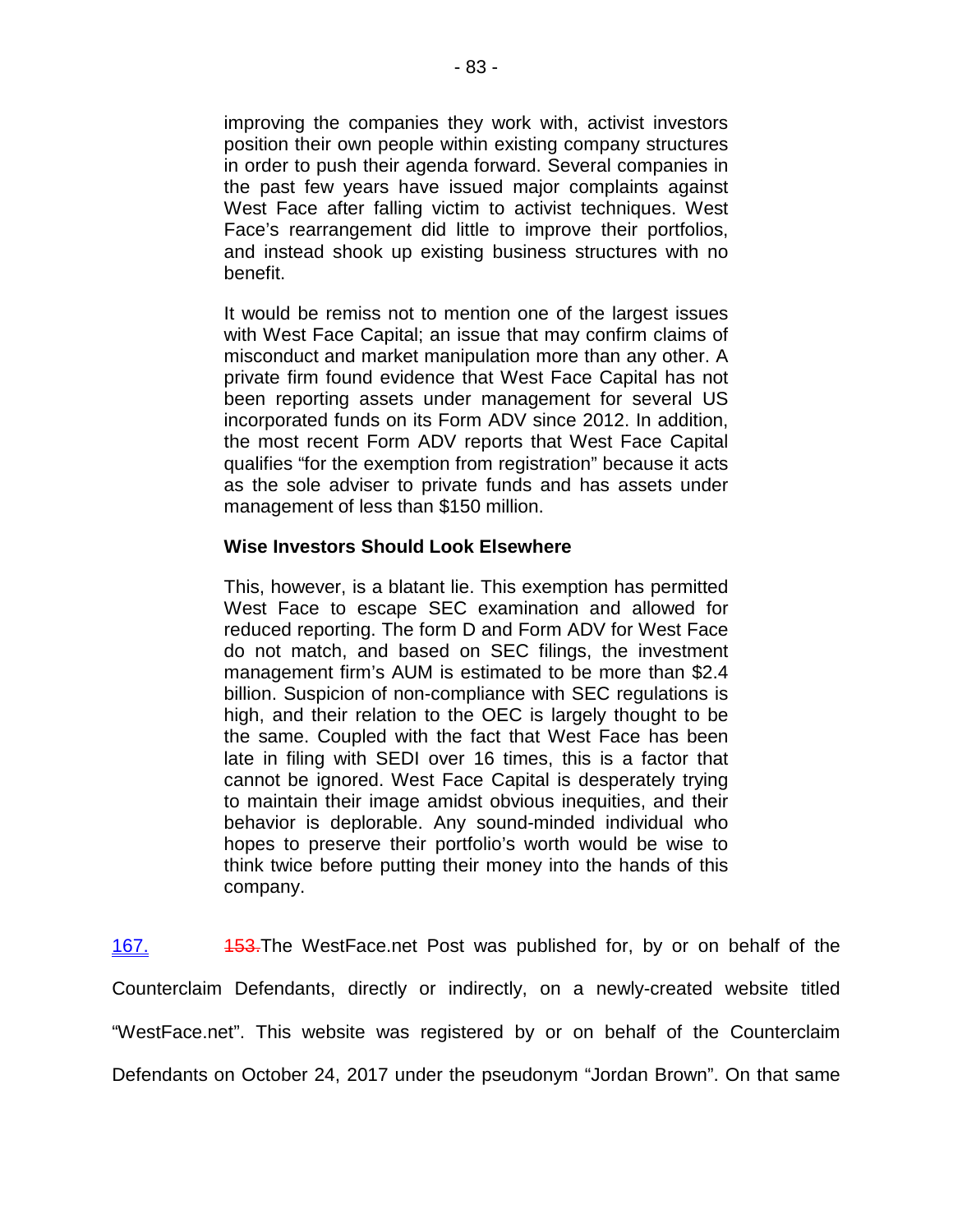day, "Jordan Brown" also registered GregBoland.net, though that website has not yet become active. The clear and malicious intent of the Counterclaim Defendants in posting or causing this defamatory statement to be posted was to ensure that the website would appear prominently in any search results for West Face or Boland.

168. **154. 154. The plain and ordinary meaning of the WestFace.net Post is that:** 

- (a) West Face has and its principals, including Boland, have maintained a "false image" and cannot be trusted by investors;
- (b) West Face takes and its principals, including Boland, take unnecessary and imprudent risks with its investors' funds;
- (c) West Face and Boland are incompetent in that they have "zero idea of how to read the current market";
- (d) West Face and Boland have engaged in a "sophisticated web of manipulation" of West Face's investors;
- (e) West Face and Boland have acted unlawfully and improperly, and not in the best interests of West Face's investors;
- (f) West Face has and its principals, including Boland, have engaged in misconduct and manipulation;
- (g) West Face has and its principals, including Boland, have "blatantly lied" to regulators, investors and others, and has have otherwise failed to comply with regulatory requirements; and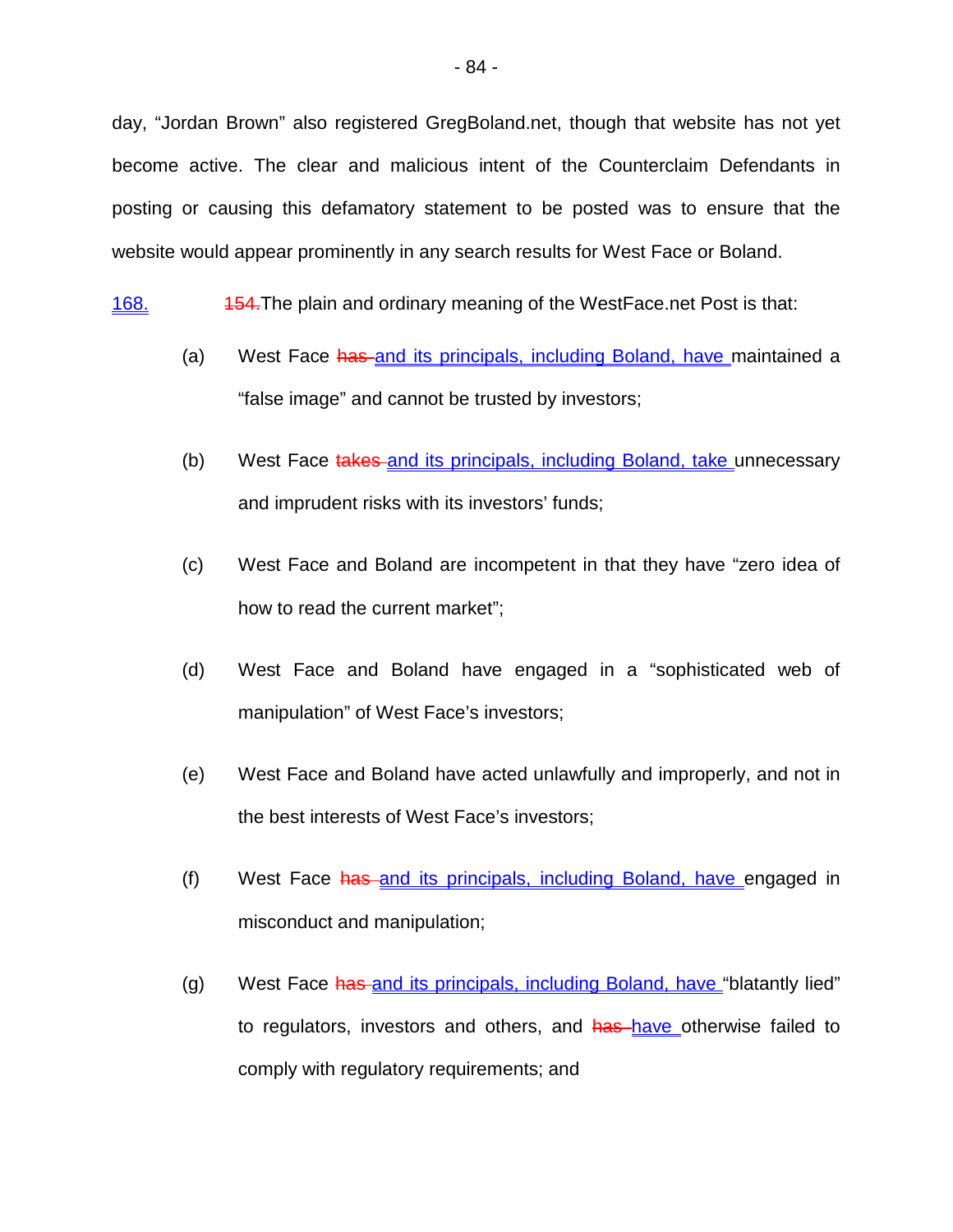(h) "Sound-minded" and "wise" investors should not invest their funds with West Face or Boland because it they cannot be trusted, takes take unnecessary risks, is are incompetent, has have engaged in misconduct and the improper manipulation of its investors, and has have failed repeatedly to comply with applicable laws and regulations.

169. **155.** Each of these meanings is false and defamatory. The WestFace.net Post was published for, by or on behalf of the Counterclaim Defendants with malice, as part of a systematic and unlawful campaign of defamation, and as part of the conspiracy described herein, for the express purpose of embarrassing and injuring Boland and West Face as well as its officers, employees and directors.

170. 156.The WestFace.net Post is deliberately false and defamatory and was calculated to undermine and destroy West Face and its reputation, Boland and their reputations. It strikes at the very heart of West Face's business by asserting expressly that investors should not invest their funds with West Face. At no point has have West Face or its principals "manipulated" its investors. It has They have never lied or misrepresented facts to regulators.

171. 157. 157. The purpose and effect of the WestFace.net Post was to disparage the reputations of Boland and West Face, to further shroud them in controversy and scandal, and to discourage improperly and unlawfully investors and other participants in the capital market from doing business with West Face and Boland.

172. 158.The Counterclaim Defendants and others working for or with them engaged in a number of techniques to make it extremely difficult for West Face and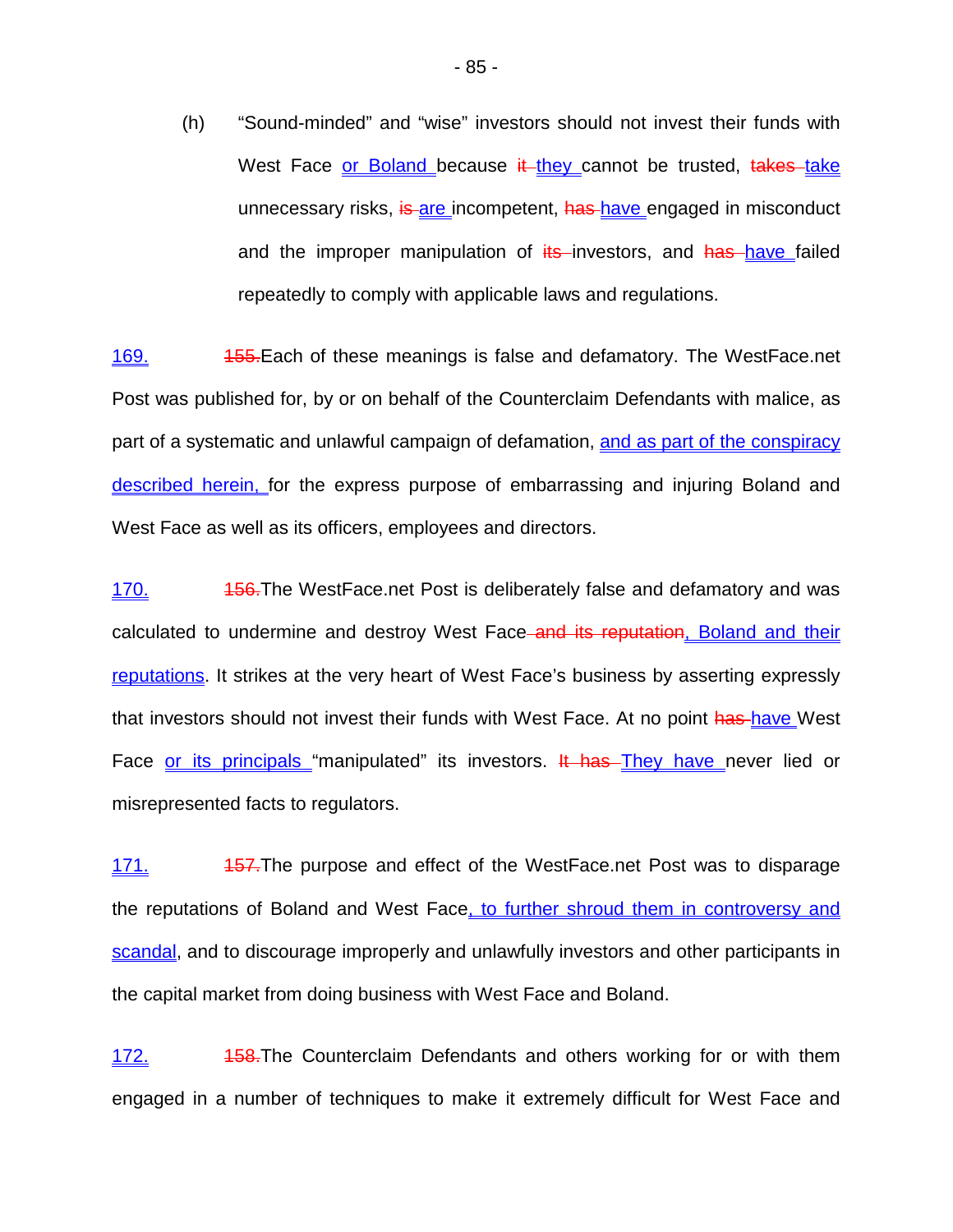Boland to determine that they were responsible for and played a role in the creation and dissemination of the Internet Postings referred above. For example:

- (a) prepaid credit cards were used to pay for a number of the services and fees involved in posting the Internet Postings to the Internet, thereby concealing the identities of those paying for these services;
- (b) this unlawful and systematic campaign of defamation was carried out by or on behalf of the Counterclaim Defendants using a chain of non-party agents and representatives located around the globe, including in Israel, Montreal, Vancouver, India, and Bangladesh, such that the actual posters of the Internet Postings are out of the jurisdiction and did not know who they were working for or why;
- (c) the scheme involved the use of a number of fake identities, usernames and pseudonyms, including the illegal misappropriation and misuse of the identities of actual people, including "Judge Frank Newbould";
- (d) services were employed by or on behalf of the Counterclaim Defendants to optimize the dissemination of the Internet Postings in Internet search engines, such as Google, so that the Internet Postings would reach the widest possible audience; and
- (e) the scheme involved using multiple layers of intermediary Internet servers, making tracing the IP addresses of those responsible for the Internet Postings difficult to determine. However, ultimately the IP addresses responsible belong directly or indirectly to the Counterclaim Defendants, to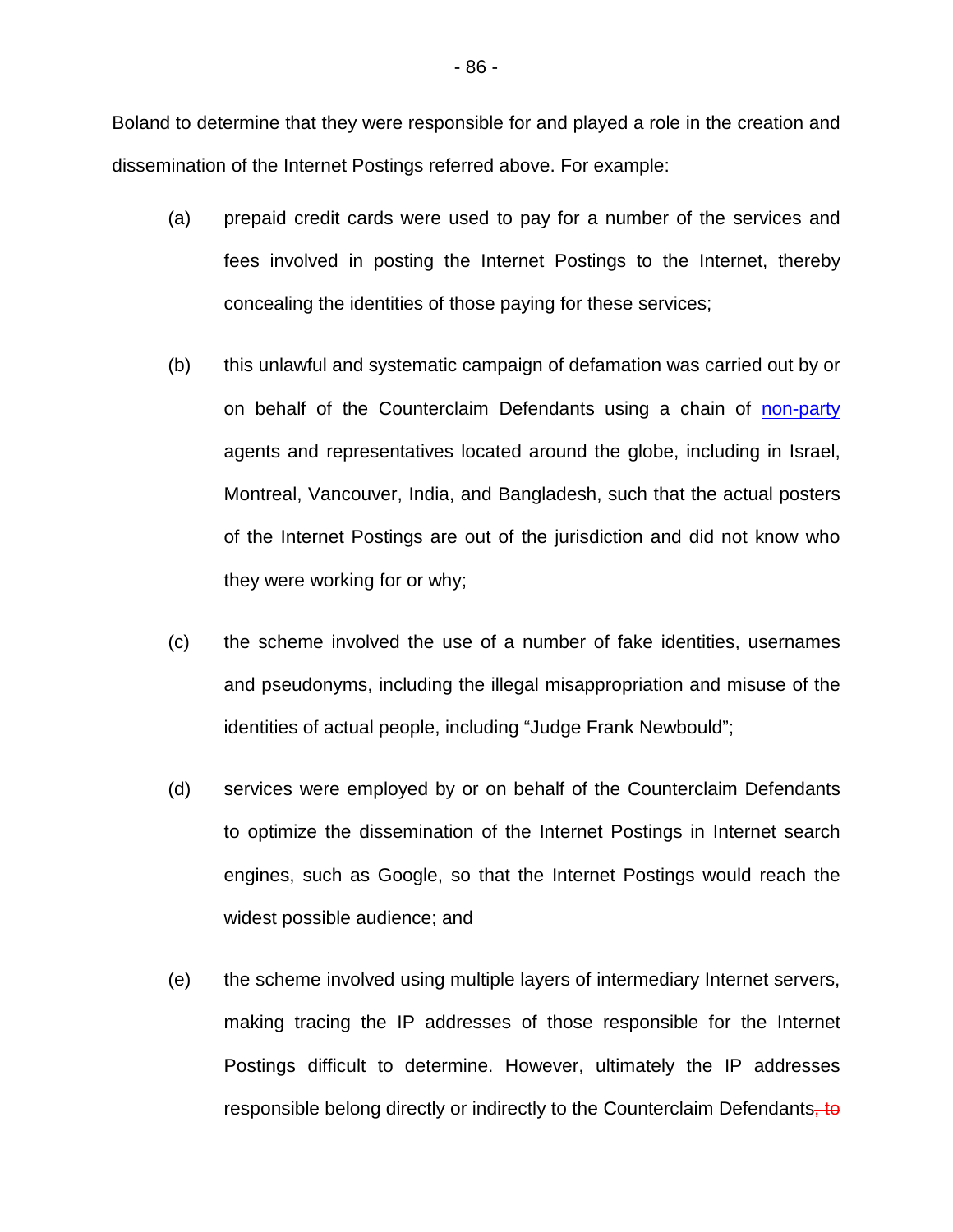the Catalyst Defendants, as well as to Psy Group, Rosen, Jamieson and **Black Cube..** 

173. 159.Psy Group, Rosen and Jamieson-The Counterclaim Defendants all conspired with the Catalyst Defendants to carry out the campaign of defamation described above, as they had agreed in or about August 2017. Among other things, they created and administered a number of the , orchestrated and caused the dissemination of the various false and defamatory postings and websites such as the Wolfpack Corruption Post and the Westface.net Poststatements referred to above contained in the Internet Postings; drafted the text of the various defamatory Internet Postings; retained unnamed co-conspirators to draft and/or post and promote the various defamatory **posts** Internet Postings; and took steps to use false identities such as "Samantha Beth", "Alex Walker", "Jordan Brown" and "Judge Frank Newbould" in order to conceal their involvement. For example:

(a) On or about August 13, 2017, Rosen $\frac{1}{x}$  or one or more of the other Counterclaim Defendants (falsely using the username "Alex Walker"), posted a message on Freelancer.com (a website that provides its users with an online marketplace through which employers can hire independent contractors – freelancers – to perform work) in which he stated that he was "looking for someone who can help me publish my website on tier 1 magazines in the U.S.". The person or persons posing as "Alex Walker-" ultimately awarded this project to Amin Razvi ("**Razvi**"), an individual residing in India. The website in question was outlawbds.com, which is not itself a part of the defamation campaign against West Face and Boland;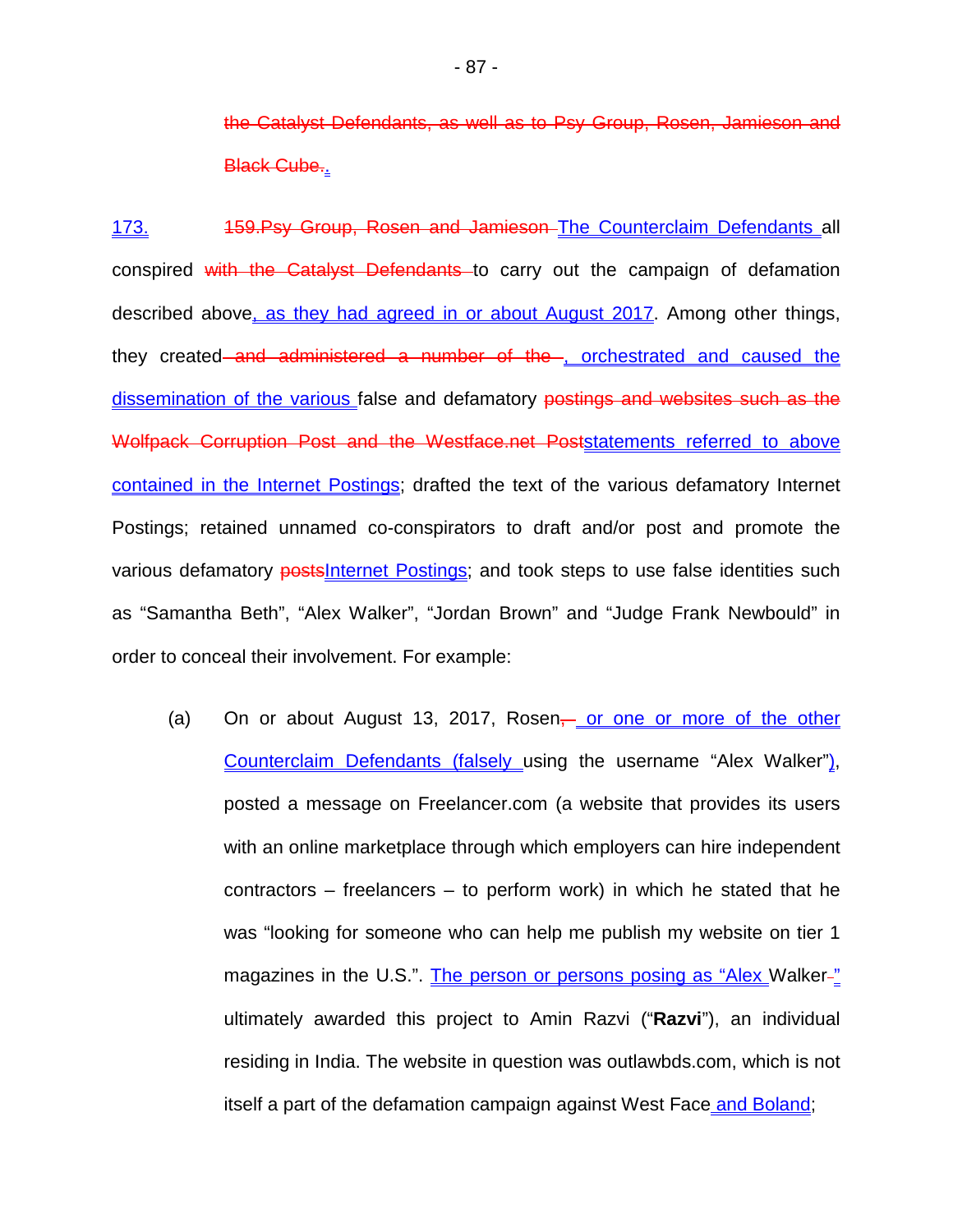- (b) On or around September 10, 2017, Rosen or one or more of the other Counterclaim Defendants (falsely using the name username "Alex Walker") and Razvi began engaging in an instant messaging chat over Skype (a software application that allows its users to communicate in various ways over the Internet, including video and voice calling, screensharing, and instant messaging);
- (c) On September 18, 2017, Rosen or one or more of the other Counterclaim Defendants (falsely using the username "Alex Walker") stated that he had sent Razvi's Skype contact information to a colleague of his, who Rosen indicated would contact Razvi soon. Rosen referred to this person as his "boss", and stated that her name was "Samantha Beth" (in fact, the real person behind the . Samantha Beth username was Jamieson) was in fact one of the Counterclaim Defendants, or acted on their behalf;
- (d) On or about September 18, 2017, Jamieson (using the name "Samantha Beth" $\rightarrow$  retained and directed Razvi to write, publish, and disseminate the Boland Post. Jamieson "Samantha Beth" sent Razvi an email containing the text of the Boland Post. Razvi published the Boland Post on WN.com (as set out above), after being directed and paid to do so by Jamieson. In doing so Jamieson acted on her own behalf and on behalf of the other Counterclaim Defendants, including the Catalyst Defendants"Samantha Beth";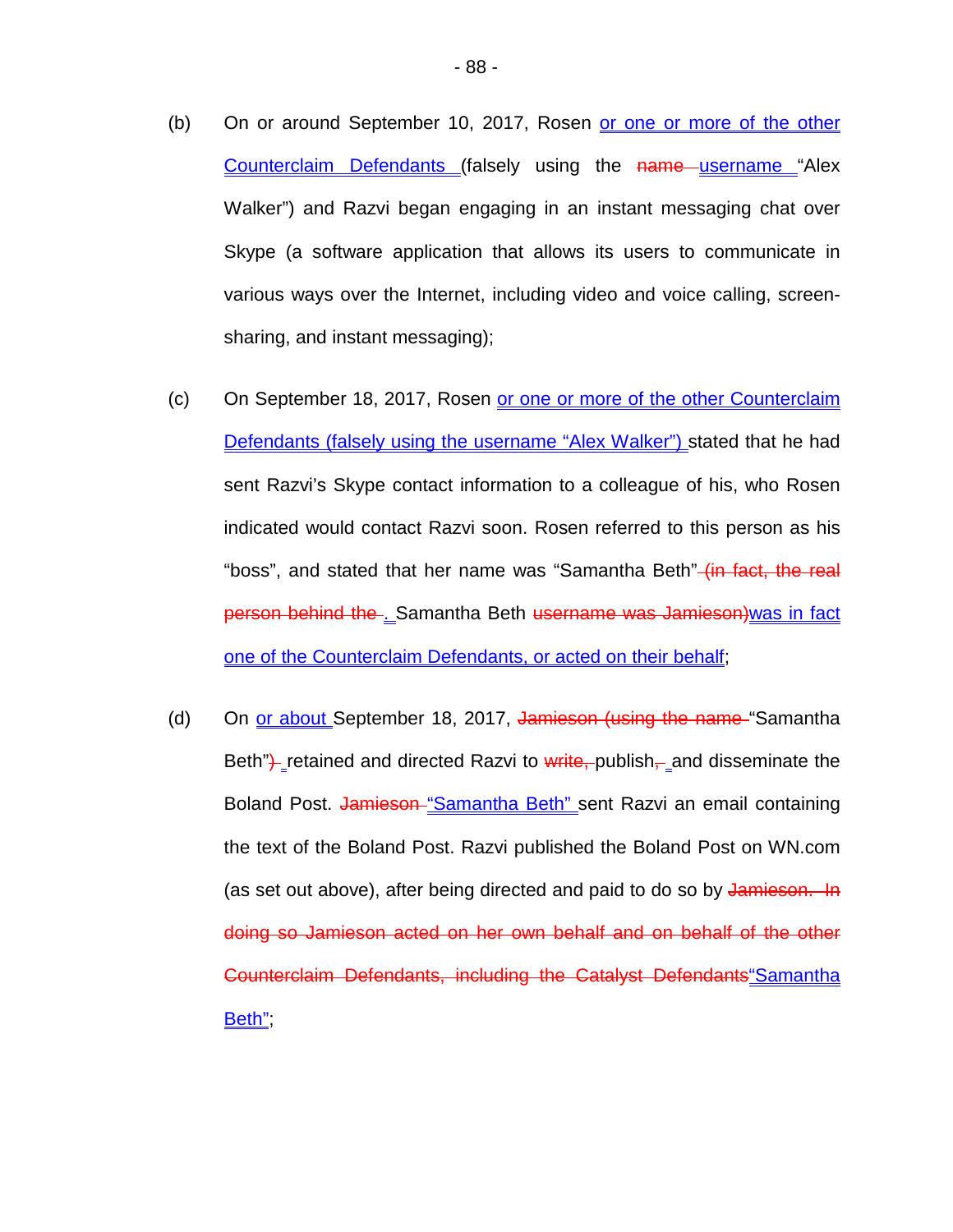- (e) Similarly, on September 18, 2017, Jamieson (under the guise of "Samantha Beth $\frac{1}{2}$ " sent Razvi an email containing the text of the Esco Post. Razvi published the Esco Post on the Huffington Post (as set out above), after being directed and paid to do so by Jamieson. In directing that the Esco Post be published, Jamieson acted on her own behalf and on behalf of the other Counterclaim Defendants, including the Catalyst Defendants;"Samantha Beth";
- (f) In her In discussions with Razvi in or around September 18, 2017, Jamieson "Samantha Beth" made it clear to Razvi that "her-" priorities were for him Razvi to publish the false and defamatory Internet Postings as quickly as possible, on as many websites as possible, and on as high profile websites as possible. Acting on her own behalf and on behalf of the other Counterclaim Defendants, Jamieson websites that had the highest possible profiles. The Counterclaim Defendants played an active role in orchestrating and directing this conduct, and in doing so sought to maximize to the greatest degree possible the harm that the dissemination of these false and defamatory Internet Postings could and would inflict on West Face and Boland. Acting in furtherance of the conspiracy described herein, "Samantha Beth" took all necessary steps to ensure that a number of the false and defamatory Internet Postings were disseminated as broadly as possible on the eve of the originally scheduled hearing in the Court of Appeal for Ontario of Catalyst's appeal in the Moyse Action. As stated above, that appeal was *first* scheduled to be argued on September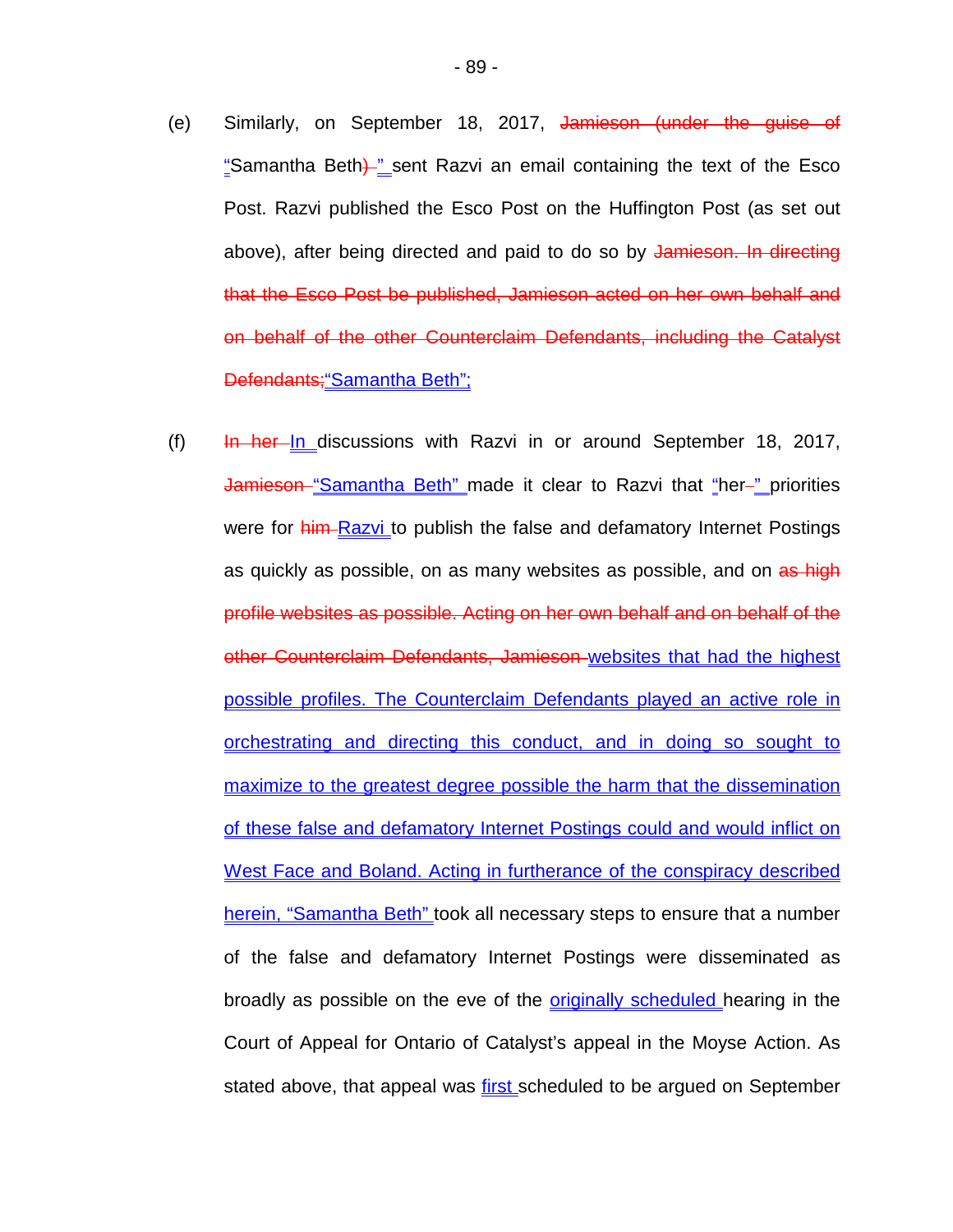26 and 27, 2017, until Catalyst engineered an adjournment of the appeal on the afternoon of September 25, 2017;

- (g) Similarly, as set out above, the Boland Post was also published at http://greg-boland.blog/. The "author" of the Boland Post on this site is listed as "Anonymous", yet provides a link to a page at http://gregboland.blog/author/judgefranknewbould. This blog was created on September 19, 2017, and while the username of the user that created this blog was "judgefranknewbould", the user's email was "sambeth381@gmail.com", and the user's address was 326 Bay Street, Toronto – a fictitious address that does not exist. In factshort, it was Jamieson and/or Psy Group the Counterclaim Defendants who created this blog post, using the fictitious "Samantha Beth" persona, and they did so in such a way as to deliberately conceal and mislead its readers as to her or its their involvement and ultimately the involvement of the Counterclaim Defendants; and
- (h) Similarly Finally, on September 18, 2017, Jamieson and/or the Counterclaim Defendants used the **same** fictitious "Samantha Beth username<sup>"</sup> persona, from the very same IP address as the user of the "sambeth381@gmail.com" account who had created the Boland Post, to create a second blog site at http://judgefranknewbould.wordpress.com and to purchase the judgefranknewbould.ca domain name. Notably, this was the day after Jamieson first emailed Blatchford with the "exclusive" story offer about Justice Newbould and West Face, and the very day of the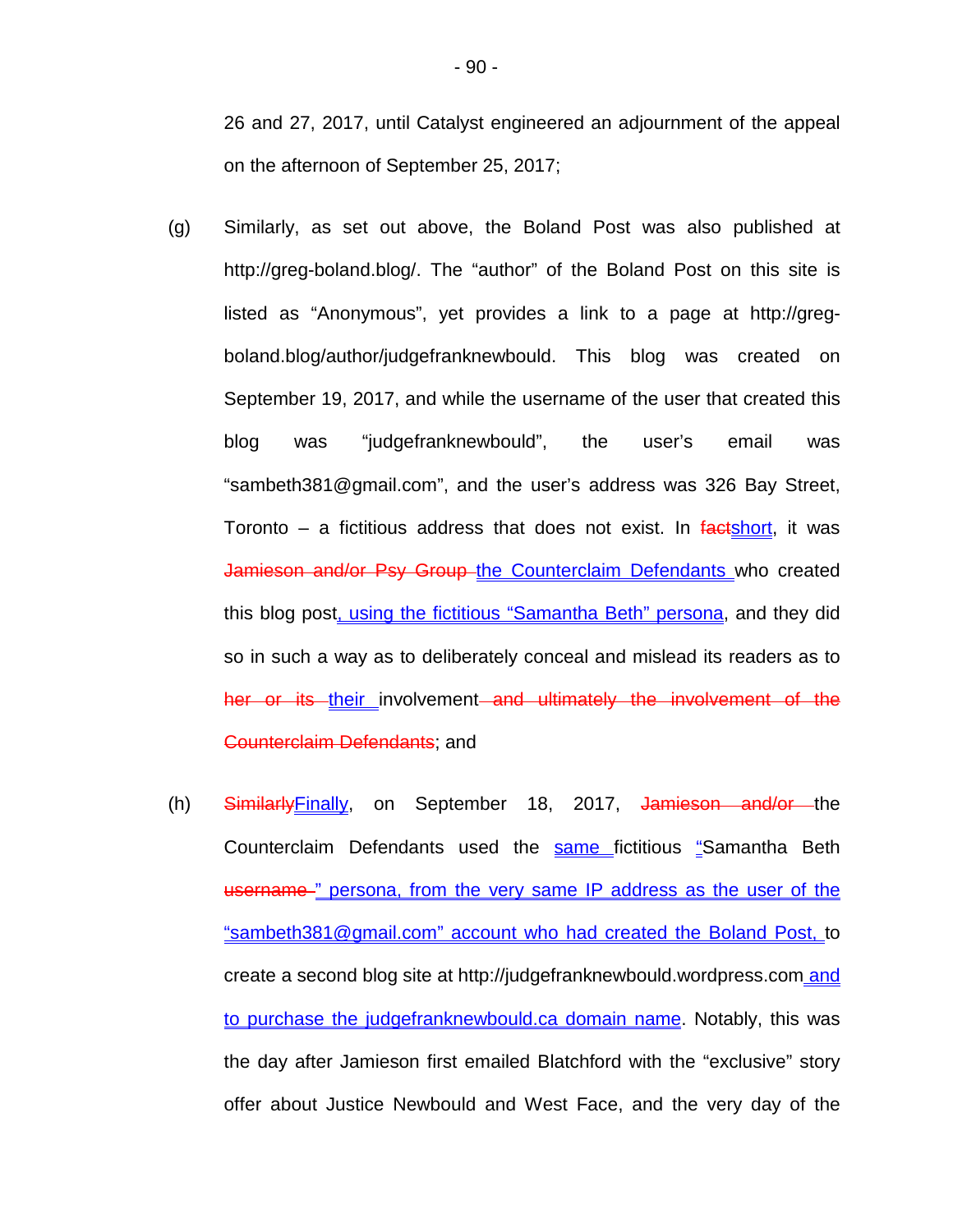failed sting **conducted by operatives of Black Cube** against Justice Newbould. The Counterclaim Defendants had drafted and intended to publish a false and defamatory article about Justice Newbould's "corruption" to this blog post, and would have done so had Black Cube's sting operation against Justice Newbould been remotely successful. The proposed title of this unpublished blog post was "A corrupt system or just a bad apple: how Justice Frank Newbould is destroying our faith in the Canadian judicial system". The ultimate goal of this planned but unlaunched attack on Justice Newbould was to cast a cloud of doubt and uncertainty over West Face's victory in the Moyse Action and to shroud West Face and Boland in contention and controversy.

174. 174. **160.**The Counterclaim Defendants conspired in a similar manner to publish the other Internet Postings. The Further particulars of their conduct are known to the Counterclaim Defendants rather than to West Face and Boland.

## **(iv) False and Defamatory Communications with Reporters Regarding Black Cube Operations**

175. 161. Upon In furtherance of the conspiracy detailed herein, upon receiving the Black Cube Evidence, the Counterclaim Defendants, including Black Cube, Psy Group, Jamieson, Rosen, Glassman and Riley, conspired to provide provided reporters, news agencies (including the *National Post*, Bloomberg News and the Associated Press), as well as others, with edited, distorted or otherwise falsified recordings and/or transcripts of meetings between operatives of Black Cube and its their targets, including current and former employees of West Face as well as Justice Newbould (the "**Edited**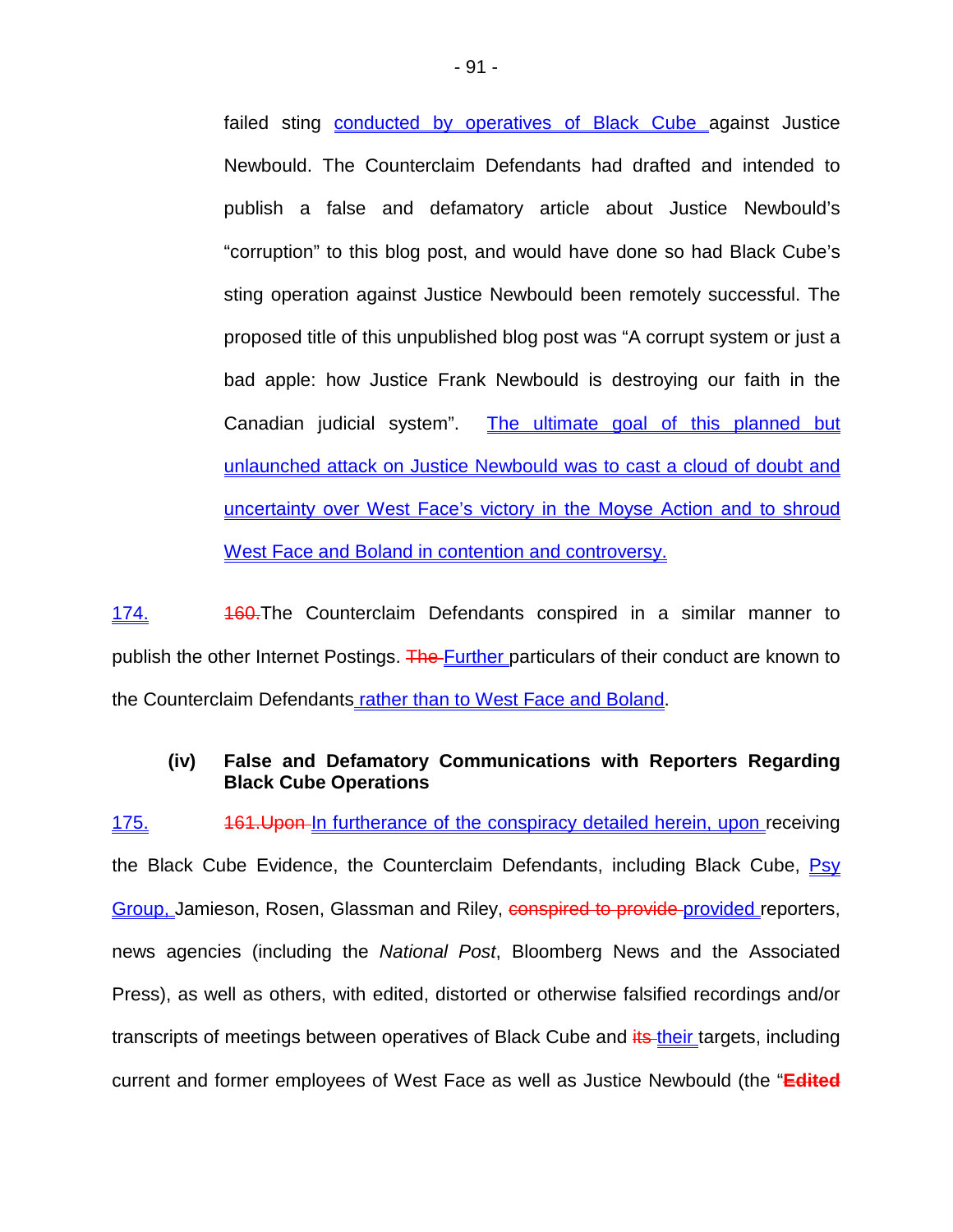**Misleading Transcripts**"). The Counterclaim Defendants did so disseminated the Misleading Transcripts to members of the media repeatedly during at least the period from September to December 2017, in an unsuccessful attempt to have cause these various news agencies to publish negative false and defamatory articles about West Face, Boland and Justice Newbould. Among other things, the Counterclaim Defendants provided transcripts provided to members of the media were that had been edited or altered to provide the false impression that:

- (a) West Face and its principals, including Boland, had unlawfully received from Moyse confidential information belonging to Catalyst about WIND, and had used that information to its their advantage;
- (b) West Face and its principals, including Boland, had concealed unlawfully the identity of its West Face's investors; and
- (c) West Face and its principals, including Boland, had obtained unlawfully and misused confidential information regarding a wireless spectrum auction held in February 2015.

176. 176. 162.All of these accusations were false and defamatory of West Face and Boland, and were published to the *National Post*, Bloomberg News and the Associated Press with malice, for the purpose of embarrassing and injuring West Face and Boland.

# **(v) Further False and Defamatory Communications to Catalyst Investors**

177. In furtherance of the conspiracy detailed herein, upon receiving the Black Cube Evidence, the Catalyst Defendants prepared a further letter to Catalyst investors that included portions of the Misleading Transcripts (the "**March Investor Letter**"). The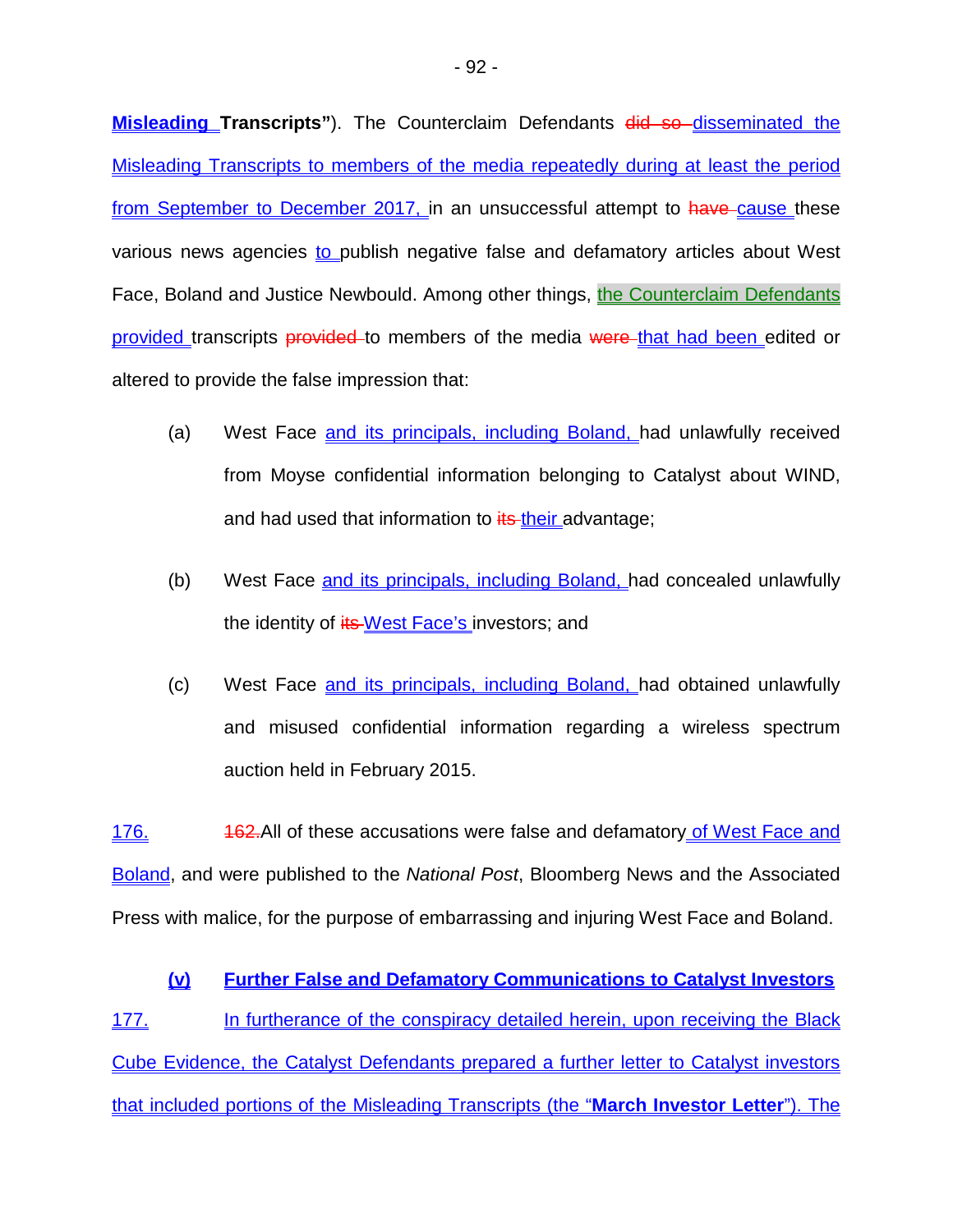March Investor Letter was disseminated by the Catalyst Defendants to Catalyst investors on or about March 19, 2018. Each of Catalyst's investors who received the March Investor Letter is a current or potential investor in funds managed by West Face. Moreover, the Catalyst Defendants were well aware when they disseminated the March Investor Letter to numerous investors that the natural, ordinary and probable consequence of doing so was that one or more of those investors would likely further disseminate the March Investor Letter to others, including to members of the media. That is precisely what happened.

178. The Counterclaim Defendants disseminated the March Investor Letter to Catalyst investors for the purpose and with the effect of harming West Face and Boland and further shrouding them in controversy and scandal. Among other things, the March Investor Letter deliberately mischaracterized and concealed the involvement and deceitful conduct of operatives of Black Cube in allegedly "interviewing" former employees of West Face. Moreover, the March Investment Letter contained extracts from heavily edited and distorted transcripts of secretly recorded meetings involving operatives of Black Cube and those former employees. Those meetings were arranged and conducted by operatives of Black Cube for, on behalf of or at the direction of the Catalyst Defendants under false pretences through the use of lies and deception. None of this was disclosed by the Catalyst Defendants in the March Investor Letter. It stated, among other things, the following:

> The interviews [*sic*; the "interviews" were in fact secretly recorded transcripts of Black Cube stings] in Catalyst's possession include statements made by a former West Face employee, who has extensive experience as a portfolio manager. This former employee has repeatedly indicated in his interview that inside information about the WIND negotiations was improperly leaked to West Face.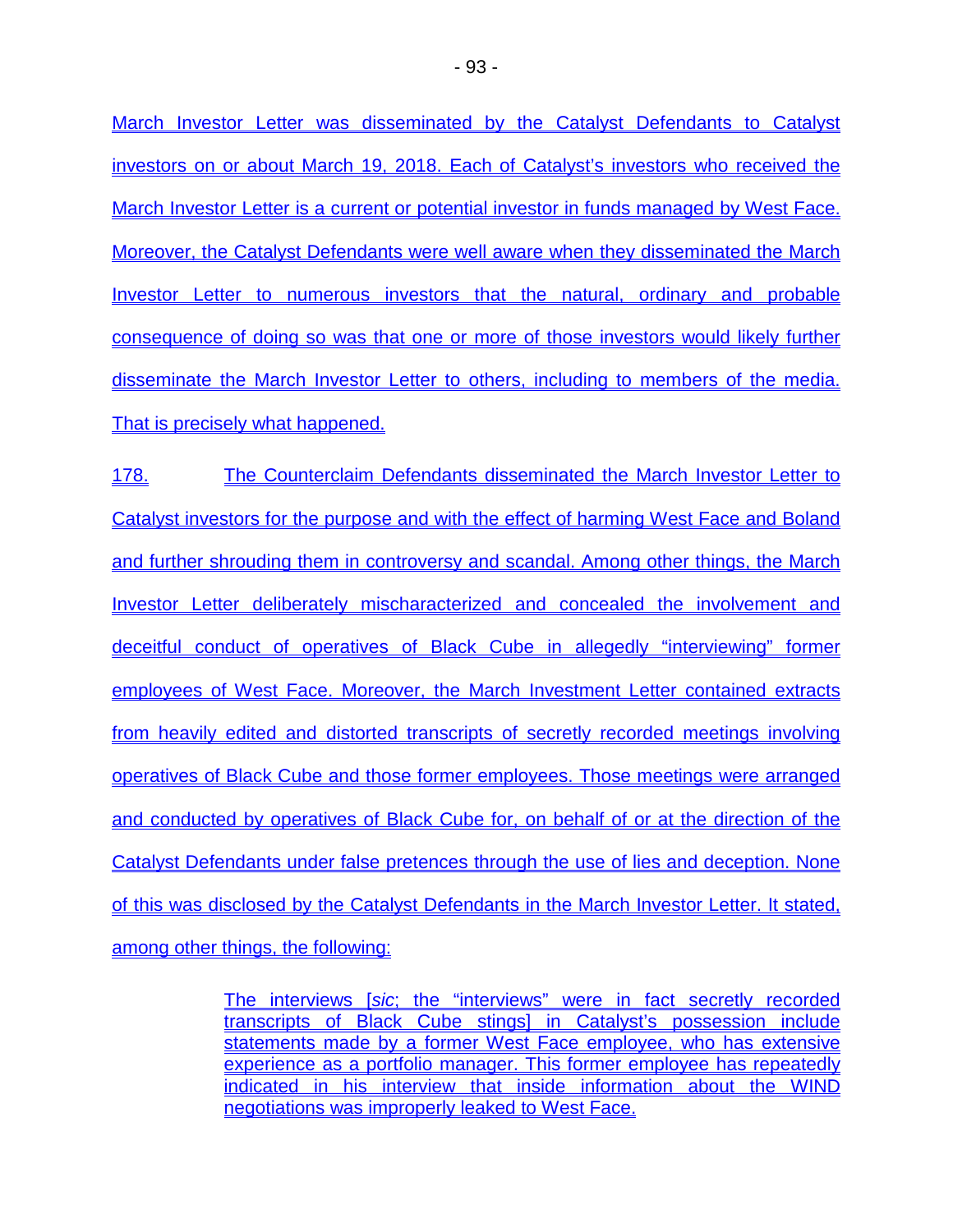This former employee expressed his belief that the West Face consortium had received inside information about the WIND negotiations as a result of which West Face was able to buy WIND by making a different bid with fewer conditions than Catalyst. Consequently, this employee stated that **"I**  didn't work on the deal because I thought it was polluted."

179. The March Investor Letter was defamatory. The plain and ordinary meaning of the March Investor Letter was that West Face and its principals, including Boland, had only been able to participate successfully in the acquisition of WIND by using dishonourable and unlawful means, including by using "inside information" about Catalyst's negotiations with VimpelCom.

180. The March Investor Letter was false. As described above, West Face used no inside information of Catalyst in acquiring WIND. Rather, Catalyst failed in its bid to acquire WIND because of its poor choices, flawed negotiating strategy, intransigence, and unreasonable, unrealistic and unachievable demands made by Catalyst of the Government of Canada concerning significant regulatory concessions. The quotation from a former West Face employee in the March Investor Letter was distorted and taken out of context, and did not pertain to the improper use by West Face of confidential information of Catalyst's, which never occurred.

181. As the Catalyst Defendants anticipated and intended, the March Investor Letter was provided by one or more of its investors to members of the mainstream media. On April 17, 2018, the Globe and Mail published an article titled "In Investor Letter, Catalyst Claims It Can Still Win Wind Mobile Suit", which repeated publicly the salient contents of the March Investor Letter. The publication of that article further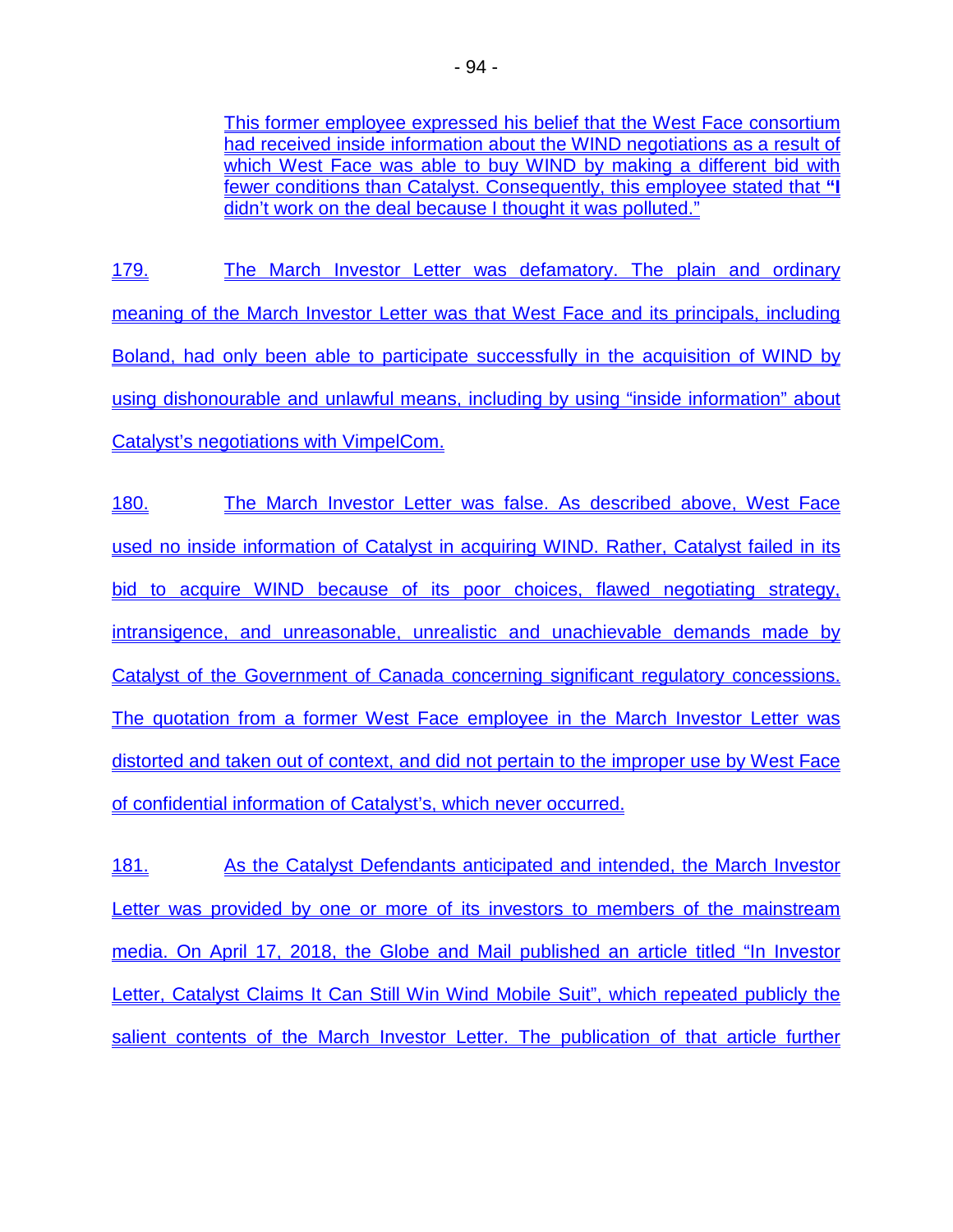shrouded Boland and West Face in contention and controversy, as Catalyst hoped and intended would occur.

# **H. G.Conspiracy**

182. 163. The As pleaded above, the Counterclaim Defendants have engaged in both predominant purpose and unlawful means conspiracy in their efforts to inflict harm upon Boland and West Face.

183. **164.** The Counterclaim Defendants acted entered into an agreement in or about August 2017 to act in concert, by agreement, and with the common design to:

- (a) publish punish, embarrass, discredit and harm West Face and Boland by disseminating false and defamatory statements about them that attacked their honesty, integrity, business ethics and conduct. The statements in question are referred to above, and include the Post-Judgment Comments, the October 2016 Press Release, the Glassman Defamation, the **First** Investor Letter, the Internet Postings and the Edited-Misleading Transcripts, all as described above and the March Investor Letter; and
- (b) carry out the Black Cube Campaign.

184. These various activities were all part of a co-ordinated strategy engaged in by the Counterclaim Defendants in furtherance of their conspiracy. They sought throughout to maximize the harm they inflicted on West Face and Boland, and used improper, unethical and unlawful conduct engaged in by operatives of Black Cube to do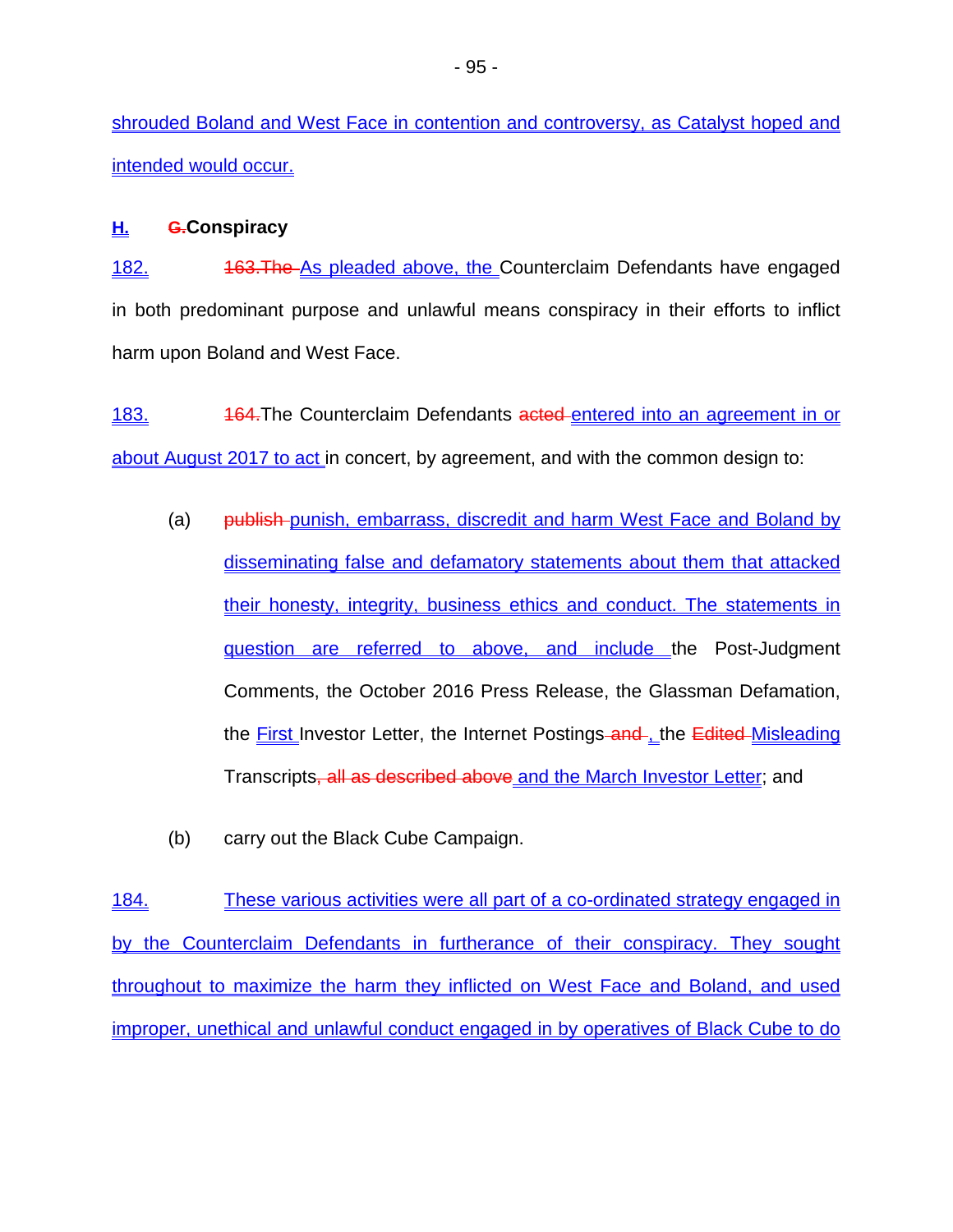so. All of the Counterclaim Defendants were aware of and agreed to the overall strategy, and they all played an active role in implementing that strategy. Specifically:

- (a) The Catalyst Defendants were the original architects of the plan to destroy the businesses, careers, and reputations of West Face and Boland. Their objectives in doing so were to: (i) punish, humiliate and discredit West Face and Boland, including by shrouding them in controversy and scandal, with a view to deterring investors from entrusting them with their funds or resources; (ii) deflect attention from their own significant failings, including in respect of their failure to complete Catalyst's intended acquisition of WIND; and (iii) blame others, including West Face, Boland, and Justice Newbould, for their catastrophic losses in the business world and litigation;
- (b) The Catalyst Defendants enlisted the aid of and worked together with the other Counterclaim Defendants to punish, discredit and harm West Face and Boland, as described herein;
- (c) Rosen, Jamieson, Black Cube, and Psy Group collaborated with the Catalyst Defendants to develop, orchestrate and implement the specific plan to conduct the Black Cube Campaign and the Defamation Campaign;
- (d) The Counterclaim Defendants all participated actively in the Black Cube Campaign and the subsequent attempts of the Counterclaim Defendants to exploit, utilize and publicize the fruits of that Campaign;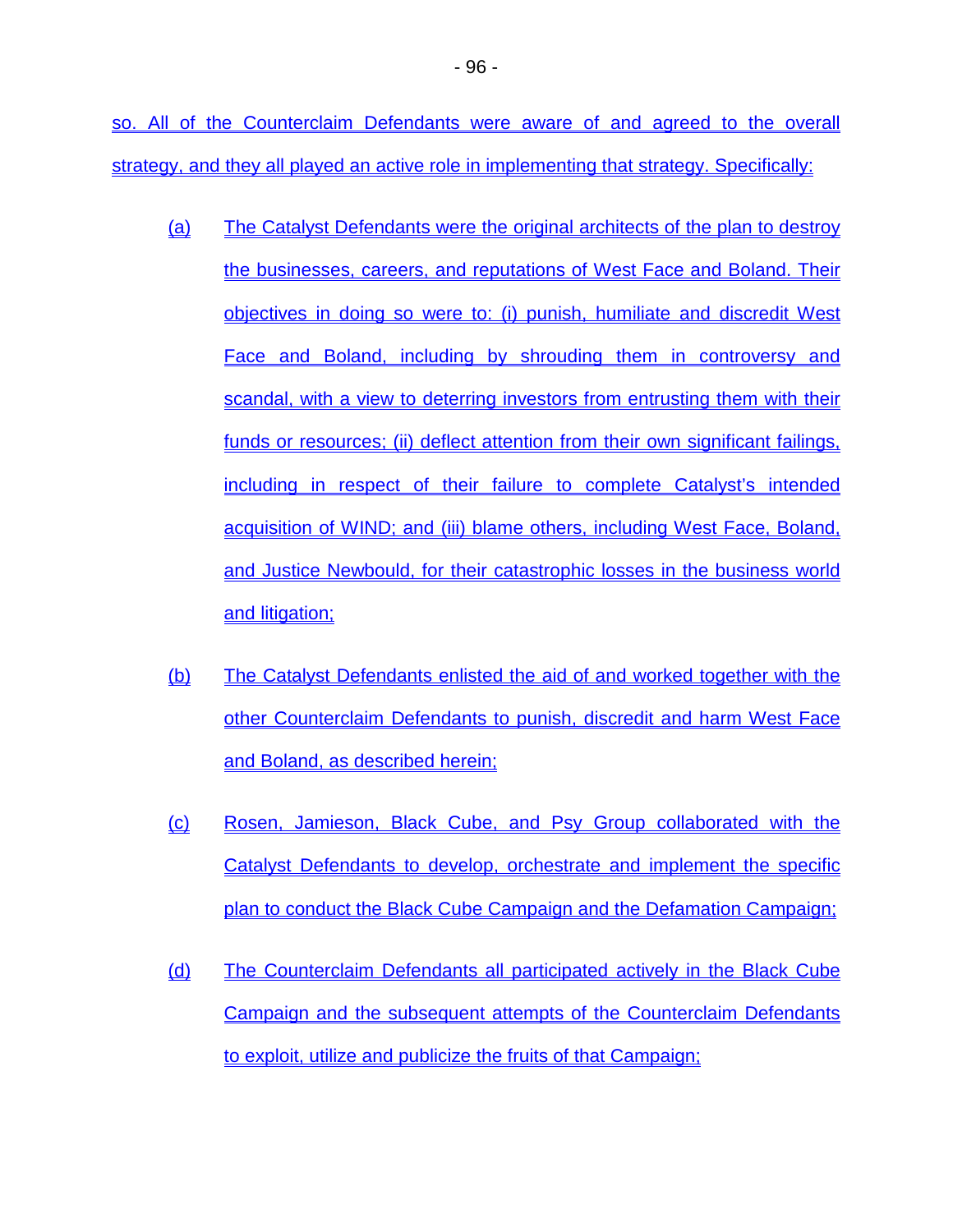- (e) The Counterclaim Defendants, directly or indirectly, published the Post-Judgment Comments, the October 2016 Press Release, the Glassman Defamation, the First Investor Letter, the Internet Postings, the Misleading Transcripts and the March Investor Letter, and acted with malice in doing so;
- (f) Rosen, Jamieson, Black Cube, and Psy Group retained persons known to the Counterclaim Defendants but unknown to West Face and Boland to write and disseminate the Internet Postings; and
- (g) Glassman, Riley, De Alba, Rosen, Jamieson, Black Cube, and Psy Group provided the Misleading Transcripts to journalists and to others, as described above.

185. **165.** 165. The conduct of the Counterclaim Defendants was directed at and intended to punish, discredit and harm West Face and Boland. As described above, the purpose and effect of the Counterclaim Defendants' activities was to damage the reputation reputations of West Face and Boland, to undermine and destroy the business of West Face, and otherwise cause harm to West Face and Boland in retaliation for West Face's recent success at Catalyst's expense as described above.

186. 166. 166. 166. The Counterclaim Defendants knew that harm was likely to result to West Face and Boland from their conduct, and such harm has in fact occurred. By harming the reputations of Boland and West Face deceiving market participants and investors into believing that West Face and Boland are dishonest, untrustworthy, incompetent and unethical, the Counterclaim Defendants deliberately tarnished and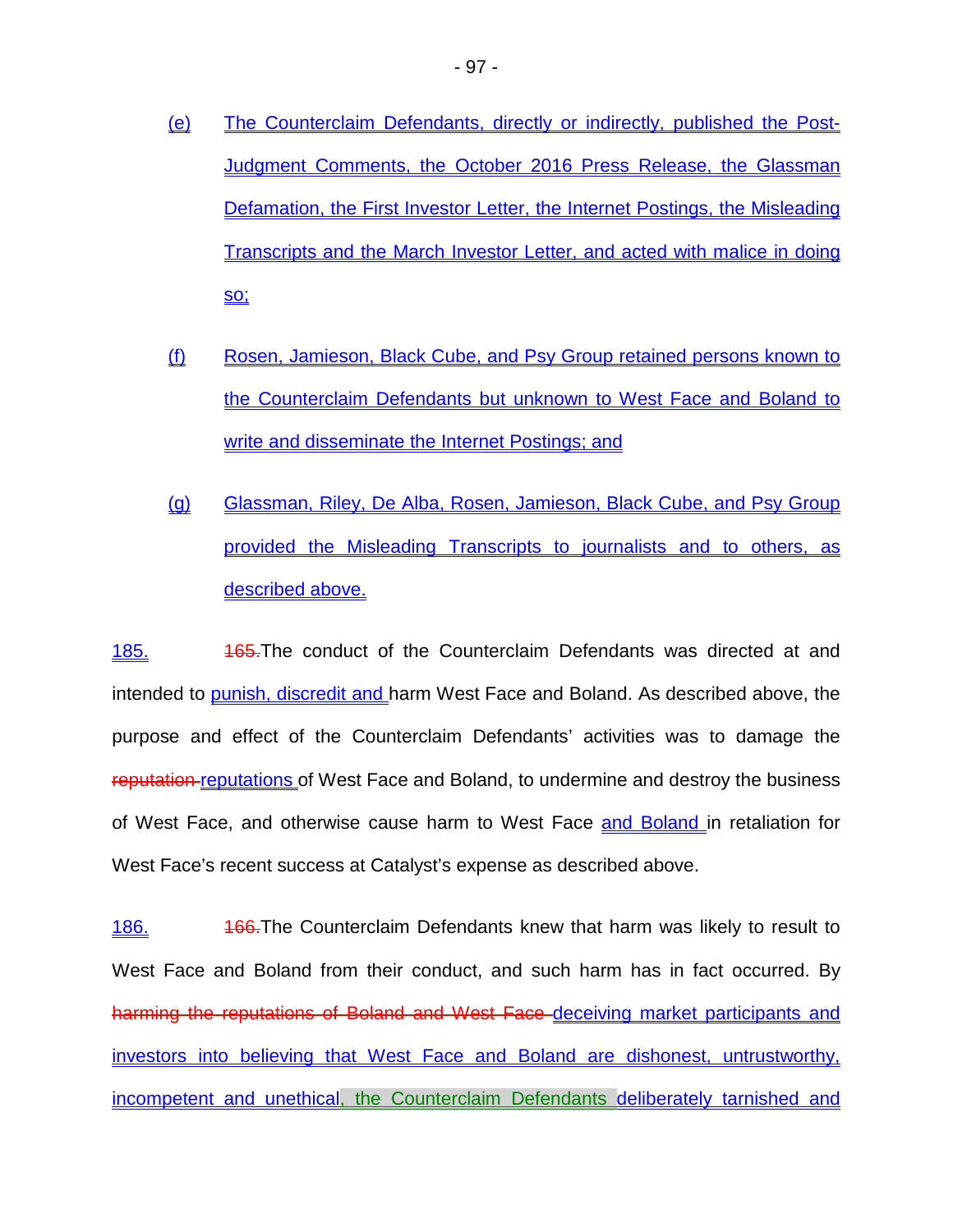harmed their reputations in the financial and investing communities, the Counterclaim Defendants have. This, in turn, has made it more difficult for West Face to raise and retain invested capital, attract and retain employees, and to make investments in other companies. Black Cube's activities also caused harm to West Face and Boland as described above.

### **I. Unlawful Means Tort**

187. **167.** 167. The Counterclaim Defendants carried out their conspiracy through unlawful means, including their systematic and orchestrated campaign of defamation, their use of unlicensed private investigators, deceit, unlawful means tort, inducing breach of contract and confidence, invasions of privacy and inducing breach of fiduciary duty.

### **H. Unlawful Means Tort**

188. 168. The As pleaded above, the Counterclaim Defendants' campaign of defamation had the purpose and effect of deceiving third-party market participants and investors into believing that West Face and Boland are dishonest, untrustworthy, incompetent and unethical. The Counterclaim Defendants made or caused to be made the false and defamatory statements described above with malice, while knowing that they were utterly false.

189. 189. 169. The Black Cube Campaign, carried out by, for or at the direction of the Counterclaim Defendants, also constitutes actionable wrongs against the targets of those activities, the **full** identities of which whom are known to the Counterclaim Defendants. Among other things: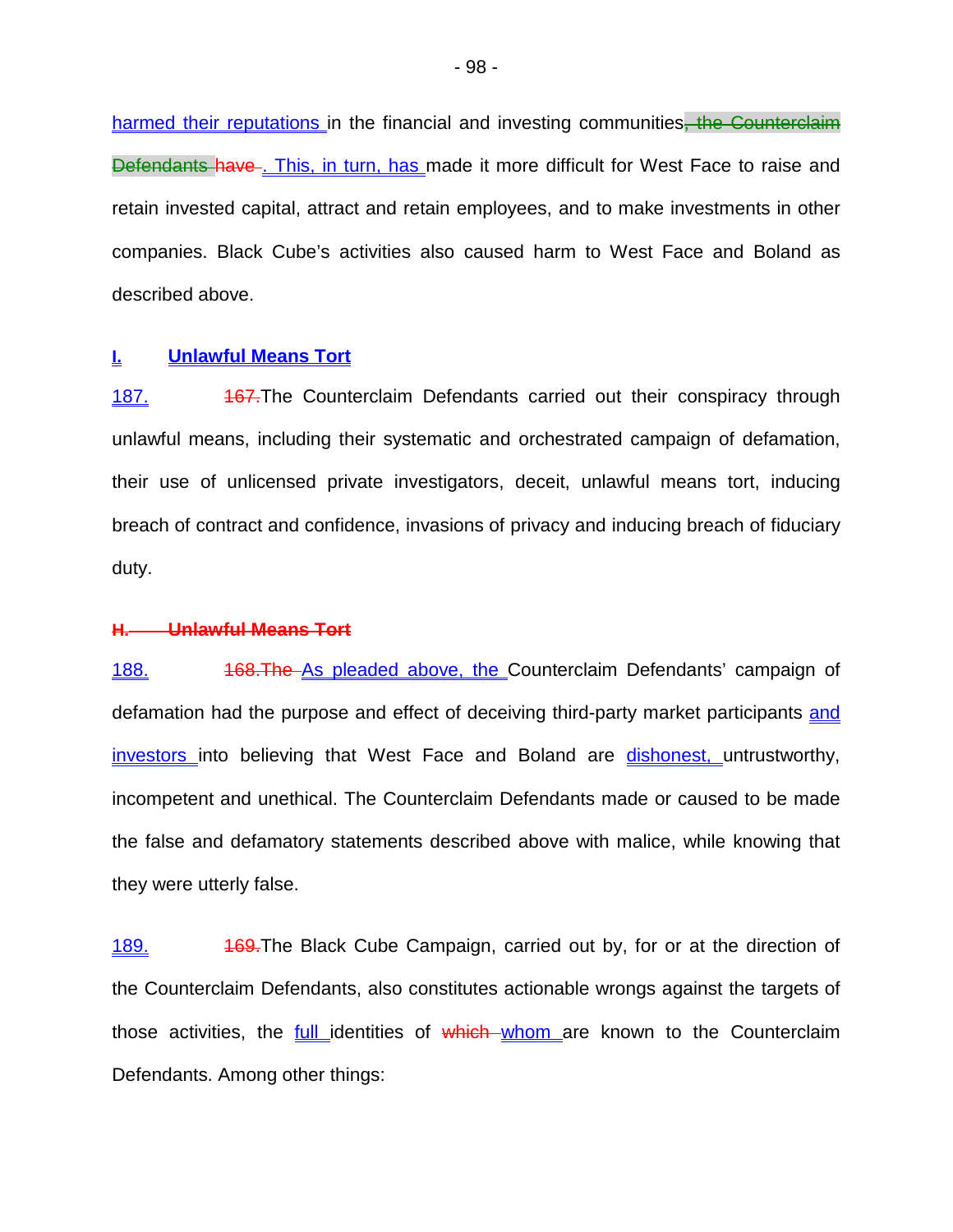- (a) Operatives of Black Cube intentionally and fraudulently induced a number of the targets of the Counterclaim Defendants-, including Justice Newbould, West Face's former general counsel Alex Singh, and a number of other current and former employees of West Face, to invest time and money, and even *(in some cases)* to fly to London, England, in pursuit of employment-, professional engagements or investment opportunities that never existed. Operatives of Black Cube intentionally made false representations to the targets with the purpose and effect of causing them to rely on those representations $\frac{1}{x}$  to meet with Black Cube operatives, and disclose divulge to them West Face's confidential and/or privileged information, including information belonging to West Face;
- (b) Operatives of Black Cube induced the targets current and former employees of West Face to breach duties of confidence owed to West Face pursuant to employment contracts and at law by offering them lucrative employment or investment opportunities provided the targets would disclose confidential information belonging to West Face; and
- (c) Operatives of Black Cube induced West Face's former General Counsel Alex Singh to breach his fiduciary duties owed to West Face by falsely offering to him a potentially lucrative employment opportunity provided that he would disclose privileged communications the target had with that Mr. Singh participated in with his client (West Face-) concerning the hiring and employment of Brandon Moyse. They did so by lying repeatedly to and deceiving Mr. Singh, flying him to London, England and then "interviewing"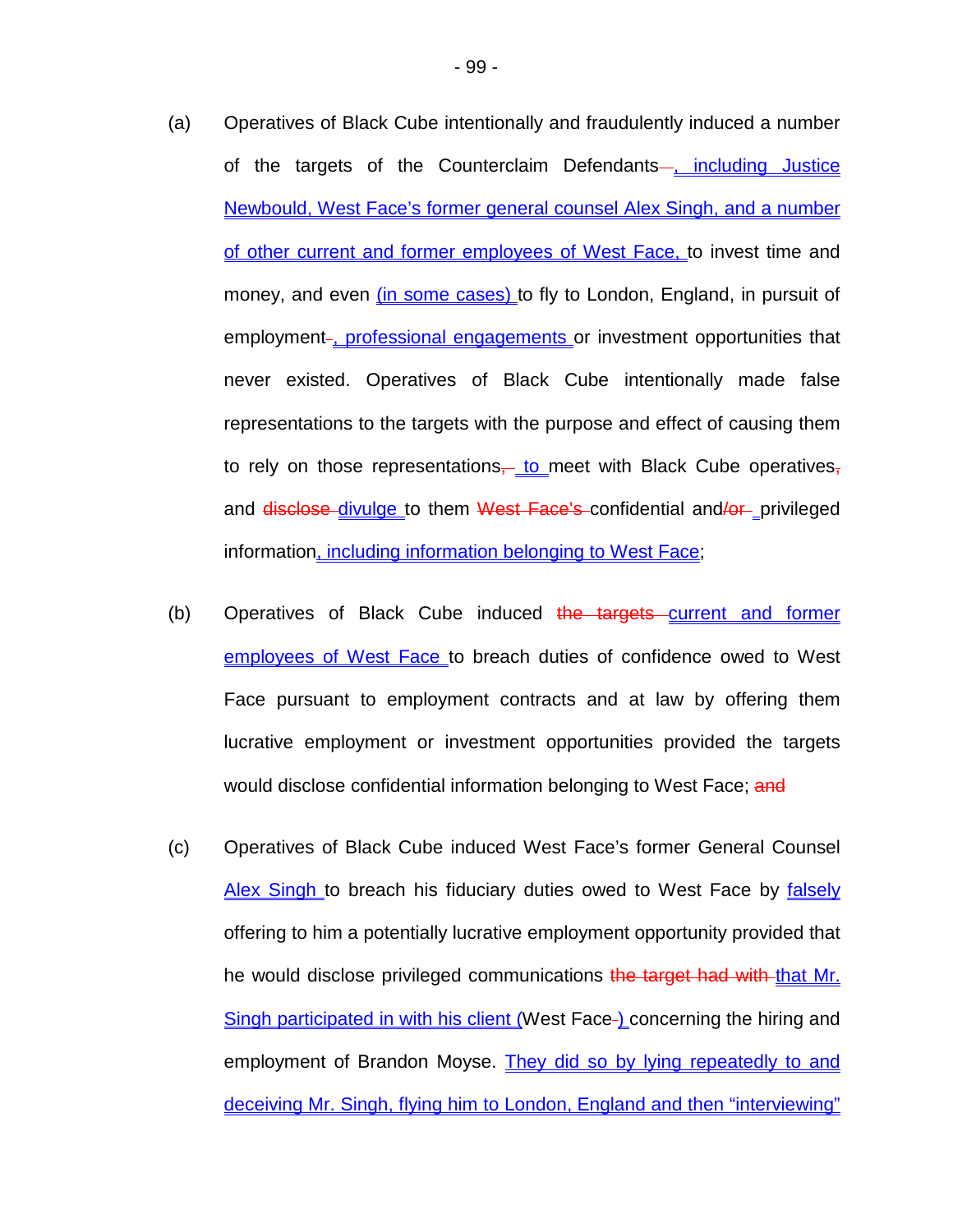him at a high-end restaurant in London while he was jet lagged, consuming alcohol and being surreptitiously recorded; and

(d) Operatives of Black Cube attempted repeatedly to induce or entice Justice Newbould into making anti-Semitic remarks during meetings at his office and at a restaurant in Toronto for the express purpose of enabling the Catalyst Defendants to utilize surreptitious and illicit recordings of Justice Newbould in multiple ways, including: (i) as "fresh evidence" in the Ontario Court of Appeal, in their efforts to rob West Face of the judgment it had obtained fairly at trial in the Moyse Action; (ii) in resisting motions to stay, dismiss or strike Catalyst's Claim that had been brought by West Face and other Defendants in the VimpelCom Action; and (iii) in false and defamatory statements that the Catalyst Defendants and other Counterclaim Defendants intended to disseminate and publish, including over the Internet, in their efforts to discredit, embarrass and punish Justice Newbould and cast doubt upon the legitimacy of the judgment West Face had obtained at trial in the Moyse Action. In doing so, the Counterclaim Defendants hoped and intended to further shroud West Face and Boland in controversy and scandal.

190. This conduct constituted the tort of deceit against the targets of Black Cube's campaign, and caused damage to West Face and Boland as described herein.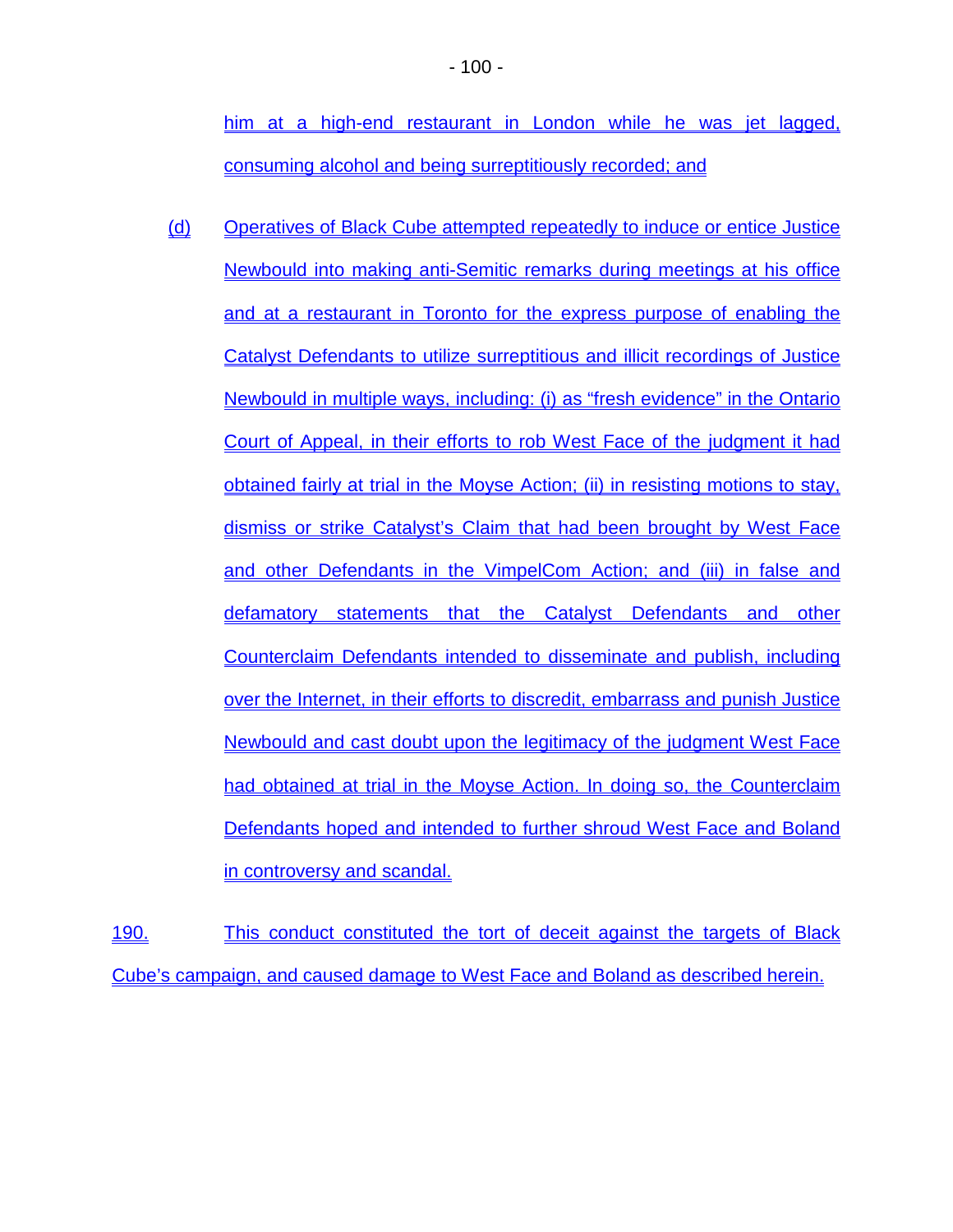**J. Inducing Breach of Confidence and Fiduciary Duty**

191. As described above, one aspect of the conspiracy engaged in by the Counterclaim Defendants was the Black Cube Campaign against Alex Singh.

192. The Counterclaim Defendants were aware that as the former General Counsel of West Face, Mr. Singh owed West Face duties of confidence and fiduciary duties. Notwithstanding that awareness, the Counterclaim Defendants knowingly conspired with Black Cube to intentionally elicit from Mr. Singh, and to surreptitiously record, privileged and confidential information (including information concerning legal advice conveyed by Mr. Singh to West Face) pertaining to the hiring and employment of Moyse.

193. After having obtained privileged and confidential information from Mr. Singh, including concerning his legal advice to West Face pertaining to the hiring and employment of Moyse, and with knowledge of the nature of that information, operatives of Black Cube promptly shared it with the Catalyst Defendants. The Catalyst Defendants received and utilized the contents of Mr. Singh's privileged and confidential communication with full knowledge of its privileged and confidential nature, thereby participating in the breach of confidence and breach of fiduciary duty committed thereby.

### **K. I.Damages**

194. **170.** 170. Heta Face and Boland have suffered significant damages as a result of the conduct of the Counterclaim Defendants pleaded above, including the Black Cube Campaign, the WIND Defamation, the Wolfpack Defamation and the Performance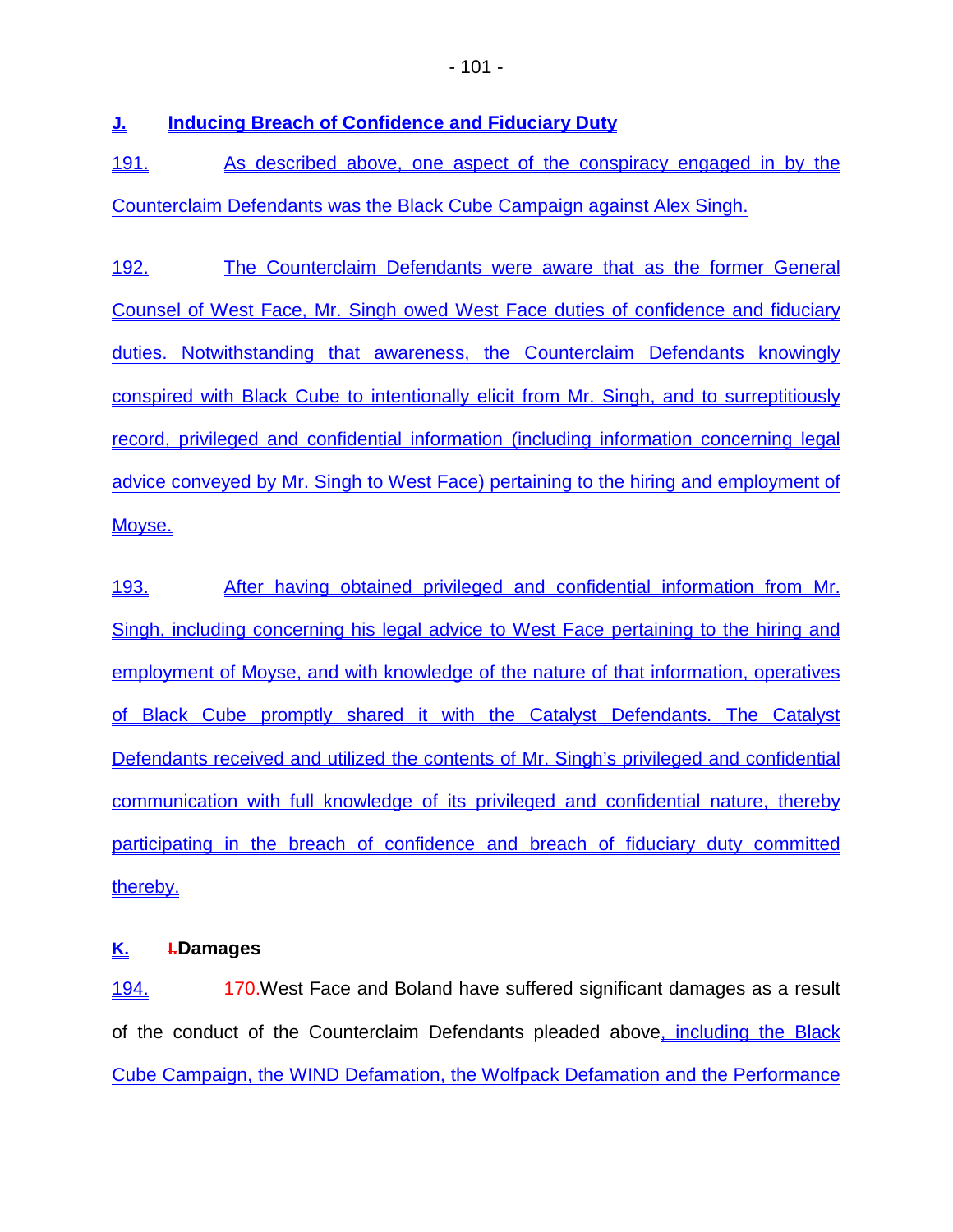Defamation. Among other things, the negative publicity surrounding the Black Cube Campaign and the various Defamations has:

- (a) associated West Face with unsavoury events and allegations in the eyes of current and potential investors;
- (b) created the impression that anyone associated with West Face could potentially be the subject of "sting" operations or defamation, thereby deterring individuals from investing or associating with West Face;
- (c) scared away potential employees who could have helped grow and develop West Face's business, as a result of the risk that all West Face employees are potential targets of "sting" activities by sophisticated international intelligence operatives like Black Cube;
- (d) resulted in West Face employees resigning in order to remove themselves from the controversy associated with West Face and Boland;
- (e) (a)Current-caused West Face investors have redeemed to redeem their investments and withdrawn-withdraw the proceeds in question from West Face's investment funds, thereby reducing the management fees that West Face can earn;
- (f) (b)Potential West Face deterred potential investors have been deterred from investing with West Face, thereby further reducing the management fees that West Face can earn; and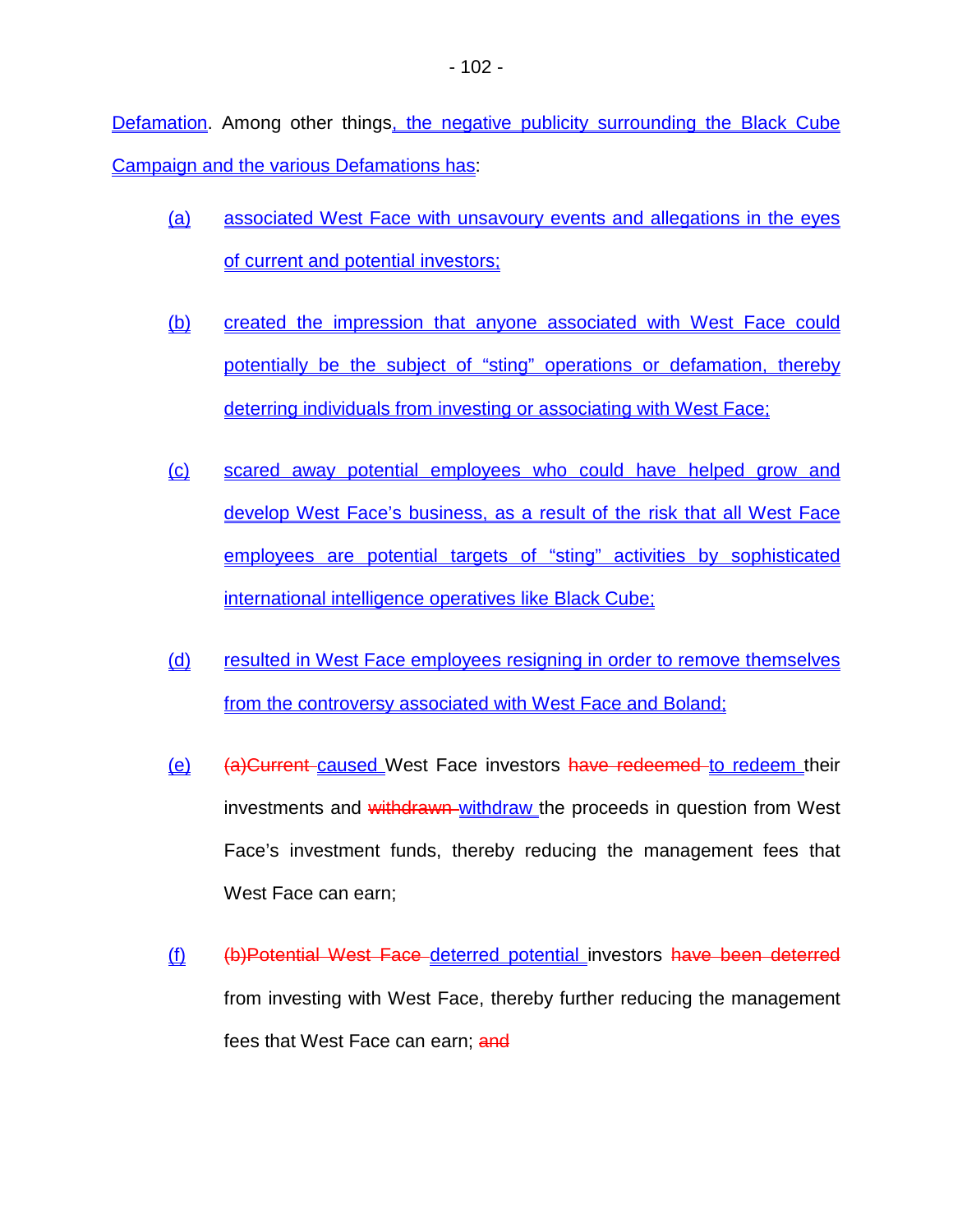- (g) forced West Face to delay distributing all of the legitimate proceeds from the sale of WIND to investors in West Face managed investment funds; and
- (h) (c)West Face has incurred forced West Face to incur hundreds of thousands of dollars in expenses associated with the retention of legal, investigative and technical advisors in order to determine who played a role in and is responsible for the conduct pleaded above.

195. **171.**Boland has also suffered severe reputational harm as a result of the conduct of the Counterclaim Defendants referred to Black Cube Campaign and campaign of defamation described in more detail above. His conduct, ethics and character have been severely and repeatedly impugned, which has harmed his ability to raise capital for business ventures at West Face and elsewhere and has otherwise limited his ability to pursue his professional activities. Moreover, Boland is personally registered with various securities regulators across Canada and subject to the jurisdiction of U.S. regulators, and the conduct of the Counterclaim Defendants has improperly endangered his standing and reputation with those regulators.

196. 196. 172. In the extraordinary circumstances of this case, a very substantial award of awards of aggravated and punitive damages is are appropriate, having regard to the high-handed, willful, wanton, reckless, contemptuous and contumelious conduct of the Counterclaim Defendants. Their conduct, and the conduct of others acting for them or on their behalf, has been truly deplorable and should shock the conscience of the Court. The sting on Justice Newbould described above, and the efforts of the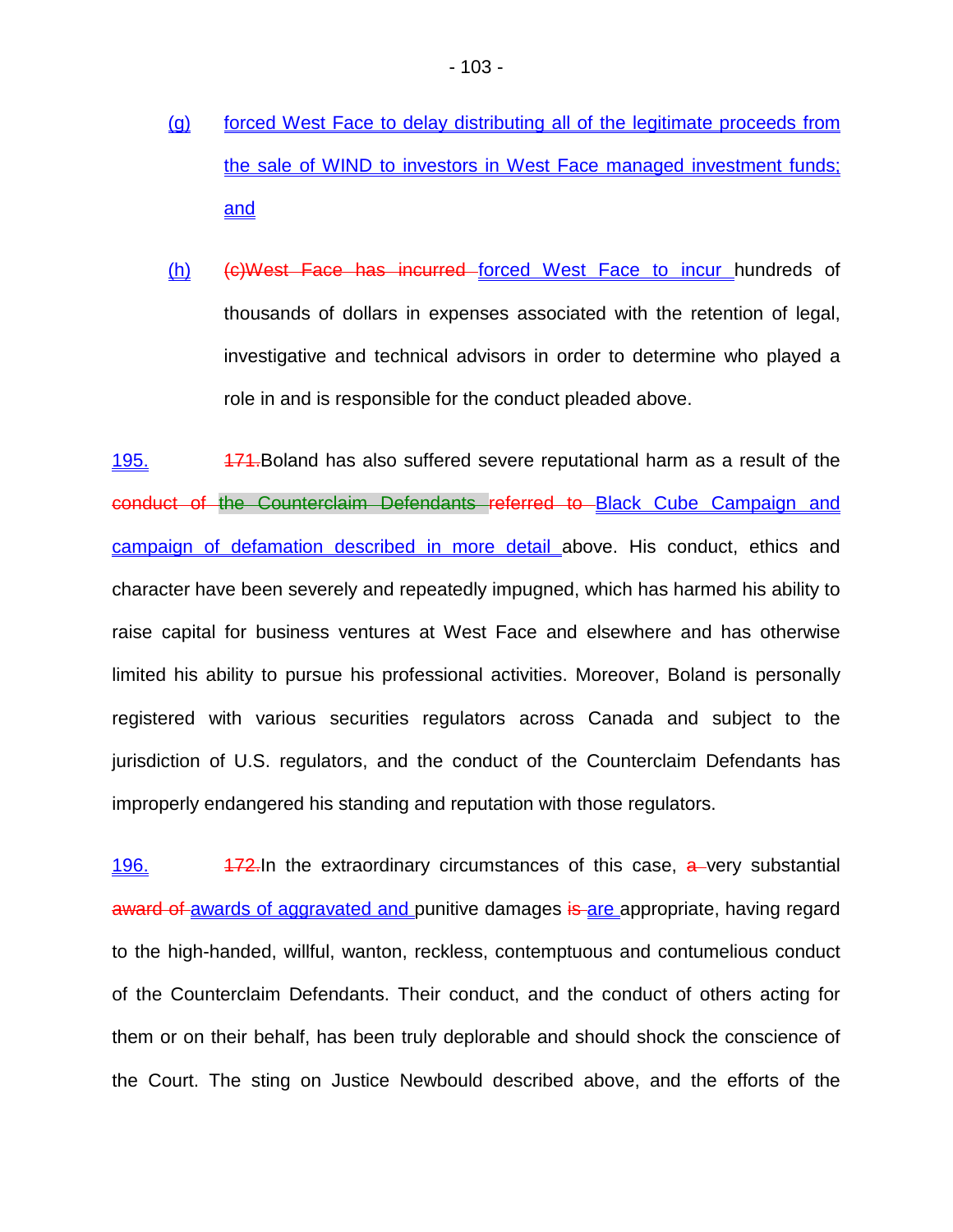Catalyst Defendants to take full advantage of that sting, amount to a full frontal assault on the administration of justice.

### **L. J.The Catalyst Defendants Are Vexatious Litigants**

197. **173.** 173. The Catalyst Defendants should be declared vexatious litigants under section 140 of the *Courts of Justice Act*. Boland and West Face repeat and rely upon paragraphs 1 to 25 of the Fresh as Amended Statement of Defence and on all of the allegations in this Fresh as Amended Counterclaim relating to the sting operation against Justice Newbould. Catalyst and Callidus, under the direction of Glassman, De Alba, and Riley, have commenced multiple, repetitive, vexatious and abusive proceedings against West Face and now Boland. These proceedings are manifestly without merit and have been brought for improper and collateral purposes, including to embarrass and harass West Face and Boland. Once commenced, the Catalyst and Callidus Defendants have either allowed these meritless claims to lay dormant or have actively engaged in abusive litigation tactics to stall or delay the proper and final determination of their purported claims. Finally, the Catalyst Defendants' attempted "sting" on Justice Newbould constitutes an outright and highly improper attack on the proper administration of justice.

198. Remarkably, Catalyst has already stated publicly that it is considering bringing a motion under Rule 59.06 to amend, set aside or vary Justice Newbould's Judgment in the Moyse Action, despite already having lost its appeal of that Judgment in the Court of Appeal, and despite having abandoned its threatened motion for leave to introduce fresh evidence on that appeal. The Catalyst Defendants will continue to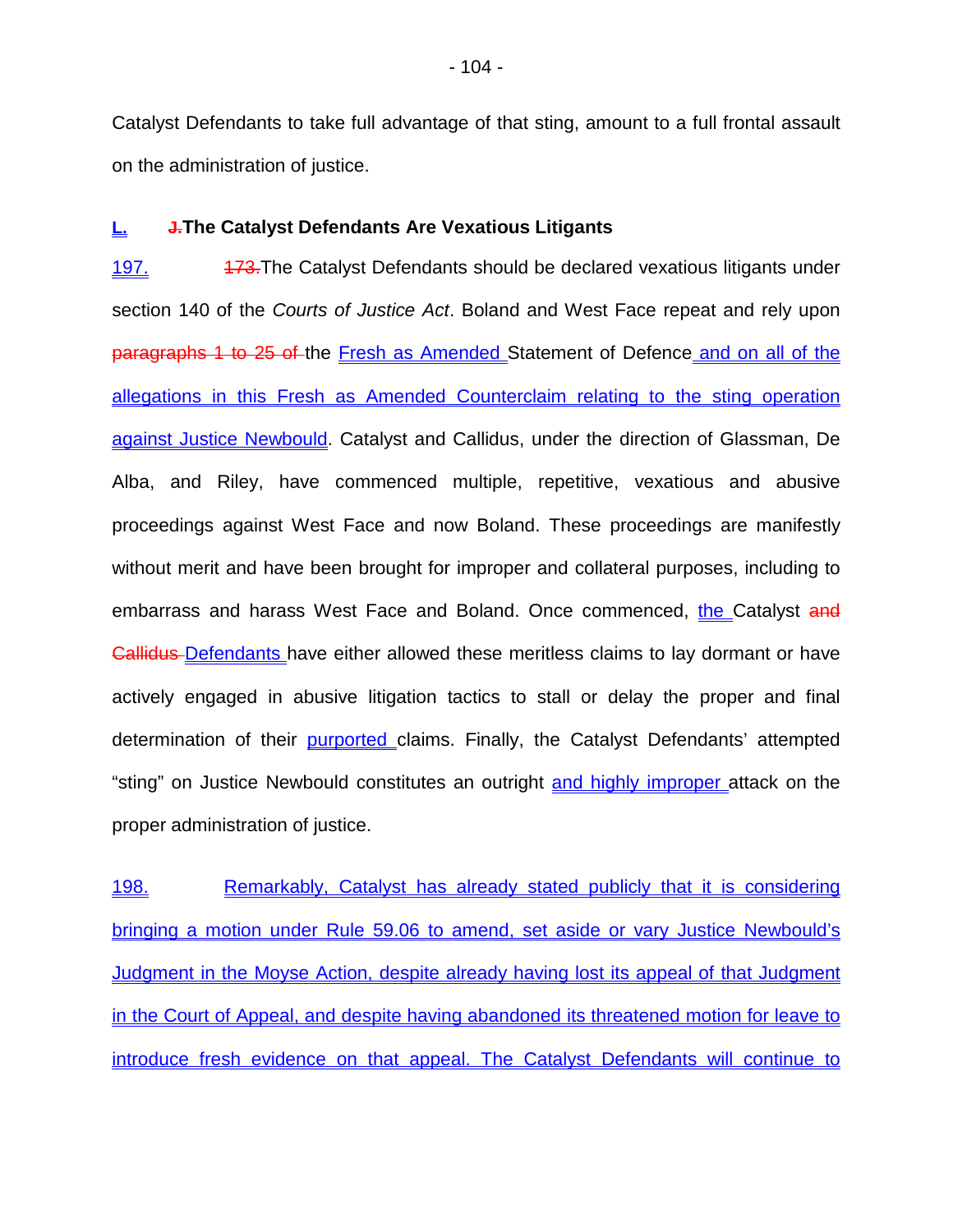engage in vexatious and abusive litigation unless and until they are restrained from doing so by this Honourable Court.

# **M. K.Service Outside Ontario**

199. **174.** The Counterclaim Defendants may, without a court order, be served outside of Ontario pursuant to Rules 17.02(g) and (q), because the Counterclaim against the Counterclaim Defendants consists of claims in respect of a tort or torts committed in Ontario, and because the claims made in the Counterclaim are properly the subject matter of a counterclaim under the *Rules*.

200. 175. West Face proposes that this action be tried at Toronto.

December 29, 2017May 2, 2018 **DAVIES WARD PHILLIPS & VINEBERG LLP** 155 Wellington Street West Toronto ON M5V 3J7

> **KENT THOMSON (LSUC# 24264J)** Tel.: 416.863.5566 Email: kthomson@dwpv.com

**MATTHEW MILNE-SMITH (LSUC# 44266P)** Tel.: 416.863.5595 Email: mmilne-smith@dwpv.com

**ANDREW CARLSON (LSUC# 58850N)** Tel.: 416.367.7437 Email: acarlson@dwpv.com

Tel.: 416.863.0900 Fax: 416.863.0871

Lawyers for the Defendants/Plaintiffs by Counterclaim, West Face Capital Inc. and Gregory Boland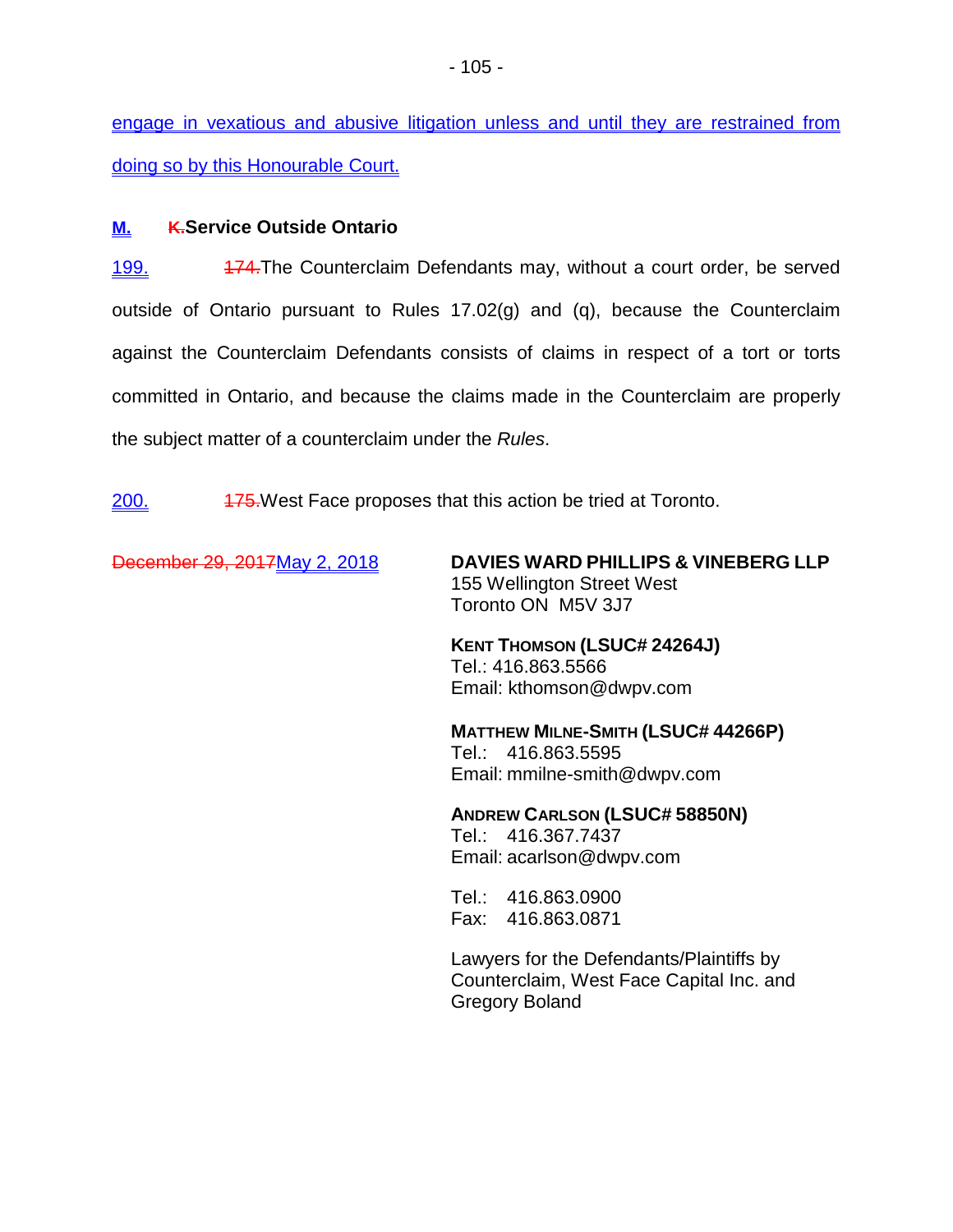| TO∶ | <b>MOORE BARRISTERS</b>      |
|-----|------------------------------|
|     | <b>393 University Avenue</b> |
|     | <b>Suite 1600</b>            |
|     | Toronto, ON M5G 1E6          |

**David Moore** Email: david@moorebarristers.ca

Tel.: 416.581.1818 Ext. 222 Fax: 416.581.1279

Lawyers for the Plaintiffs/Defendants by Counterclaim, The Catalyst Capital Group Inc. and Callidus Capital Corporation **SERVICE LIST**

| AND TO:        | <b>NEWTON GLASSMAN[Address]</b>                                                   |
|----------------|-----------------------------------------------------------------------------------|
| <b>AND TO:</b> | <b>GABRIEL DE ALBA[Address]</b>                                                   |
| <b>AND TO:</b> | <b>JAMES RILEY[Address]</b>                                                       |
| <b>AND TO:</b> | <b>VIRGINIA JAMIESON[Address]</b>                                                 |
| <b>AND TO:</b> | <b>EMMANUEL ROSEN[Address]</b>                                                    |
| <b>AND TO:</b> | <b>B.C. STRATEGY LTD.B.C. STRATEGY UK LTD. City Point</b>                         |
|                | <b>1 Ropemaker Street</b><br>Moorgate, London<br>EC <sub>2</sub> Y 9HT<br>England |
|                |                                                                                   |

**AND TO: PSY GROUP INC.[Address]**